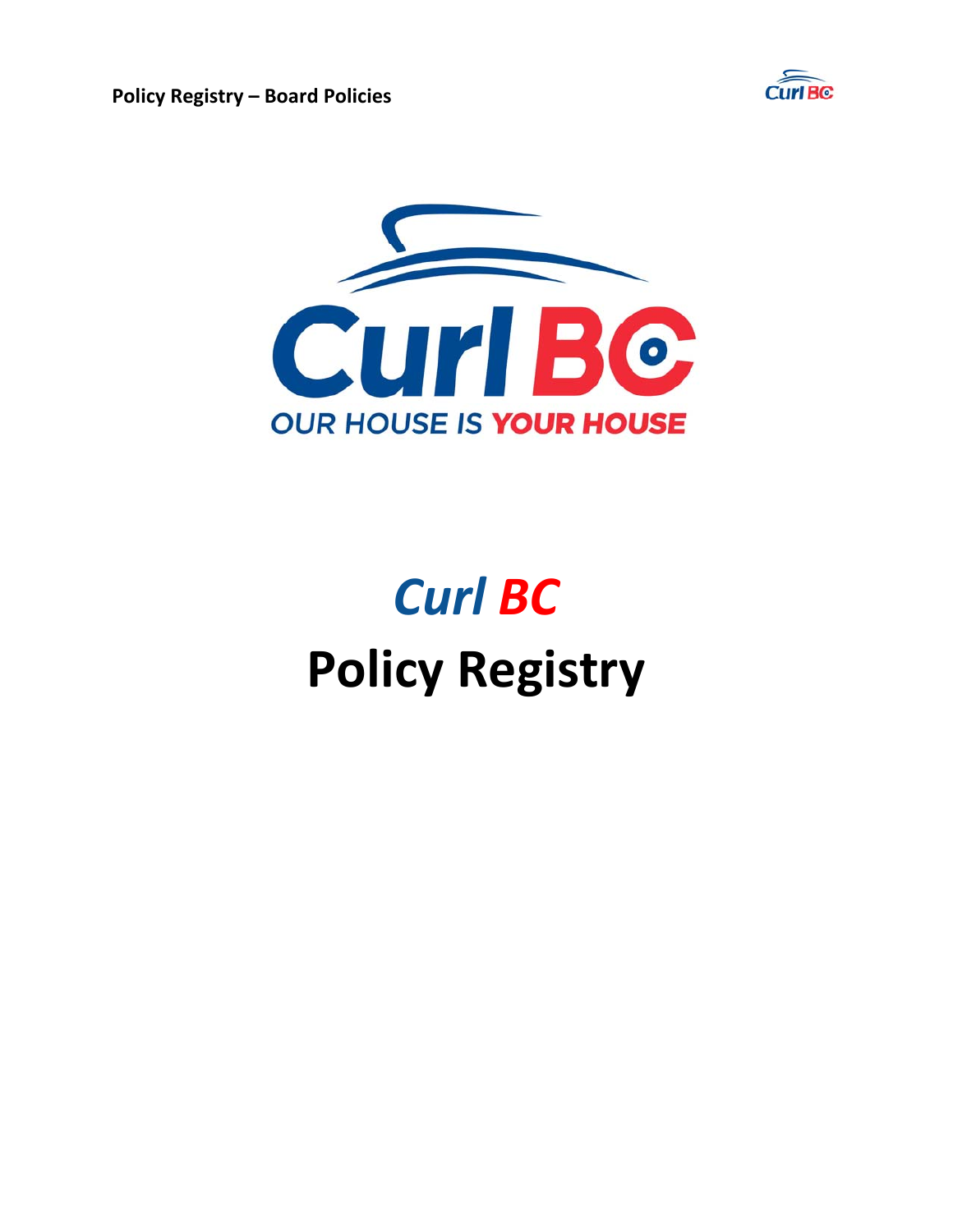

# **Policy Registry - Board Policies**

Table of Contents (with Direct Links - click on the title)

| 30 |
|----|
|    |
|    |
|    |
|    |
|    |
|    |
|    |
|    |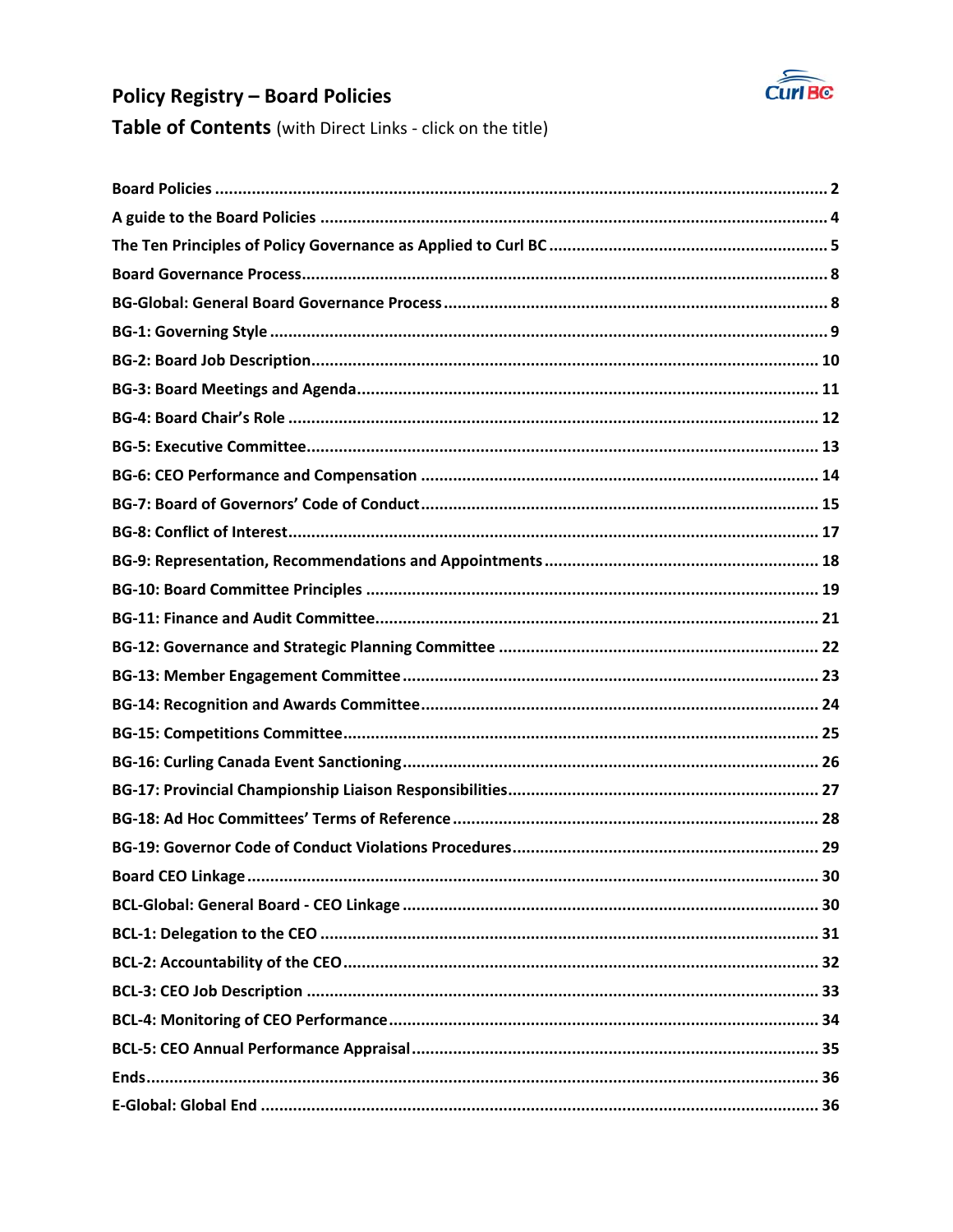

# **Policy Registry - Board Policies**

| <b>SAFE-1: Code of Conduct and Ethics.</b> | 70 |
|--------------------------------------------|----|
|                                            |    |
|                                            |    |
|                                            |    |
|                                            |    |
|                                            |    |
|                                            |    |
|                                            |    |
|                                            |    |
|                                            |    |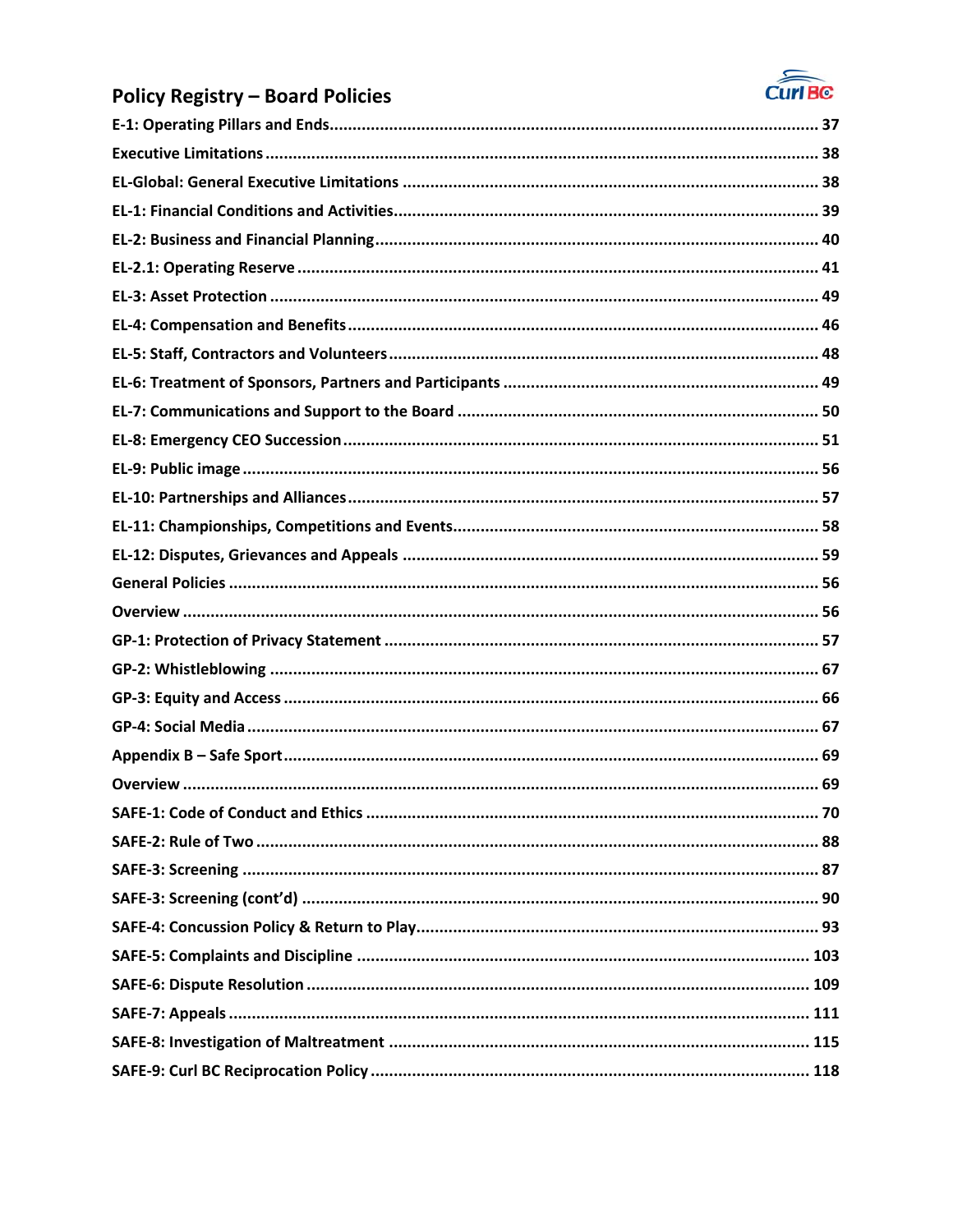

# **Board Policies**

# **A guide to the Board Policies**

#### **What is Policy Governance?**

With the adoption of a five-year strategic plan in 2009, the Curl BC Board of Governors committed to establishing a policy governance model and moving towards a Governance Board. Under Policy Governance, every Board has these three job responsibilities:

- linking the organization with its owners;
- developing four types of policies that reflect the organization's values; and
- ensuring that the CEO (and through the CEO, all staff) comply with Board policy and achieve Boarddefined Ends.

In fulfilling these job responsibilities, the Curl BC Board of Governors follows the ten principles of Policy Governance which are explained in the following two pages. You can find additional information about Policy Governance by looking for books by John and Miriam Carver, who developed Policy Governance.

#### **What is the** *Board Policy Registry?*

The Board Policy Registry is a record of all the policies that have been developed and approved by the Curl BC Board of Governors.

The Registry is divided into five sections.

- General Information
- Board Governance Process policies (BG)
- Board-CEO Linkage (BCL)
- Ends policies
- **Executive Limitations policies (EL)**

#### **How often is the Registry updated?**

The Board annually reviews its policies however the Board may also amend its policies at any Board meeting. General Information is updated annually. The Registry is updated as policies are

amended. The up-to-date version of the Policy Registry is on the Curl BC website under Governance information. The Board Registry is a public document and is available for download at any time. A print version of the Registry is included as part of the Board of Governor's manual.

| <b>Board</b><br><b>Governance</b><br><b>Process</b> | <b>Ends</b>                            |
|-----------------------------------------------------|----------------------------------------|
| <b>Board</b><br><b>CEO</b><br><b>Linkages</b>       | <b>Executive</b><br><b>Limitations</b> |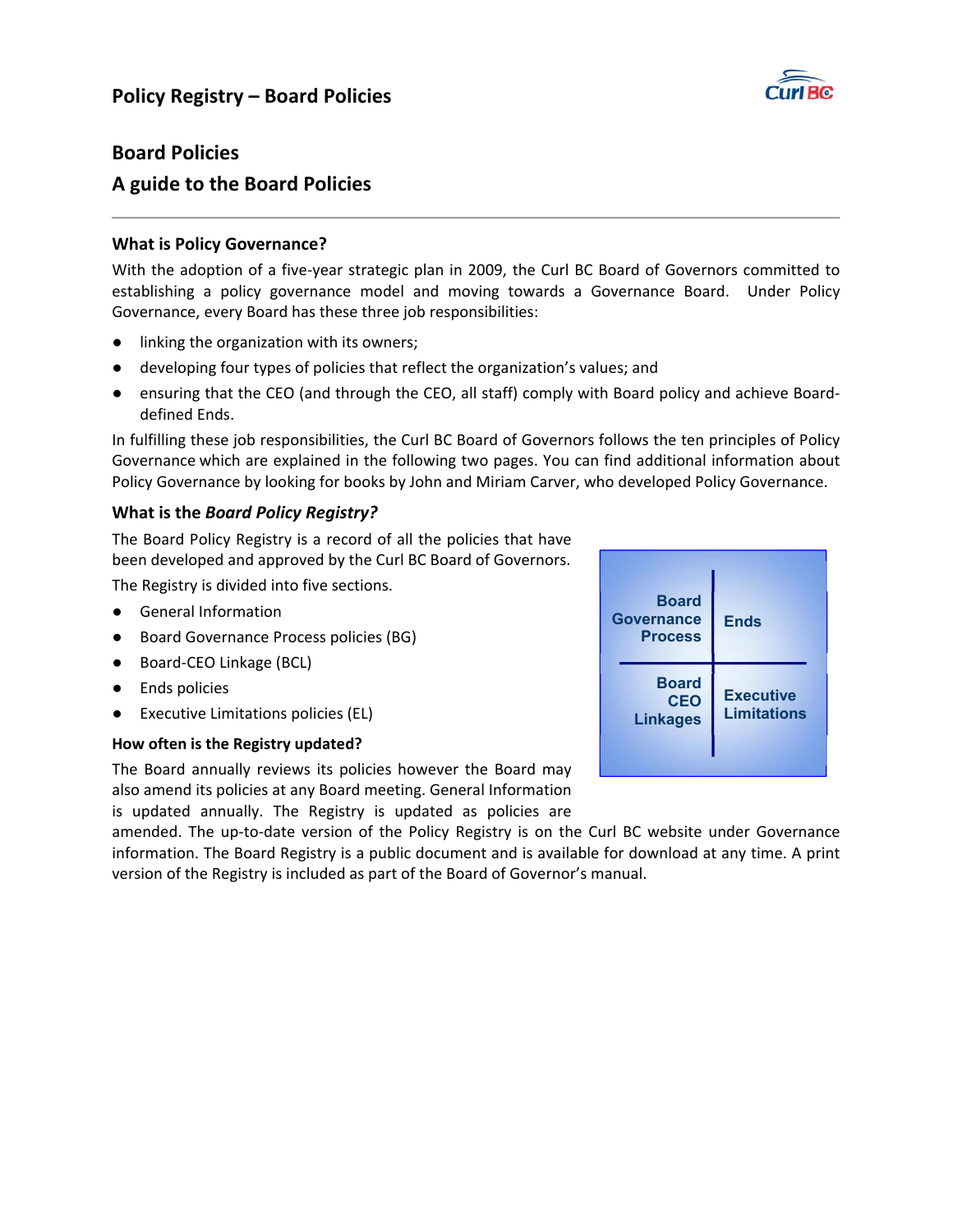

# **Policy Registry – Board Policies The Ten Principles of Policy Governance as Applied to Curl BC**

primary relationship is with the Member Facilities.

Policy Governance was developed by John Carver in response to his long experience as an employee, Board member, Board Chair and consultant where he found available governance practices an inadequate guide for Boards. He describes Policy Governance as a conceptually coherent model that redesigns the logic of Board leadership. A Board does not exist to manage the organization, it exists to govern: to determine the purpose to be served, the ends to be pursued and the values to be exercised. This notion of governance as an ownership theory rather than a management theory asks the Board to rethink what it does and how it does it.

#### **1. Holding the organization in trust for Owners**

| <b>Principle</b> : The Board exists to hold the organization in trust on behalf of an identifiable<br>"ownership". For this reason, the Board's primary relationship is with the "owners"<br>rather than the staff. |
|---------------------------------------------------------------------------------------------------------------------------------------------------------------------------------------------------------------------|
| How this $ $ The Curl BC Constitution and By-laws specify the source of the Board's authority. The                                                                                                                  |
| applies to owners of Curl BC are the Member Facilities that elect Governors to the Board to serve                                                                                                                   |
| <b>Curl BC:</b> $ $ on their behalf. More specifically, the owners are the Boards of Governors of the                                                                                                               |

Member Facilities who govern on behalf of individual clubs and curlers. The Board's

# **2. Speaking with one voice**

|                 | Principle: The Board's policies are the Board's voice. The Board's decisions must be recorded in<br>policy and upheld by all members of the Board. No Governor has the authority to speak<br>for the Board unless specifically authorized to do so by the whole board. The Board<br>speaks to the CEO with one voice through written Ends and Executive Limitations.                            |
|-----------------|-------------------------------------------------------------------------------------------------------------------------------------------------------------------------------------------------------------------------------------------------------------------------------------------------------------------------------------------------------------------------------------------------|
| <b>Curl BC:</b> | How this Curl BC Board decisions are the policies that are published in the Policy Registry. Board<br>applies to Governance process policies establish how the Board will maintain a single voice. The<br>Board speaks to Curl BC's CEO through the written Ends and Executive Limitations. The<br>Board instructs itself through Board Governance Processes and Board-CEO Linkage<br>policies. |

#### **3. Making Board decisions through policy**

|          | <b>Principle:</b> Board decisions are predominantly policy decisions. The Board creates policy in four<br>categories: Ends, Executive Limitations, Board Governance Process and Board-CEO<br>Linkage. |
|----------|-------------------------------------------------------------------------------------------------------------------------------------------------------------------------------------------------------|
| Curl BC: | How this  Board agendas identify the policy category and/or specific policy reference for each <br>applies to agenda item; decision-making is primarily an amendment or addition to existing policy.  |

#### **4. Formulating policy by defining values from broadest to more narrow**

**Principle**: |By "nesting" policies, the Board addresses larger values before addressing smaller values. When the Board reaches a sufficient level of policy detail, it delegates all further definition to the CEO and accepts any reasonable interpretation of its policies.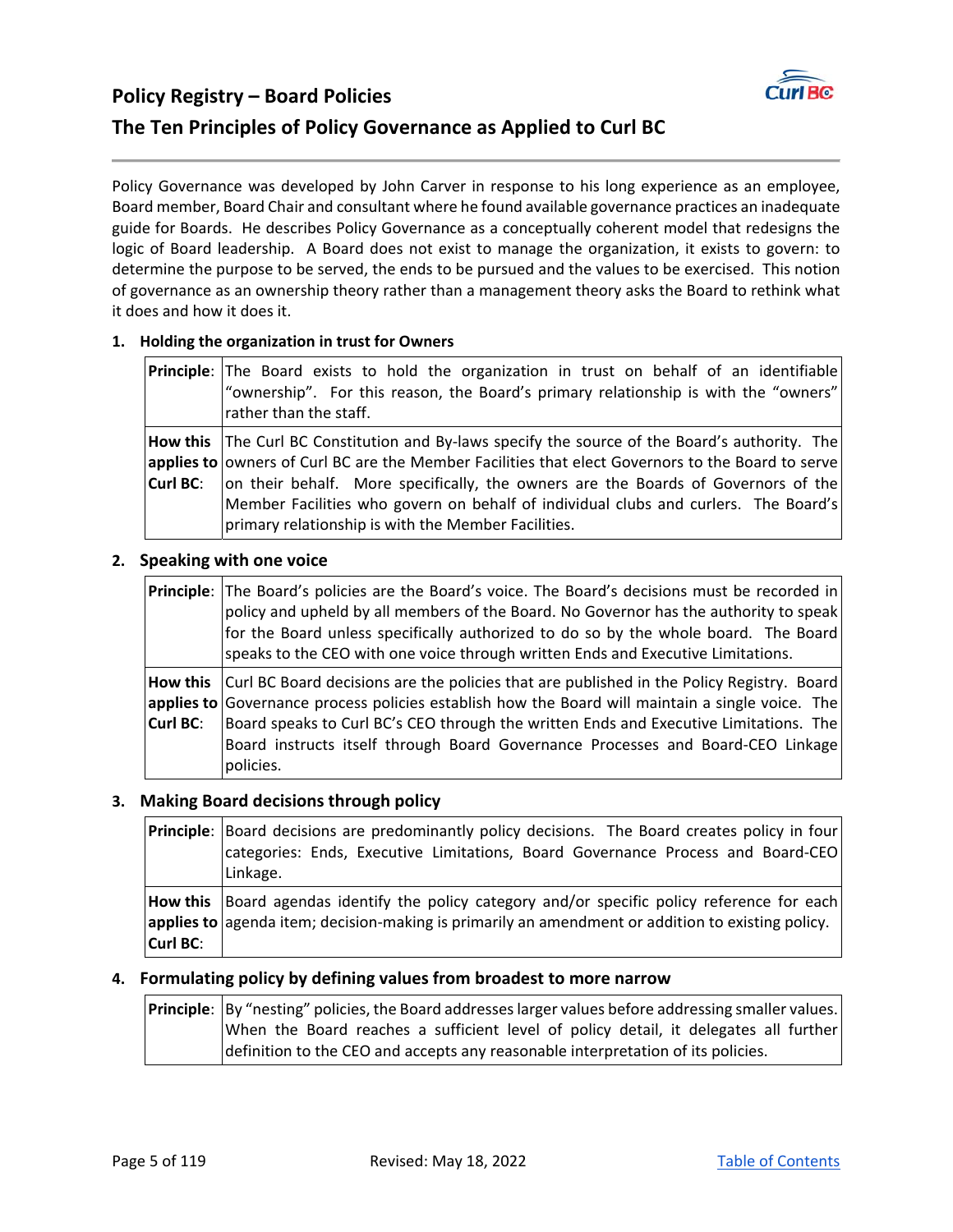**How this**  The numbering system of Curl BC Board policies reflects the increasing levels of policy **applies to**  detail. The numbered statements reflect the largest value statement. In some policies, **Curl BC**: there are only main value statements; more frequently there are "nested" statements that express more specific levels of value. When the Board has said everything it wants to say in a policy, it delegates to the CEO all further definition of Ends and Executive Limitations and, to the Board Chair, Governance Processes and Board‐CEO Linkages. The Board can add or reduce detail to any policy at any time. No specific delegation is provided to Board Committees.

#### **5. Defining and delegating rather than reacting and ratifying**

**Principle**: If a Board truly wants to govern, then it must not be led by staff or its own committees. The Board must work continuously to define the results the organization wants to produce (Ends) and to define acceptable boundaries (Executive Limitations policies) within which it can delegate the achievement of those results to the CEO. A truly governing board is not simply reacting to, or ratifying staff or committee decisions or making event specific decisions.

**How this applies to**  refine Executive Limitations. It also established clear policies to ensure Board Committees **Curl BC**: The Board uses the strategic plan to define its high level Ends policies and continues to and various other Board‐appointed roles are carried out under Board leadership.

#### **6. Determining Ends as key Board role**

**Principle**: The key role of the Board is determining Ends - what benefits the organization is to produce, who the benefits are for, and how much they are worth. **How this applies to**  Board meeting. The Board will review the Ends statements on an annual basis to ensure **Curl BC**: The Board has clearly defined Ends policies that are reported on by the CEO at the June clear outcomes for the organization are provided to staff and volunteers.

#### **7. Controlling staff means by limiting**

|          | <b>Principle:</b> The Board controls staff means by limiting rather than trying to develop a complete "to<br>do" list for the CEO and other staff members. The resulting Executive Limitations policies<br>act as a "fence" within which staff may exercise their freedom and creativity. This fence<br>is created using negative language. |
|----------|---------------------------------------------------------------------------------------------------------------------------------------------------------------------------------------------------------------------------------------------------------------------------------------------------------------------------------------------|
|          | How this The Curl BC Board controls staff means through Executive Limitations policies. The Curl                                                                                                                                                                                                                                            |
|          | applies to BC Board states the policies in the negative; for example by using the phrase, "shall not"                                                                                                                                                                                                                                       |
| Curl BC: | or "must not fail to". By clearly specifying means that are not acceptable, the Curl BC                                                                                                                                                                                                                                                     |
|          | Board provides the CEO with the freedom to find the most appropriate means. Efficacy                                                                                                                                                                                                                                                        |
|          | of the EL statements is assessed through the annual CEO evaluation process.                                                                                                                                                                                                                                                                 |

#### **8. Designing Board products and process**

**Principle**: Because the Board's governance function is distinct from the staff's management function, the Board must determine its own definition of governance and then decide how it will actually govern. The Board explicitly states what it expects of itself – what value it will add to the organization, what structures it will use and what code of conduct it will follow. In addition, the Board states how it will control its agenda, link to owners, and evaluate itself.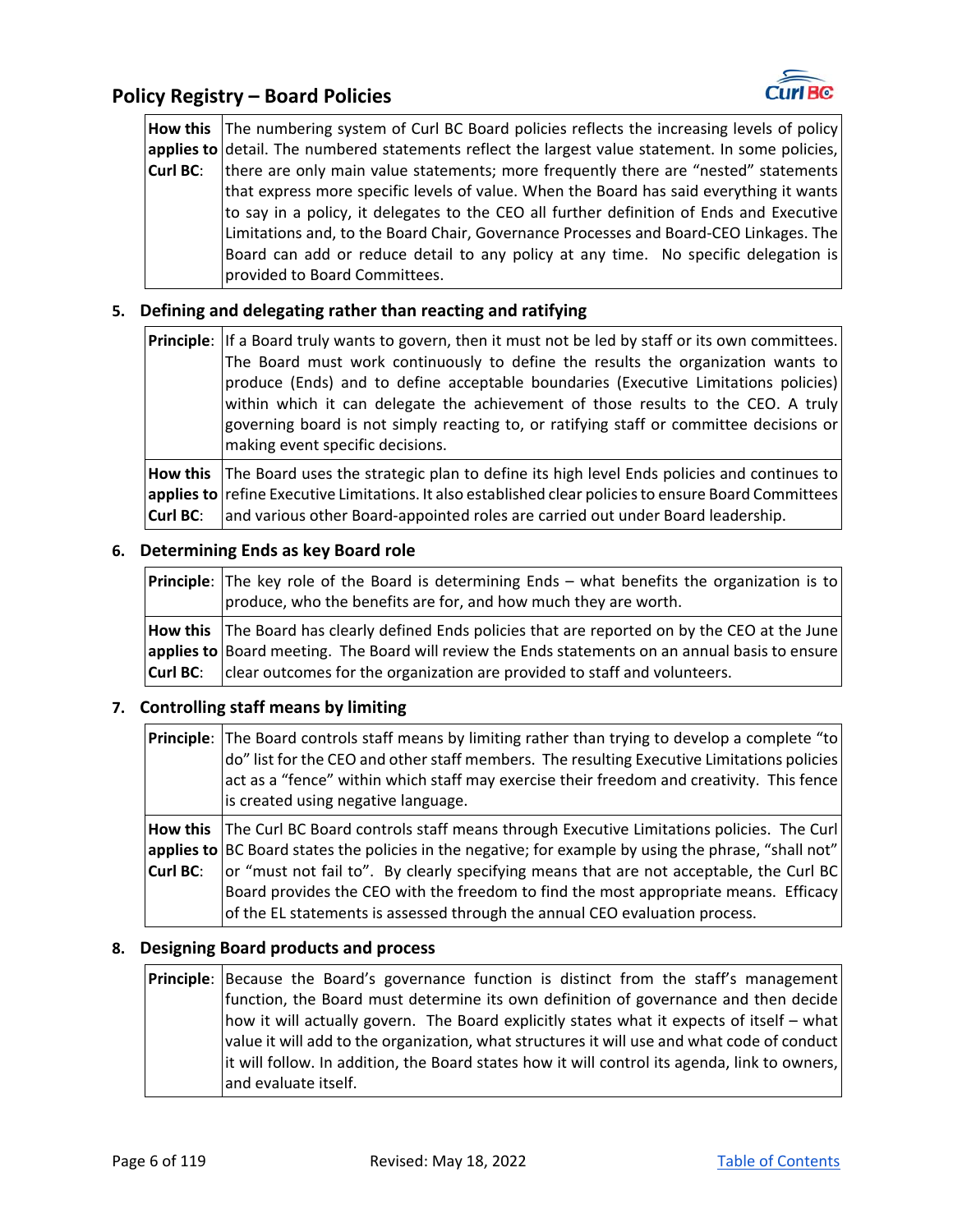

#### **Policy Registry – Board Policies**

**How this**  The Curl BC Board has developed a detailed set of Board Governance policies that **applies to**  describe how it will govern and how it expects to conduct its business. There are general **Curl BC**: principles for Board Committees and specific terms of reference for every Board Committee. The Board Chair appoints representatives and Board Liaisons. Linkages with Owners and Consultation with Owners, are critical for the success of Curl BC. Annual evaluation and adaptation of processes will provide a continuous improvement cycle.

#### **9. Linking within management**

| <b>Principle</b> : The relationship of the Board and the CEO is absolutely essential in an organization,<br>regardless of the governance model used. Policy Governance provides a framework for<br>this relationship that sets the stage for effective governance and management. The keys<br>to this are the formal separation between the role of the Board and the role of the CEO,<br>and the link between their contributions. Role clarity means the Board clearly knows its<br>own role and the staff's role and that staff has a similar understanding. The Board's<br>policies clearly state how the Board will delegate to the CEO and how the Board will<br>monitor CEO performance. |
|-------------------------------------------------------------------------------------------------------------------------------------------------------------------------------------------------------------------------------------------------------------------------------------------------------------------------------------------------------------------------------------------------------------------------------------------------------------------------------------------------------------------------------------------------------------------------------------------------------------------------------------------------------------------------------------------------|
| How this The Curl BC Board links to operations (staff and volunteers) through the CEO. The Board-<br>applies to CEO Linkage policies state how the Board will delegate to the CEO and how the Board will                                                                                                                                                                                                                                                                                                                                                                                                                                                                                        |
|                                                                                                                                                                                                                                                                                                                                                                                                                                                                                                                                                                                                                                                                                                 |

**Curl BC**: monitor the CEO's performance. Within this framework, both the Board and the CEO demonstrate leadership but they do so in different aspects of Curl BC.

#### **10. Monitoring performance based on pre‐stated criteria**

**Principle**: The Board monitors performance of the CEO but only against criteria set out in policy. **How this**  applies to the criteria set out in Executive Limitations, and ultimately set out in Ends policies. The **Curl BC**: The Curl BC Board is establishing how it will monitor the performance of the CEO using Board delegates the CEO Performance and Compensation Committee to carry out annual CEO appraisals.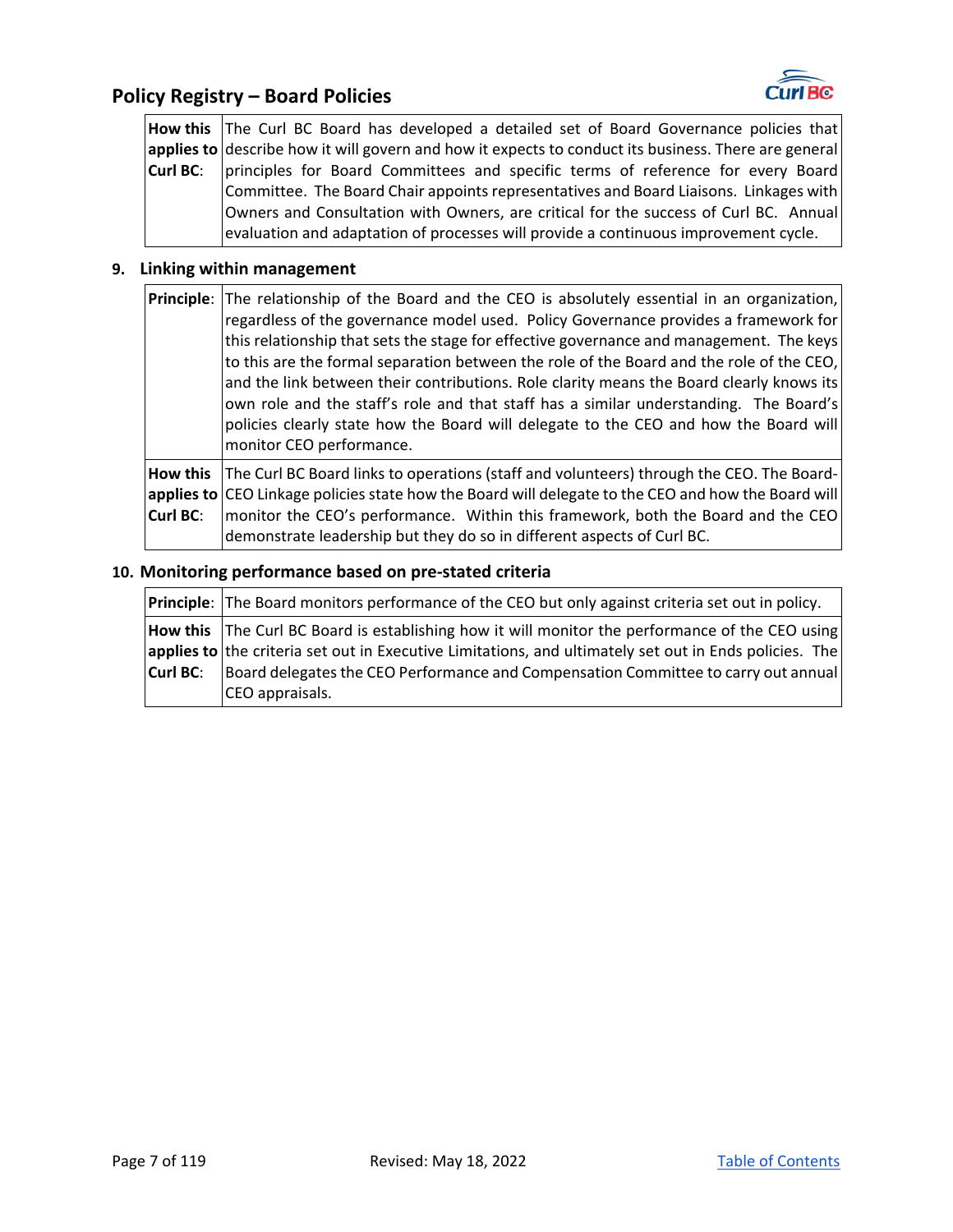

# **Policy Registry – Board Policies – Board Governance Process Board Governance Process**

**BG‐Global: General Board Governance Process** – policy approved June 7, 2019

The purpose of the Board, on behalf of the Member Facilities, is to determine and ensure Curl BC achieves its Ends at an acceptable cost, and avoids unacceptable actions and situations.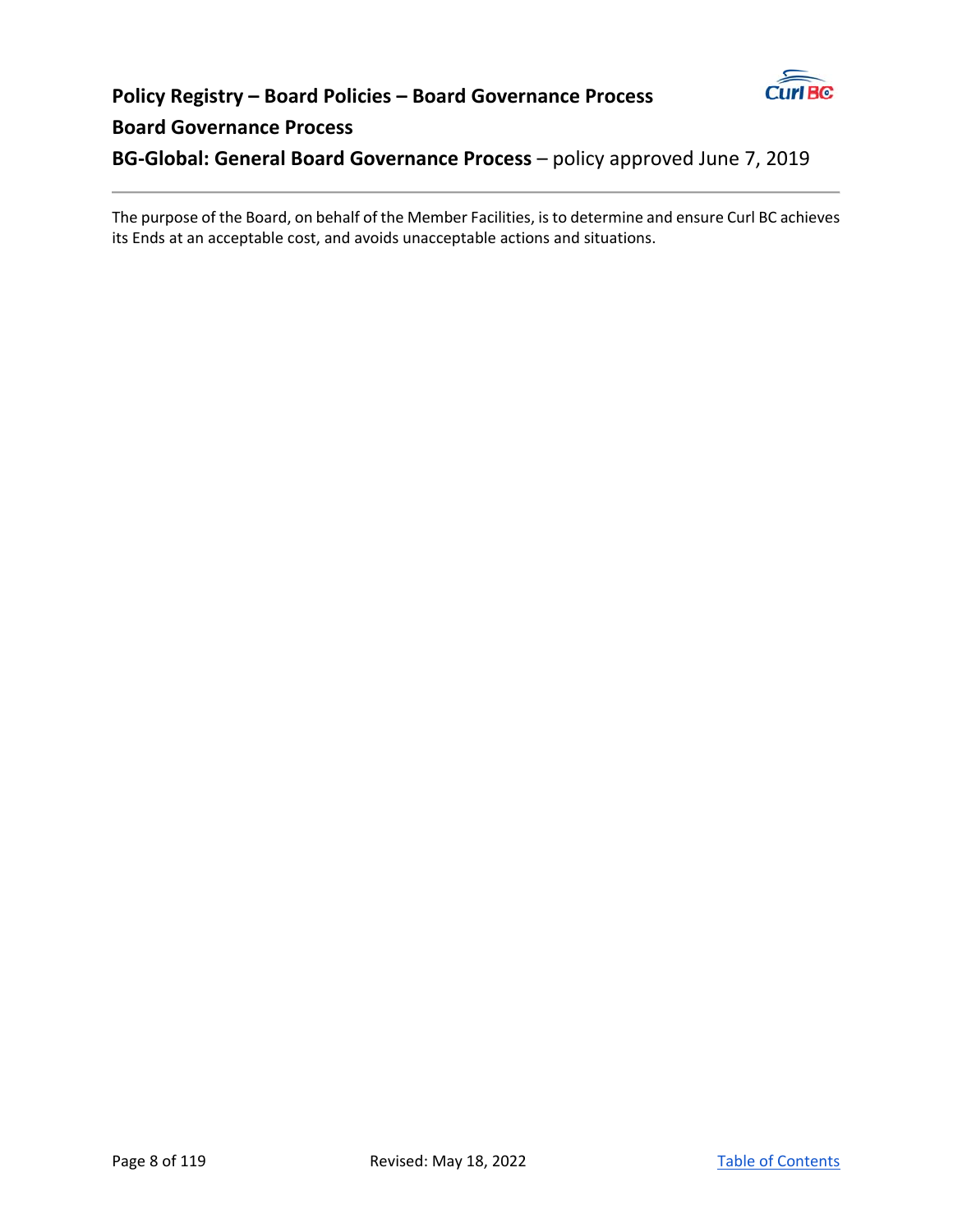

# **Policy Registry – Board Policies – Board Governance Process BG‐1: Governing Style** – policy approved June 7, 2019

The Board shall govern in a manner consistent with policy governance that emphasizes:

- strategic visionary leadership
- outward looking
- clear distinction of Board and CEO roles
- encouragement of diversity of viewpoints
- collective decision-making
- being proactive
- focus on the future while learning from the past
- team-work

Accordingly, the Board shall:

- deliberate in many voices and govern in one.
- be accountable to the membership for competent, conscientious and effective governance, allowing no Governor or Committee of the Board to hinder or be an excuse for not fulfilling this commitment.
- impose upon itself the discipline needed to govern with excellence. (Reference: BG-7: Board of Governors' Code of Conduct and BG‐8: Conflict of Interest)
- direct and inspire Curl BC through the thoughtful establishment of broad written policies reflecting the Board's values and perspectives about the Ends to be achieved and means to be avoided. The Board shall focus on strategic outcomes, not on the operational means of attaining those Ends.
- cultivate a sense of group responsibility. The Board shall be responsible to leverage the expertise of Governors to enhance the knowledge and ability of the Board as a whole.
- educate itself regarding changing values and conditions in the external environment and the broader provincial, Canadian and international sport communities; and establish policy that helps Curl BC adapt to these changes.
- educate itself regarding the values held by the curling community and act under the influence of those values. The Board will be responsible to ensure that it understands the diversity of values that are held by disparate Member Facilities.
- provide an orientation to new Governors about the Board's governance process. (Reference: BG-3: Board Meetings and Agenda)
- provide opportunities for periodic Board discussion of process improvement.
- monitor and discuss the Board's process and performance at each meeting. The self-monitoring will compare Board activity and discipline to policies in the "Governance Process" and "Board‐CEO Relationship" categories.
- review all governance policies as necessary but not less frequently than according to the schedule in (Reference: BG‐3: Board Meetings and Agenda)
- fulfil any responsibilities required by law.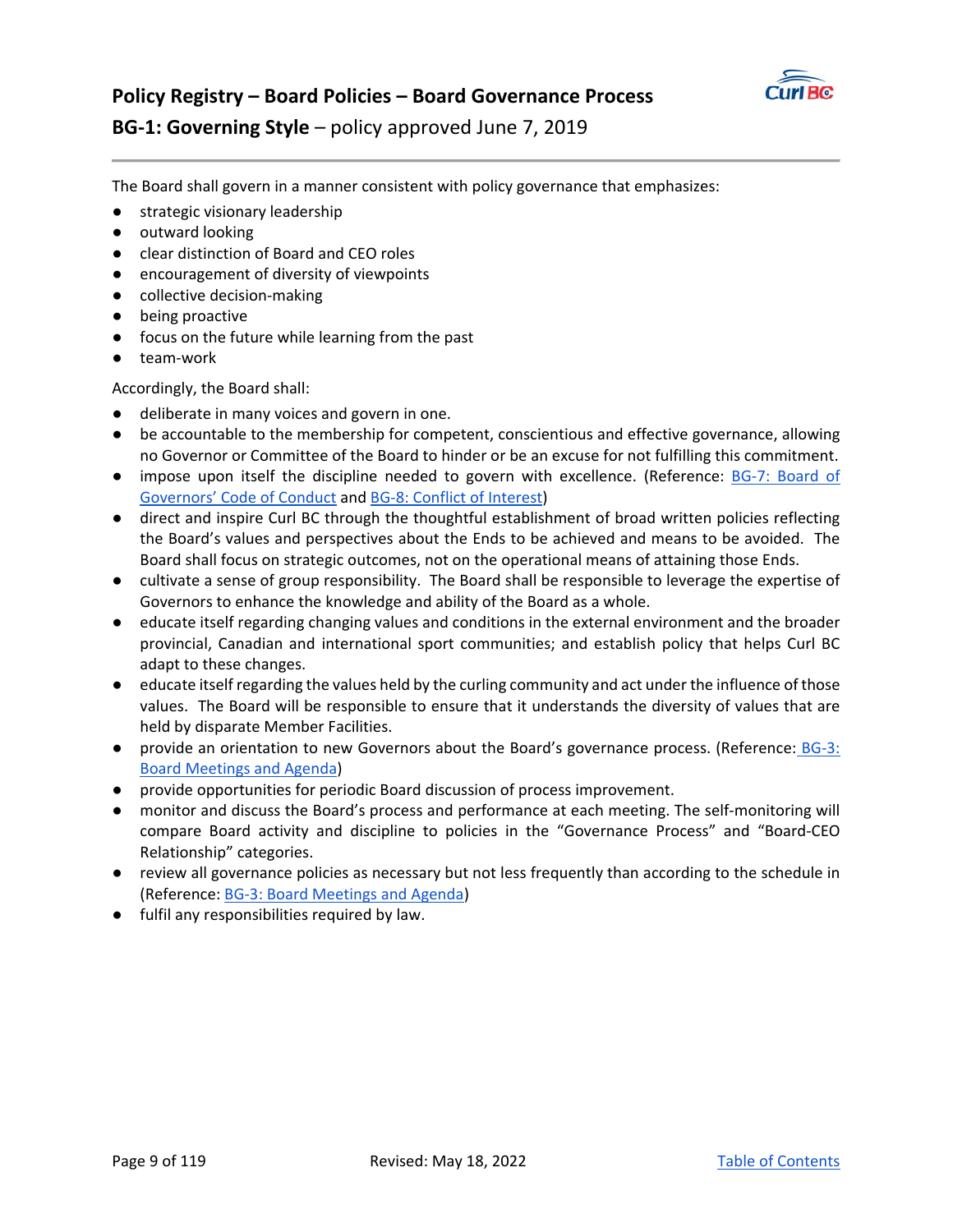

# **Policy Registry – Board Policies – Board Governance Process BG-2: Board Job Description** – policy approved June 7, 2019

The job of the Board is to serve as stewards for the Member Facilities and work collaboratively in determining and evaluating organizational performance. Each member of the Board of Governors shall agree to have his or her name, photograph, telephone number and email address listed on the website and in the Curl BC yearbook.

The Board shall make contributions to Curl BC that are consistent with its trusteeship role and necessary for proper governance.

Accordingly, the Board shall concentrate its efforts on the following outcomes to distinguish between its own unique job and that of its CEO:

- 1. Written governing policies which at the broadest levels address:
	- a. Governance Process: These policies describe how the Board conceives, carries out and monitors its own task.
	- b. Board‐CEO Relationship: These policies describe how authority is delegated, and its proper use monitored; and outlines the authority and accountability of the CEO.
	- c. Executive Limitations: These policies place constraints on executive authority which establish the boundaries of prudence and ethics within which all executive activity and decisions must take place.
	- d. Ends: These policies describe the benefits to be produced, the people to be served and the cost of meeting these goals.
- 2. Clearly defined linkages with the Member Facilities, the larger curling community, the BC sport community and external agencies.
- 3. Monitoring and evaluation of the CEO's performance (and thus Curl BC's performance). (Reference: BCL-4: Delegation to the CEO and BCL-5: CEO Annual Performance Appraisal)
- 4. A plan and strategy for External Representation. (Reference: BG‐9: Representation, Recommendations and Appointments)
- 5. Identifying areas of political advocacy with governments and other external agencies.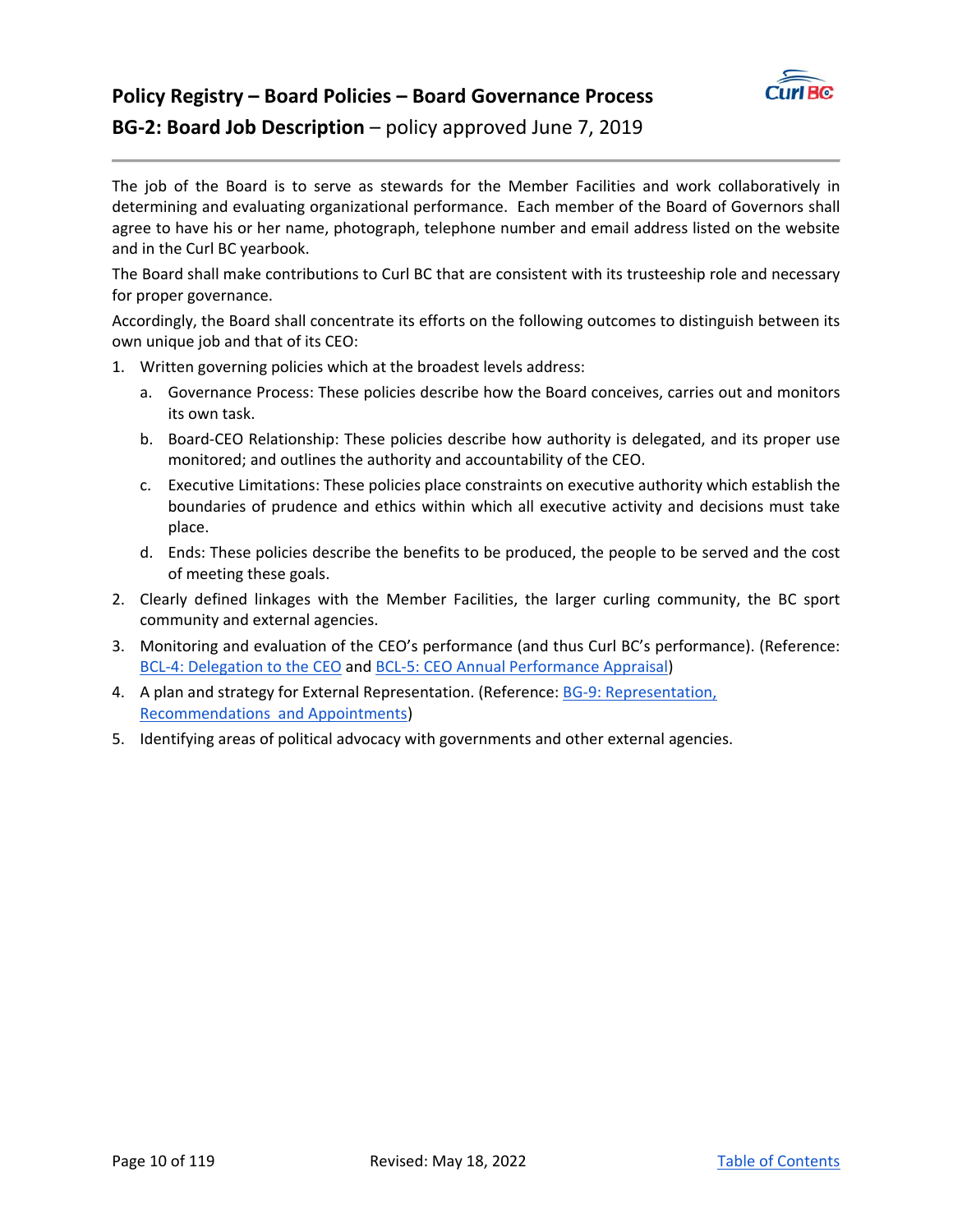

# **Policy Registry – Board Policies – Board Governance Process BG‐3: Board Meetings and Agenda** – policy approved June 7, 2019

To accomplish the Board's work with a governance style consistent with its policies, it shall follow an annual meeting plan which:

- Includes an annual exploration of Ends Policies
- Continually improves its performance through Board education, consideration of input and earnest deliberation, while practicing effective dialogue.
- 1. The Board shall maintain control of its own agenda by developing or causing to be developed an annual meeting schedule which includes but is not limited to:
	- a. An annual review of the Ends Policies that allows the CEO to develop the following year's business plan and budget.
	- b. Presentations by staff for the Board's education related to Ends determination (e.g. presentations relating to external environment, demographic information, exploration of future perspectives, etc.).
	- c. Governance education and orientation for the Board's development
	- d. Schedule time at the beginning of each meeting to declare a conflict of interest with agenda items
- 2. Based on the outline of the annual meeting schedule, the Board delegates to the Chair the authority to fill in the details of the meeting content.
	- a. The agenda is open, subject to Governors' input.
	- b. The detailed agenda will be prepared in consultation with the Executive Committee and the CEO.
	- c. Potential agenda items shall be screened to ensure that they relate to the Board's job description, rather than simply reviewing staff activities.
- 3. Observers, staff and guests may attend Board meetings as agreed by the Executive Committee and invited for specific topic areas.
- 4. Minutes of the Board of Governors and its committees are to be made available expeditiously.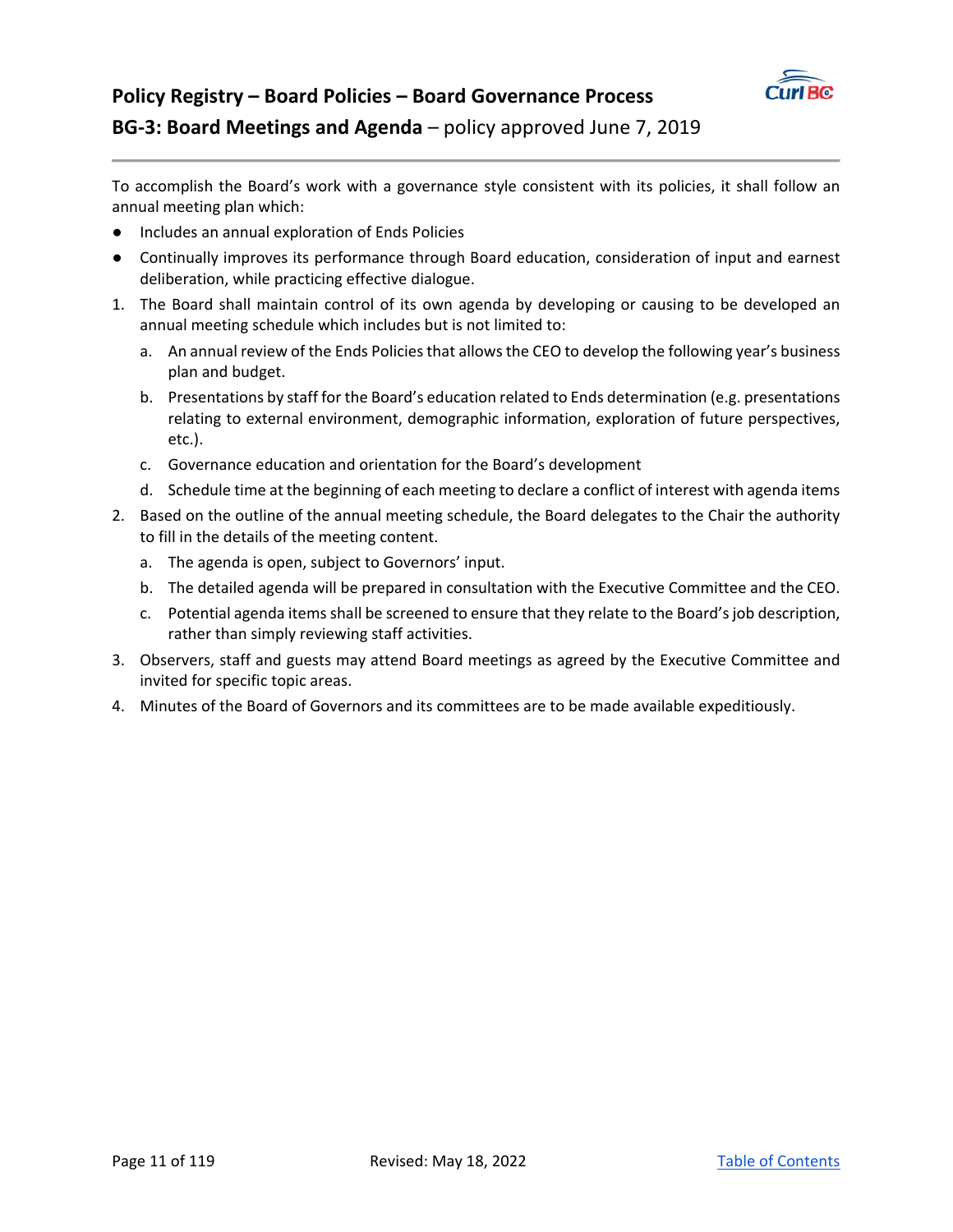

The Board Chair's primary role is to ensure the integrity and fulfilment of the Board's governance process. The Board Chair's secondary role is to represent the Board to outside parties from time to time.

- 1. The Board Chair's role is to ensure the Board behaves consistent with its own rules and those legitimately imposed upon it from outside Curl BC.
	- a. Meeting discussion content shall only be those issues that, according to Board policy, clearly belong to the Board to decide, not the CEO.
	- b. Deliberation shall be fair, open and thorough, but also efficient, timely, orderly and kept to the point.
- 2. The Board Chair shall support the Board in accomplishing its work by facilitating effective working relationships among Governors and creating a productive meeting environment.
- 3. The Board Chair shall appoint Chairs and members for each committee of the Board and Liaisons to provincial championships and other events as required.
- 4. The Board Chair shall have working knowledge of Robert's Rules of Order and the Societies Act.
- 5. The Board Chair shall be the senior delegate to the Curling Canada National Curling Congress and a voting delegate at the Curling Canada Meetings and shall submit a written report to the Board following the Curling Canada's meetings.
- 6. The authority of the Board Chair rests in making decisions that fall within Board policies on Governance Process and Board-CEO Relationship, except where the Board specifically delegates portions of this authority to another individual or Committee(s). The Board Chair is authorized to use any reasonable interpretation of the provisions of these policies.
	- a. The Board Chair is empowered to chair Board meetings and Member Meetings with all the commonly accepted responsibility of that position. (For example: ruling, recognizing)
	- b. The Board Chair has no authority to make decisions about policies created by the Board within Ends and Executive Limitations policy areas.
	- c. The Board Chair may represent the Board and Curl BC to outside parties in announcing Board‐ stated positions and in stating Board Chair's decisions and interpretations within the area delegated to him or her.
	- d. The Board Chair may delegate this authority but remains accountable for its use.
- 7. The Board Chair shall maintain ongoing communication with the CEO between Board meetings, in a manner and schedule determined jointly, in order to stay informed of issues and activities and identify matters for future Board consideration.
- 8. The CEO reports to the Board as a collective and not specifically to the Board Chair.
- 9. The Board Chair shall be prepared to serve at least one year as Board Past-Chair when a new Board Chair is elected.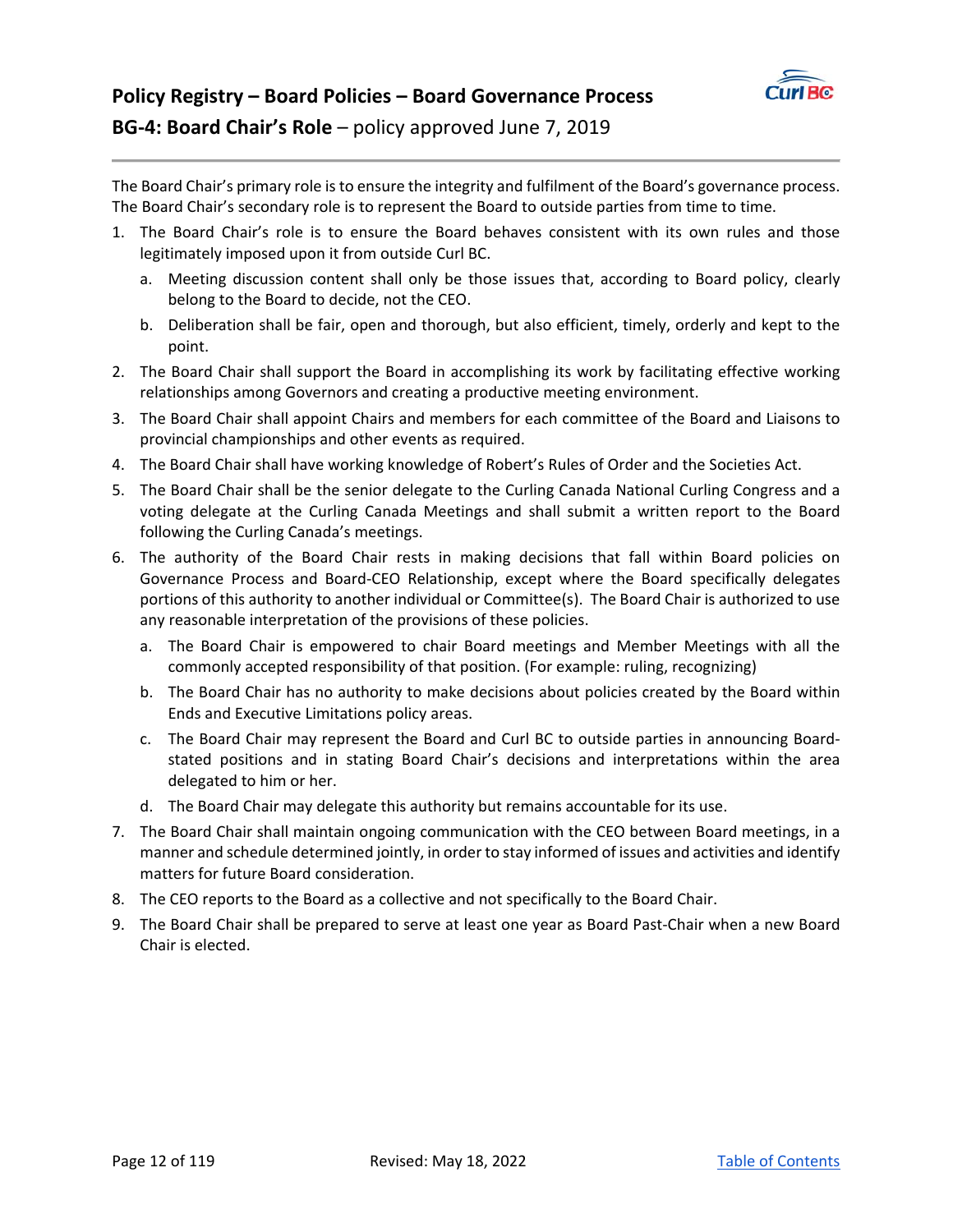

# **Policy Registry – Board Policies – Board Governance Process BG‐5: Executive Committee** – policy approved June 7, 2019

- 1. The Board Chair, Past Chair and two Board Vice Chairs as defined in Curl BC's bylaws shall constitute the Executive Committee of Curl BC. In addition, the Executive Committee will include the ChaIr of Finance & Audit Committee, if not one of the elected Vice Chairs.
- 2. Subject to the Curl BC bylaws, one of the Board Vice Chairs shall carry out the duties of the Board Chair during the Board Chair's absence, acting with all authority of the Board Chair when filling the role.
- 3. The Committee shall form the ad hoc committees on behalf of the Curl BC Board in areas where issues require confidentiality (harassment, discipline, etc.)
- 4. The Committee shall be the Board interface with the CEO, performing appraisals and monitoring of performance as well as supporting the CEO position from a human resources perspective.
- 5. The Committee shall decide with the CEO, the means of ensuring the Board is apprised of matters of importance as they arise between Board meetings.
- 6. The Committee shall act on behalf of the Board when action is essential and when there is no opportunity for the Board to meet. Any action shall be presented to the Board for ratification at the earliest opportunity.
- 7. The committee shall be consulted on all appointments made by the Board Chair.
- 8. The committee shall appoint an annual nomination committee for elections of Governors.
- 9. The Board Past Chair shall normally manage the election of the executive committee members. If there is no Board Past Chair, any Governor not seeking election to the executive committee may manage the election.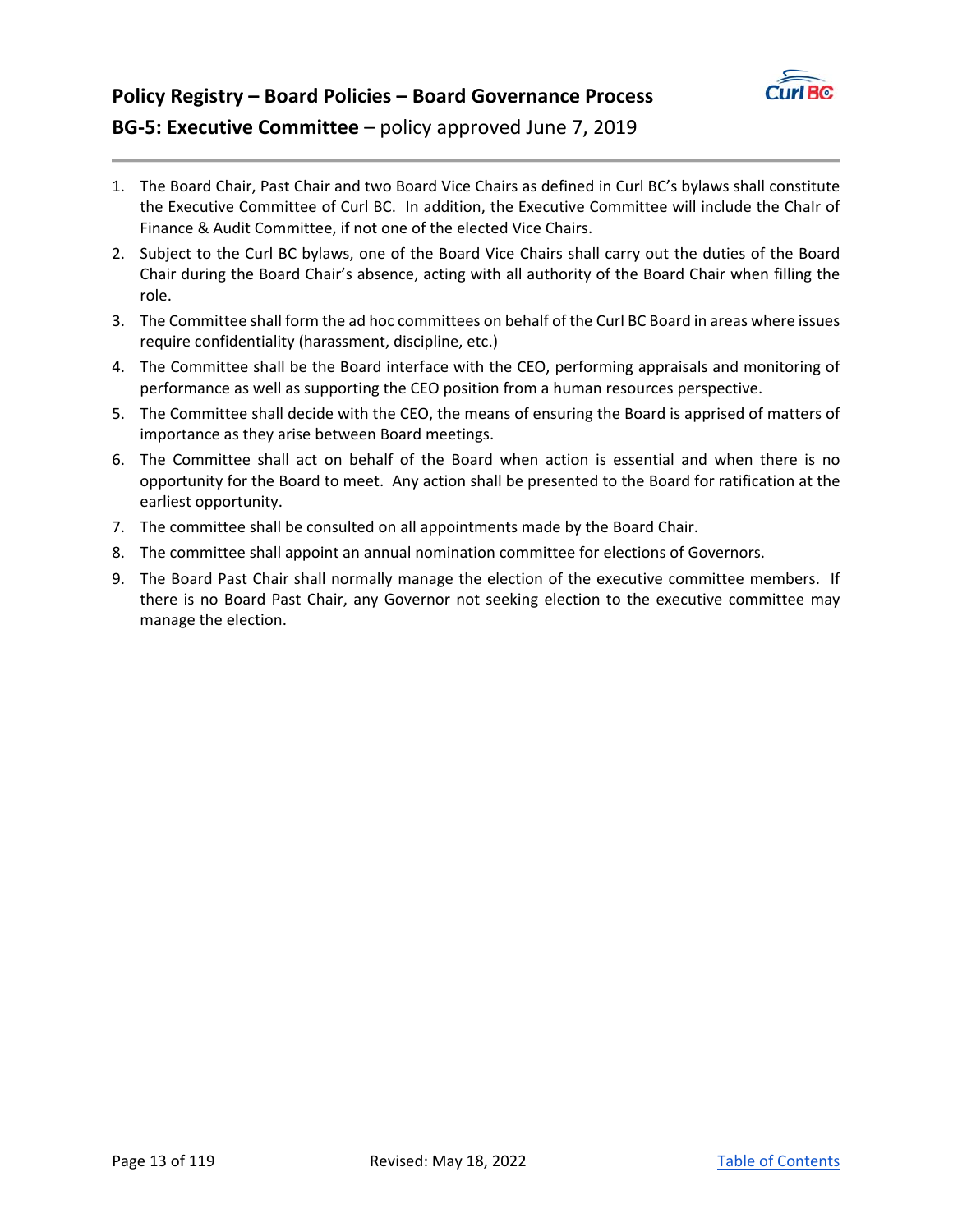

CEO Performance and Compensation is performed by the Executive Committee.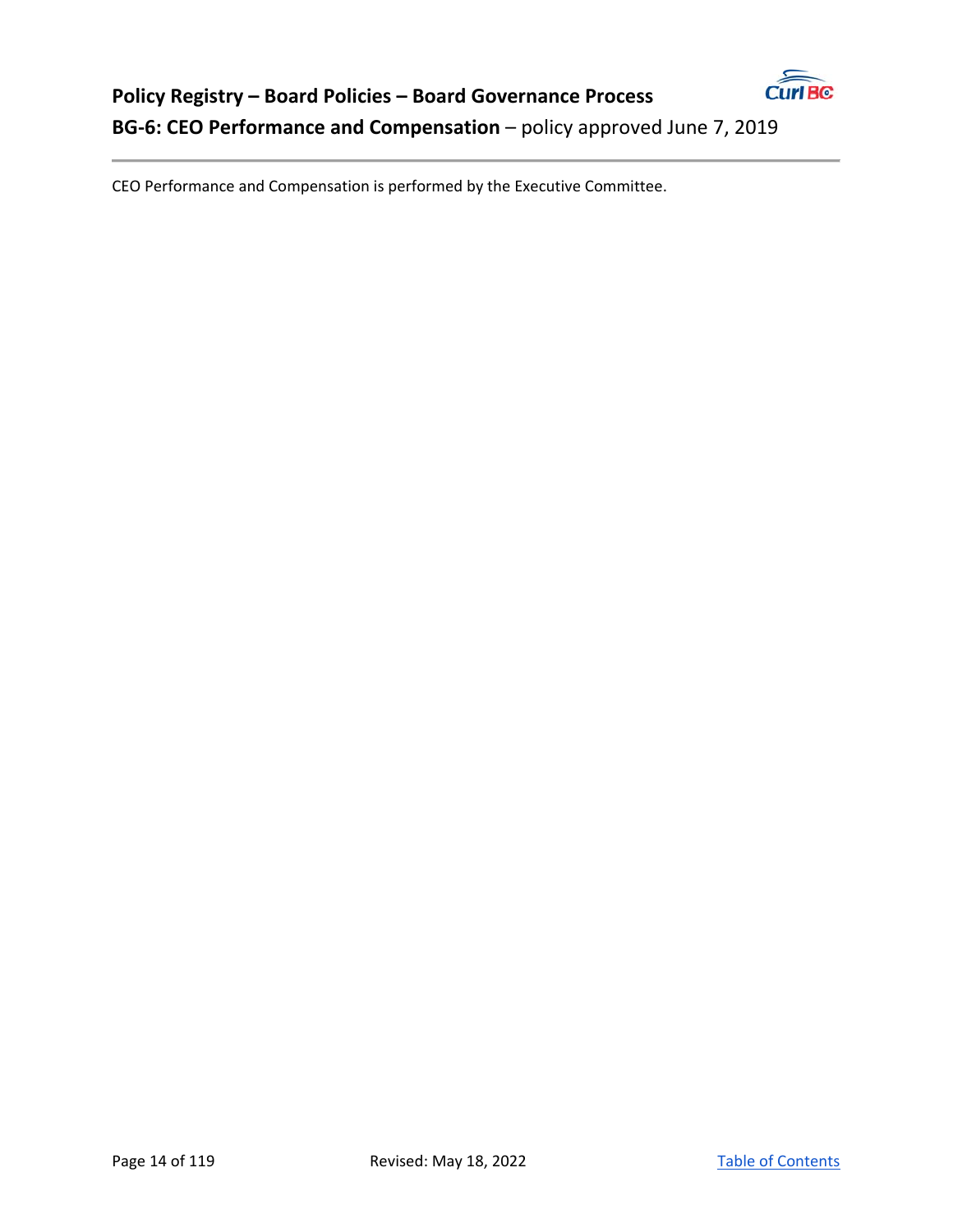

# **Policy Registry – Board Policies – Board Governance Process BG-7: Board of Governors' Code of Conduct** – policy approved Sept. 18, 2020

The Board is responsible for acting in accordance with the policies it sets. This policy is a guide for Governors and it sets expectations regarding their conduct as individuals.

- 1. Governors agree to abide by BG-7 Board of Governors' Code of Conduct.
- 2. Governors shall act in the interests of the Member Facilities (affiliated BC curling centres) as the owners. This accountability supersedes any conflicting loyalty to advocacy or interest groups and membership on other Boards or staffs. It also supersedes the personal interest of any Governor acting as a Coach, an end-user of Curl BC's services or as a paid supplier of services to Curl BC.
- 3. Governors shall disclose their involvement with other organizations, vendors, or any other associations that might produce a conflict at each Board meeting and at any time during the year when their involvement changes. A conflict is defined as a competing interest, influence or relationship which might impair or appear to impair a Governor's ability to perform his other duties and responsibilities objectively for the best interests of Curl BC.
- 4. Governors shall, at all times, act with decorum and shall be respectful of other Governors, staff, volunteers, stakeholders and the Boards and staff of Member Facilities. At any event where a Governor is the Board's appointed representative or while attending any Curl BC championship or event, or national competition, he/she shall avoid the consumption of alcohol or any other debilitating substance to a level which would reasonably be expected to impair the Governor's ability to perform his/her duties competently, cause impairment in the Governor's ability to speak, walk or drive or cause him/her to perform in a disruptive manner.
- 5. Governors shall respect the confidentiality of Board discussion and Board materials. They shall not disclose at any time confidential information obtained through their position with Curl BC to any persons not entitled or required to know.
- 6. Governors shall ensure that activities that are unethical, or that have the potential to negatively impact Curl BC's public image, which are not covered or specifically prohibited by the foregoing, are neither engaged in nor condoned.
- 7. Ownership Linkage activities (Governor interaction and consultation with Member Facilities) are an important part of the Board's work that may impact on the Ends Policies. It is another opportunity where Governors may individually participate in the work of the Board. This opportunity supports the collective work of the Board on behalf of the Member Facilities.
- 8. Governors shall not attempt to exercise individual authority over Curl BC except as explicitly set forth in Board policies.
	- a. Governor interaction with the CEO and staff is encouraged; however Governors shall recognize authority over the CEO is only through the Board as a whole and the Board has no authority over staff except through the CEO. (Reference: BCL-2: Accountability of the CEO)
	- b. Governors shall give no consequence or voice to individual judgements of CEO or staff performance, except as that performance is assessed against explicit Board policies by the official process.
- 9. Governors acknowledge and appreciate that all Governors are volunteers, and as such, time is at a premium.
	- a. Governors strive to manage time effectively and agree to come prepared in advance for meetings.
	- b. Governors shall respect each other's contribution to the discussion and encourage each other to present their views.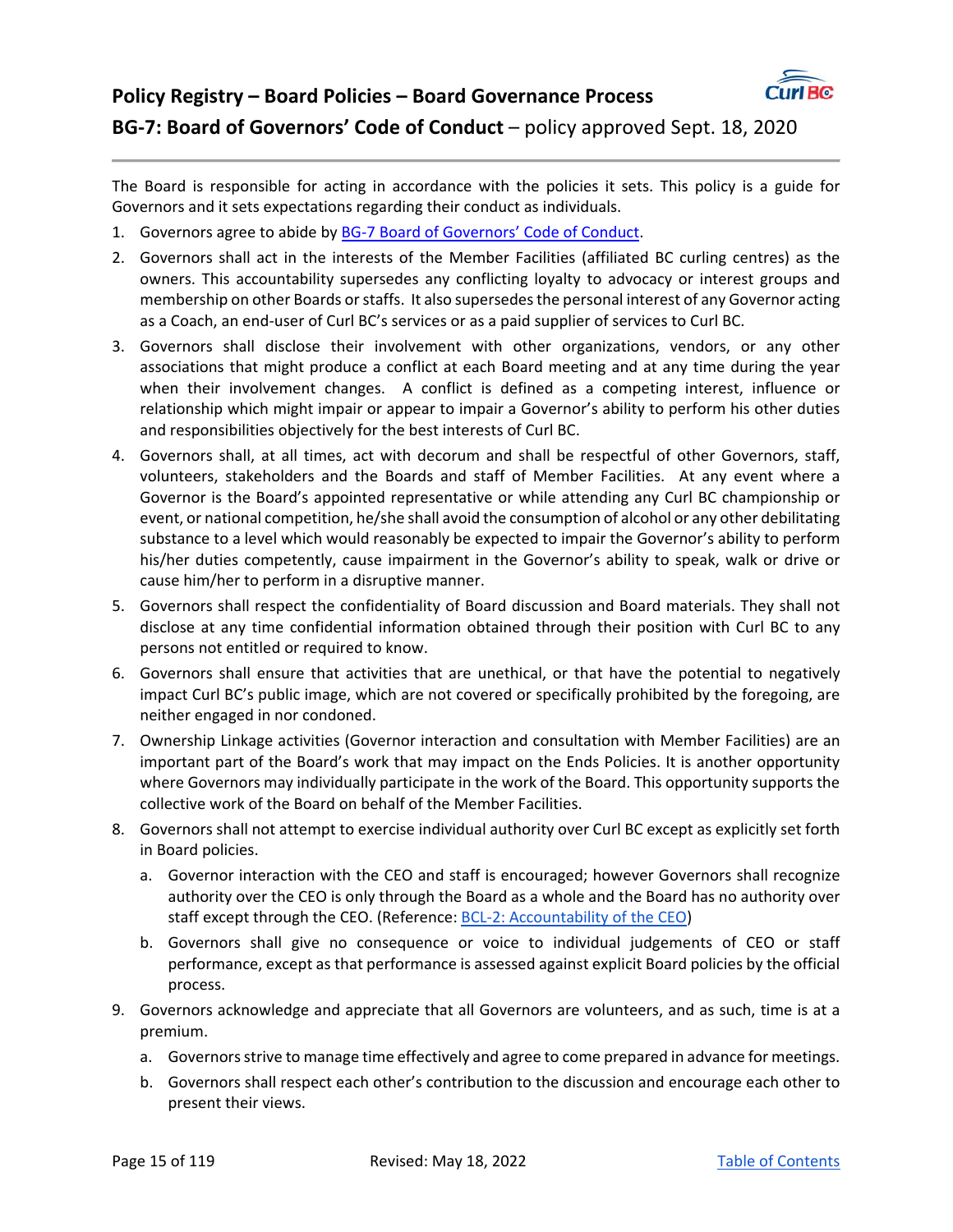

# **Policy Registry – Board Policies – Board Governance Process BG‐7: Board of Governors' Code of Conduct (cont'd)**

- i. Governors shall have an opportunity to speak in turn in the discussion of any topic.
- ii. Governors who wish to speak during discussion will wait to do so until recognized by the Board Chair.
- iii. Governors shall listen respectfully and refrain from side conversations.
- iv. Sharing of observations or concerns should occur at the Board table.
- c. Governors accept their mutual responsibility to ensure that all agenda items result in a decision or are placed on a schedule for follow‐up action.
- 10. Governors recognize the importance of being able to participate in Board meetings.
	- a. Governors shall make every effort to attend Board meetings. If a Governor has an unavoidable conflict not known at the time the Board meeting was scheduled, they shall communicate the reason for their absence to the Board Chair, verbally or in writing prior to the meeting.
	- b. The Board shall ensure they schedule social activities and team building exercises that enable them to bond and function effectively as a team.
	- c. Governors accept the responsibility to create an environment where concerns can be expressed without fear of criticism.
	- d. Governors shall take part in Board organized educational activities which will assist them in carrying out their responsibilities.
- 11. Governors will make decisions normally through majority voting at scheduled meetings of the Board. In the event that Board decisions are required outside of scheduled meetings, a resolution in writing set out under motion of two Governors approved by majority vote of all Governors, and recorded and included in a set of subsequent minutes of the Board, is considered as being passed at a meeting of the Governors.
- 12. Governors accept that the decision-making process may involve conflict, believing that it is only when all points of view are revealed that the best decision can be made. The Board shall assume that after a fair opportunity for expression of views, Governors agree to support the majority decision of the group.
- 13. Governors' interaction with the public, media, or other outside groups and organizations must recognize the same limitation and inability of any Governor to speak for the Board, and then only to repeat explicitly stated Board decisions or positions.
- 14. Governors are encouraged to continue to be operational volunteers, as well as governance volunteers. As operational volunteers, they are then individually accountable through the normal management channels to the CEO. They are not representing the Board at the operational level.
- 15. Governors shall refer inquiries regarding operations from operational volunteers or staff, athletes, coaches, event organizers, or the general public to the CEO. The Governor shall also advise the CEO that they have referred an individual and inquiry to help ensure the loop is closed between the inquirer and the CEO. (Reference: BCL-2: Accountability of the CEO)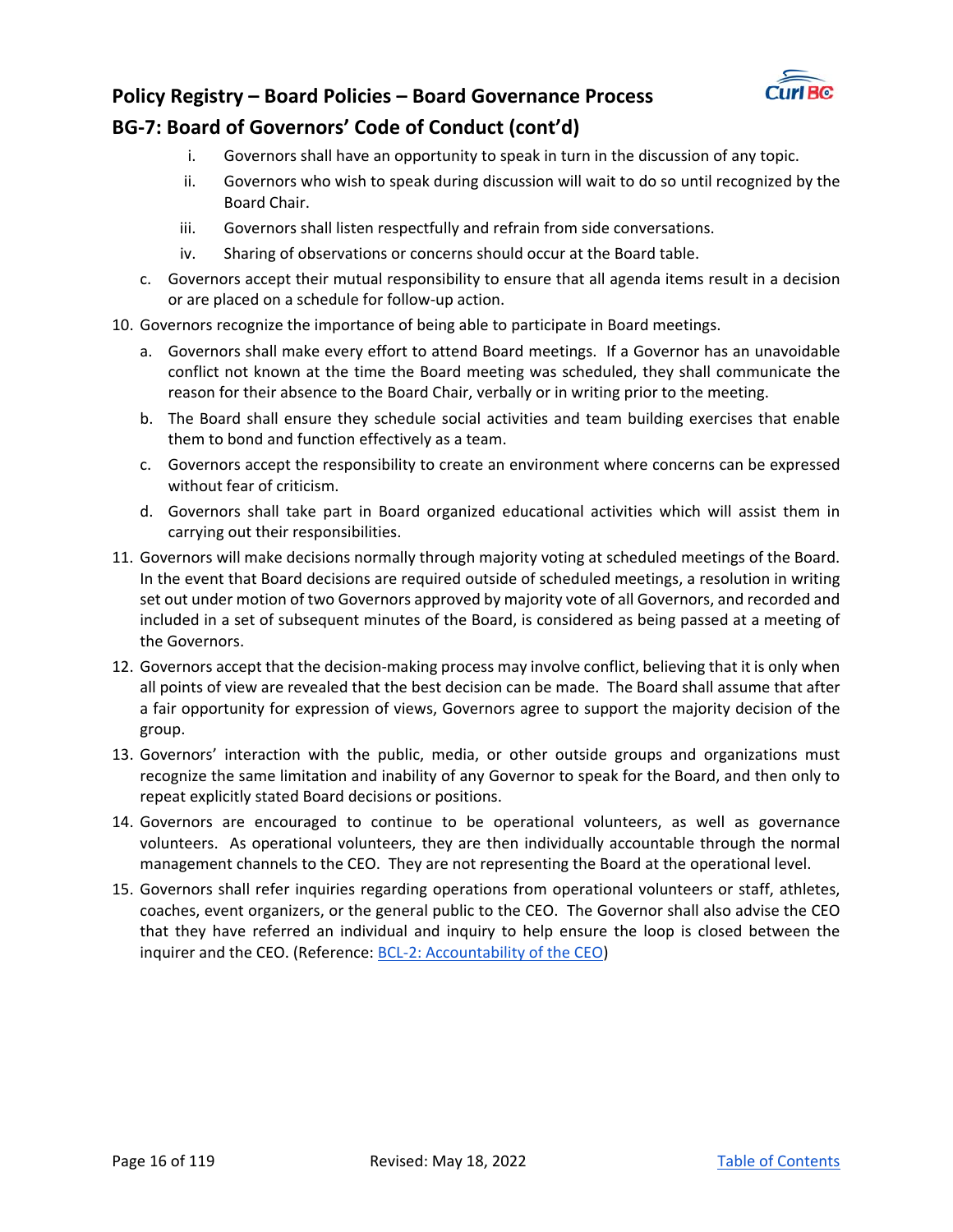

The Board commits itself and its Governors to ethical, business‐like, and lawful conduct and the proper use of authority.

As a Board of Governors, we expect the following:

- 1. Governors shall not use their positions to obtain benefit or employment for themselves, family members, or close associates. Should a Governor desire to seek employment with Curl BC, he or she must first resign.
- 2. Governors shall not use information obtained through his/her position for personal gain.
- 3. Governors who may be directly or indirectly involved in a contract with Curl BC must declare that involvement at the Board meeting at which the question of the contract is first considered.
- 4. Governors shall disclose their involvement with other organizations, vendors, or any other associations that produce a conflict at each Board meeting and at any time during the year should their involvement change. A conflict is defined as a competing interest, influence or relationship which might impair or appear to impair a Governor's ability to perform his or her other duties and responsibilities objectively in the best interests of Curl BC.
- 5. There must be no self-dealing or any conduct of private business or personal services between any Governor and Curl BC, except as procedurally controlled, to assure openness, competitive opportunity and equal access to inside information.
- 6. Governors, who find themselves in an unavoidable conflict of interest when the Board is to decide an issue, must declare that conflict immediately and absent themselves without comment from the discussion and the vote on the issue. Governors who declare their conflict of interest are included in determining a quorum. Governors who declare a conflict of interest will be included in the Minutes by name and shall be entitled to receive related Board decisions.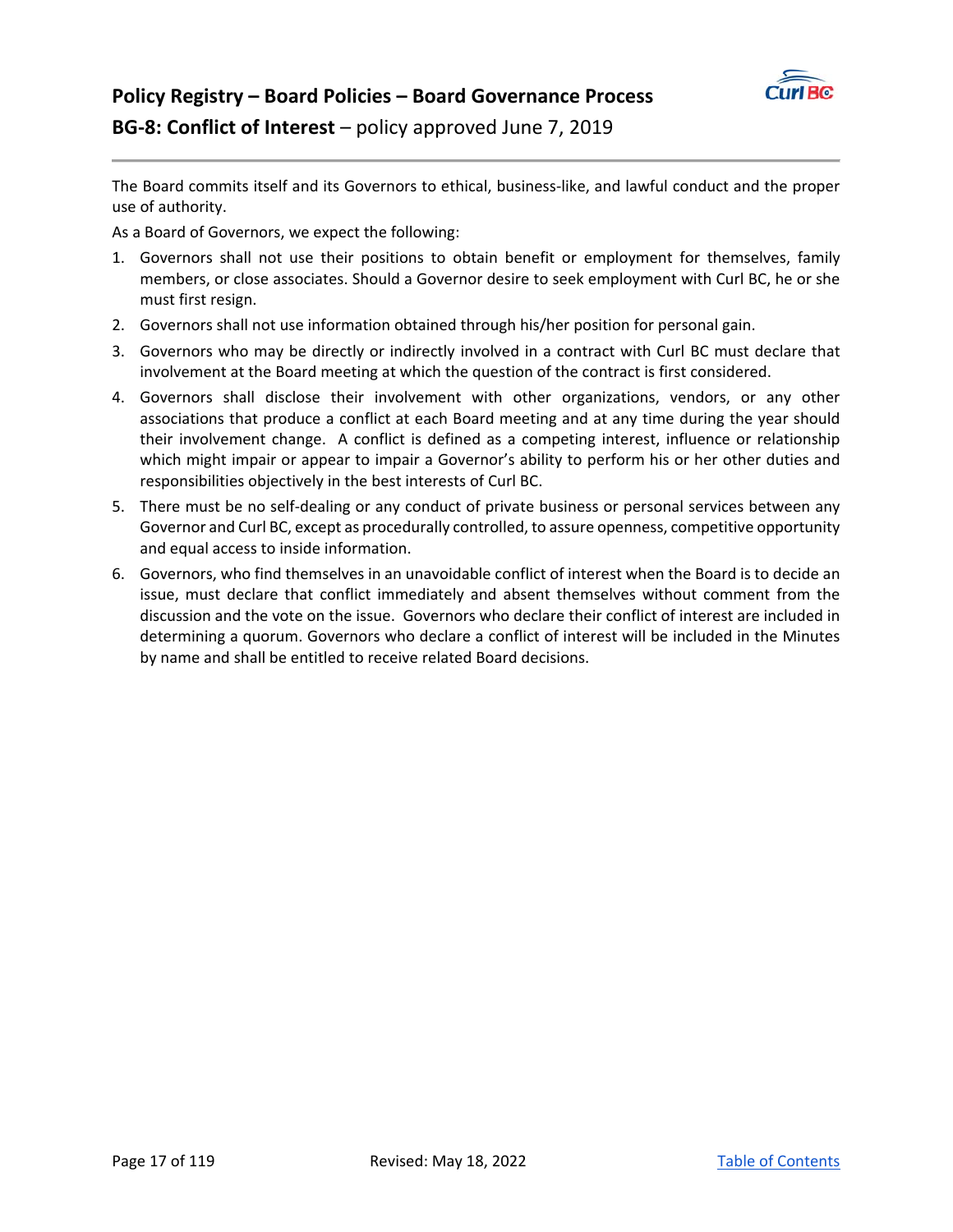

**BG‐9: Representation, Recommendations and Appointments** – policy approved June 7, 2019

In its role as steward of Curl BC, the Board shall ensure that there is appropriate Curl BC representation at Curl BC provincial championships, competitions and events, meetings of provincial and national organizations and agencies with which Curl BC is affiliated. The Board shall appoint or recommend representatives when requested by external bodies and as it fits with the governance role of the Board. The Board will consider the overall value of representation when making any appointment and may choose to not appoint or recommend a representative.

#### **Championships, Competitions and Events**

Effective relationships with stakeholders help create and maintain value for Member Facilities and enhance Curl BC's ability to achieve its Ends. Representation by Governors enhances the Board's ability to make informed policy decisions. It also creates opportunities for linkages with the Member Facilities and enhanced networks in the curling community.

- 1. The Board Chair shall appoint Governors to represent Curl BC at championships, competitions and events in consultation with the Executive Committee.
- 2. Attendance at Championships, Competitions and Events. The Board will review the appointments and duration of attendance for the following year's championships and competitions at its fall meeting on the basis of:
	- ability of candidate
	- value of representation
	- priority of the championship or competition, and
	- cost of representation
- 3. The Board Chair may appoint an individual who is not a Governor to fulfill ceremonial obligations only.
- 4. The Board Chair shall appoint all representatives to championships, competitions and events in a timely manner.

#### **Provincial, National and International Organizations**

The Board of Governors shall appoint or authorize the Board Chair to appoint representatives to attend and participate in meetings of provincial, national and international organizations to which Curl BC Board has been invited or is affiliated. The Board retains the prerogative to decline participation. Meetings related to the Operations of Curl BC remain the purview of the CEO.

The Board of Governors shall recommend or authorize the Board Chair to recommend those from within the geographic jurisdiction of Curl BC who seek election or appointment as an individual in any National or International organization related to curling. Individuals seeking Curl BC recommendation must provide their application and background to Curl BC for evaluation that will be based on the value of the appointment or election to Curl BC and the suitability of the candidate. The Board retains the prerogative to decline making a recommendation.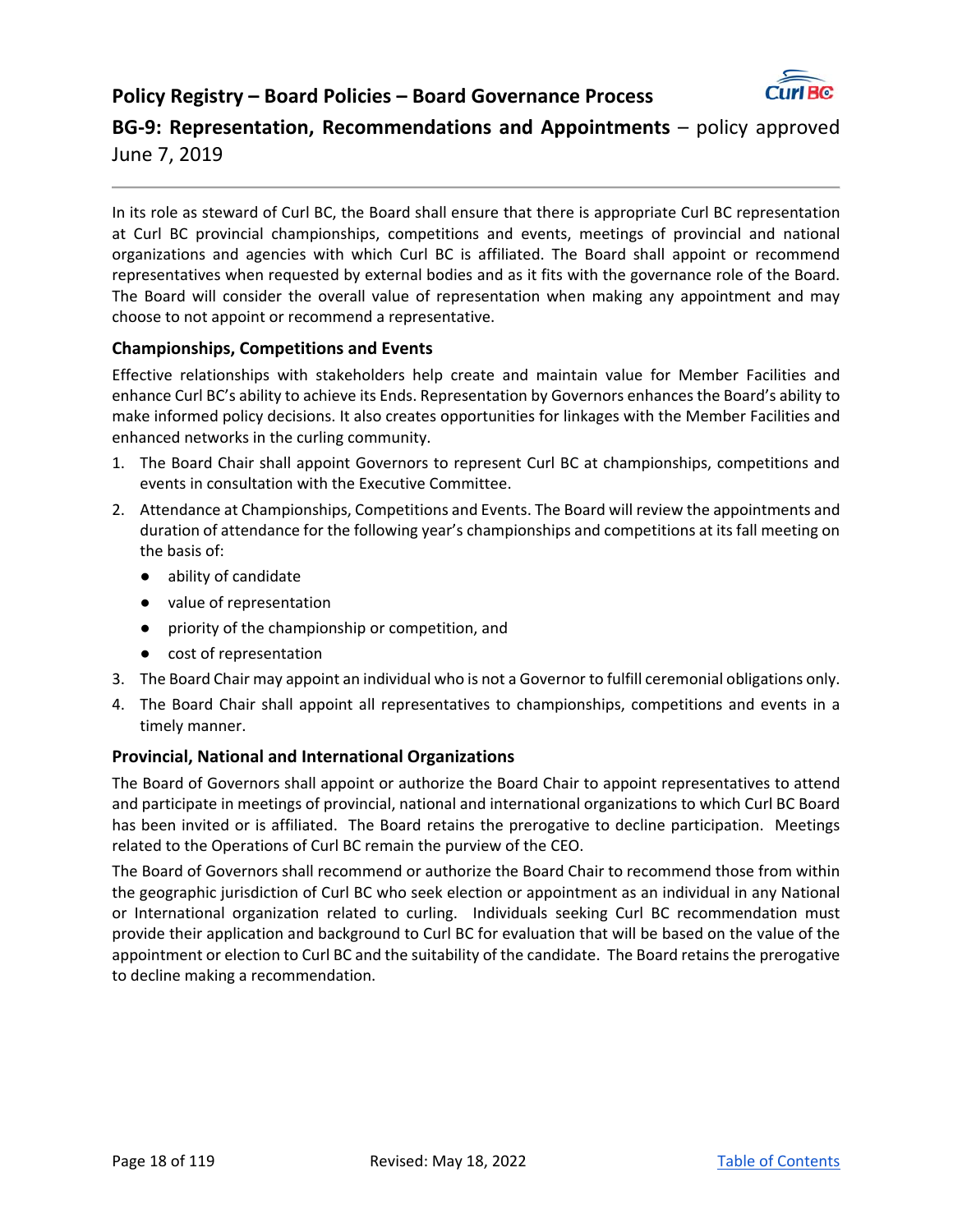

# **Policy Registry – Board Policies – Board Governance Process BG-10: Board Committee Principles** – policy approved June 7, 2019

Board Committees may be used to complete certain tasks, particularly the task of gathering information and generating options. Board Committees exist only to assist the Board in its work and never to involve itself in the responsibilities of staff. This policy applies to any group that is formed by Board action, whether or not it is called a Committee and regardless of whether the group includes non-Board members. It does not apply to Committees formed under the authority of the CEO.

The Board Chair is an ex‐officio member of all Standing Committees of the Board where he/she is not directly appointed as a member.

Accordingly,

- 1. The Board shall clearly describe and document the scope and time limit of a Committee's mandate, context, and budget limitations.
- 2. A Board Committee shall not be created for the purpose of helping, advising, instructing or exercising authority over any aspect of Curl BC that has been delegated to the CEO.
- 3. Board Committees cannot exercise authority over staff. The CEO works for the full Board, and consequently, he or she is not required to obtain approval of a Board committee before an executive action.
- 4. Board Committees shall not speak or act for the Board except when formally given such authority for specific and time‐limited purposes. Expectations and authority shall be carefully stated in order not to conflict with authority delegated to the CEO.
- 5. Procedures ‐ Board Committees shall:
	- a. operate on a consensus basis and escalate items where consensus cannot be reached to the Board as a whole.
	- b. consider only the views of Governors and Advisors assigned to the Committee in reaching consensus (i.e., as these are Committees of the Board, the views of Curl BC staff shall be heard but not included in reaching consensus).
	- c. keep minutes of all meetings and made available to all Board members immediately following the Committee meeting and before any proposal of the committee is presented to the Board.
	- d. keep discussions, minutes and materials Board confidential until such time as the Committee presents its findings and recommendations to the Board. At such time, the materials presented to the Board, unless agreed by the Board as a whole to be confidential, are available for open discussion with member facilities.
	- e. submit proposals to the Board following the Board protocol of the submission of a Board Paper for information one meeting before any vote on the proposal but may request an electronic vote no less than 14 days following the submission of the Board Paper.
	- f. Where the policy providing a Board Committee with its mandate and structure provides for Advisors to be added to the Committee, the appointed Advisors are entitled to the same expense compensation as a Governor following standard procedures.
- 6. Appointments
	- a. The Board Chair in consultation with the Executive Committee will appoint the Chair of each of the standing committees from the Board Governors.
	- b. The Board Chair, in consultation with the Committee Chair shall determine the size and membership of each committee.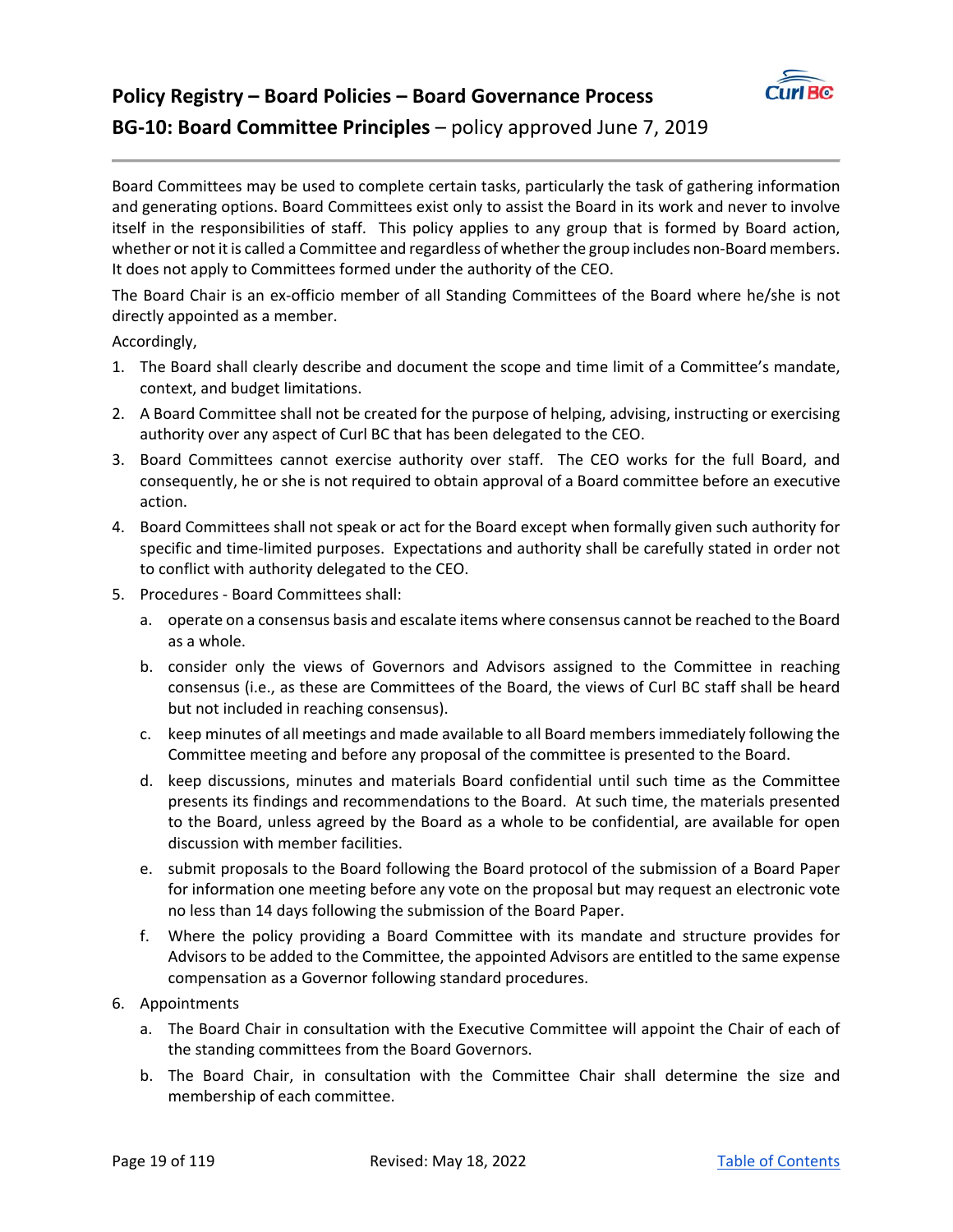

## **BG‐10: Board Committee Principles Conduct (cont'd)**

- c. Committee members shall be from the Board but Advisors may be appointed from outside the Board of Governors.
- d. A Governor shall chair the committee.
- e. Should a vacancy occur on the Committee, for whatever reason, the Board Chair may appoint another Director or person as appropriate to fill the vacancy.
- f. The Board Chair may remove any member of the Committee in consultation with the Executive Committee.
- g. Each Committee shall provide report to Board Members, a plan (prior to the fall Board meeting) and an annual (prior to the Curl BC AGM).
- 7. Resources:
	- a. Each Committee shall be provided sufficient budget to fulfill its annual plan.
	- b. A Curl BC staff liaison shall be assigned by the CEO.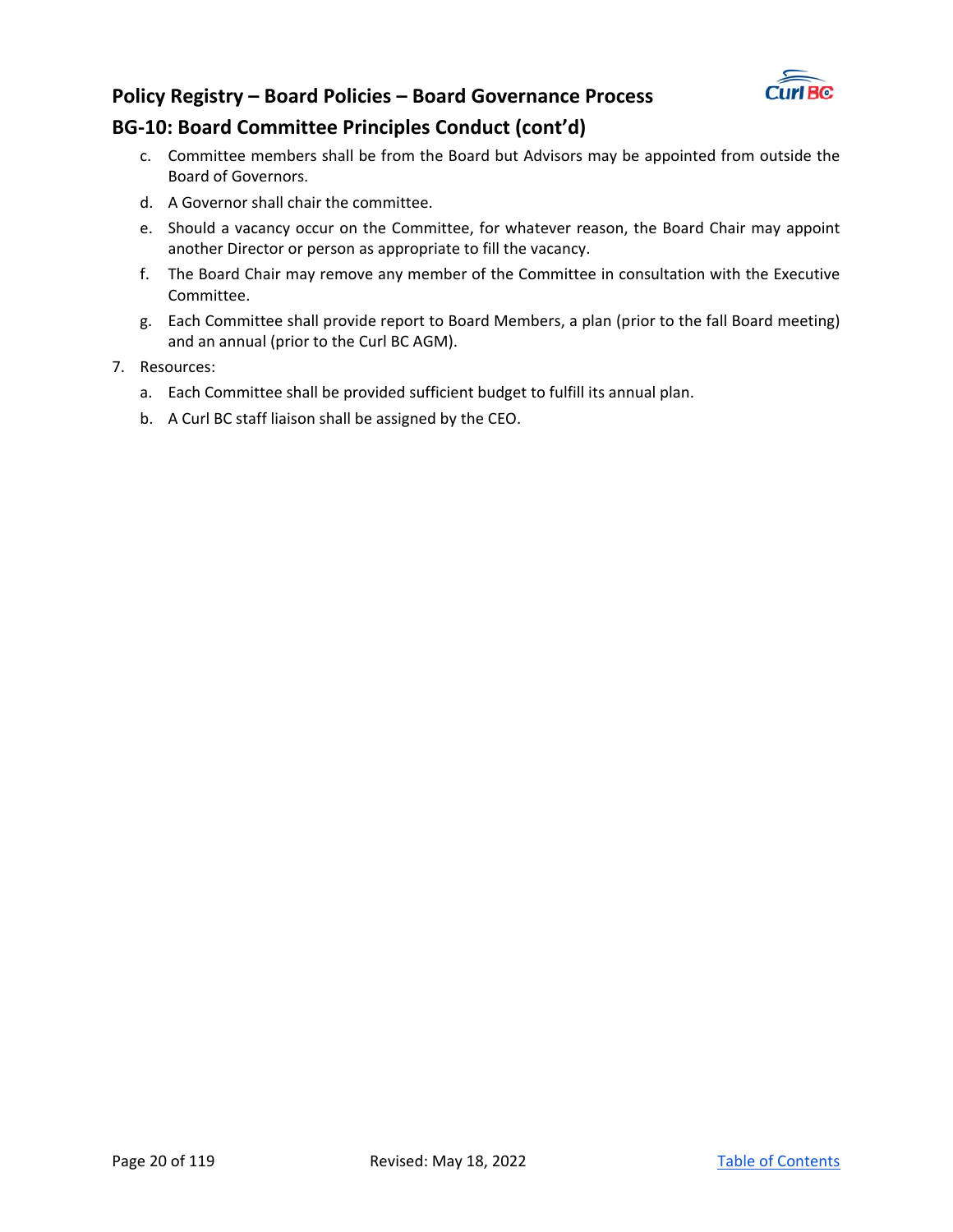

The Finance and Audit Committee is a Standing Committee of the Board.

#### **Mandate:**

#### **Regular (Pre‐Board Meeting) Assessments**

- 1. Conduct regular pre‐Board meeting assessments of operational compliance (under the business plan and operating budget) with the criteria set out in the Executive Limitations – specifically, EL‐1 to EL‐4 – and prepare a corresponding compliance assessment statement along with a copy of the compliance checklist completed for the period to advise the Board after each assessment.
- 2. Conduct pre-Board meeting reviews of the CEO's monitoring reports for EL-1 to EL-4 and provide a summary (statement) of the review findings for the Board.

#### **Annual (Pre‐AGM) Assessment**

- 3. Conduct assessment of compliance with criteria of EL‐1 to EL‐4 for any material changes in, or deviations from, the business plan and budget that have occurred in the fiscal year prior to completion of final reports by the CEO and presentation to the Board at the final Board meeting of the year.
- 4. Conduct a review of the yearend audited financial statement to assess compliance with EL‐1 to EL‐4 and to identify any areas that require policy modifications prior to presentation to the Board at its final meeting before the AGM.
- 5. At the same time, conduct a review of EL-1 to EL-4, to assess continuing applicability, and/or to recommend any changes in policy that may be necessary.
- 6. Review the mandate of the Finance and Audit Committee under Board policy BG-11 to confirm or reaffirm its applicability and to recommend any changes that may be necessary for consideration and endorsement of the Board.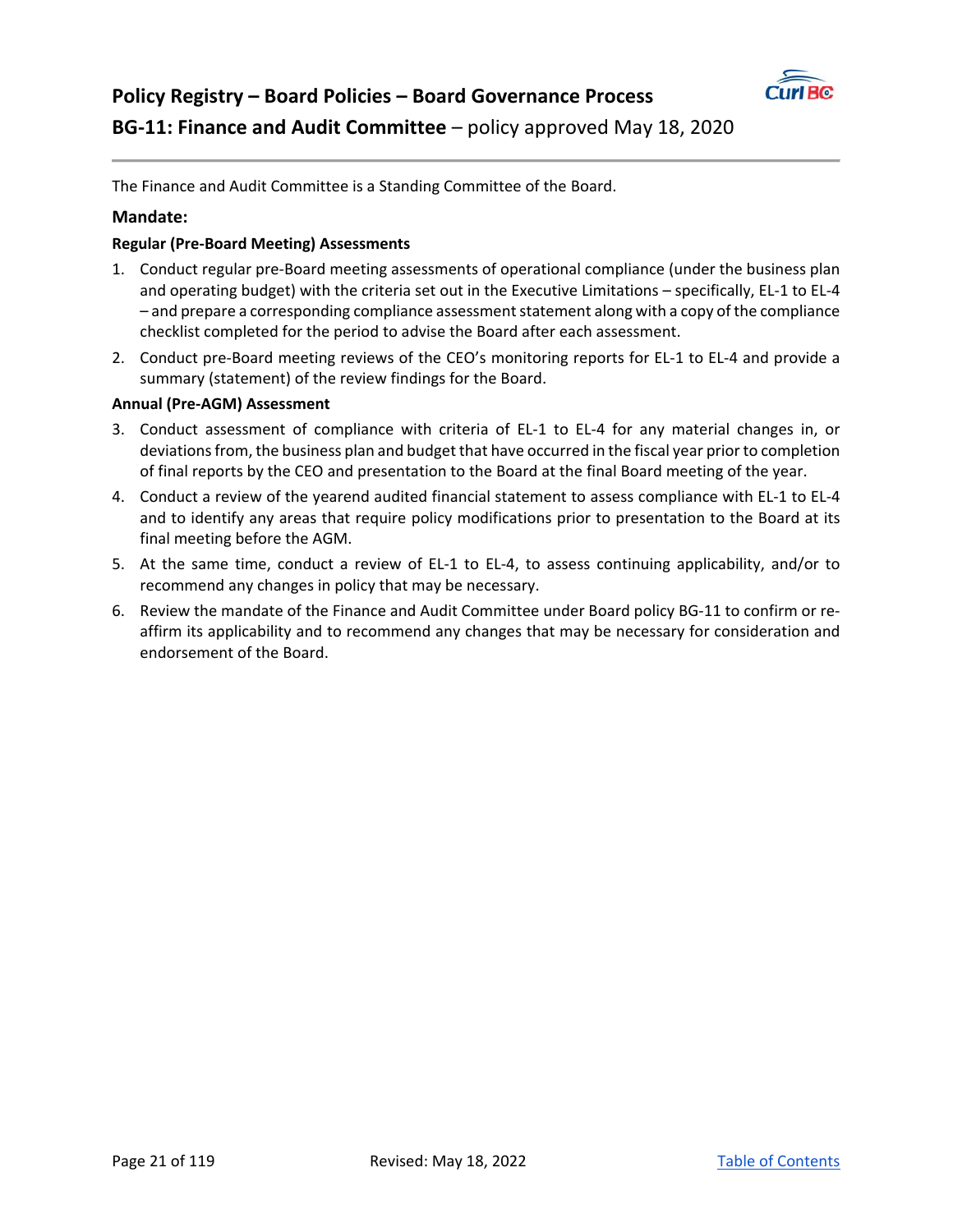

**BG-12: Governance and Strategic Planning Committee** – policy approved June 7, 2019

The Governance and Strategic Planning Committee is a Standing Committee of the Board.

Refer to BG-10: Board Committee Principles for additional background on Committees of the Board.

#### **Mandate:**

- 1. Responsible to update the Board Policy Registry after new policies and changes to policies are approved by the Board.
- 2. Make available to Member Facilities and potential Board candidates information that clearly outlines the role of the Board, the expectations of Board Members, and BG-7: Board of Governor's Code of Conduct.
- 3. Lead the annual orientation of new Board members including orientation to the Code of Conduct.
- 4. Conduct a review of Curl BC Constitution & By-laws and identify and develop amendments prior to the notice date.
- 5. Plan Board education to enhance the quality of Board discussion on governance matters and facilitate effective Board decision‐making.
- 6. Lead the annual self‐evaluation by the Board and incorporate areas identified for improvement in the Committee's annual plan.
- 7. Review its mandate on an annual basis in order to recommend any changes for the Board's consideration.
- 8. Review the CEO's strategic plan and report to the Board on the links with the ENDs statements.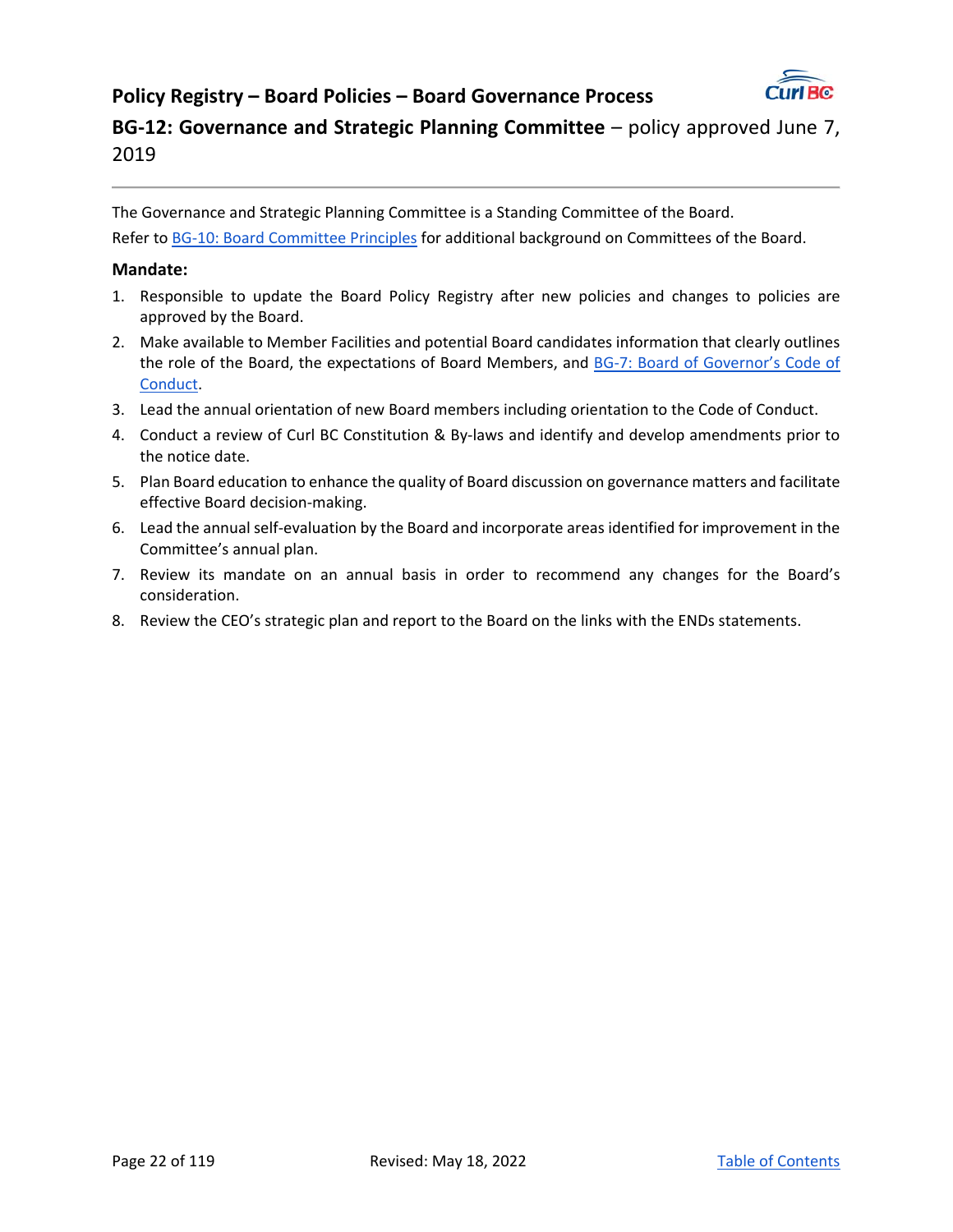

# **Policy Registry – Board Policies – Board Governance Process BG‐13: Member Engagement Committee** – policy approved June 7, 2019

The Member Engagement Committee is a Standing Committee of the Board.

Refer to BG-10: Board Committee Principles for additional background on Committees of the Board.

#### **Mandate:**

Gathering information and generating options and recommendations to the Board on policies facilitating member centres:

- 1. Communications, engagement, and relationship building between Curl BC and its member facilities.
- 2. Communications between Curl BC and non-affiliated curling facilities in BC.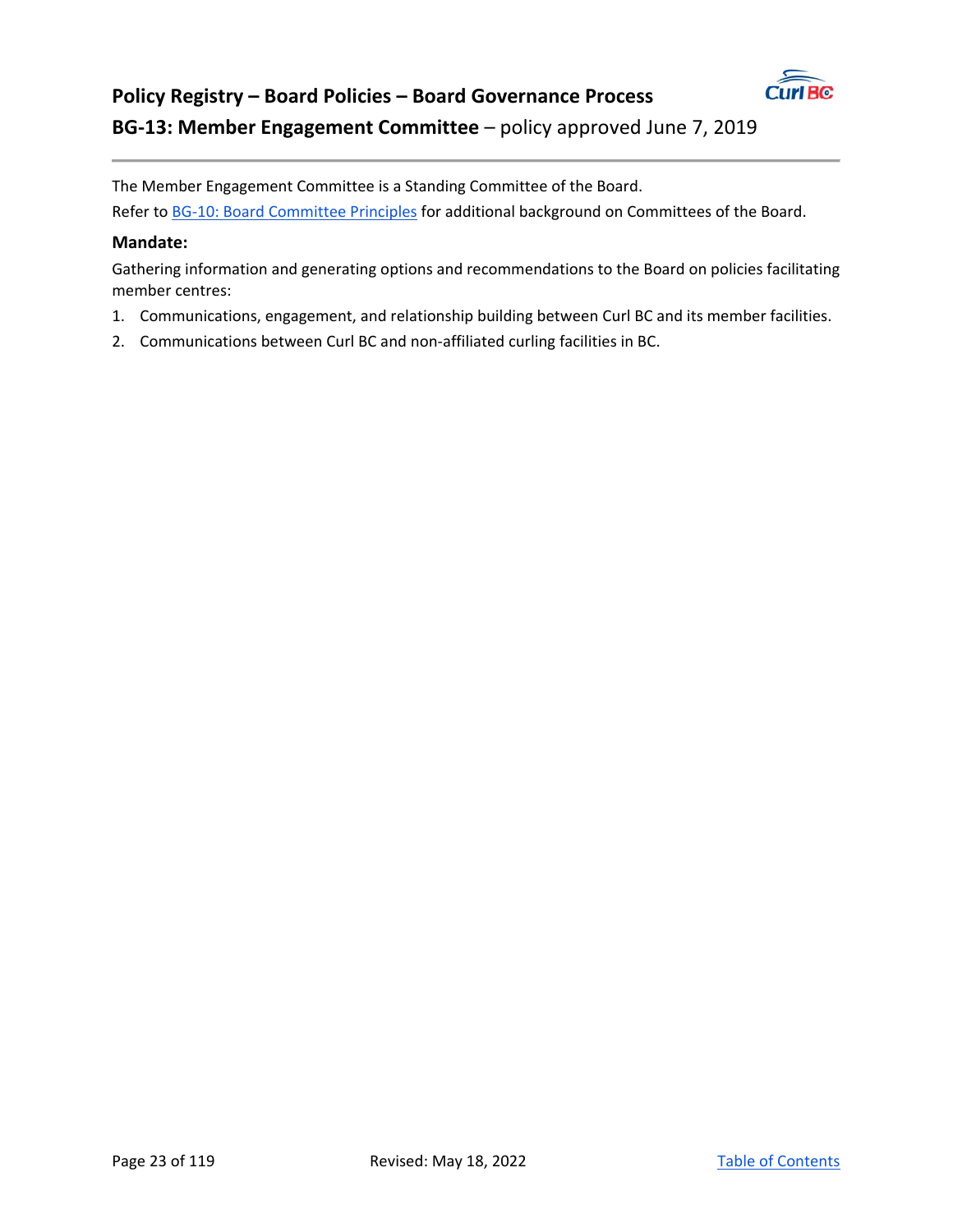

# **Policy Registry – Board Policies – Board Governance Process BG‐14: Recognition and Awards Committee** – policy approved June 7, 2019

The Recognition and Awards Committee is a Standing Committee of the Board.

Refer to BG-10: Board Committee Principles for additional background on Committees of the Board and Curl BC Board Ancillary Policies and Procedures Manual for detail on specific awards.

#### **Mandate:**

- 1. Coordinate the criteria, eligibility, and selection procedures for the Annual Curl BC Awards set out below:
	- a. Current Curling Season Annual Awards
		- i. Adult Team of the Year
		- ii. U21 Team of the Year
		- iii. 50+ Team of the Year
		- iv. Adaptive Curling Athlete/Team of the Year
		- v. Coach of the Year (Anita Cochrane Award)
		- vi. Official of the Year (Wally M'Lot Award)
	- b. Annual Service Awards
		- i. Curling Centre of the Year
		- ii. Club Volunteer
		- iii. Administrator of the Year (Ron Houston Award)
		- iv. Sponsor
	- c. Long Service Awards
		- i. Builder (Janette Robbins Award)
		- ii. Long Service Volunteer (Pat Kennedy Award)
		- iii. Youth & Junior Curling Program Volunteer (Elsie MacKenzie Award)
	- d. Exceptional Service Awards
		- i. Friendship Award (Judie Roberts Friendship Award)
		- ii. Club Customer Service
- 2. Coordinate nominations and submissions for Curling Canada awards, SportBC Awards, and other appropriate external award programs.
- 3. Identify potential candidates and reviewing nominations for Life Membership and Honorary Life Membership.
- 4. Review the criteria and eligibility for all Annual Curl BC Awards on an annual basis and recommend changes to the number and type of awards to the Board for approval.
- 5. Present a formal report to the Board of proposed recipients for the annual Curl BC Awards and for Life Membership and/or Honorary Life Membership for approval;
	- a. In the case of Life Membership and/or Honorary Life Membership, to prepare the appropriate motions for the AGM
- 6. Review this mandate on an annual basis to recommend any changes to the Board.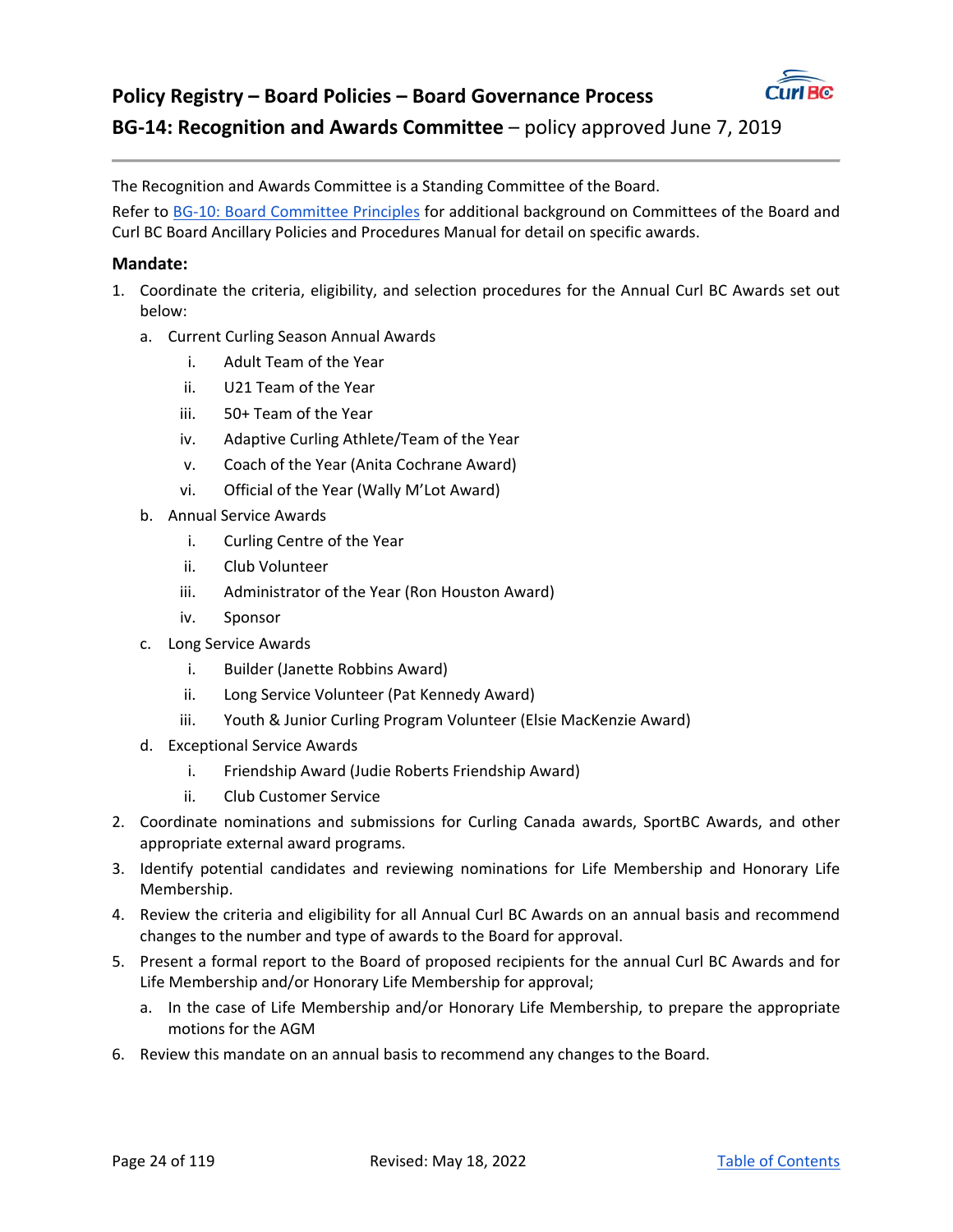

The Competitions Committee is a Standing Committee of the Board.

Refer to BG-10: Board Committee Principles for additional background on Committees of the Board.

#### **Mandate:**

- 1. Gathering information and generating options and recommendations to the Board on policies relating to the Train to Train, Train to Compete and Train to Win stages of the Long Term Athlete Development Model, including qualification processes and provincial championship formats.
- 2. Gathering information and generating options and recommendations to the Board on policies relating to high performance athlete identification and development.
- 3. Gathering information and generating options and recommendations to the Board on policies and options relating to high performance coaches, officials and ice technicians.
- 4. Gathering information and generating options and recommendations to the Board when Curl BC is requested to provide input to the Curling Canada on matters related to the previously stated areas of expertise.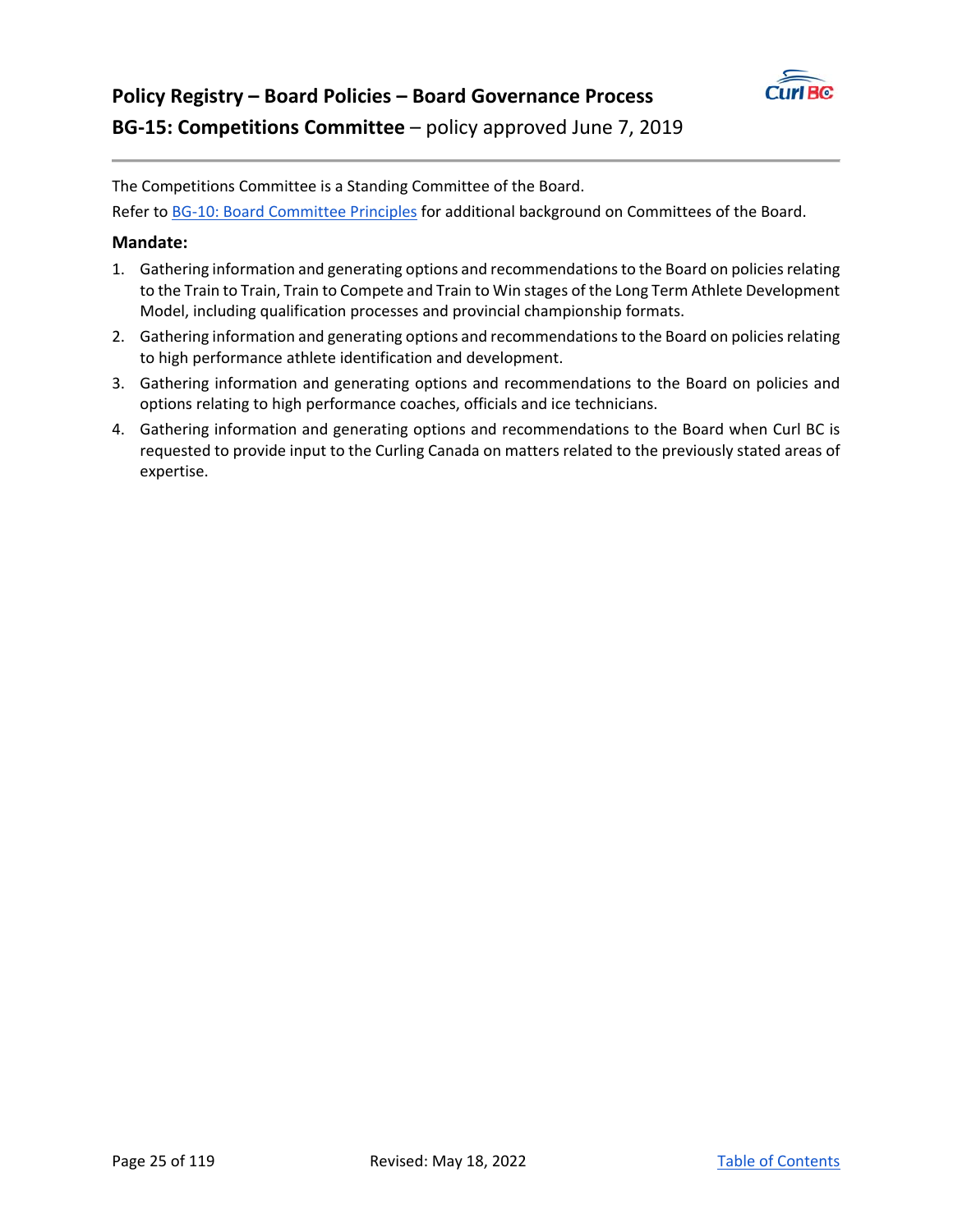

# **Policy Registry – Board Policies – Board Governance Process BG-16: Curling Canada Event Sanctioning – policy approved May 18, 2020**

The Board of Curl BC has developed the following policy in order to permit Curl BC to more fully represent the economic scope of curling in BC and thus better position the sport to receive additional government and corporate support. This policy will strengthen the economic ties between Curl BC and a potential host committee so that both organizations are motivated to produce as financially successful an event as possible.

- 1. To receive sanctioning from Curl BC, a potential host committee must make a request to Curl BC, outlining the year and the name of the national or international event they wish to host.
- 2. Curl BC's Board of Directors will approve the sanction based on the understanding that the host committee, if awarded the event, agrees to pay a 15% sanction fee (of net post-event revenue) to Curl BC. This will not apply to Active for Life Championships such as the Canadian Senior Championships.
- 3. Once Curl BC has received confirmation in writing from the potential host committee agreeing to the sanction fee, Curl BC will provide Curling Canada with an official sanction letter.

#### **For Curling Canada Events:**

- 1. Curling Canada will allocate 1.5% of net ticket revenue to Curl BC (the Host Committee will receive 8.5%).
- 2. Curling Canada will advise the host committee that it must allocate 15% of the net revenue from the event's 50/50 draws to Curl BC (the Host Committee will receive 85%).
- 3. Curling Canada will provide Curl BC with a financial summary from the event to assist with demonstrating the economic scope of curling in BC each year. This is all in addition to Curling Canada providing Curl BC with 10% of Curling Canada 's share of the net profit from the event if a net profit is generated.
- 4. Any changes in funding after approval must be negotiated with the CEO and may affect the sanctioning agreement.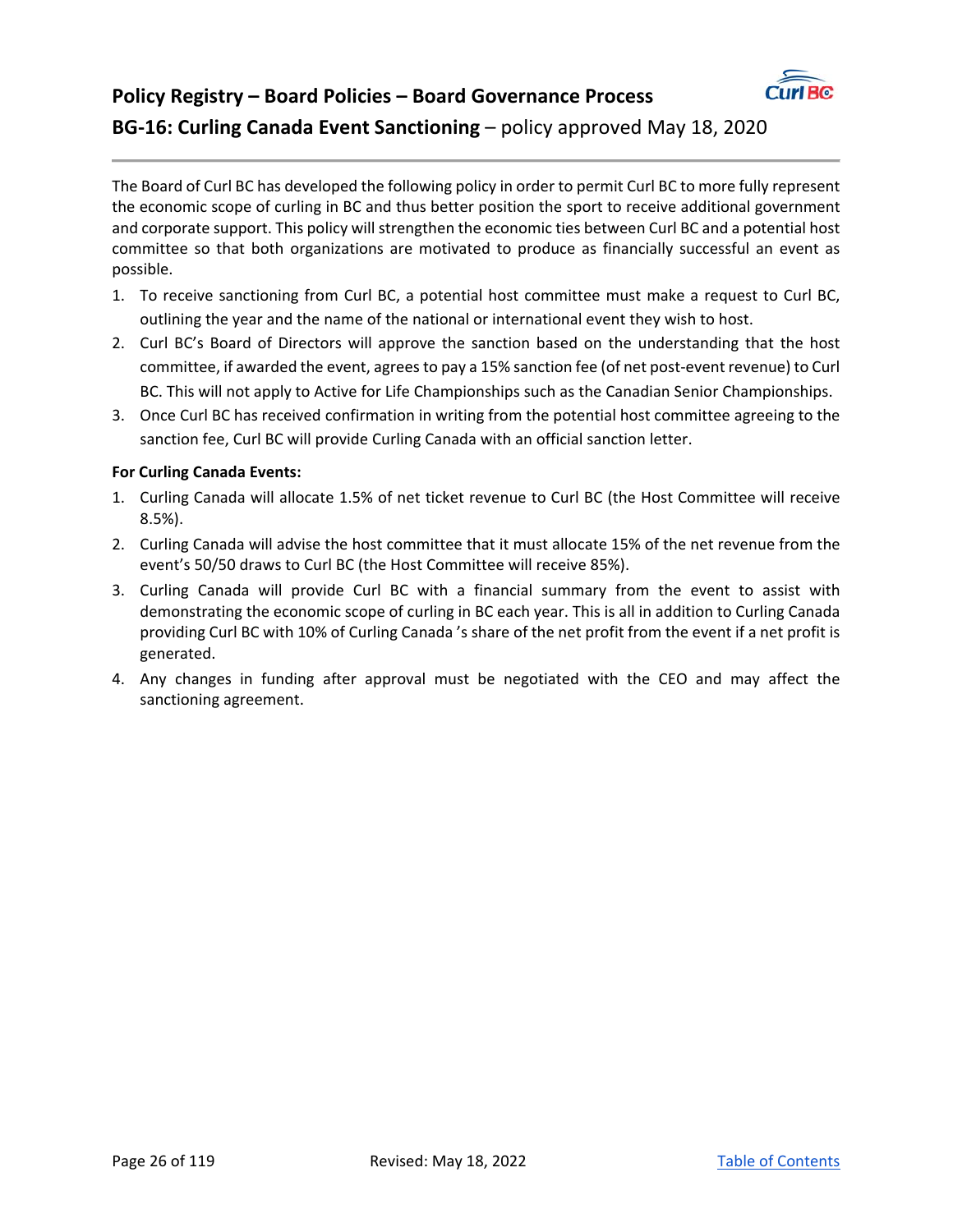

**BG-17: Provincial Championship Liaison Responsibilities – policy approved May** 18, 2020

#### **Designated Championship Events**

- Club Challenge Men's and Women's
- Men's
- Women's
- Junior (U21) Men's & Women's
- Mixed
- Senior (50+) Men's & Women's
- Master (60+) Men's & Women's
- Wheelchair
- U18 Boys' & Girls'
- U15 Boys' & Girls'
- Mixed Doubles
- Stick Curling Open and Women's

#### **Liaison Responsibilities**

- Represent the Board and to support the authority of the Event Manager and Chief Umpire.
- Attend the Opening Ceremonies and banquet.
- May attend the Finals and Closing Ceremonies, depending on costs.
- Meet with the Chair of the event and local dignitaries to promote curling and the local centre.
- If available, attend Team Briefing in conjunction with Chief Umpire and Event Manager.
- Speak at Ceremonies as requested.
- Ensure Curl BC Sponsors are taken care of as required.
- Present event hosting Plaque to the Host Club.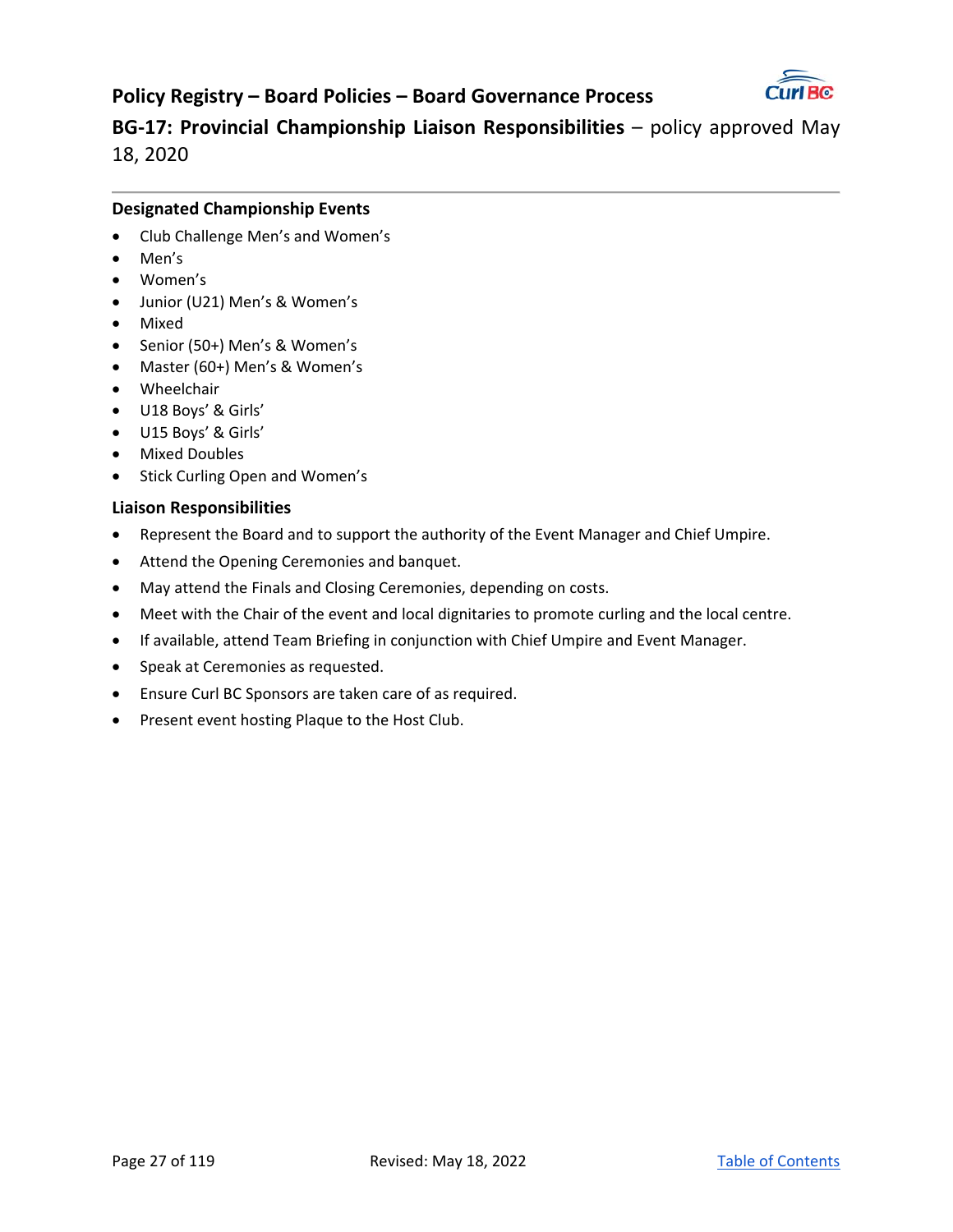

**BG‐18: Ad Hoc Committees' Terms of Reference** – policy approved Sept. 13, 2019

#### *Curl BC Ad Hoc Committee Name*

#### **Background**

• information on why the committee is being created

#### **Objective**

● *list the objectives the committee will accomplish* 

#### **Authority/Limits of the Committee**

- In accordance with Curl BC governance policies, in particular BG-12: Board Committee Principles.
- list any additional authority or limits for the committee

#### **Duration/Timelines**

● list the expected duration and detailed timelines of the committee

#### **Composition**

- Chair of the Curl BC Board of Governors (ex-officio)
- **xx** Governors or Staff
- A member of the Curl BC Board of Governors will Chair this Committee
- list any additional composition

#### **Budget Required**

- The work of this committee will be done by teleconference calls or by electronic means
- list any additional costs/reimbursement required

#### **Reporting Requirements**

● any reporting requirements

#### **Support**

- The CEO will make available staff resources to the committee as needed to complete its mandate including but not limited to *list staff/contractors required*
- *list any additional support required*

Note: Items in standard font are to remain for each committee as the standard and items in bold italics are to be replaced with appropriate information required for the Ad Hoc Committee.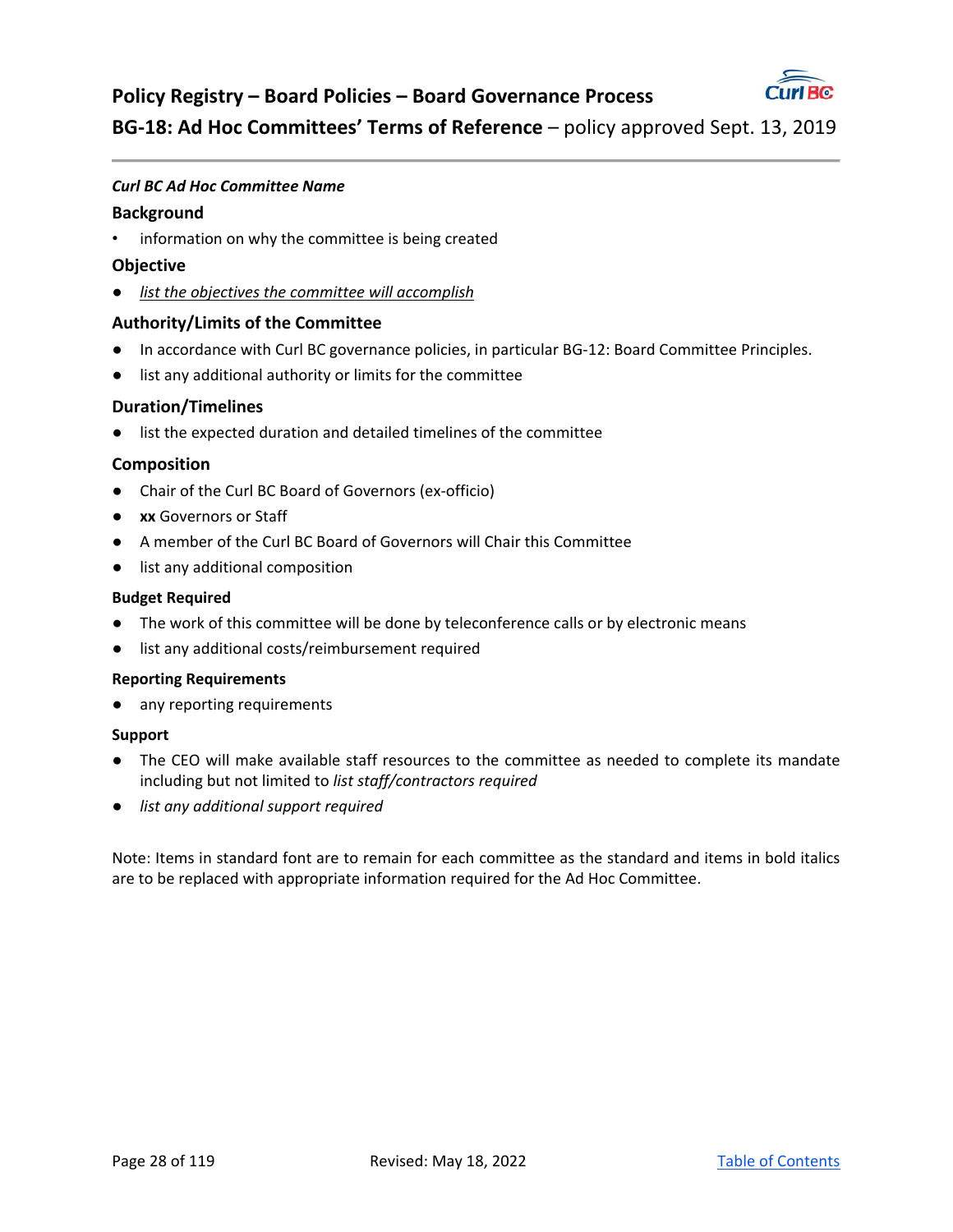

**BG-19: Governor Code of Conduct Violations Procedures – policy approved Sept.** 13, 2019

In the event that a Governor is alleged to have violated the Code of Conduct the matter will be referred to the Executive Committee for action.

- a. Receive complaints of a Governor's breach of the Code of Conduct
- b. Notify the respondent Governor in writing and ask him/her to present their views of the alleged breach at the next Board meeting.
- c. Introduce the agenda item at the next Board meeting.
- d. Prepare any follow‐up documents.
- e. Ensure actions taken by the Board in response to complaints are deposited with the Curl BC office for future reference.
- 1. At the Board meeting where the alleged violation of the Code of Conduct is discussed, the complaining party must be identified. If the complaining party is also a Governor, he/she and the respondent Governor shall absent themselves from any vote upon resolution of censure or other action that may be brought by the Board. Governors who are found to have violated the Code of Conduct may be subject to:
	- a. Verbal reprimand
	- b. Written reprimand
	- c. Removal from Board‐appointed representative roles or Committees
	- d. Reference by name in the minutes of the meeting discussing the non‐compliance.
	- e. Requirement to take action to redress the non‐compliance, e.g., issue of a letter of apology or public statement.
	- f. Issue of notice to Member Facilities of the non-compliance by the Governor and the subsequent Board decision.
	- g. Motion by the Board of Governors to a Special General Meeting for removal of the Governor.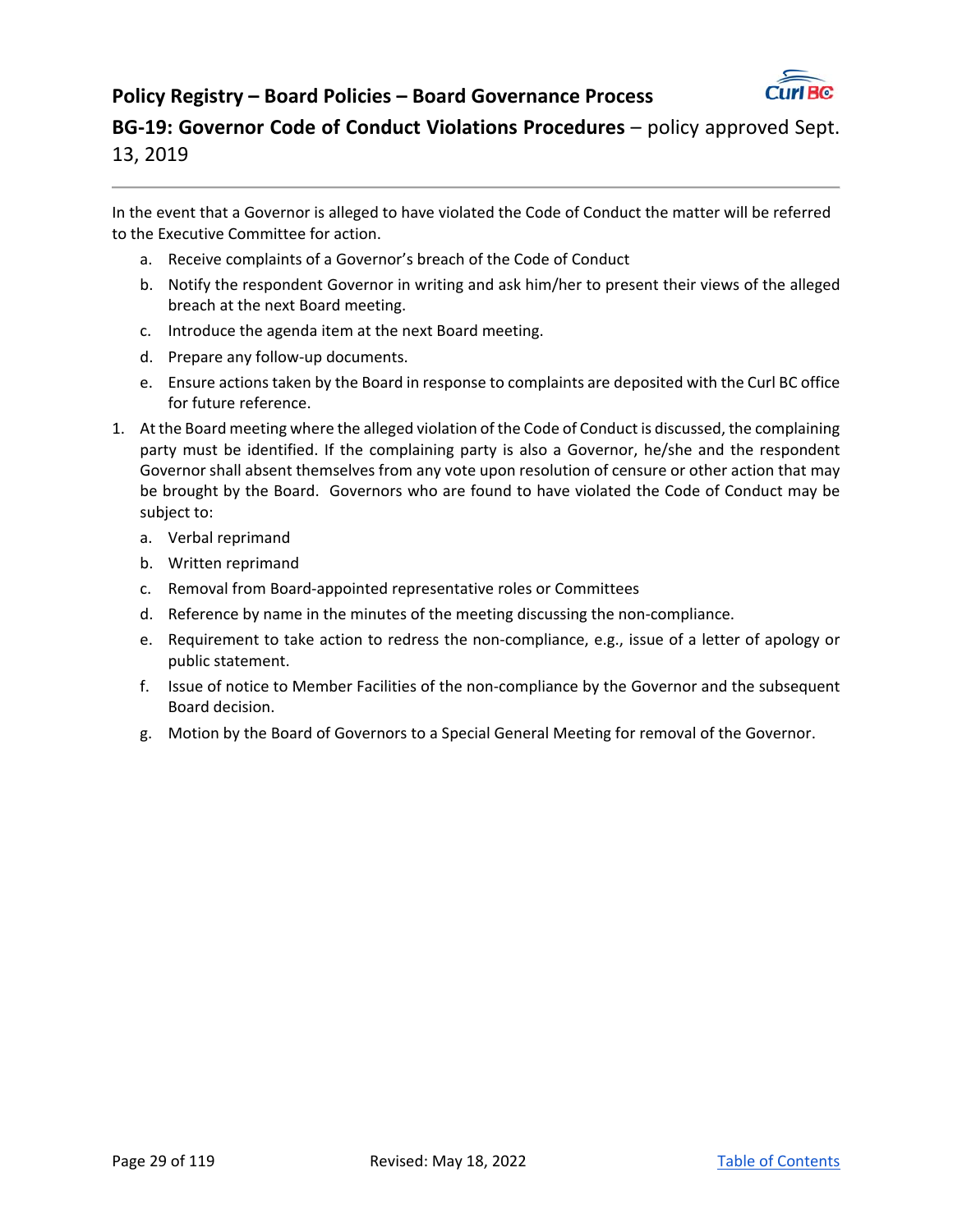

# **Policy Registry – Board Policies – Board CEO Linkage Board CEO Linkage BCL-Global: General Board - CEO Linkage - policy approved June 7, 2019**

The Board has only one employee, the Chief Executive Officer.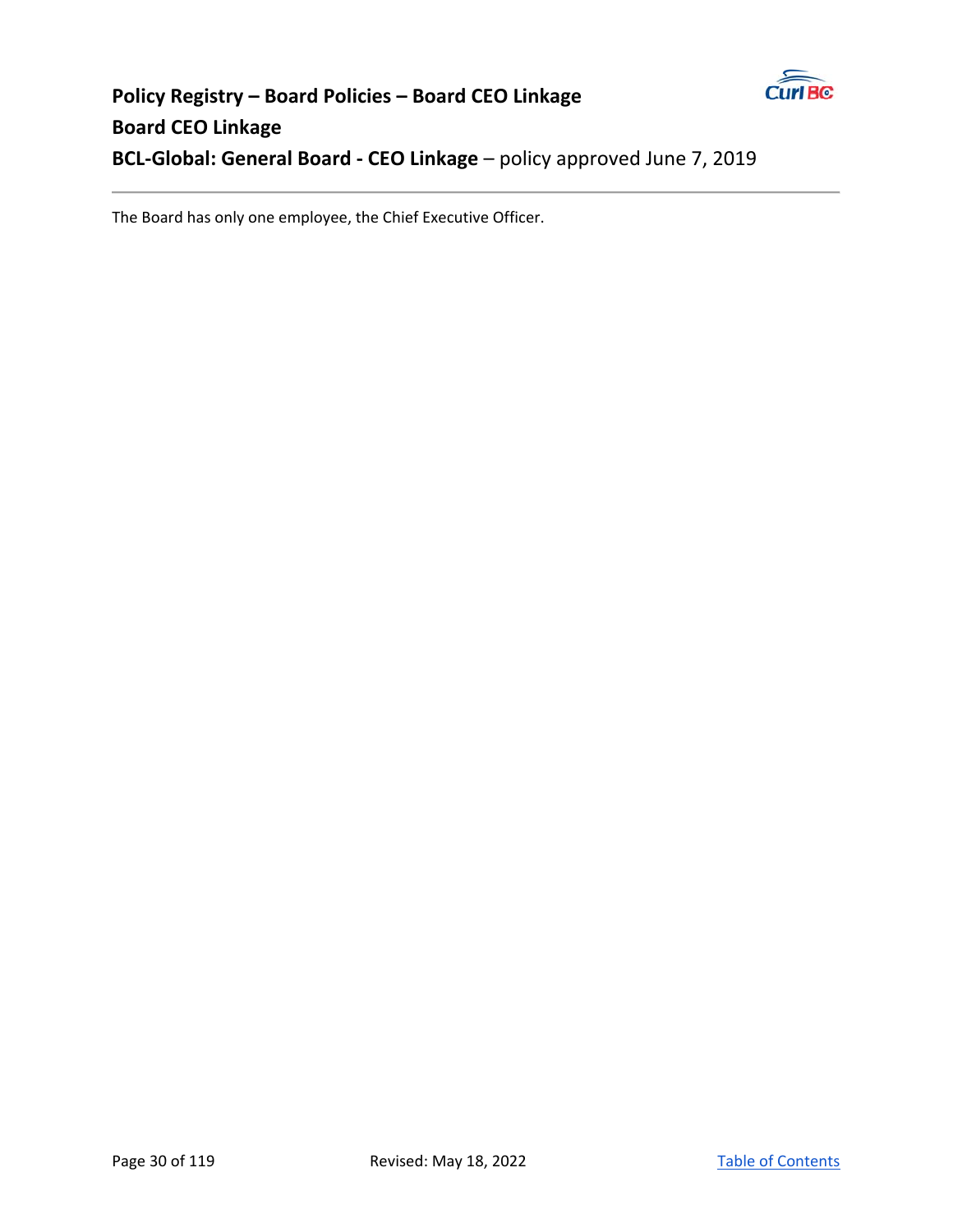

As far as the Board is concerned all responsibility and authority for Curl BC is delegated through the CEO.

- 1. The Board shall direct the CEO to achieve defined results, for defined recipients, at a defined cost, through the establishment of Ends Policies.
- 2. The Board shall limit the latitude the CEO may exercise in practices, methods, conduct and other "means" through the establishment of Executive Limitations policies.
- 3. As long as the CEO uses any reasonable interpretation of the Board's Ends and Executive Limitations policies, he/she is authorized and required to establish all further policies, make all decisions, take all actions and develop all activities.
- 4. The Board may change its Ends and Executive Limitation policies, thereby shifting the boundary between Board and CEO domains. By so doing, the Board changes the latitude of choice given to the CEO, but so long as any particular policy is in place, the Board and its Governors shall respect and support the CEO's choices. This does not prevent the Board from obtaining information from the CEO about delegated areas.
- 5. Only the Board acting as a body can employ, terminate, discipline, or change the conditions of employment of the CEO.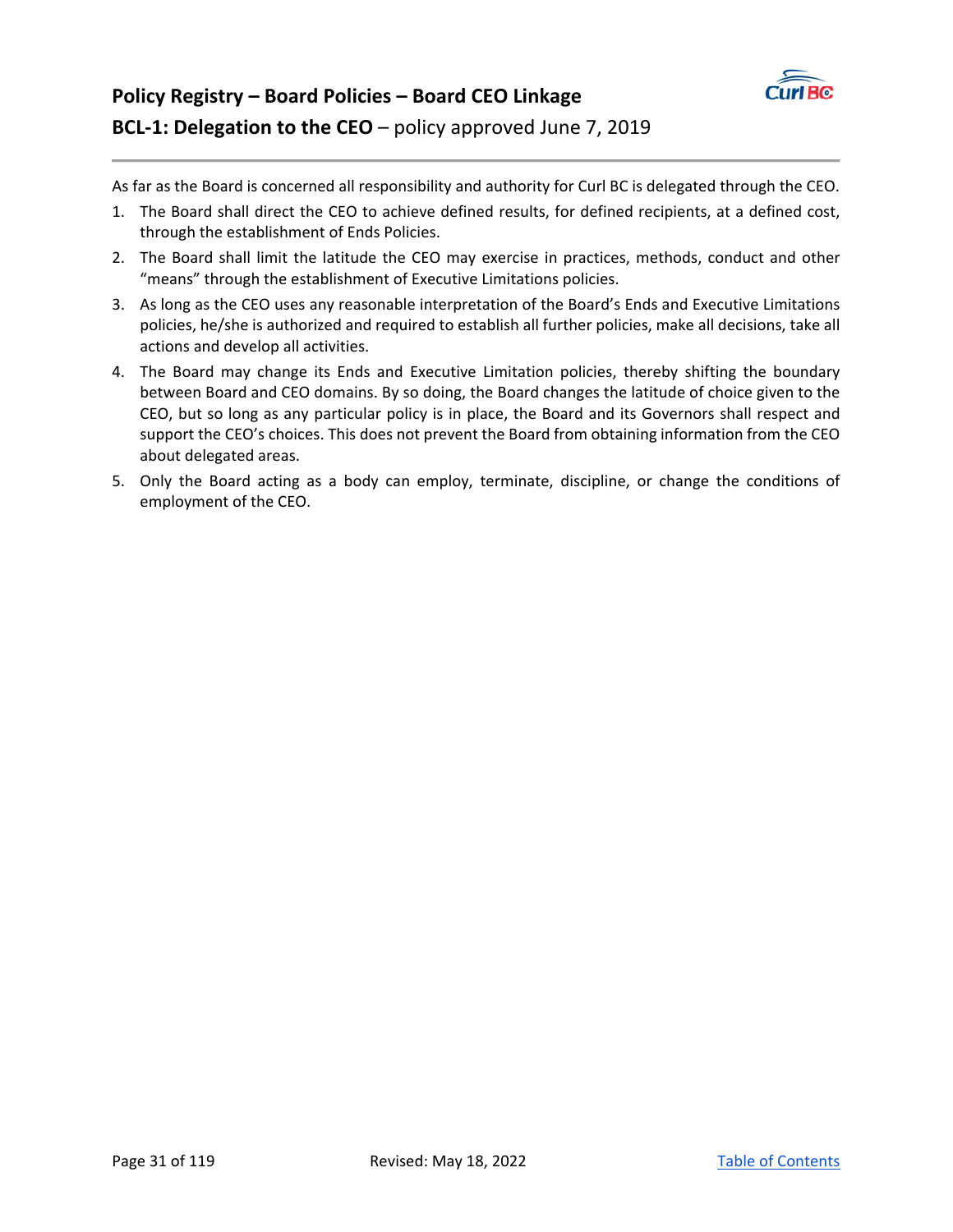

# **Policy Registry – Board Policies – Board CEO Linkage BCL‐2: Accountability of the CEO** – policy approved June 7, 2019

- 1. Only decisions or instructions of the Board acting as a body are binding on the CEO except in instances when the Board has specifically authorized such exercise of authority through policy or motion. Decisions are motions recorded in the Minutes of Board meetings.
- 2. In the case of Governors or Committees requesting information or assistance, the CEO in consultation with the Board Chair, can refuse such requests that require, in the CEO's judgment, a material amount of staff time or funds, or are disruptive.
- 3. The CEO is the Board's only link to operational achievement and conduct so that all authority and accountability of staff, as far as the Board is concerned, is considered the authority and accountability of the CEO. Accordingly, the Board or a Governor shall never give instructions to persons who report directly or indirectly to the CEO.
- 4. The Board shall refrain from evaluating, either formally or informally, any staff other than the CEO.
- 5. Curl BC shall fund the expenses of the CEO to undertake the business of Curl BC within the terms and conditions of Curl BC Bylaws and the Policy Registry. All claims and expense incurred in execution of that business shall be vetted by the Chair of the Finance and Audit Committee or the Board Chair within 60 days of the expense being incurred.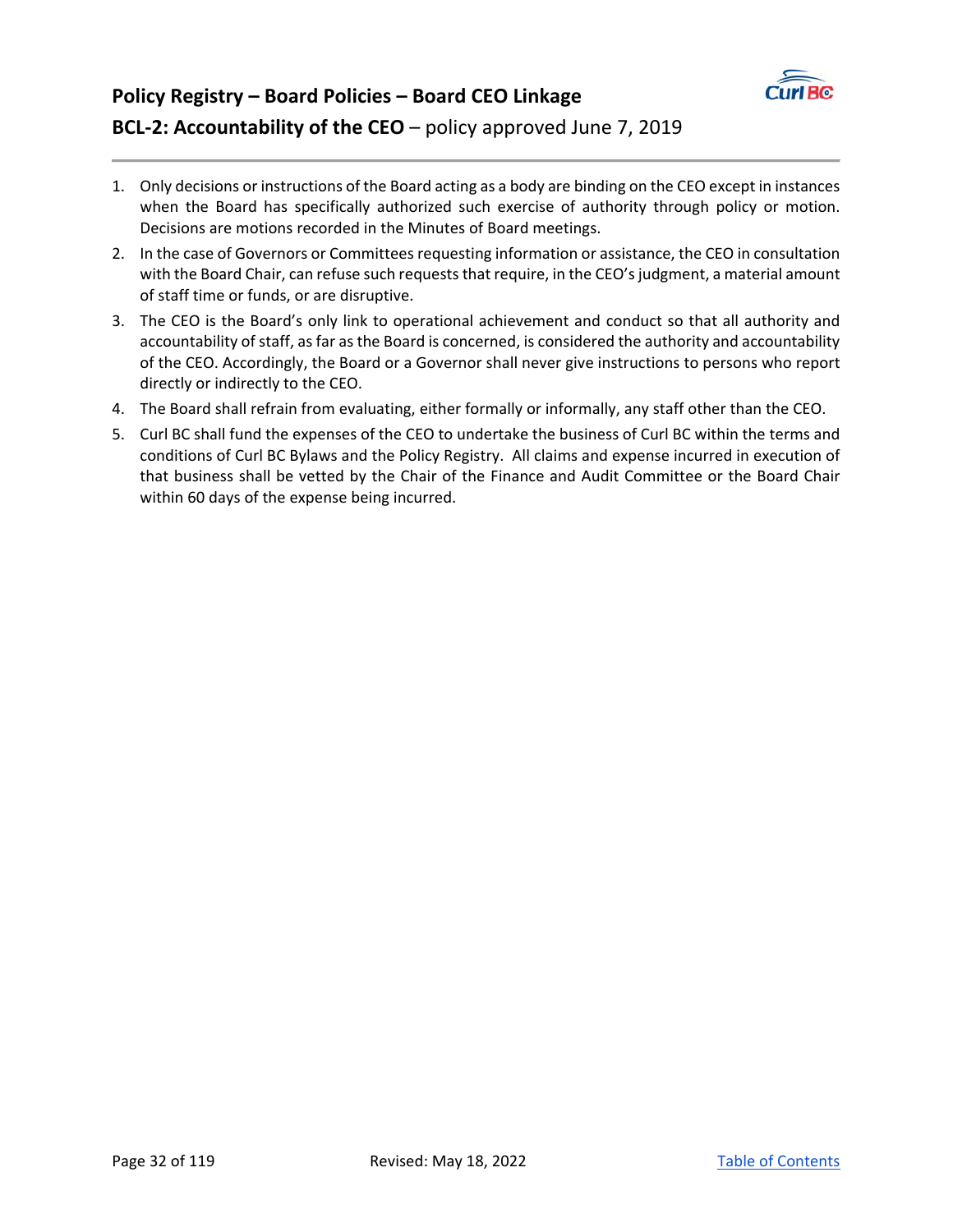

# **Policy Registry – Board Policies – Board CEO Linkage BCL‐3: CEO Job Description** – policy approved June 7, 2019

As the Board's single official link to the operating organization, the CEO's performance is considered synonymous with Curl BC's performance as a whole.

Consequently, the CEO's job description is performance in only two areas:

- 1. Curl BC's accomplishment of the provisions of Board Ends policies.
- 2. Curl BC's operations within the boundaries of prudence and ethics established in Board policies on Executive Limitations.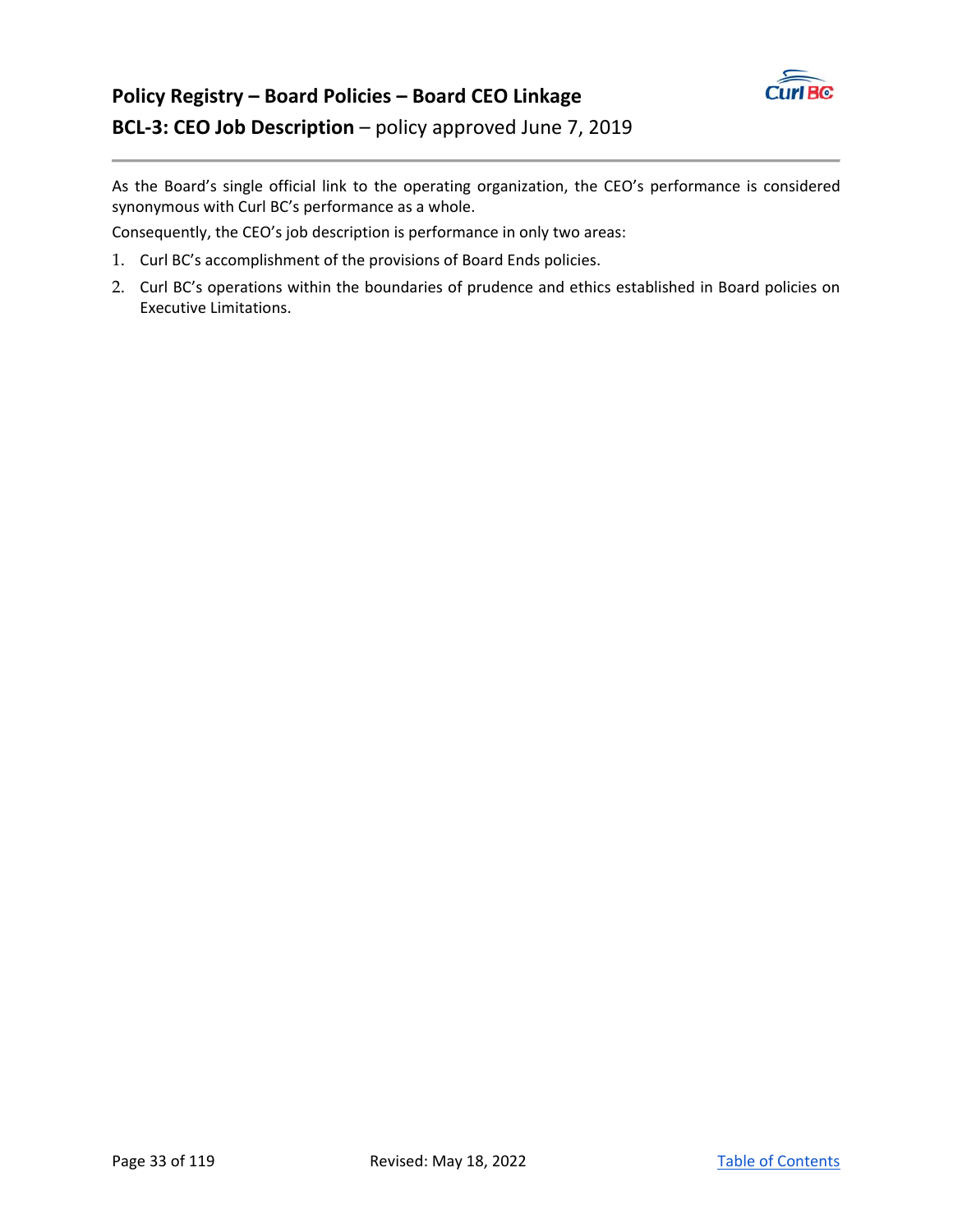

# **Policy Registry – Board Policies – Board CEO Linkage BCL‐4: Monitoring of CEO Performance** – policy approved May 18, 2020

The Board believes that monitoring CEO performance is synonymous with monitoring Curl BC's performance against Board Ends and Executive Limitations (EL) policies. Any evaluation of the CEO's performance, formal or informal, shall be derived only from these monitoring data.

- 1. The purpose of monitoring is to determine the degree to which Board policies are being fulfilled.
- 2. Regular monitoring is through the regular "in camera" session at the Board meeting and shall be restricted to issues raised by a Governor to the Board Chair, 7 days prior to the meeting. The 7‐day notice is intended to provide the Board Chair with the time to seek facts and explanations from the CEO. Board members are encouraged to seek clarification and resolution of issues with the CEO prior to submitting them to the Board Chair. The Executive Committee is responsible for follow up with the CEO after any Board discussion.
- 3. Annual monitoring will use existing structures and committees to obtain information.
	- a. The CEO shall present the Curl BC annual report to the Board for discussion at the Spring meeting along with a performance analysis comparing plans with accomplishments.
	- b. Review of compliance to Executive Limitations shall be annually prior to the Spring Board meeting as follows:
		- The Finance Committee shall review compliance to EL-1 to EL-4 and submit its findings to the Executive Committee.
		- The Executive Committee shall review compliance to EL-5 to EL-12.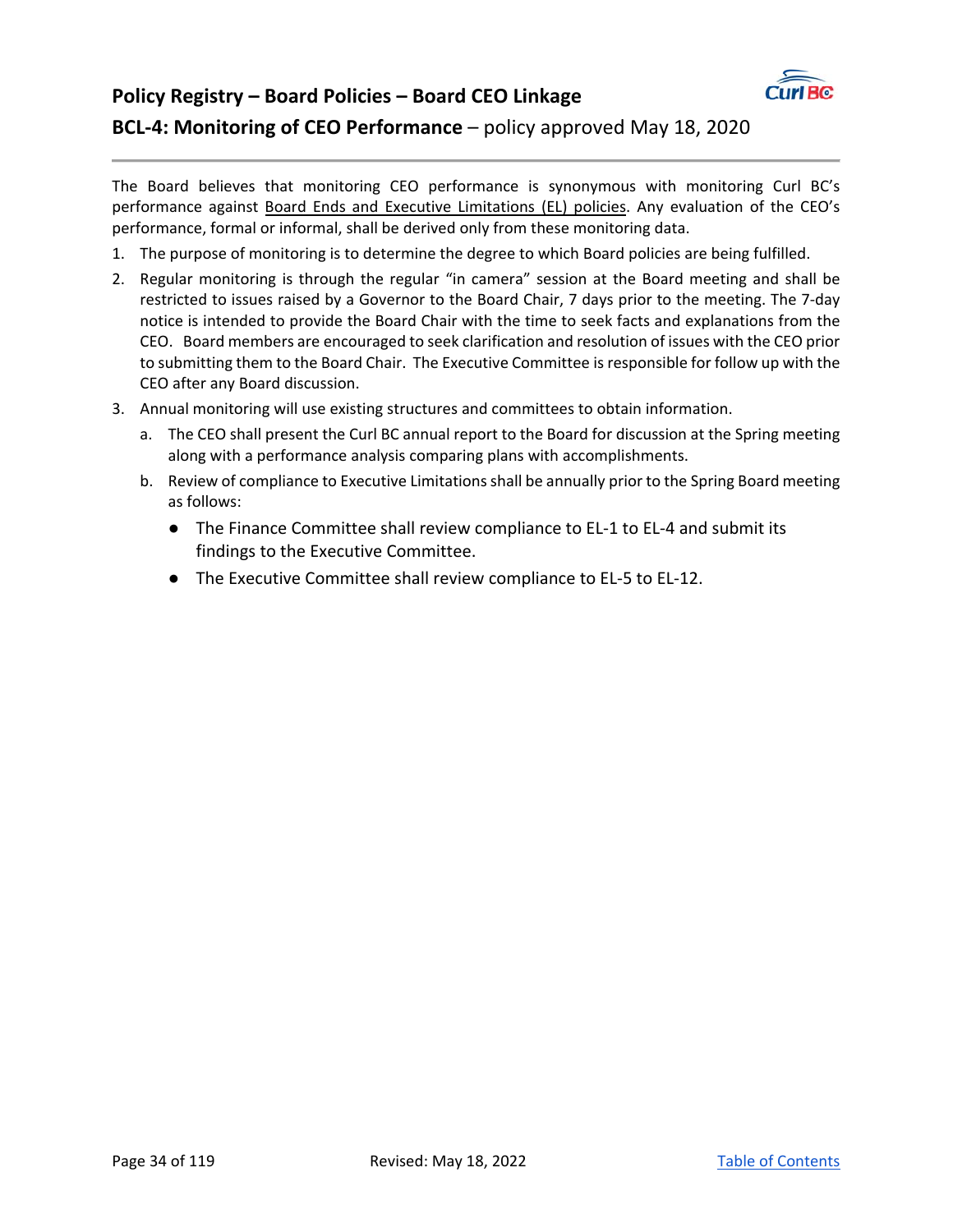

# **Policy Registry – Board Policies – Board CEO Linkage BCL-5: CEO Annual Performance Appraisal** – policy approved June 7, 2019

The CEO Performance & Compensation Committee (CPCC) shall conduct an annual formal evaluation of the CEO, based on the achievement of the Board's Ends policies and compliance within Executive Limitations. This formal evaluation shall be conducted as a summary evaluation of the prior year's regular monitoring data.

- 1. In concert with the CEO, the Board shall determine at its spring meeting the schedule and process of completing the summary written evaluation of the CEO with a completion date by 31 July.
- 2. The CEO Performance & Compensation Committee shall prepare a summary of any compliance issues with respect to the Executive Limitations.
- 3. Following the spring Board meeting, the CEO Performance & Compensation Committee shall summarize the Board's evaluation of the Annual Report and provide it along with output from #2 above to the CEO for comment.
- 4. The CEO and the CEO Performance and Compliance Committee shall jointly develop the final CEO appraisal document.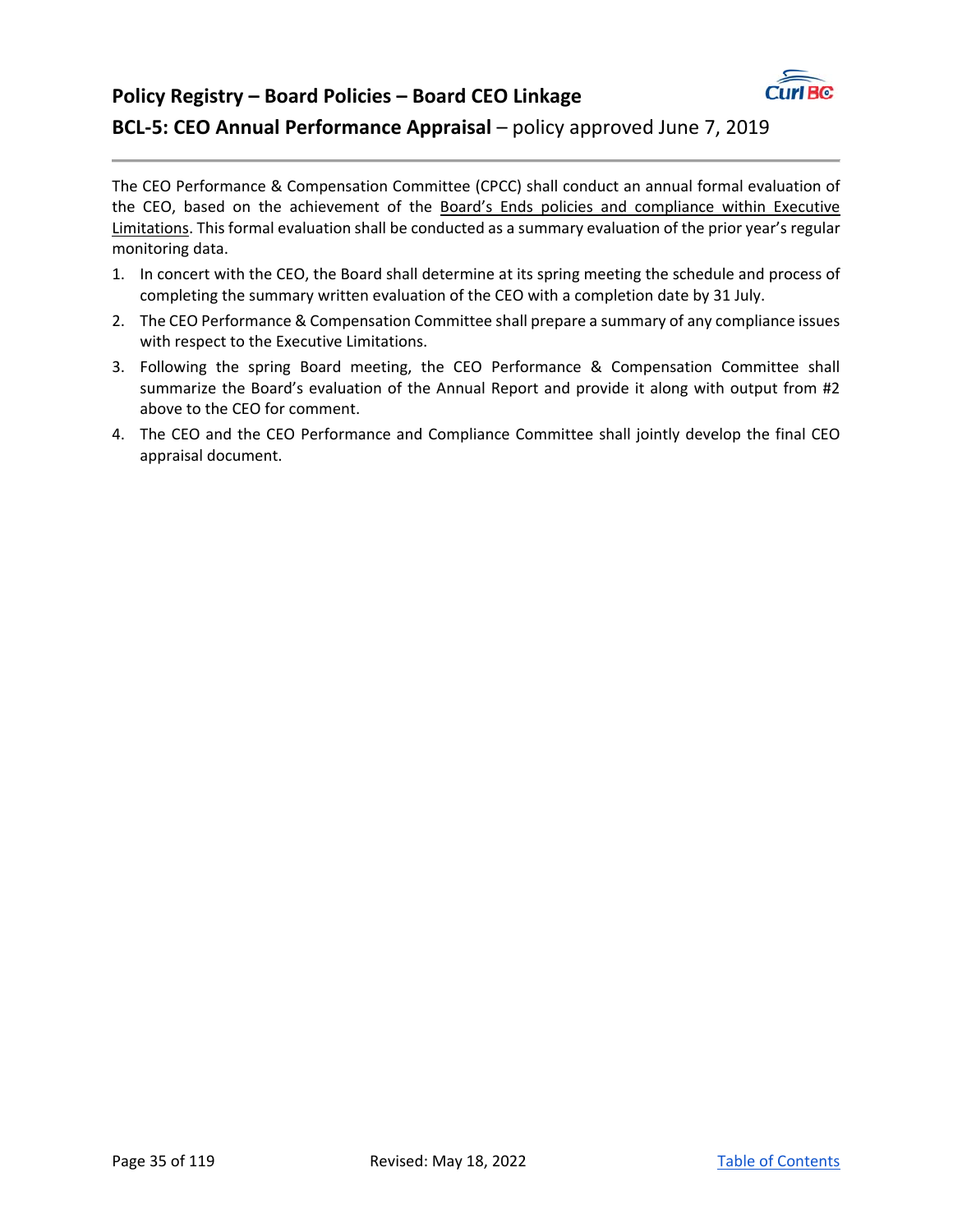## **Policy Registry – Board Policies – Ends**



#### **Ends**

#### **E‐Global: Global End** – policy approved June 7, 2019

#### **Global End**

Striving to support clubs throughout British Columbia, Curl BC continuously advances participation, competition and performance excellence in curling as an active, fun and social sport for life.

#### **Curl BC Vision**

Curling is an integral part of the lifestyle, culture and heritage of British Columbia.

#### **Curl BC Core Values**

#### **Family**

We are a community of individuals that acts like a family that is connected and passionate about the sport of curling.

#### **Excellence**

We are committed to meeting or exceeding the highest standards at all times.

#### **Commitment**

We align both personal and corporate goals to enable a commitment to succeed so that the organization will be successful for all.

#### **Integrity**

We act in a fair, consistent and forthright manner which enables honorable delivery of our programs and services.

#### **Respect**

We show respect by collaborating, communicating and cooperating with all of our members, partners and stakeholders.

#### **Transparency**

We act in an open manner.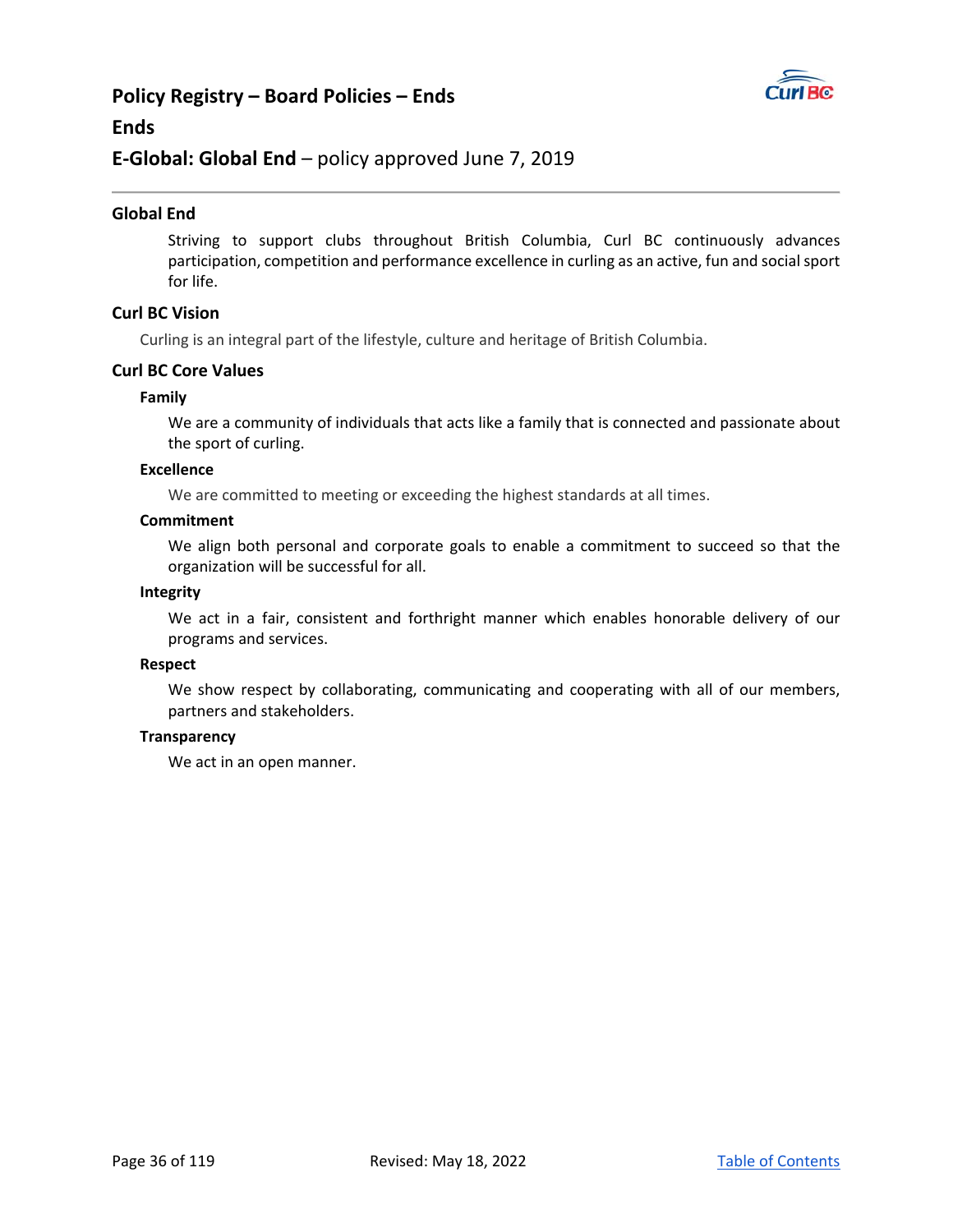

## **Policy Registry – Board Policies – Ends E‐1: Operating Pillars and Ends** – policy approved June 7, 2019

### **Global End**

**Active, fun and social, the Curl BC community promotes, develops and supports curling throughout British Columbia.** 

**PILLAR 1 – Enhancing Member Services and Engagement** 

**END 1** – Best practices in governance & risk management

**END 2** – Leadership in curling education

**END 3** – Connecting through brand‐based communications

### **PILLAR 2 – Leading Long‐term Curler Development**

**END 4** – Growth in participation

**END 5** – Professionally‐run competitions

**END 6** – Excellence in high performance

#### **PILLAR 3 – Building Partnerships and Capacity**

- **END 7** Sustainability through effective revenue generation
- **END 8** Growth through new infrastructure and community building

### **END 9** – Heightened profile through community representation and recognition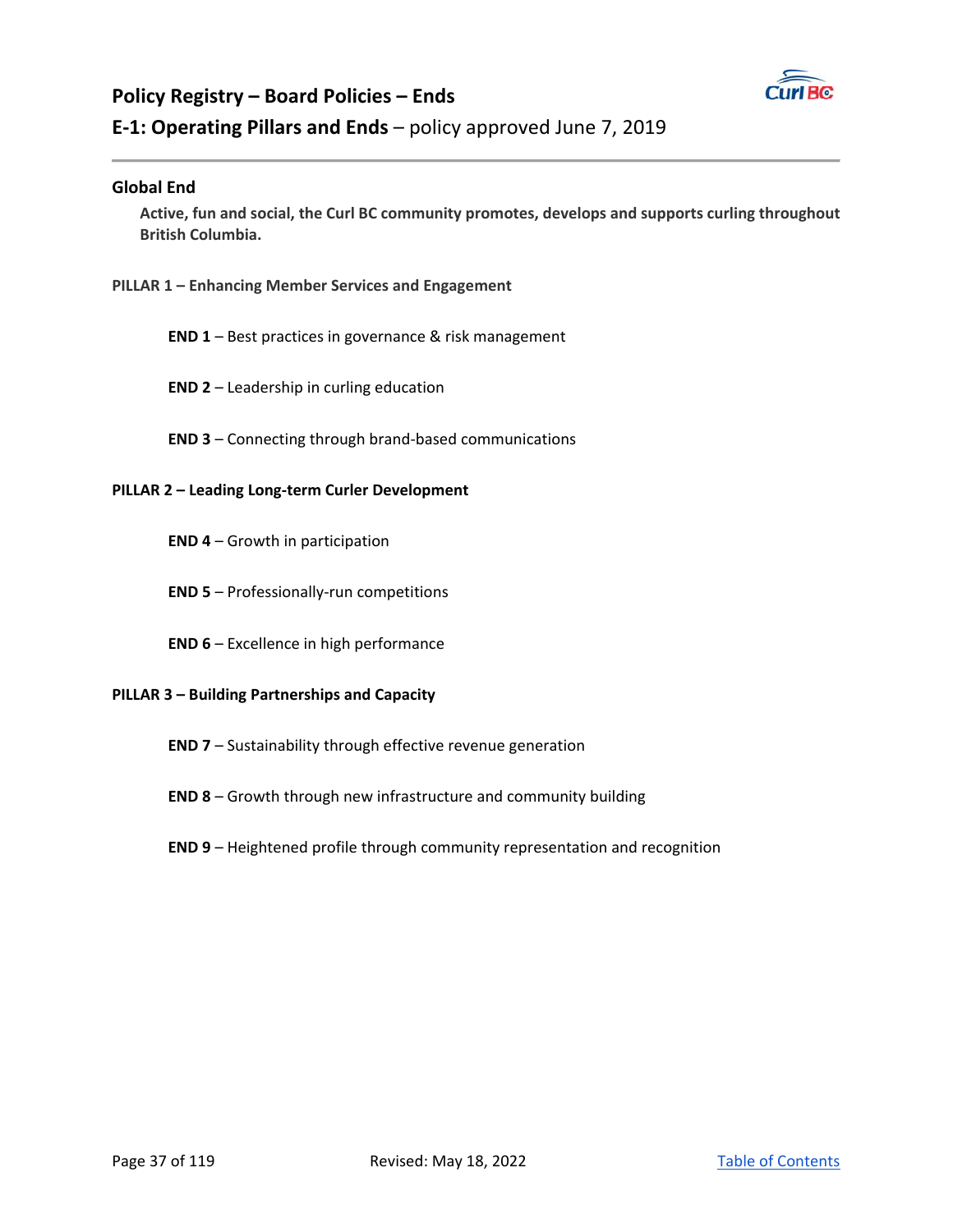

## **Policy Registry – Board Policies – Executive Limitations Executive Limitations**

**EL‐Global: General Executive Limitations** – policy approved June 7, 2019

The CEO shall not cause or allow any practice, activity, decision or organizational circumstance that is imprudent, unethical or in violation of commonly accepted business standards or operate outside the defined Federal/Provincial/Territorial Laws.

The CEO shall not significantly alter the established direction of Curl BC prior to Board approval of Ends.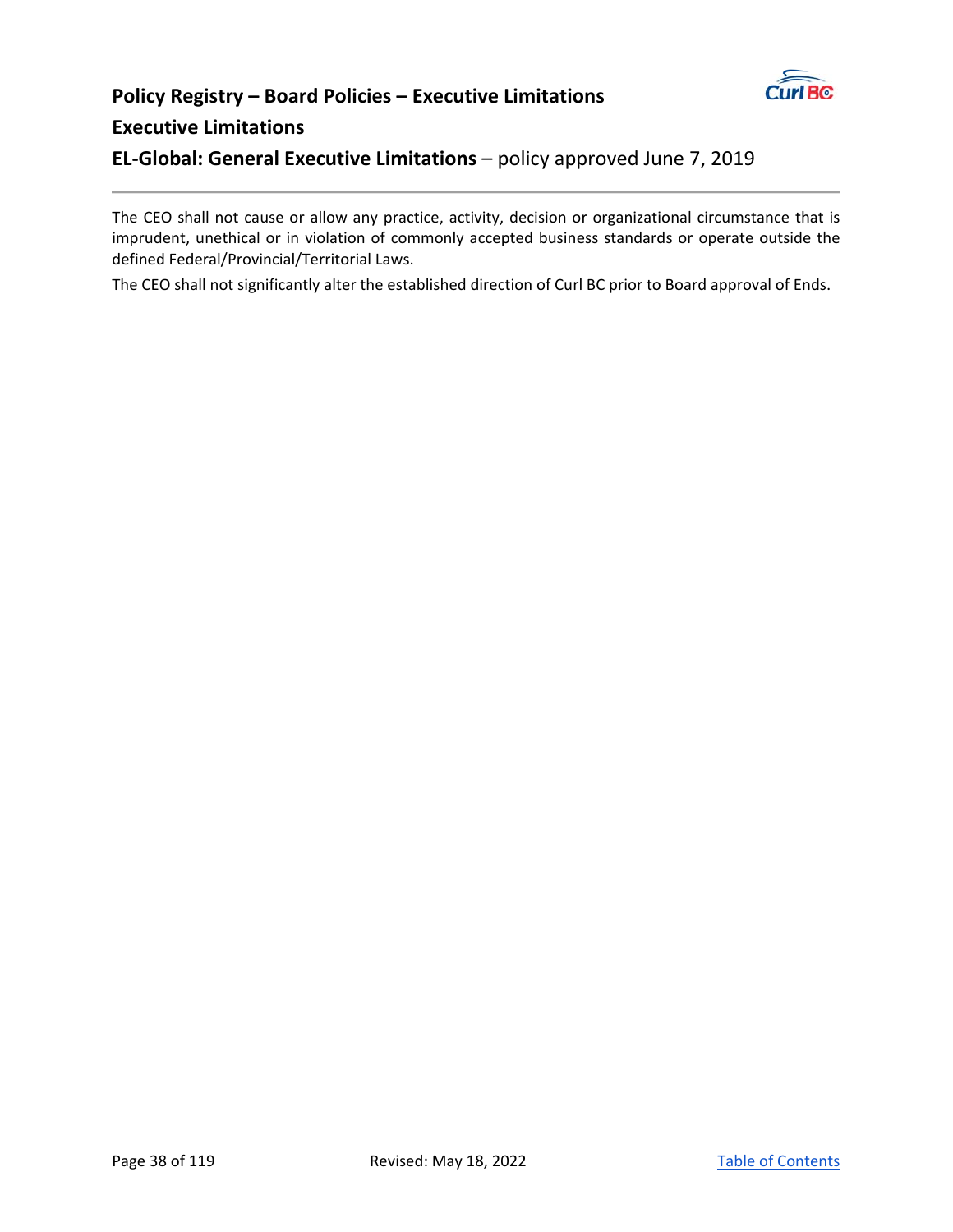

### **EL‐1: Financial Conditions and Activities** – policy approved May 18, 2020

### **Level 1 Statement**

With respect to Financial Conditions and Activities, the CEO shall not cause, or allow the development of, fiscal jeopardy or a material deviation of actual expenditures from Board priorities established in Board Policies or in other specifically identified Board policy related Directives.

### **Level 2 Statements**

- 1. Expend more than 2.5% of the annual operating funds in the Curl BC operating budget than have been received (including accounts receivable) in the fiscal year.
- 2. Indebt the organization in an amount greater than can be repaid by certain, otherwise unencumbered revenues within the fiscal year end.
- 3. Borrow in excess of \$25,000 without obtaining Board approval.
- 4. Use restricted contributions for any purpose (other than that designated by the contributor) that may jeopardize receipt of committed contributions.
- 5. Operate without obtaining Board approval before signing any new multi-year agreement with a value greater than \$25,000 cash per year or 2 percent of the total budget ‐ whichever is lower.
- 6. Operate without making a list available to the Executive of all agreements (other than staff contracts) with an annual cash and/or in‐kind value in excess of \$10,000.
- 7. Cause Curl BC to be late or otherwise not in compliance with government required reporting, tax payments or filings.
- 8. Operate without providing the Board (through the Finance and Audit Committee) a timely monthly financial report.
- 9. Utilize or distribute retained assets from any unrestricted fund in a way that is not in accordance with the approved policy relating directly to these funds or that violates any other of the financial executive limitations.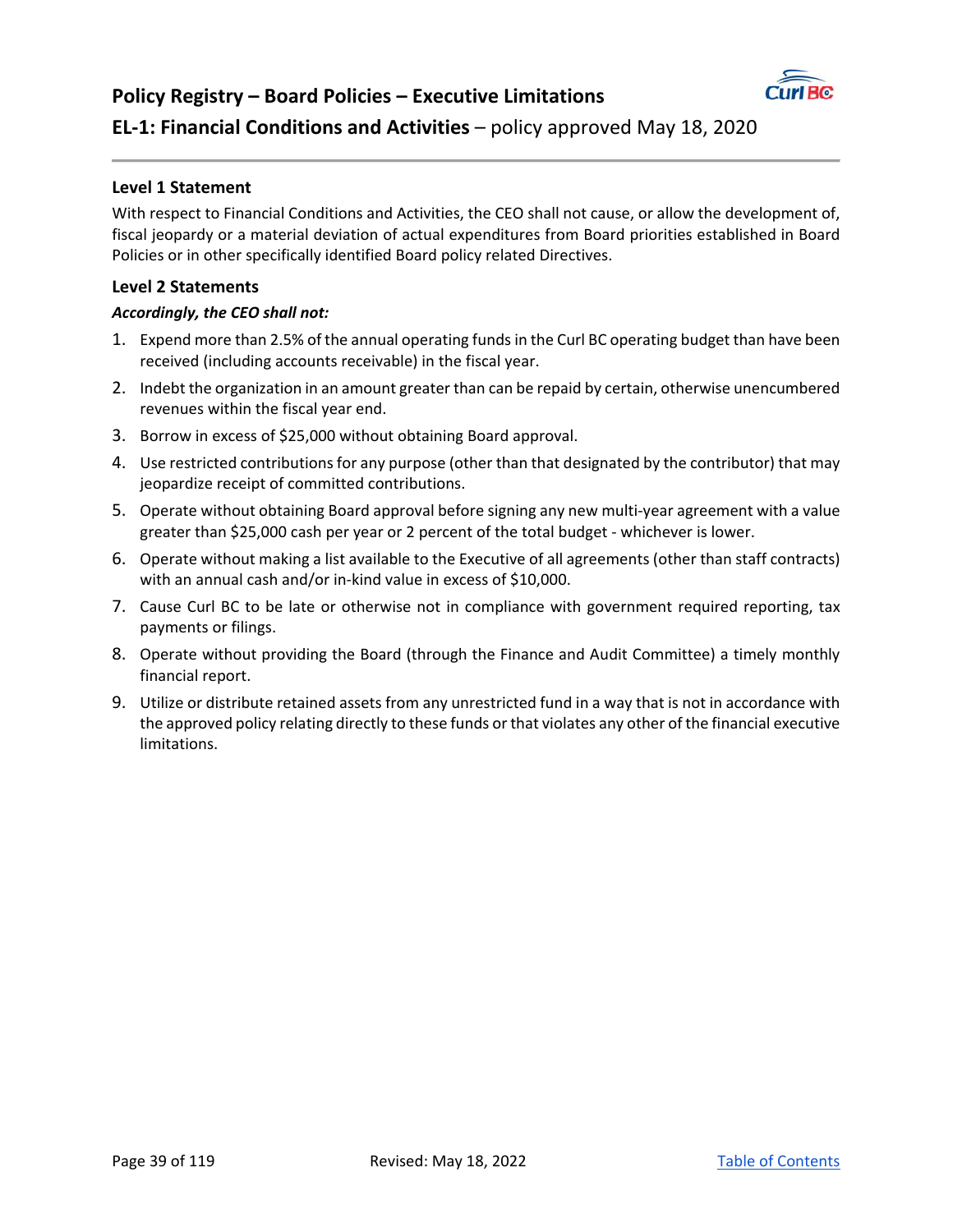

### **Level 1 Statement**

With respect to Business and Financial Planning, the CEO shall not cause or allow budgeting for any fiscal year, or the remaining part of any fiscal year, that is not consistent with generally accepted accounting practices, and shall not deviate materially from the Board‐stated Ends priorities or risk fiscal jeopardy.

### **Level 2 Statements**

- 1. Operate the affairs of Curl BC without a multi-year business plan and annual budget that demonstrates progress towards achieving the Board's Ends. The annual Board approved business plan and budget shall evaluate the programs and activities of the previous fiscal year.
- 2. Cause or allow budgeting that:
	- a. Includes the expenditure in any fiscal year of more funds than are conservatively projected to be received in that period.
	- b. Does not include planned capital expenditures for the year and anticipated funding of capital acquisitions.
	- c. Does not include an allocation of funds to the Operating Reserve Fund ("*125 Legacy Fund*") and other approved unrestricted or restricted funds at a level approved by the Board.
- 3. Present a business plan (consistent with progress towards Ends) and budget to the Finance and Audit Committee without allowing adequate time to assess compliance with EL‐1 to EL‐3.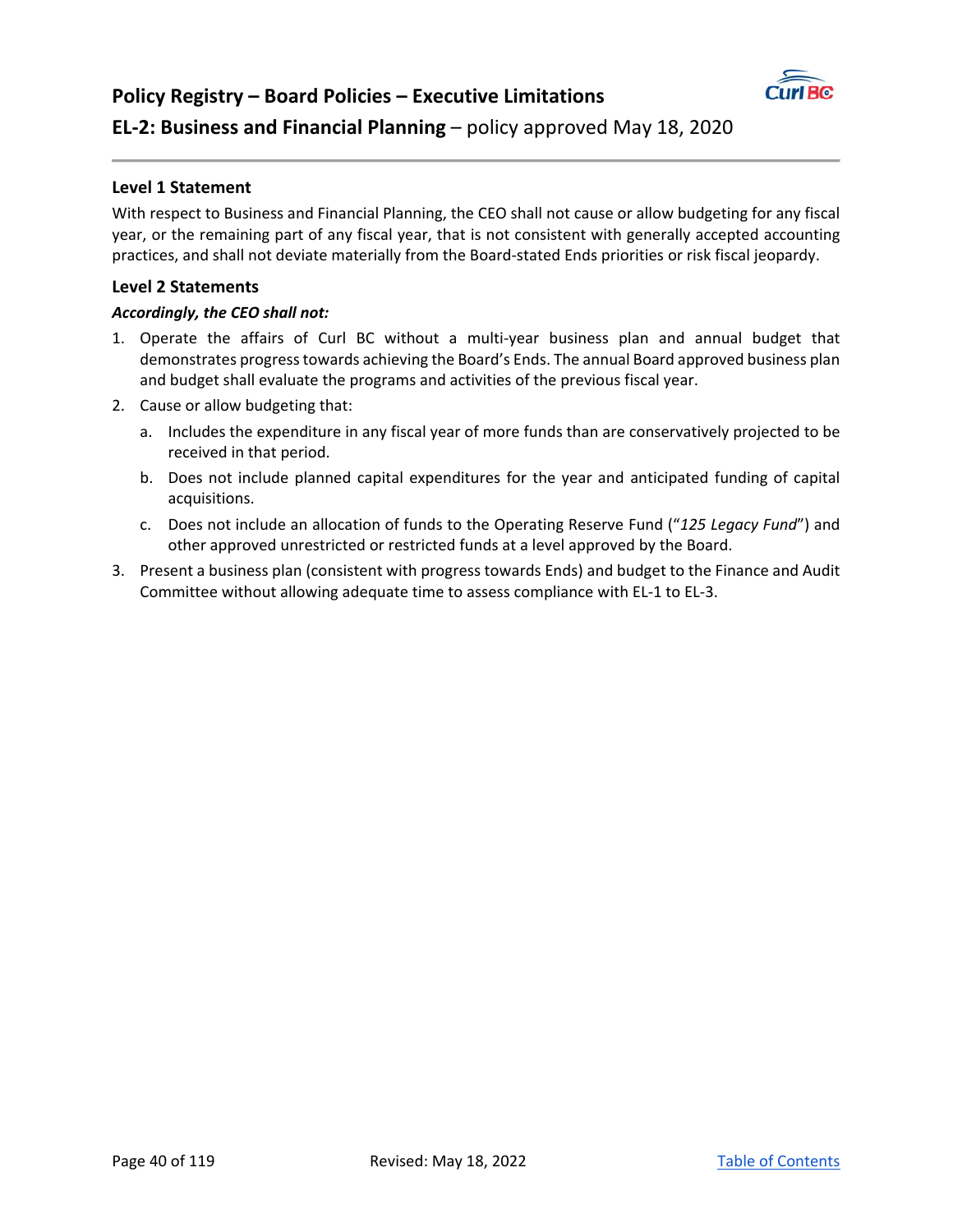

**EL‐2.1: Operating Reserve** – policy approved Sept. 25, 2021

### **Purpose:**

The purpose of this Operating Reserve Policy is to:

- 1. Build and maintain an adequate level of internally restricted net assets in a reserve fund titled the Operating Reserve Fund (ORF) to support the organization in its regular operations and capital initiatives.
- 2. Ensure that there are funds available 24/7 365 to address emergent operating budget needs, including:
	- a. temporary cash flow issues due to revenue delay,
	- b. unforeseen expenses incurred, but deemed critical to operational success, and
	- c. specially identified "one‐time" non‐recurring expenses that have the ability to build long term capacity, such as:
		- i. staff development,
		- ii. research and development, and
		- iii. investment in infrastructure or programming assets.
- 3. Provide a source of funds that can be made available through loans to member clubs to address their emergent conditions, thereby helping to assure the ongoing financial health of the member organization and that of Curl BC.

For greater certainty and clarity, operating reserves are not intended to replace a permanent loss of funds or to eliminate any ongoing budget deficit. The organization intends for the target fund balance of the ORF to be initially set and then continually monitored for adequacy. The expectation is that funds allocated from the ORF will be replenished in a reasonable period of time for security, consistency, and availability of funds to serve the purpose indicated.

This Operating Reserve Policy is implemented in conjunction with the other financial policies of the organization, and it is intended to support and strengthen Curl BC's goals and strategies contained in those related policies, its operating plans, and its strategic planning under the Three Pillars.

### **Definitions**

### **Operating Reserve Fund (ORF)**

An **operating reserve** is a type of restricted **fund** that is created to strengthen organizational stability. Once established, such funds are maintained with a target balance deemed appropriate and able to respond to any demands for authorized uses identified and approved in accordance with its policy.

### **Fund Assessment Calculation**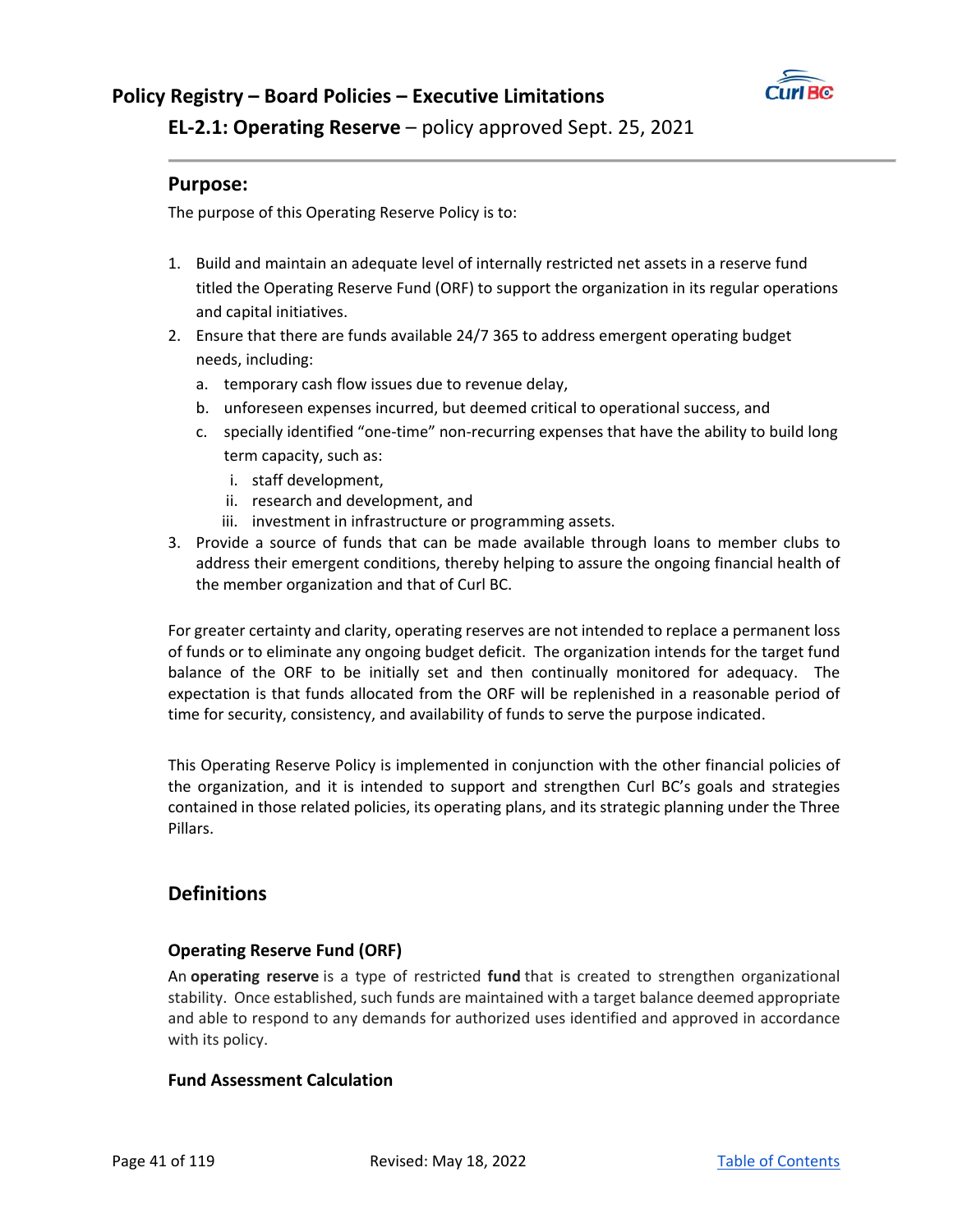

## **EL‐2.1: Operating Reserve (cont'd)**

A **fund assessment calculation** is any financial calculation that has been established to monitor or otherwise assess the performance or ongoing adequacy of a reserve fund. Such a calculation may be used for the purpose of setting or revising the *target minimum* fund balance.

### **Target Balance**

A **target balance** for the fund is the amount to be initially set and then reviewed annually to ensure fund adequacy in meeting the objectives of the organization and purpose of the fund stated in policy.

### **Policy**

### **Accounting for Reserves**

The ORF is to be recorded in the accounting system and financial statements. The ORF will be funded and available in cash or cash equivalents. Operating reserves will be maintained in a segregated bank account or investment fund, in accordance with investment policies or will be co-mingled with the general cash and investment accounts of the organization and so noted in the records and in its financial statements.

### **Funding of Reserves**

The ORF is to be funded with surplus operating funds (whether those having been specially considered in the annual budget or not). The Board of Governors may, from time to time, direct

that a specific source of revenue (one or more) be set aside and allocated to operating reserves. The calculations related to setting targets, monitoring, or maintaining adequacy of the reserve funding are to be conducted at least annually per policy. The target balance for the Curl BC ORF is initially set at \$375,000 and based on the formula:

### **ORF balance = (Current Annual Operating budget x 0.25)** - rounded up to nearest \$25,000.

**Note:** Recommendations to allocate source funds to increase the ORF will be provided by the CEO to the Finance & Audit Committee. However, all decisions on source funds allocation are to be made by the Board of Governors.

### **Demands on (proposal for usage of) Reserves**

The CEO will monitor the ORF status and identify any requirement or request made for access to these reserve funds and will confirm that the proposed usage is consistent with the purpose of the reserve fund as described in this policy. Confirmation or validation of any identified requirement or request requires awareness of the sufficiency of the current level of reserve funds and the availability of any other sources of funding before using reserves. Also, there must be a comparison to other anticipated proposals for usage and evaluation of the time period for which the funds will be required and replenished.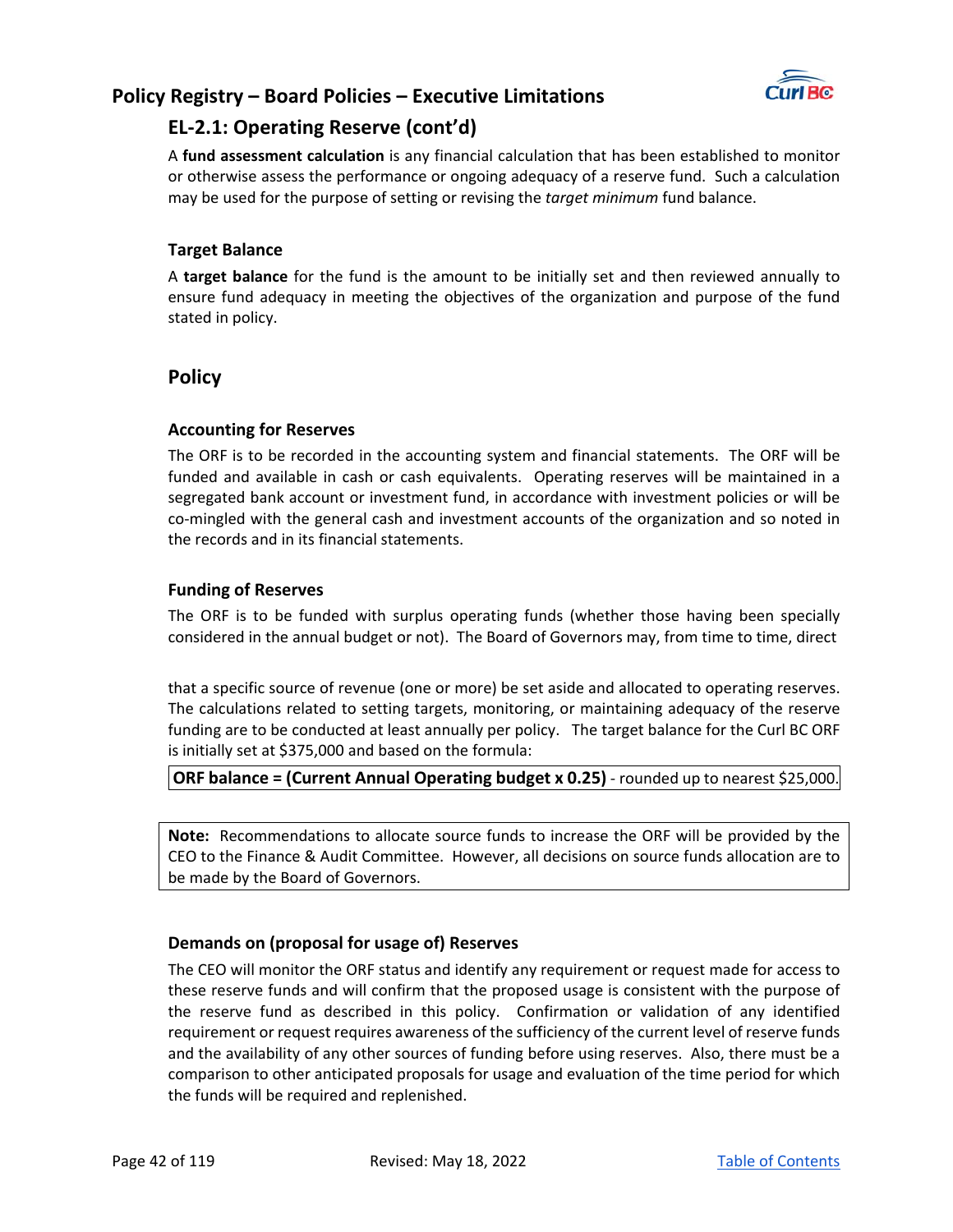

## **EL‐2.1: Operating Reserve (cont'd)**

### **Authority to Use Operating Reserves**

The Board has established the following authorization and procedural direction for the use of operating reserve funds:

- 1. Authorization to address an operating budget cash flow deficit that amounts to less than 25% of the annual budget is delegated to the CEO. The Board of Governors shall be advised in advance with appropriate details before such use is executed.
- 2. All other funding requests (essentially requests for member facility loans) are to be evaluated by the CEO and Staff in accordance with the instructions, rules or procedures related to fund use developed for this purpose. Decisions on these funding requests are also delegated to the CEO for funds pre‐approved by the Board to be available in any year. Requests for funding beyond the amount allocated by the Board to be available may still be approved through a separate resolution of the Board. Decisions will consider impact on the ability to build or rebuild the fund to its target balance.
- 3. An annual report on the fund status complete with a summary of usage shall be provided through the Finance and Audit Committee to the Board of Governors. The usage summary, is to include a short description of each item with a brief rationale for the decision made. Also, the report to the Board must include a summary of the ORF replenishment plan.
- 4. The CEO will develop and maintain instructions, rules, or procedures related to all potential fund uses (e.g. - Guide to ORF Usage). The guide shall be reviewed in conjunction with the standing policy review process for the ORF and jointly confirmed through recommendation and approval by the Finance & Audit Committee and the Board of Governors.

### **Reporting and Monitoring**

The CEO must monitor and report monthly on the ORF balance and fund usage, ensure appropriate investment is in place, and provide a risk assessment on the adequacy of the ORF at each year-end. The Annual Report shall also include a brief report on the ORF as part of the management discussion and analysis.

### **Relationship to Other Policies**

The CEO will ensure that the Operating Reserve Policy is functioning as intended and in concert with the Board – Executive Limitations policies EL 1-3, which contain provisions that interact with or otherwise affect the creation, sufficiency, or ongoing management of the ORF.

### **Review of Policy**

This policy will be reviewed by the organization's Finance & Audit Committee every three years at minimum, or sooner if warranted by internal or external events and conditions. The Finance & Audit Committee will report its findings to the Board of Governors on completion of any review. Should changes to the policy be considered necessary, the Finance & Audit Committee will include corresponding recommendations in the report to the Board of Governors. Accordingly, the Board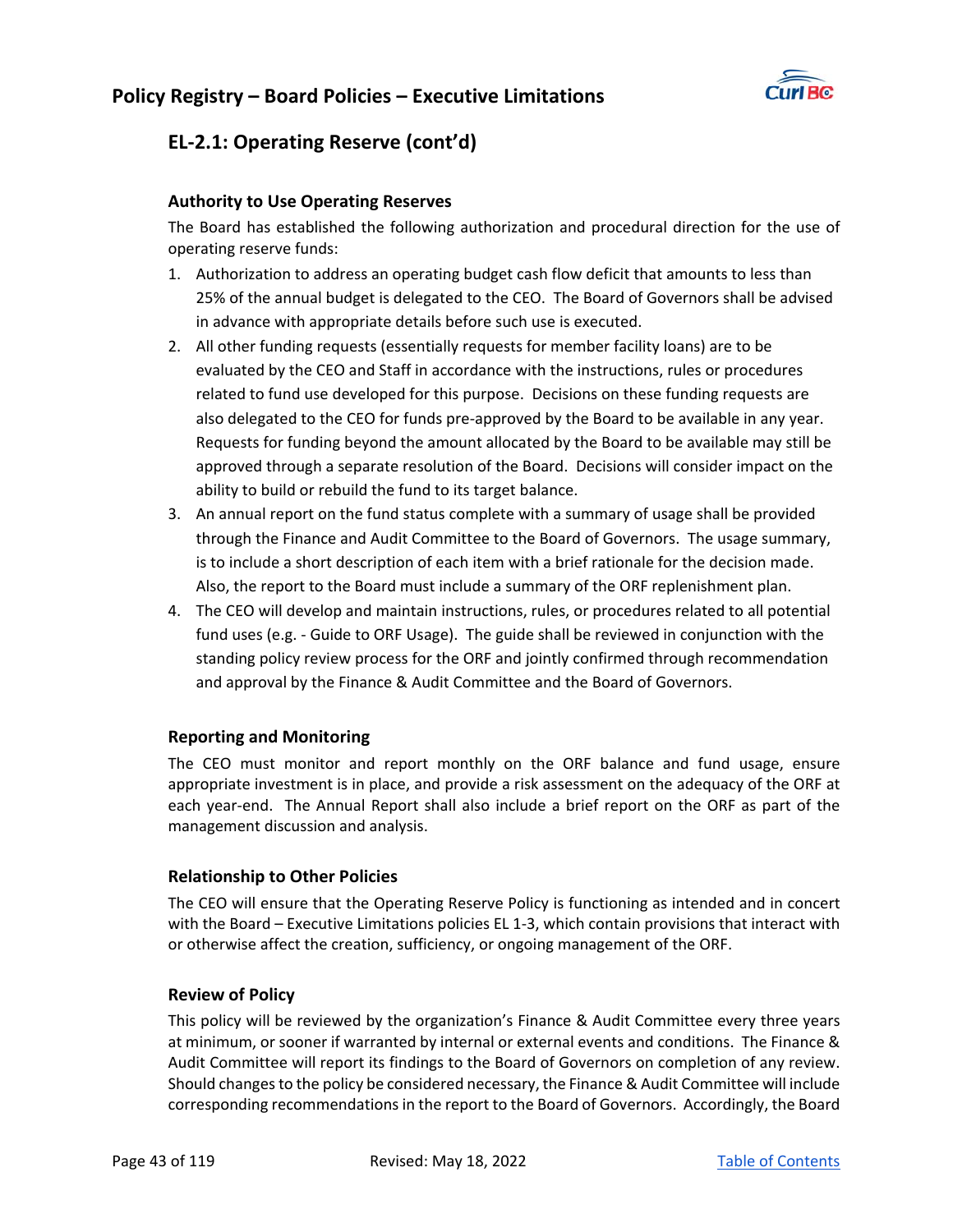

## **Policy Registry – Board Policies – Executive Limitations EL‐2.1: Operating Reserve (cont'd)**

of Governors will consider and, per policy, approve and decide to implement the change or call for additional review and defer any change to policy. In the event of any change, all Board, Staff and Member Club Managers will be advised of the change and provided an electronic link to the policy location.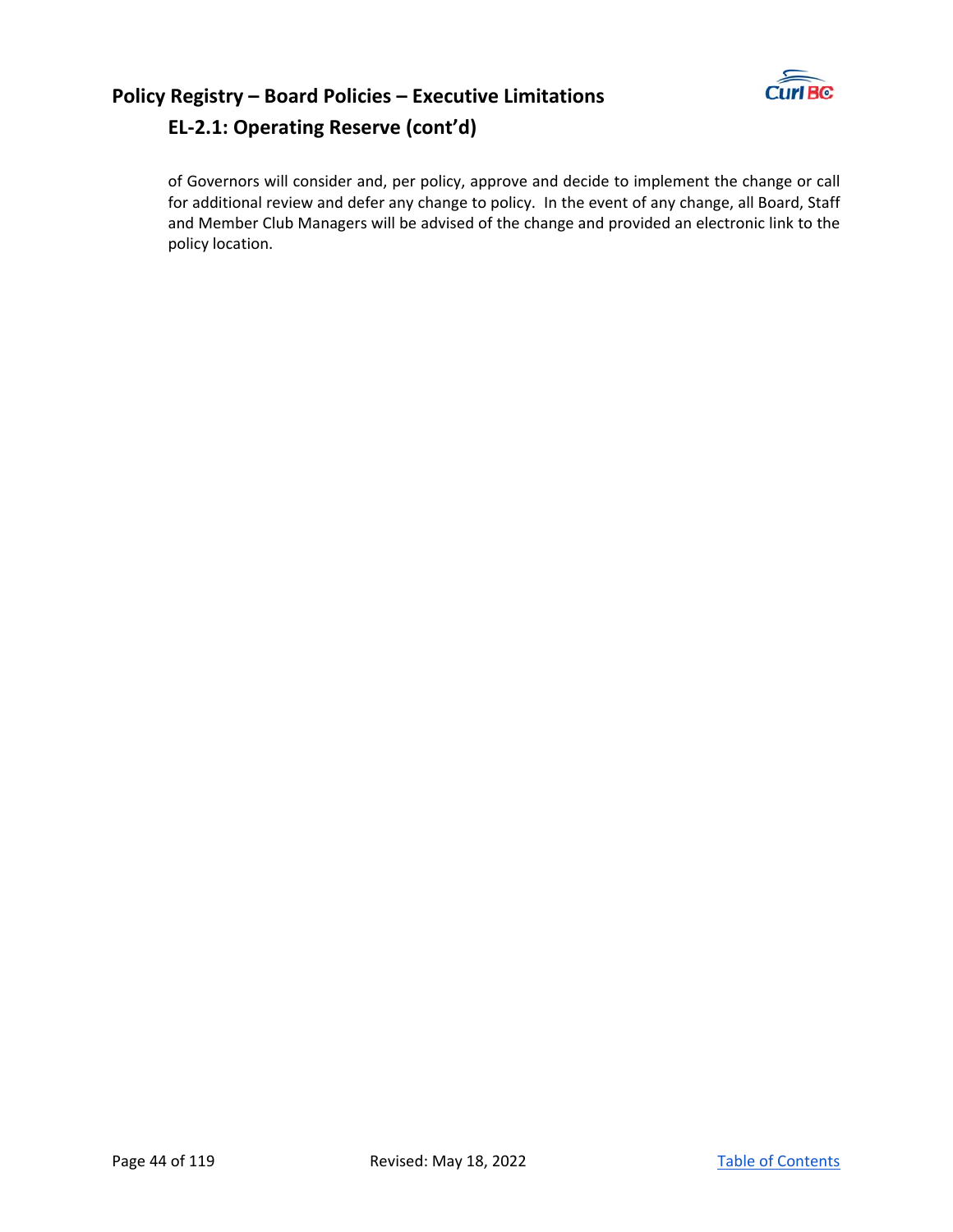

### **EL‐3: Asset Protection** – policy approved May 18, 2020

### **Level 1 Statement**

With respect to Asset Protection, the CEO shall not allow the tangible and intangible assets of Curl BC to be unprotected, inadequately maintained or unnecessarily risked.

### **Level 2 Statements**

- 1. Operate without an ongoing assessment of risk and where deemed appropriate without acquiring the required property, a minimum of \$5,000,000 liability and cancellation insurance to adequately protect Curl BC's assets and purposes.
- 2. Operate without maintaining an inventory of significant Curl BC capital property as necessary for insurance purposes.
- 3. Operate without a minimum of \$2,000,000 in Directors and Officers liability coverage insurance and general liability coverage for staff and volunteers.
- 4. Operate without adequate protection of intellectual property, proprietary material or content, information and files from loss or significant damage.
- 5. Cause or allow decisions, actions or circumstances, which unnecessarily expose Curl BC, its Board or its staff and volunteers to claims of liability.
- 6. Invest Curl BC's liquid and operating capital in anything other than Canadian Deposit Insurance Corporation (CDIC) insured accounts.
- 7. Acquire unbudgeted capital assets in excess of \$5,000 in any given fiscal year without prior Board approval of the priority and amount.
- 8. Operate the Operating Reserve Fund (ORF) without adhering to the Operating Reserve Policy outlined in Appendix 1 (Curl BC Operating Reserve Policy).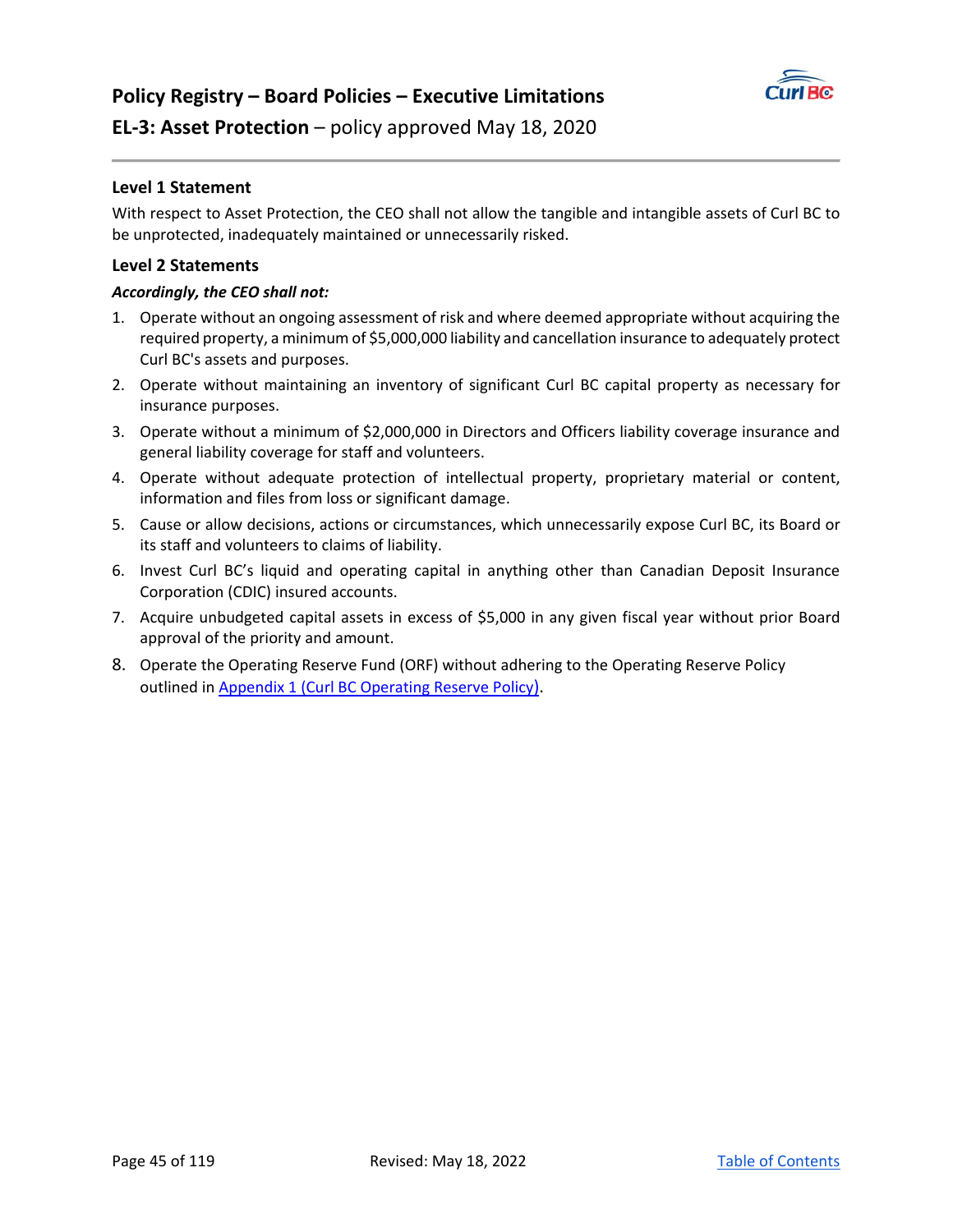

### **Level 1 Statement**

With respect to employment, compensation and benefits for employees, contractors and volunteers, the CEO shall not cause or allow jeopardy to fiscal integrity.

### **Level 2 Statements**

- 1. Change the CEO's own compensation and benefits.
- 2. Operate without periodic review with oversight by the Finance and Audit Committee to ensure that the compensation program falls within a reasonable range of competitive practices for comparable positions among similarly situated organizations. The CEO shall not operate outside the following Board‐approved salary grid. The total for Regional Coaches is dependent on assured funding.

|                                                   | 2021              | 2022           | 2023           | 2024           |
|---------------------------------------------------|-------------------|----------------|----------------|----------------|
| <b>Position</b>                                   | High<br>Low       | High<br>Low    | High<br>Low    | High<br>Low    |
| Executive Director / CEO                          | 105,720<br>75,480 | 76,240 106,780 | 77,000 107,850 | 77,770 108,930 |
| Technical Directors/<br><b>Provincial Coaches</b> | 52,220 73,240     | 52,740 73,970  | 53,270 74,710  | 53,800 75,460  |
| <b>Program Managers</b>                           | 48,760 64,920     | 49,250 65,570  | 49,740 66,230  | 50,240 66,890  |
| <b>Program Coordinators</b>                       | 40,700 52,220     | 41,110 52,740  | 41,520 53,270  | 41,940 53,800  |
| Administrative Assistants                         | 37,130 45,700     | 37,500 46,160  | 37,880 46,620  | 38,260 47,090  |

- 3. Upgrade a position from Assistant to Coordinator, Coordinator to Manager or Manager to Director without informing the Finance and Audit Committee. Further, the CEO shall not cause the annual salary of a full-time staff member to increase by more than 5% per annum without the approval of the Finance and Audit Committee.
- 4. Create new full‐time permanent employee positions without the approval of the Finance and Audit Committee.
- 5. Operate without a comprehensive benefit program available to all full time staff and all full time contract personnel with a minimum of a one year contract to begin following a three month probationary period that includes the following benefits:
	- the Sport BC benefit package with plan premiums matched for eligible employees based on the following schedule:
		- three months after hire premium costs 50% employer paid/50% employee paid;
		- after three years service premium costs 75% employer paid/25% employee paid;
		- after five years service premium costs 100% employer paid.
	- An optional RSP contribution plan for eligible employees with contributions matched on the following schedule:
		- three months after hire contributions may be made but no employer matching;
		- after three years service employer will match contributions to a maximum of 3% of annual salary;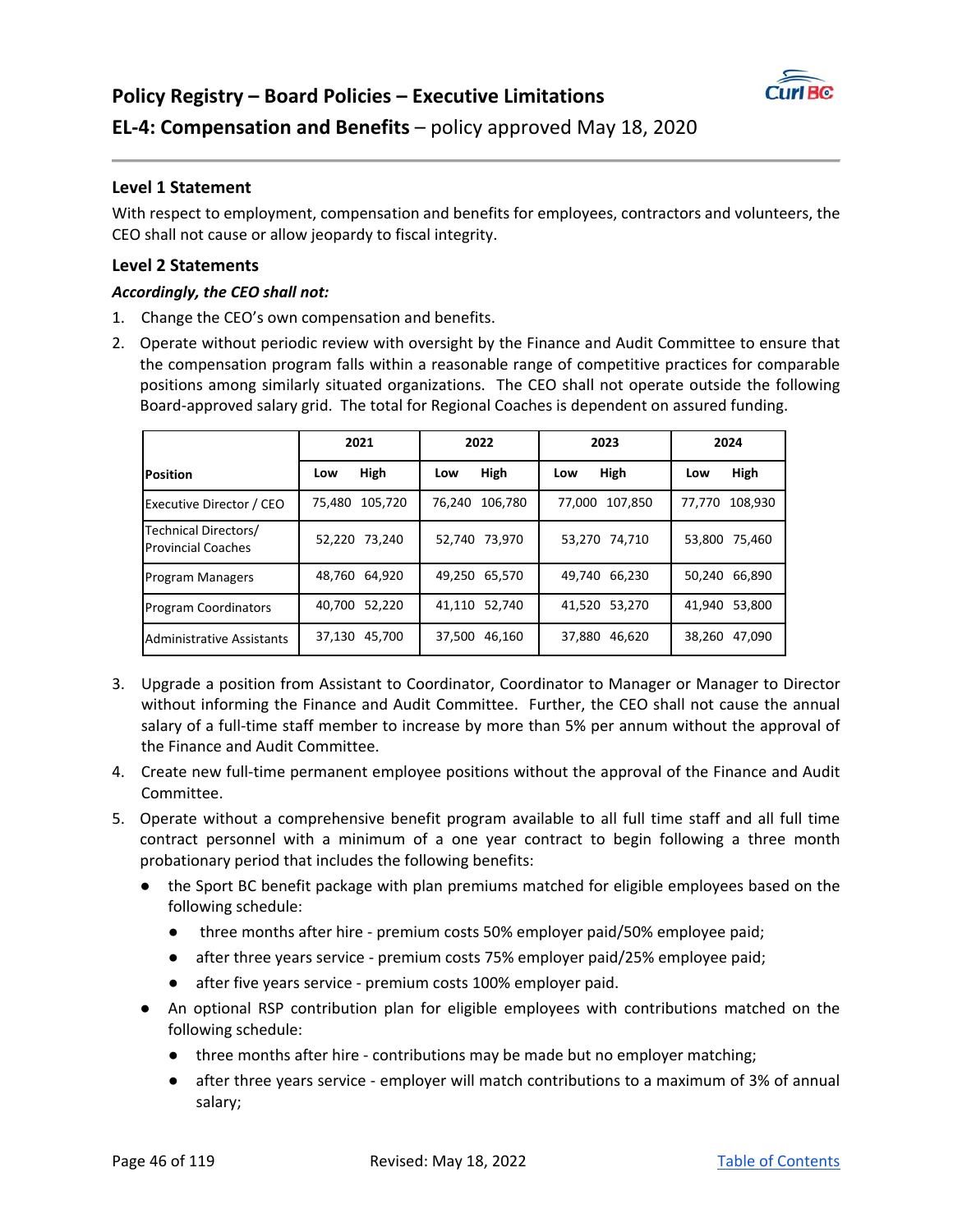

## **EL‐4: Compensation and Benefits (cont'd)**

- after five years' service employer will match contributions to a maximum of 5% of annual salary.
- an annual non-accumulating sick time benefit to eligible employees consisting of eight (8) sick days per fiscal year.
- an annual vacation benefit to eligible employees that meets or exceeds the BC Employment standards by providing:
	- a. at hire three weeks annual vacation pro-rated for months of service;
	- b. after 5 years service ‐ four weeks annual vacation pro‐rated for months of service;
	- c. after 10 years service ‐ five weeks annual vacation pro‐rated for months of service
- equipment usage, staff parking, travel expenses, memberships and training at the discretion of the CEO in compliance with fiscal policies and regulatory reporting and taxation requirements.
- the CEO's vacation benefits and Sport BC benefit plan employer contribution levels shall be separately negotiated within the CEO employment contract but in no case shall be less than those defined for other staff.
- 6. Provide honorariums and expenses for volunteers serving in the following capacities in excess of the amount approved by the Board:
	- Chief Umpires at all provincial championships may be given an honorarium of up to \$200 or \$50/day, whichever is greater, plus accommodation, mileage and per diem expenses at the rate approved for Board members;
	- Provincial Head Statistician or the Head Statistician may receive accommodation, mileage and per diem expenses at the approved rate for Board members while at required events and may be given an honorarium of up to \$200 when acting as the Head Statistician at televised provincial championships;
	- Under special circumstances, the CEO has the authority to make an exception to these guidelines.
- 7. Provide honorariums and/or expenses for Ice Technicians serving in the following capacities in excess of the amount approved by the Board:
	- If Curl BC appoints Ice Technicians for televised provincial championships:
		- The Head Ice Technician, if not normally employed by the host club, may receive up to \$300 per day including three days prior to the event for ice installation if the event is held in an arena and two days prior to the event for ice preparation if the event is held in the host curling centre;
		- The Head Ice Technician, if normally employed by the host club, may receive up to \$150 per day if the event is held in an arena and no reimbursement if the event is held in the host club;
		- The Assistant Ice Technician, if not normally employed by the host club, may receive up to \$100 per day including three days prior to the event for ice installation if the event is held in an arena and two days prior to the event for ice preparation if the event is held in the host curling centre.
	- If a host club requests the services of an ice technician not employed by the host club for a nontelevised provincial championship, the CEO shall appoint and subsidize the provision of this ice technician at a cost not to exceed \$1,800, depending on the requirements, to assist with ice and rocks prior to and during the competition.
	- Under special circumstances, the CEO has the authority to make an exception to these guidelines.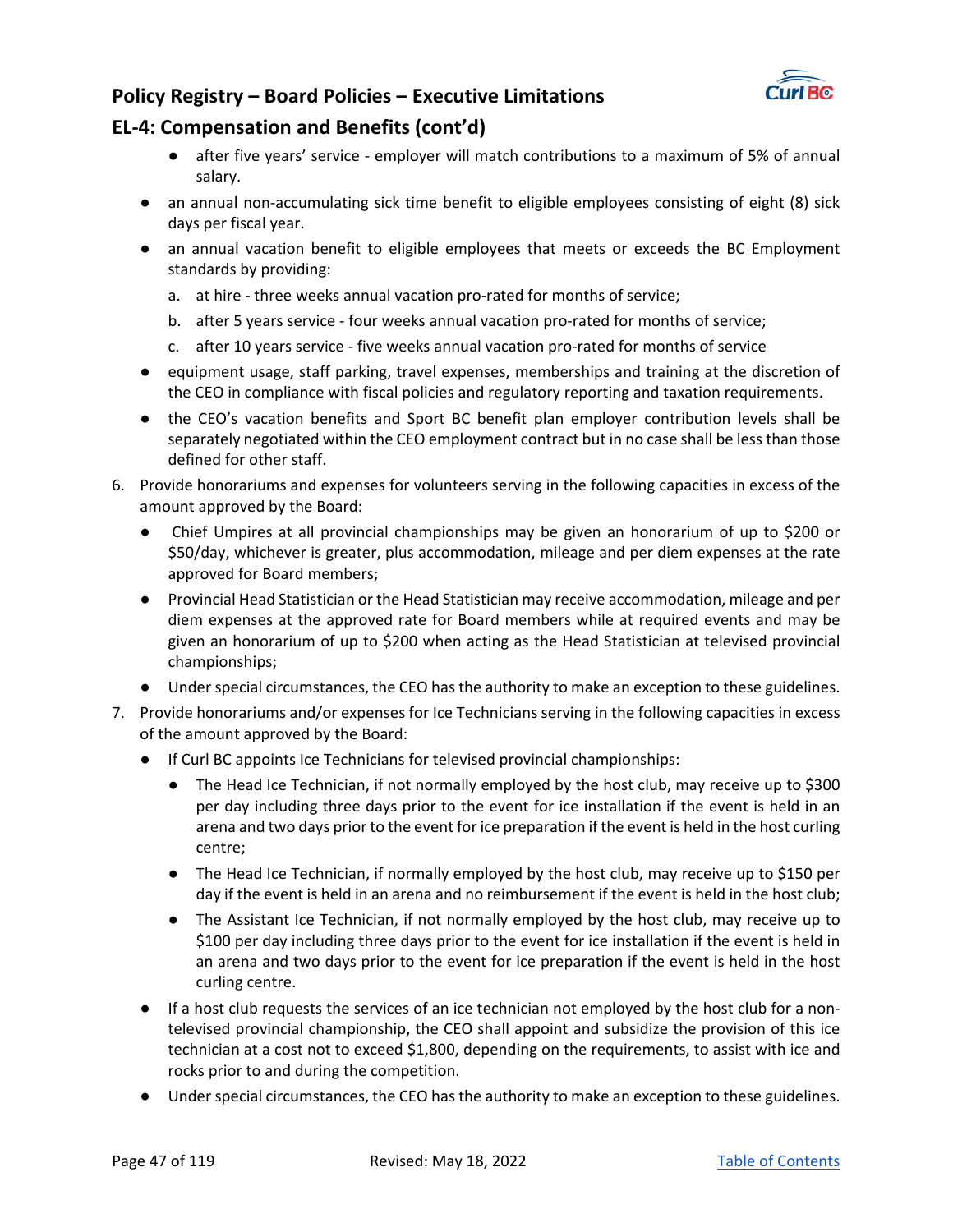

## **EL‐5: Staff, Contractors and Volunteers** – policy approved May 18, 2020

### **Level 1 Statement**

With respect to treatment of staff, contractors and volunteers, the CEO shall not cause or allow conditions, procedures or decisions, which are unsafe, unfair, undignified or disrespectful.

### **Level 2 Statements**

- 1. Operate without documented written human resources practices and procedures.
- 2. Prevent staff from grieving to the Board when internal procedures have been exhausted.
- 3. Discriminate or allow discrimination against a staff member or volunteer for non-disruptive expression of dissent.
- 4. Operate without documented volunteer job descriptions and volunteer screening procedures.
- 5. Subject to any necessary restructuring or reassignment of positions, fill an existing position or create a new temporary position without posting the vacancy on the Curl BC web site and communicating the vacancy to all Curl BC Board members.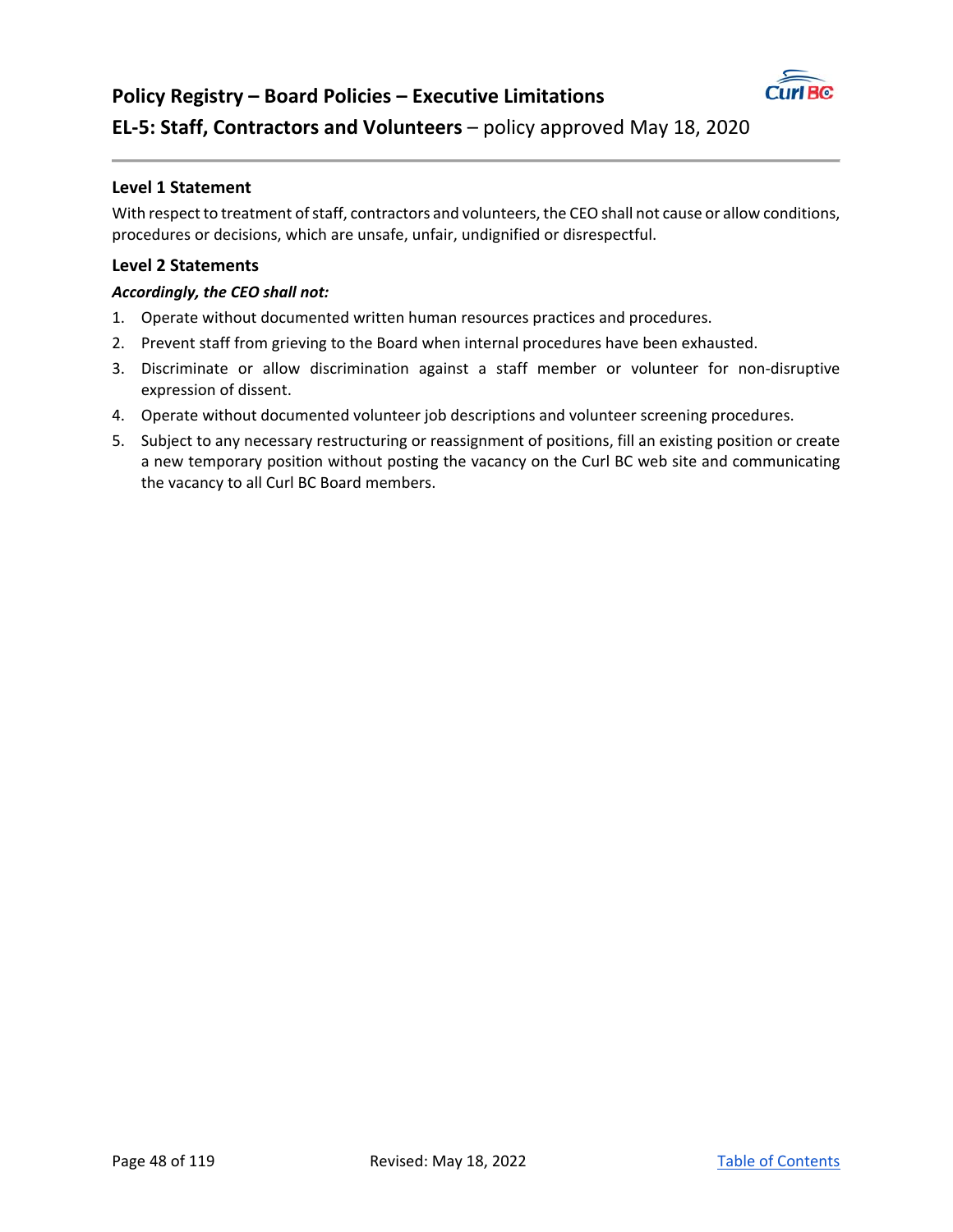

**EL‐6: Treatment of Sponsors, Partners and Participants** – policy approved June 7, 2019

### **Level 1 Statement**

With respect to treatment of sponsors, partners and participants the CEO shall not cause or allow conditions, procedures or decisions that are unsafe, unfair, disrespectful, undignified or unnecessarily intrusive.

### **Level 2 Statements**

- 1. Operate without ongoing consultation with sponsors, partners and participants.
- 2. Restrict access to information appropriate to the requesting sponsor, partner or participant.
- 3. Allow sponsors, partners and participants to be uninformed of their responsibilities and Curl BC's expectations of their behaviour when participating in Curl BC programs or events.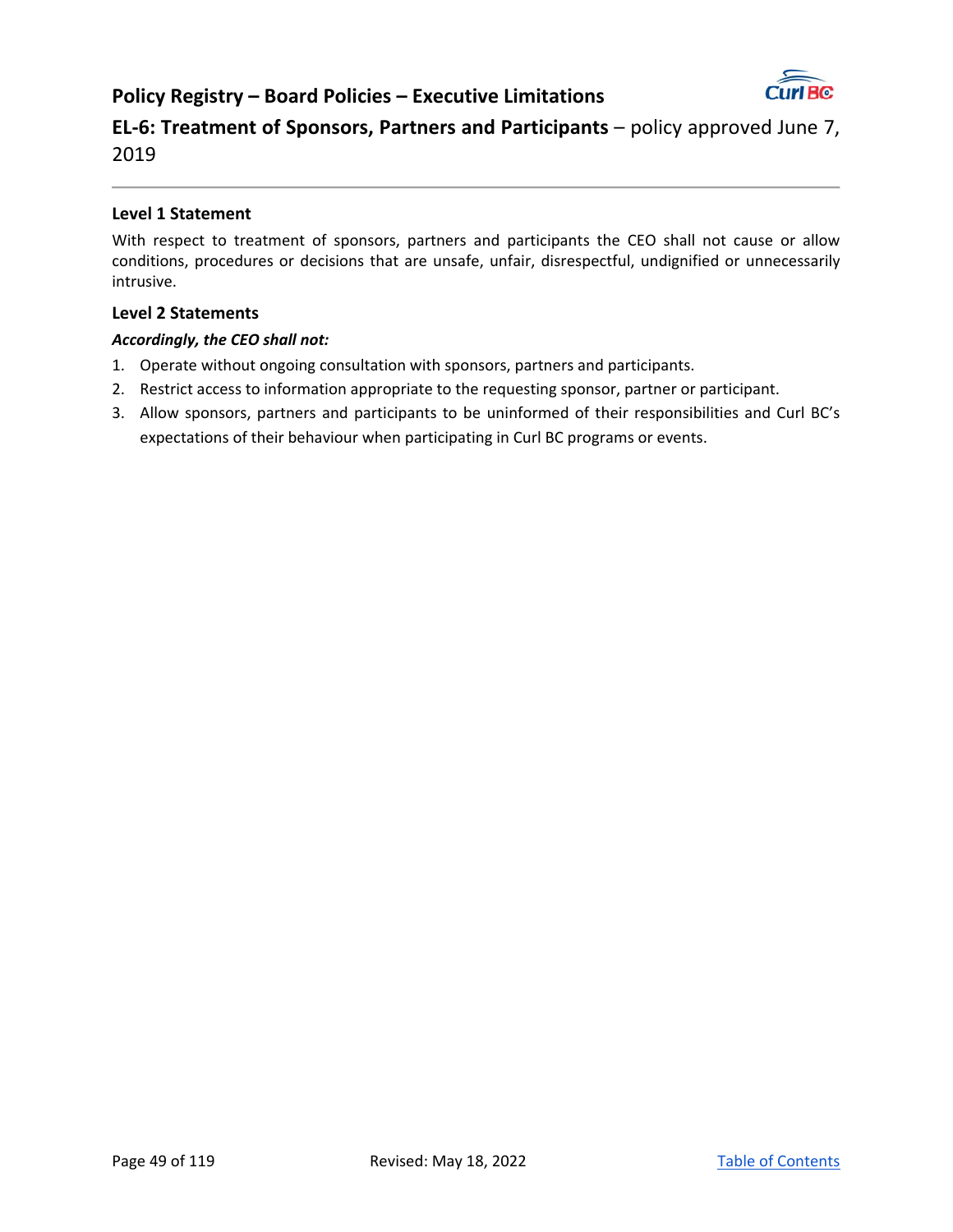

## **EL-7: Communications and Support to the Board** – policy approved June 7, 2019

### **Level 1 Statement**

With respect to communication and support to the board, the CEO shall not cause or allow conditions, procedures or decisions that are uninformed, inaccurate or untimely.

### **Level 2 Statements**

- 1. Neglect to submit pertinent information.
- 2. Allow the board to function without timely reports on emerging issues and updates on the status of the annual business plan and budget at each regular.
- 3. Allow any situation where the Board fails to receive Curl BC public announcements or communication.
- 4. Operate without providing mechanism(s) for official Board or Committee communications.
- 5. Allow any situation where the Board does not receive timely advance notice of actual or anticipated non‐compliance with any Curl BC Board policy.
- 6. Allow administrative support provided for Board activities to be inadequate or unreasonable.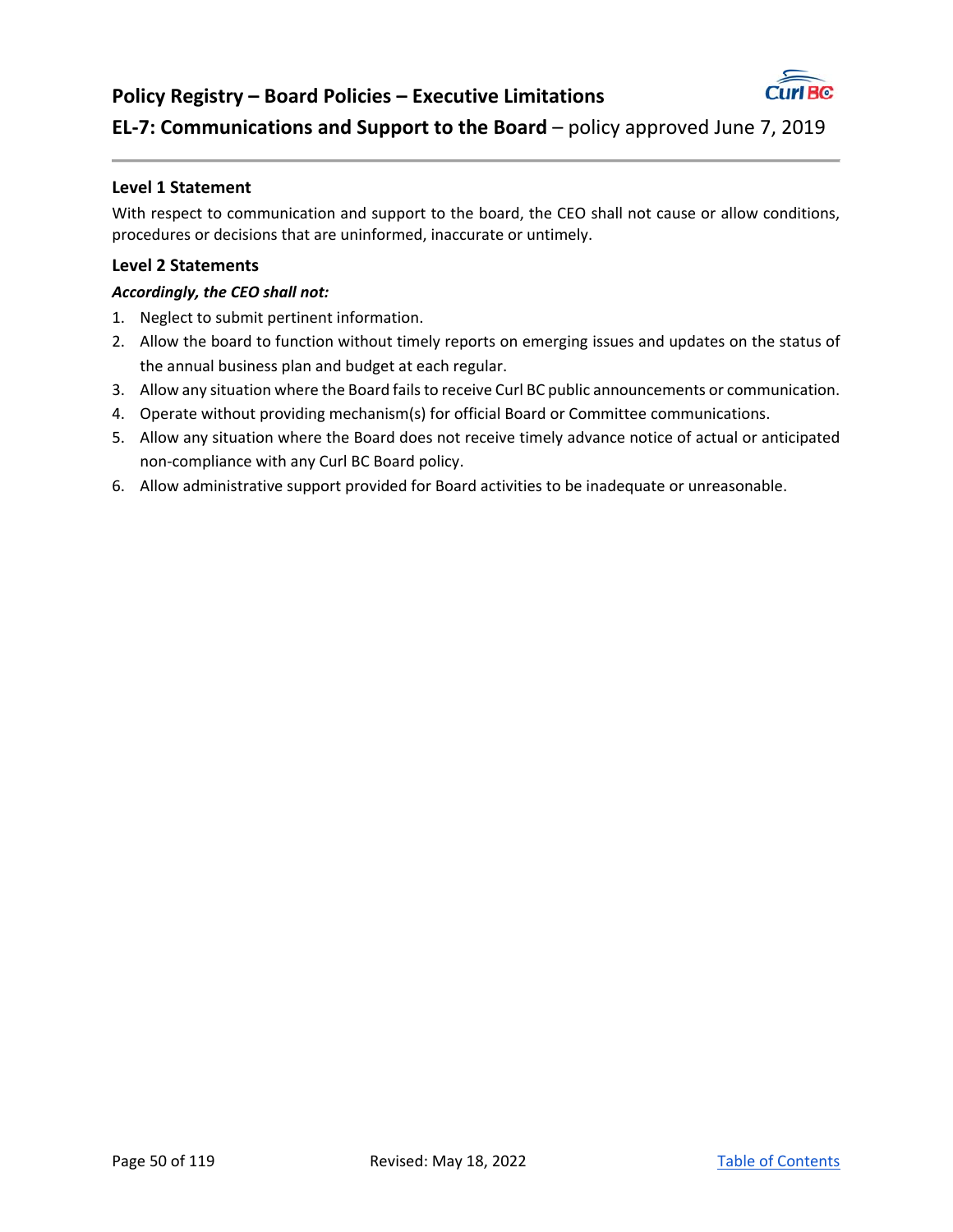

### **Level 1 Statement**

With respect to CEO and Staff Succession, the CEO shall protect Curl BC and its Board of Governors from an unforeseen or sudden loss of such services.

### **Level 2 Statements**

- 1. Operate without a contingency for the CEO's absence or incapacity.
- 2. Allow staff members to be uninformed of the issues and processes of the operation of Curl BC and the Board.
- 3. Allow the CEO to be the sole individual aware and knowledgeable on issues critical to the operation of Curl BC.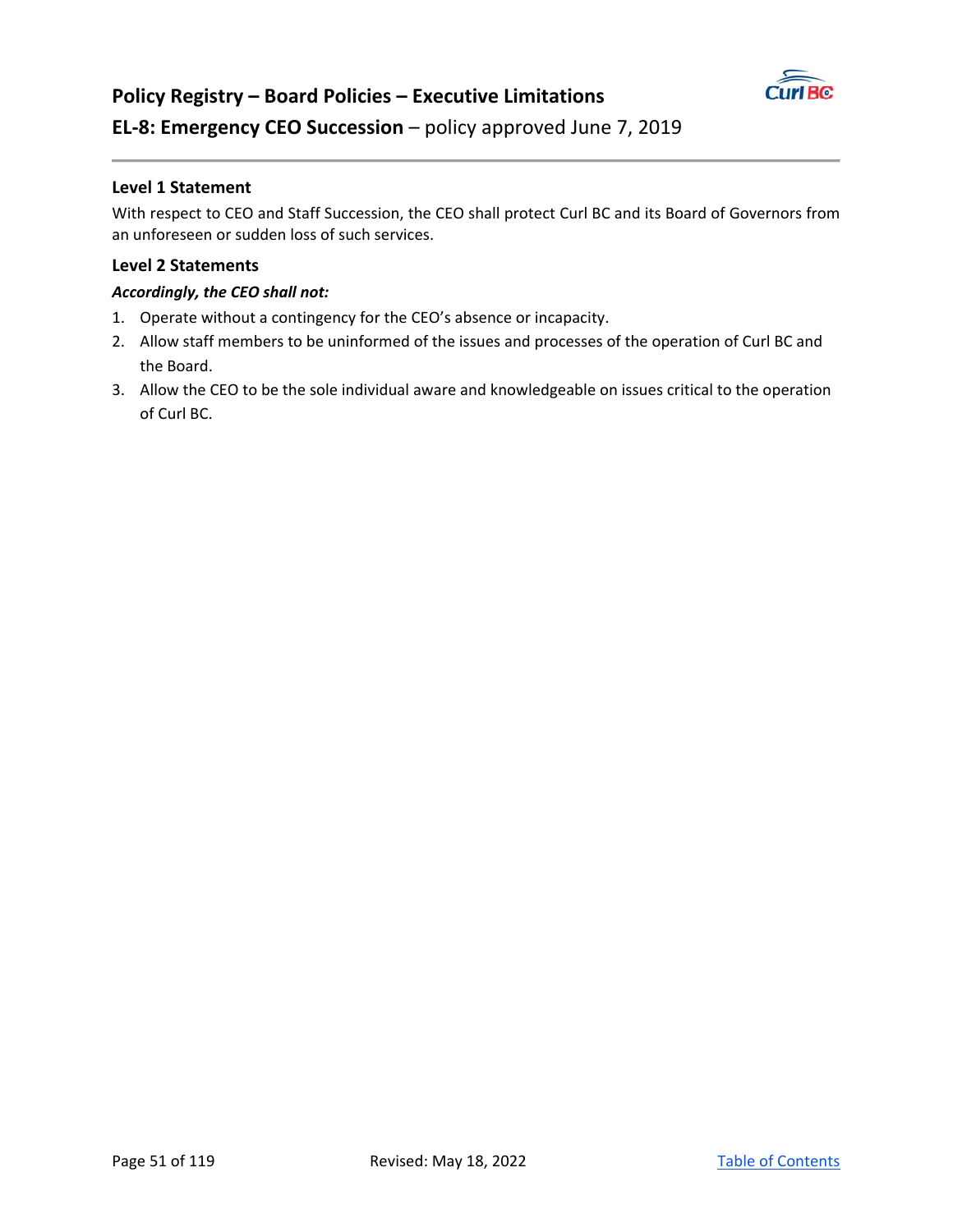

**EL‐9: Public image** – policy approved June 7, 2019

### **Level 1 Statement**

With respect to the Public Image, the CEO shall not cause or allow operational conditions, procedures, opinions or decisions that jeopardize the public image of Curl BC.

### **Level 2 Statements**

- 1. Operate without communications and public relations operational procedures.
- 2. Permit the use of Curl BC resources to participate in or express an opinion about unrelated political, social or economic issues.
- 3. Permit any type of presentations that conveys or portrays information that is contrary to Board policy.
- 4. Authorize anyone other than the designated Governor to speak "on behalf of the board" unless the board delegates this responsibility to the CEO.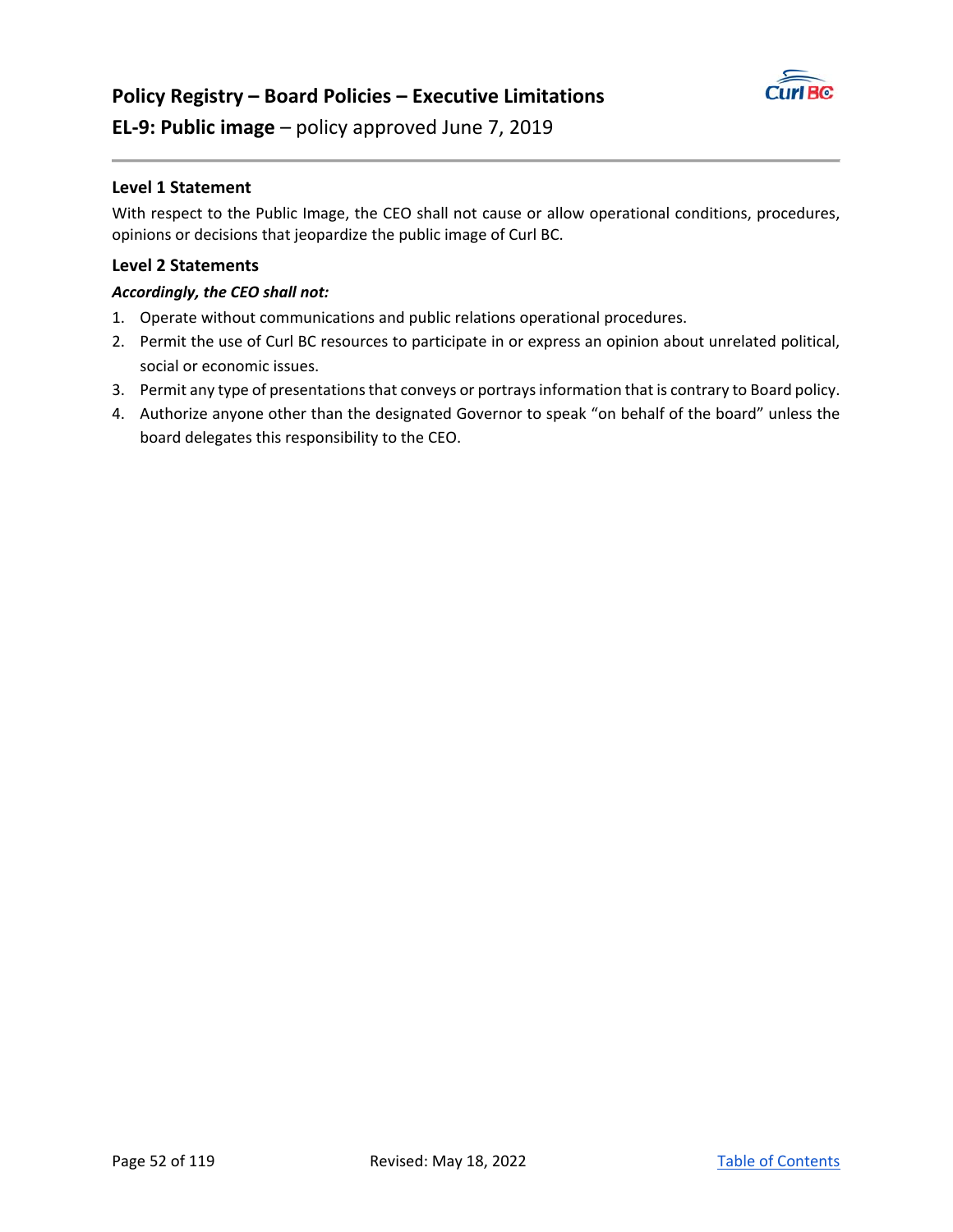

### **Level 1 Statement**

With respect to the partnerships and alliances, the CEO shall not operate without encouraging corporate and public involvement in Curl BC's initiative, to help maximize efficiencies and effectiveness in the use of resources to better achieve the Board's Ends.

### **Level 2 Statements**

- 1. Operate without appropriate input from Member Curling Centres, Staff, Stakeholders and Volunteers when developing means for achieving the Board's Ends.
- 2. Operate without a plan to enhance partnerships and alliances.
- 3. Allow corporate sponsorship or partnerships with any organization whose principles, practices or products are inconsistent with the Board's Policies.
- 4. Allow acceptance of financial or other assistance from any manufacturer or wholesale distributor of substances prohibited by the World Anti‐Doping Agency.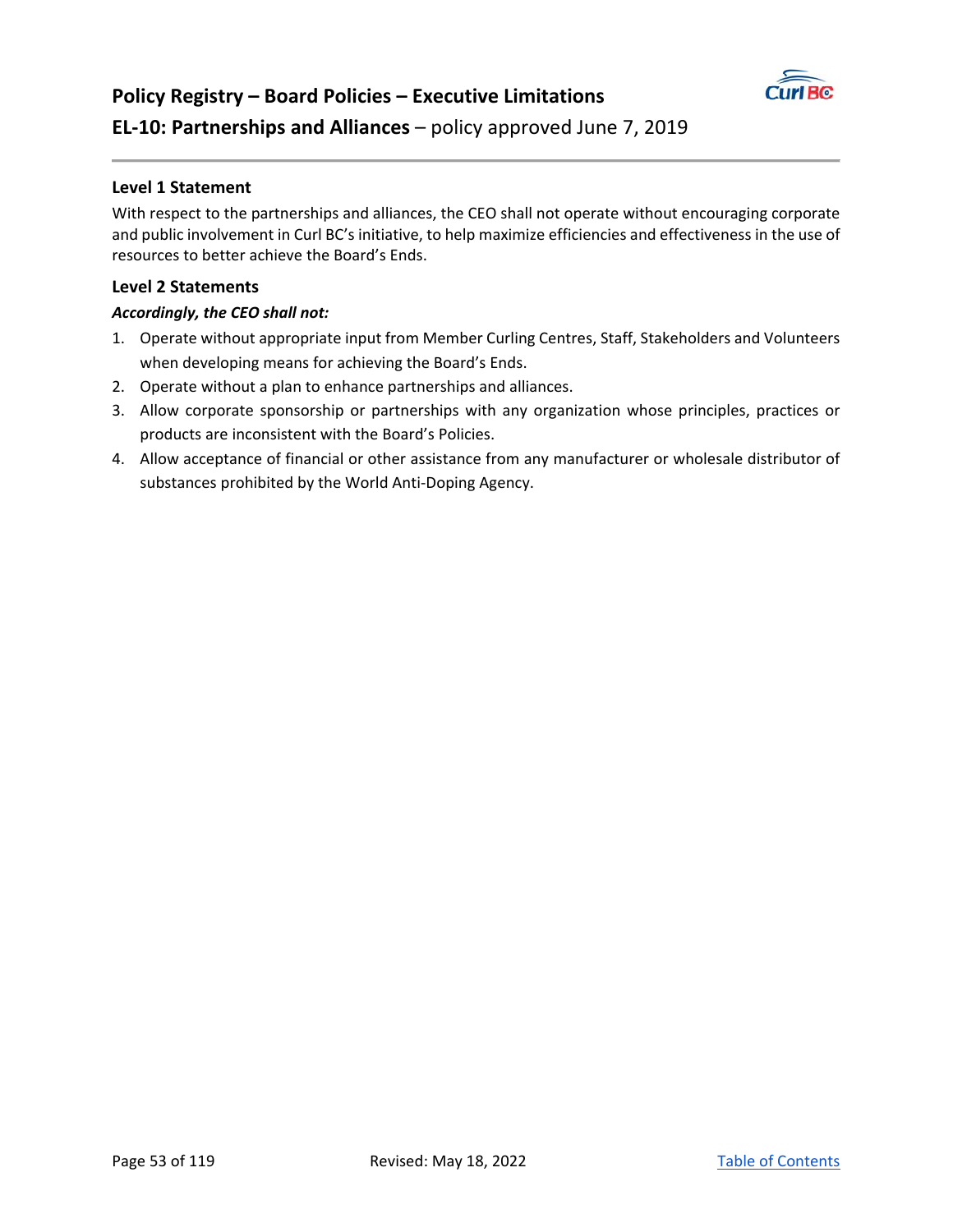

## **EL‐11: Championships, Competitions and Events** – policy approved May 18, 2019

### **Level 1 Statement**

With respect to Championships, Competitions and Events, the CEO shall not cause or allow conditions, procedures or decisions that jeopardize the successful organization of Curl BC championships, competitions and events.

### **Level 2 Statements**

### *Accordingly, the CEO shall not:*

- 1. Start the year at the AGM without a Board‐approved plan identifying the accepted or potential sites for the following BC Championships leading to Canadian Championships, and arrange qualifying events leading up to these championships:
	- Club Challenge Men's and Women's
	- Men's
	- Women's
	- Junior (U21) Men's & Women's
	- Mixed
	- Senior (50+) Men's & Women's
	- Master (60+) Men's & Women's
	- Wheelchair
	- U18 Boys' & Girls'
	- U15 Boys' & Girls'
	- Mixed Doubles
	- Stick Curling Open and Women's
- 2. Fail to function within the following principles:

Curl BC's competitive playdown process will be structured and operated in a manner that:

- declares the best championship team possible
- is fiscally responsible
- respects the:
	- time and financial commitments of the participating curlers
	- time commitment of all volunteers
	- contribution and operational requirements of the host facility
- goals and requirements of our funding partners and sponsors
- contributes to the development of competitive teams, at the level that is appropriate to the athletes' stage of the Long Term Athlete Development model
- encourages participation throughout the province whenever possible
- adheres to rules and regulations of national and next level events
- 3. Announce a provincial championship site prior informing the Board.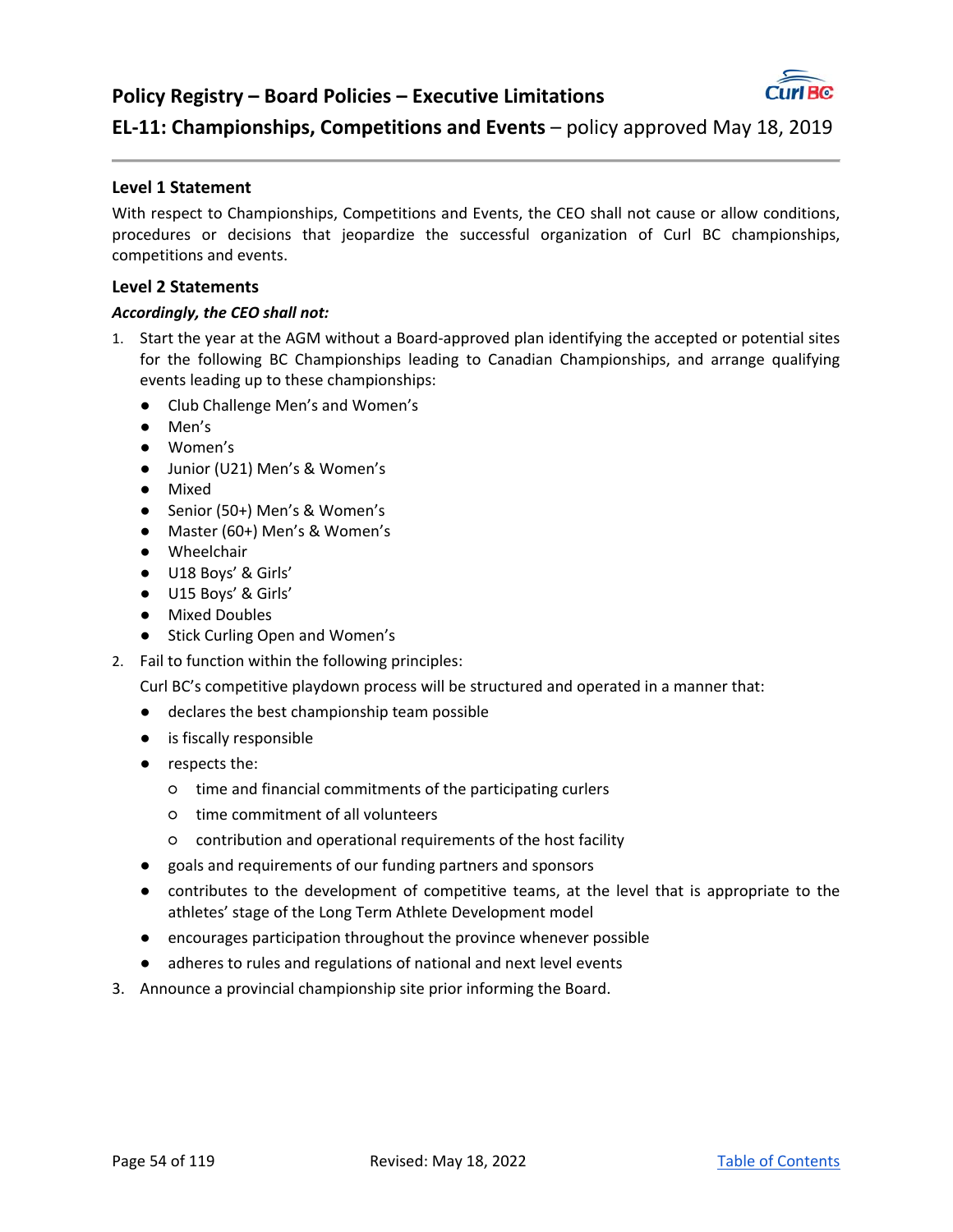

## **Level 1 Statement**

With respect to Disputes, Grievances and Appeals, the CEO shall not cause or allow conditions, procedures or decisions that disallow individuals from filing a grievance or appeal to the Board.

### **Level 2 Statements**

- 1. Let the Board be unaware of situations where, in the CEO's opinion, Board or Governor behaviour is detrimental to the working relationship between the Board and the CEO.
- 2. Operate without a grievance/appeal policy for volunteers, staff and contractors.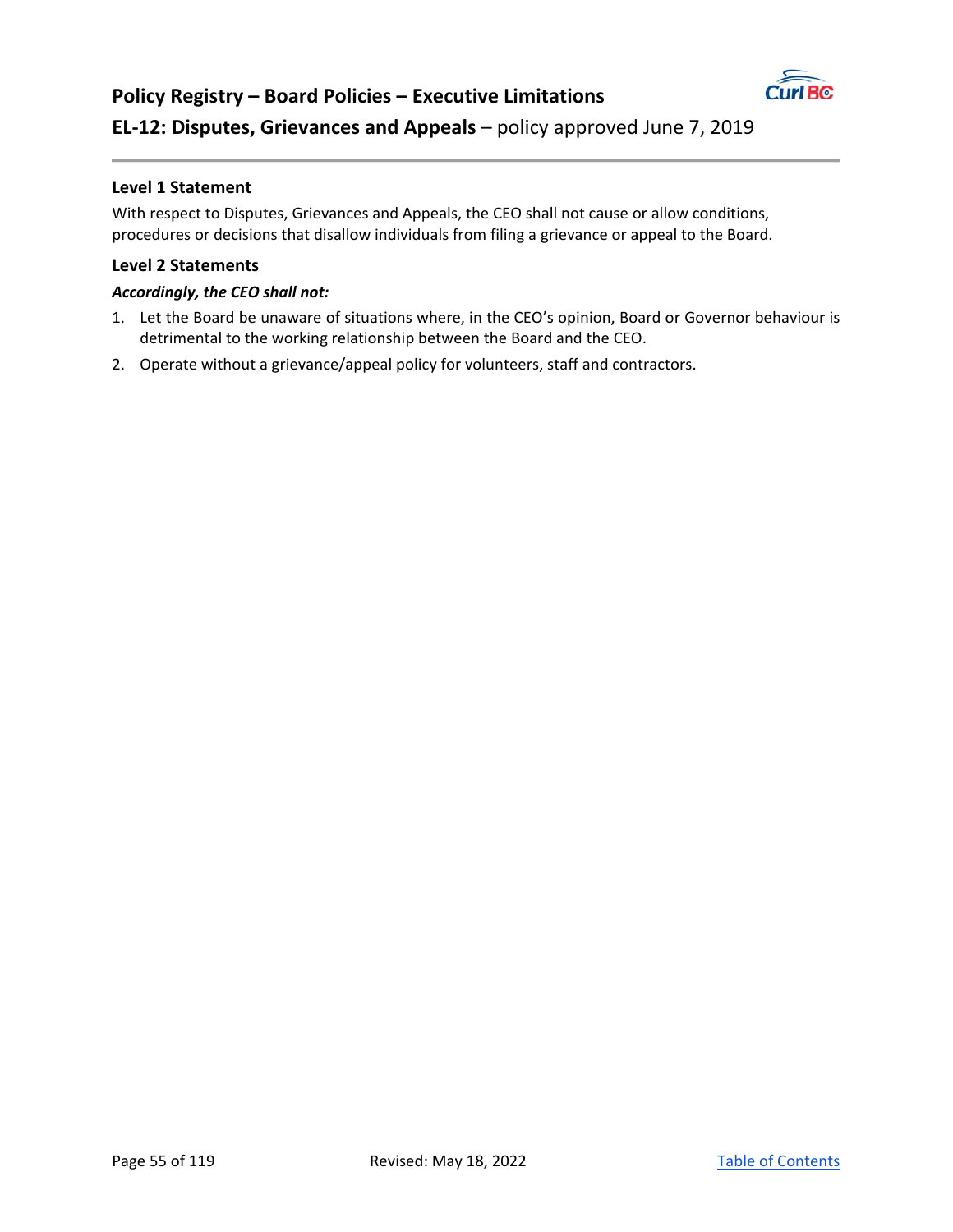

## **General Policies Overview**

Following are the general policies of Curl BC.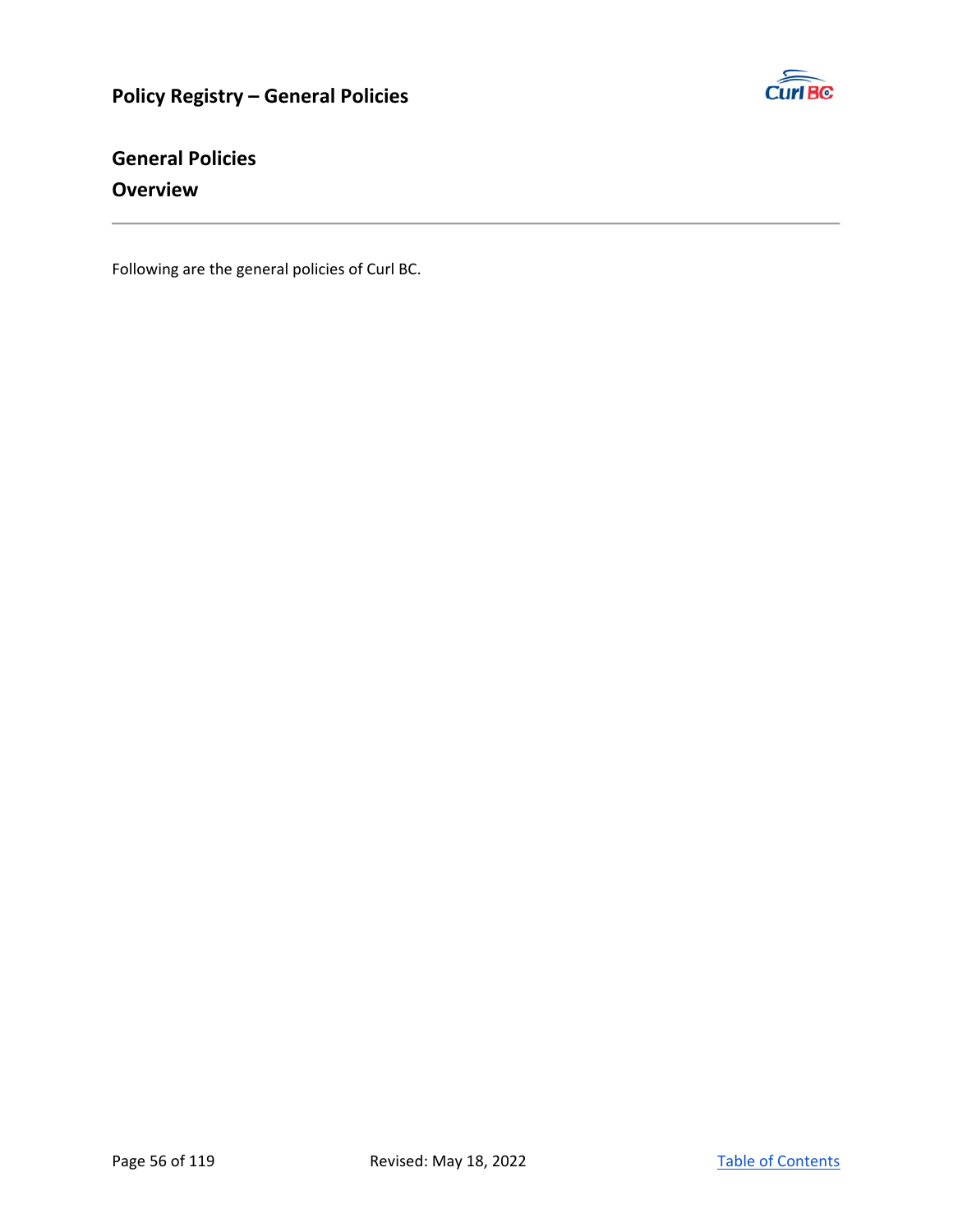## **Policy Registry – General Policies GP-1: Protection of Privacy Statement** – policy approved May 18, 2020



The collection, use, disclosure and retention of personal information are all regulated by law in British Columbia. Curl BC collects and uses personal information primarily to provide the programs, services, products and information required by members of Curl BC. To enable Curl BC to manage and develop its operations from local to international levels, Curl BC may share your personal information with its members and the Curling Canada, and also with selected third parties who are acting on our behalf as our agents, suppliers or service providers. From time to time, Curl BC may contact our members directly or may include information from corporate sponsors whose products, services or information may be of interest to our members. If you do not want to be included on the Curl BC mailing list, please advise the Curl BC Privacy Officer by post, email or fax. Our Privacy Policy is available at www.curlbc.ca or by contacting the Curl BC Privacy Officer.

### **Ten Principles of Privacy**

At Curl BC, we value our relationship with our members and respect their privacy according to the following ten principles:

- 1. Curl BC is accountable and responsible for the safeguarding of personal information in our custody or under our control. Curl BC has appointed a Privacy Officer who is responsible for privacy issues within Curl BC. Curl BC has implemented procedures for the handling of personal information, and has developed a complaint process for members with personal information concerns.
- 2. Curl BC collects personal information only for the following purposes:
	- a. to establish and maintain a responsible relationship with our members and to provide ongoing service to all areas of curling within British Columbia;
	- b. to support and assist our member facilities in delivering programs and services at the local level;
	- c. to support and assist the Curling Canada in delivering programs and services at the national and international levels;
	- d. to manage and develop our operations and help us plan for future growth; and
	- e. to meet legal and regulatory requirements.
- 3. Curl BC will obtain your consent to collect, use or disclose personal information (except where authorized or required by law to do so without consent). Consent can be express, implied, or given through an authorized representative such as parent or guardian, lawyer or agent. You have the right to refuse or withdraw consent at any time, subject to legal or contractual restrictions and reasonable notice. You may have your name removed from our telephone, mail or email lists. However, withdrawal of consent may limit our ability to communicate with and serve you.
- 4. Curl BC will limit the amount and type of personal information collected to that which is reasonable and necessary to fulfill its stated purposes.
- 5. Curl BC uses your personal information only for the purposes for which it is collected. Your personal information may also be disclosed by Curl BC for the following reasons.
	- a. Curl BC may disclose a member's personal information to a person who, in the reasonable judgment of Curl BC, is seeking the information as an agent of that member.
	- b. Curl BC may disclose a member's personal information to a public authority or agent of a public authority if, in the reasonable judgment of Curl BC, it appears that there is imminent danger to life or property which could be avoided or minimized by disclosure of the information.
	- c. In conjunction with special offers or programs, Curl BC may disclose members' personal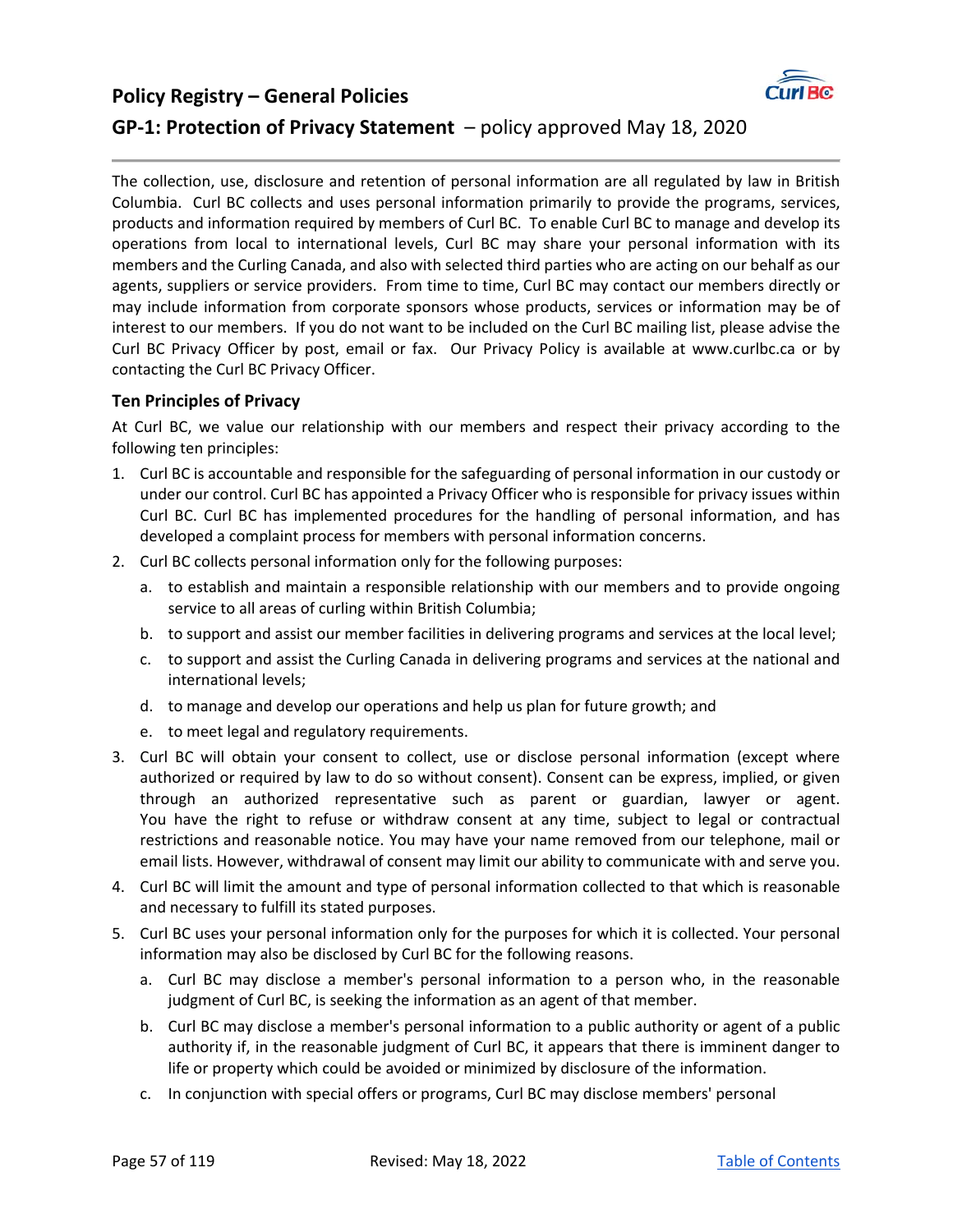## **Policy Registry – General Policies**



## **GP‐1: Protection of Privacy Statement (cont'd)**

- d. information to our partners and associates or to third-party agents responsible for administering such offers or programs. Any such disclosure is made with the member's consent and on a confidential basis and is limited to the information needed for the stated purpose.
- e. Curl BC will keep personal information used to make a decision about an individual for a minimum of one year. After one year, Curl BC will destroy, erase or render anonymous personal information as soon as retention is no longer necessary.
- 6. Curl BC will make every reasonable effort to ensure that personal information it is using or disclosing is accurate and complete.
- 7. Curl BC will protect the personal information in its custody or control by making security arrangements to prevent unauthorized access, collection or use. Curl BC will protect the confidentiality of your personal information when dealing with other organizations.
- 8. Curl BC is open about the policies and procedures it uses to protect your personal information. Information about our policies and procedures is available in writing and electronically.
- 9. Members have the right to access their own personal information through the Curl BC Privacy Officer. Unless prevented by law, Curl BC will provide you with information regarding your personal information and give you the opportunity to correct any errors of fact.
- 10. Curl BC has developed a complaint handling process. Curl BC will investigate all complaints received and take appropriate measures to correct information and handling practices as required. Individuals may appeal any Curl BC decision to the Information and Privacy Commissioner of British Columbia.

### **Questions or Concerns**

If you have any questions or concerns about the Curl BC privacy policy, contact us at (604) 333‐3621 (outside of Greater Vancouver: 1‐800‐667‐CURL (2875)). Otherwise, we will assume that we have your consent to continue to collect, use and disclose your personal information for the purposes identified above.

### **Curl BC Privacy Officer**

The Curl BC Privacy Officer is the Chief Executive Officer (CEO).

The Curl BC Assistant Privacy Officer is the Member Services Manager.

If you have any questions or concerns about your personal information in the control or custody of Curl BC, please contact the Privacy Officer or Assistant Privacy Officer.

### **Appointment of Privacy Officer**

The Chief Executive Officer is appointed by the Board of Governors as the Curl BC Privacy Officer.

The Privacy Officer must be familiar with the legislation and should be knowledgeable about Curl BC's personal information management practices. The Curl BC Privacy Officer is responsible for:

- encouraging compliance with provisions of the Personal Information Protection Act;
- responding to requests for access to and correction of personal information and general issues concerning personal information;
- working with the Information and Privacy Commissioner during an investigation of a privacy complaint against Curl BC; and
- managing Curl BC's complaint process.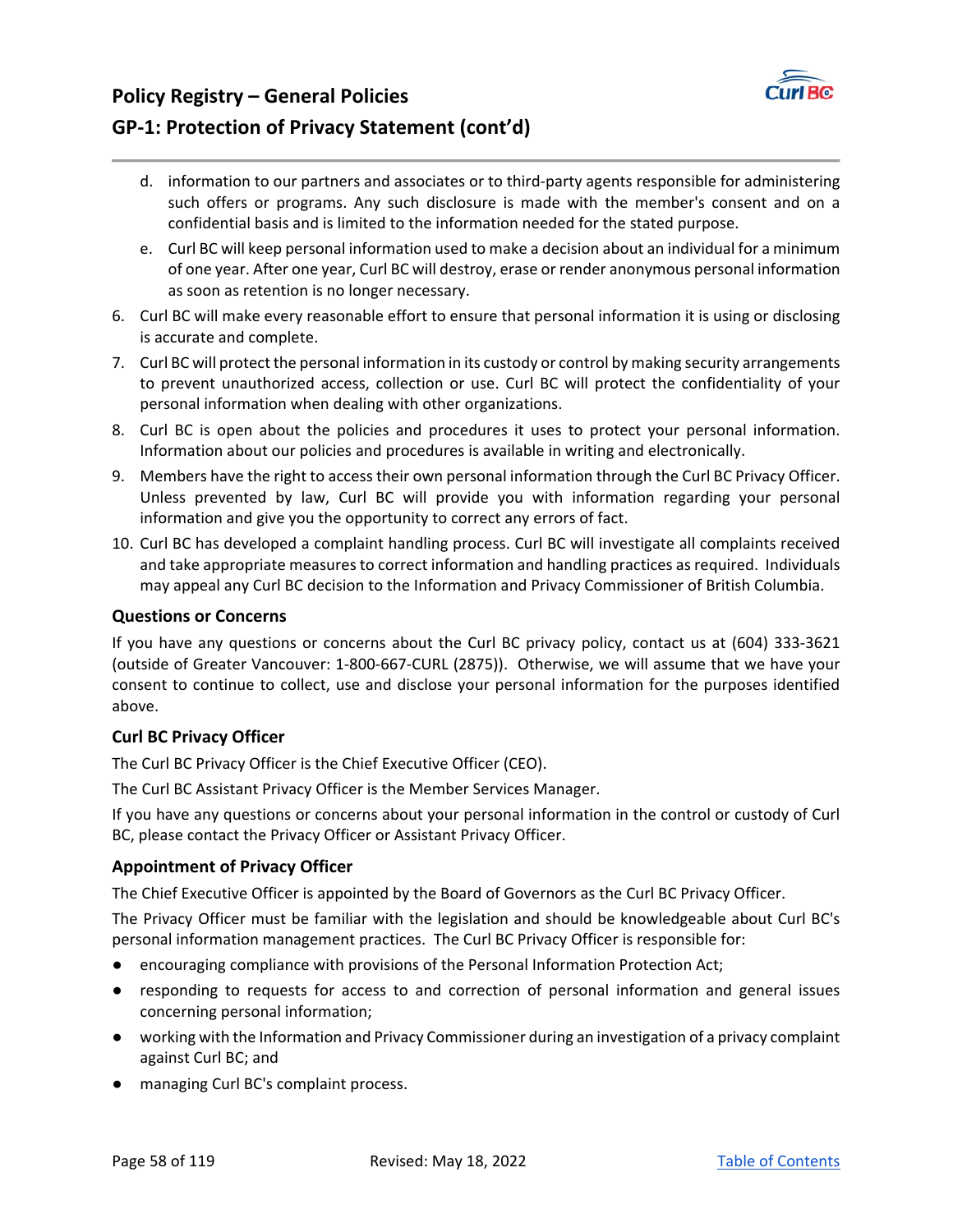

## **Policy Registry – General Policies GP‐1: Protection of Privacy Statement (cont'd)**

### **Assistant Privacy Officer**

The Member Services Manager is appointed by the Board of Governors as the Curl BC Assistant Privacy Officer. The Privacy Officer and/or Assistant Privacy Officer are responsible for managing the necessary changes to Curl BC's information management practices and procedures, staff training, member relations, and implementation of privacy policies and procedures. The Privacy Officer and/or Assistant Privacy Officer will provide assistance when a more detailed knowledge of Curl BC's responsibilities is required. The Assistant Privacy Officer will act as a resource to the Privacy Officers designated by Curl BC's member facilities and member associations.

### **Consent**

Curl BC will make all reasonable effort to ensure that the purposes for personal information collection are stated at the time collection takes place.

### **Forms**

Curl BC will review and revise its forms to include a statement of purpose. As appropriate, forms will also include a provision for an individual to opt out of providing some personal information. This includes written and electronic forms.

### **Communications materials**

Consent is not required to disclose information (including photos and videos) obtained by observation at a public event or Curl BC event in which an individual voluntarily participates. However, as a courtesy, Curl BC will endeavor to obtain consent to use personal information in its publications, in communications materials such as posters and press releases and on its web site.

### **Refusal or withdrawal of consent**

An individual has the right to refuse consent to use personal information or to withdraw consent at any time.

Curl BC will give individuals the opportunity to opt out at time of collection of information. The individual's choice will be respected. This may mean that the individual does not receive general Curl BC communications or any special offers or information on behalf of Curl BC's partners and associates.

An individual may withdraw consent for use of personal information at any time upon 30 days written notice to the Privacy Officer. The notice may be given by post, fax or email. The Privacy Officer must notify the individual of any consequences of this withdrawal of consent, and must also advise the individual when Curl BC has complied with their request.

### **Sharing Information**

Curl BC is responsible for personal information that has been collected and transferred to another organization. This may be a member facility, the Curling Canada, a partner, a sponsor, an agent, or a service contractor. In all cases, when transferring information, Curl BC will clearly state what requirements must be met to comply with the legislation and with Curl BC's personal information management practices.

Curl BC is also responsible for personal information collected on our behalf by another organization. British Columbia organizations collecting information on behalf of Curl BC must clearly state the purpose for collection and all such information will be treated by Curl BC according to the legislation and our personal information management practices.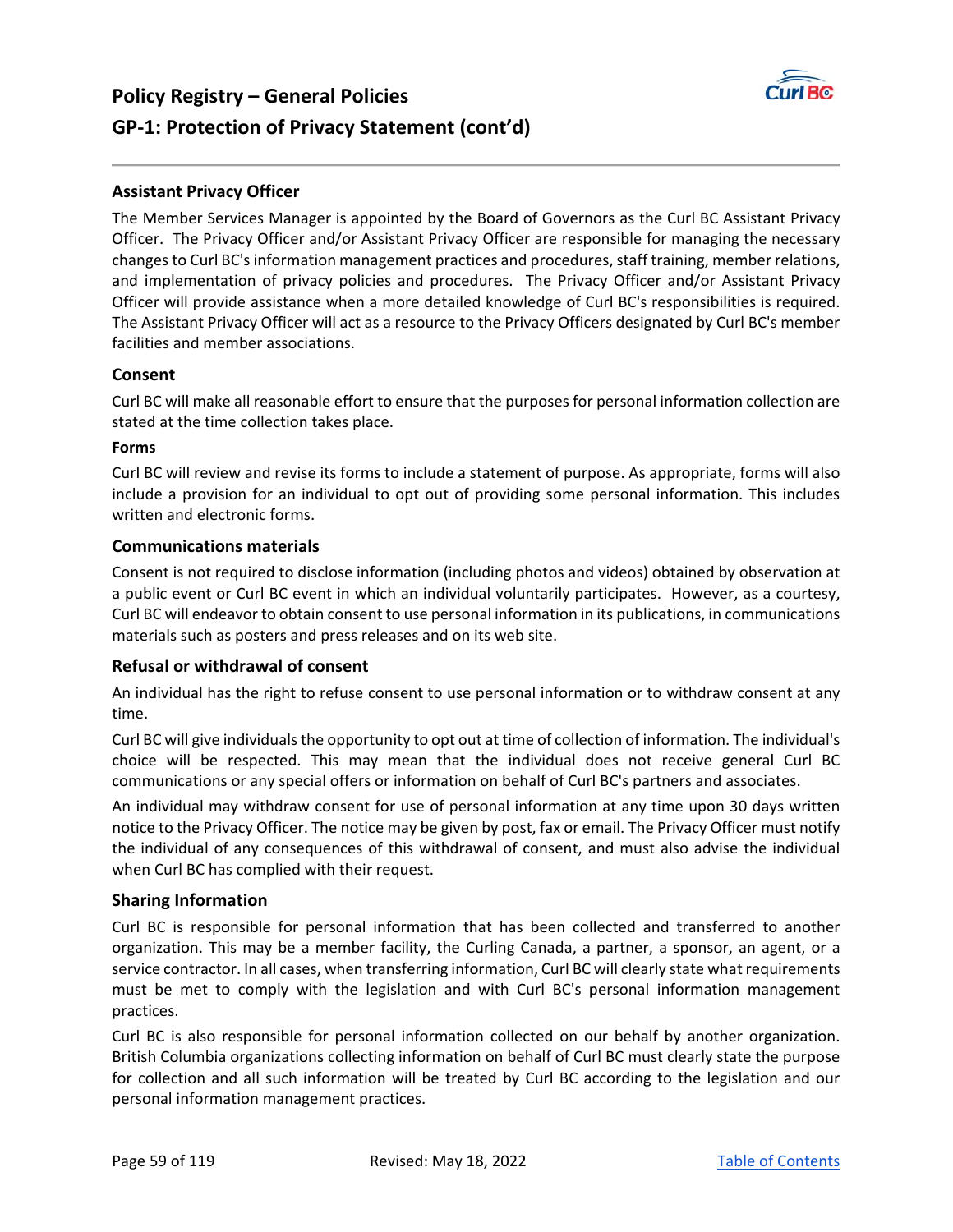

## **Policy Registry – General Policies GP‐1: Protection of Privacy Statement (cont'd)**

Organizations outside British Columbia, such as the Curling Canada are not subject to the BC Personal Information Protection Act legislation.

### **Accessing and Correcting Information**

An individual has the right to access their personal information and to correct errors of fact.

### **Accessing your personal information**

Requests for access to personal information must be made in writing to the Privacy Officer. The request must include sufficient detail to enable the Privacy Officer to identify the information requested.

The Privacy Officer must respond to the request for access within 30 business days. The response must include, if requested, the ways in which the personal information has or is being used, and a list of organizations to whom the information has been disclosed.

The Act identifies certain circumstances where information may be withheld. If the Privacy Officer withholds information, he or she must give the reason and identify the Section of the Act under which the information is being withheld.

### **Correcting your personal information**

If personal information held by Curl BC is incorrect, an individual may request correction by writing to the Privacy Officer. The individual must provide sufficient documentation to show that the correction is justified. Any original documentation supplied through this process by an individual will be returned, although copies will be taken for the file.

The Privacy Officer will ensure that the appropriate corrections are made and that any incorrect information that has been disclosed within the year prior to the request is corrected.

An individual may not correct opinions, but may annotate their file. This is done by writing to the Privacy Officer. The Privacy Officer will ensure that such annotation is included in the individual's file.

An individual may not request original documents held by Curl BC but may request copies. Curl BC will provide copies to the individual at minimal or no cost. These documents must relate solely to the individual's personal information and may not include information of a personal nature about any other individual.

### **Handling Complaints about Personal Information**

Complaints about Curl BC's management of personal information may be instigated verbally or in writing and should be directed to the Curl BC Privacy Officer. Whether verbal or written, the complaint should follow the guideline of the Curl BC Personal Information Complaint Form to ensure that the concern is documented thoroughly and with all relevant details. Initial complaints may be directed to members of staff, management, or to a representative of the Board of Governors who will pass them to the Privacy Officer or Assistant Privacy Officer as appropriate.

Complaints may not be investigated by any person who may be named in the complaint.

The Privacy Officer or Assistant Privacy Officer (the ‐Investigator") will investigate all complaints received. The Investigator will acknowledge receipt of the complaint promptly, and may contact the individual to clarify the complaint if necessary.

The Investigator will be given access to all records, employees and others who handled the personal information or access request.

Where the complaint is justified, the Investigator will take appropriate measure to rectify the situation,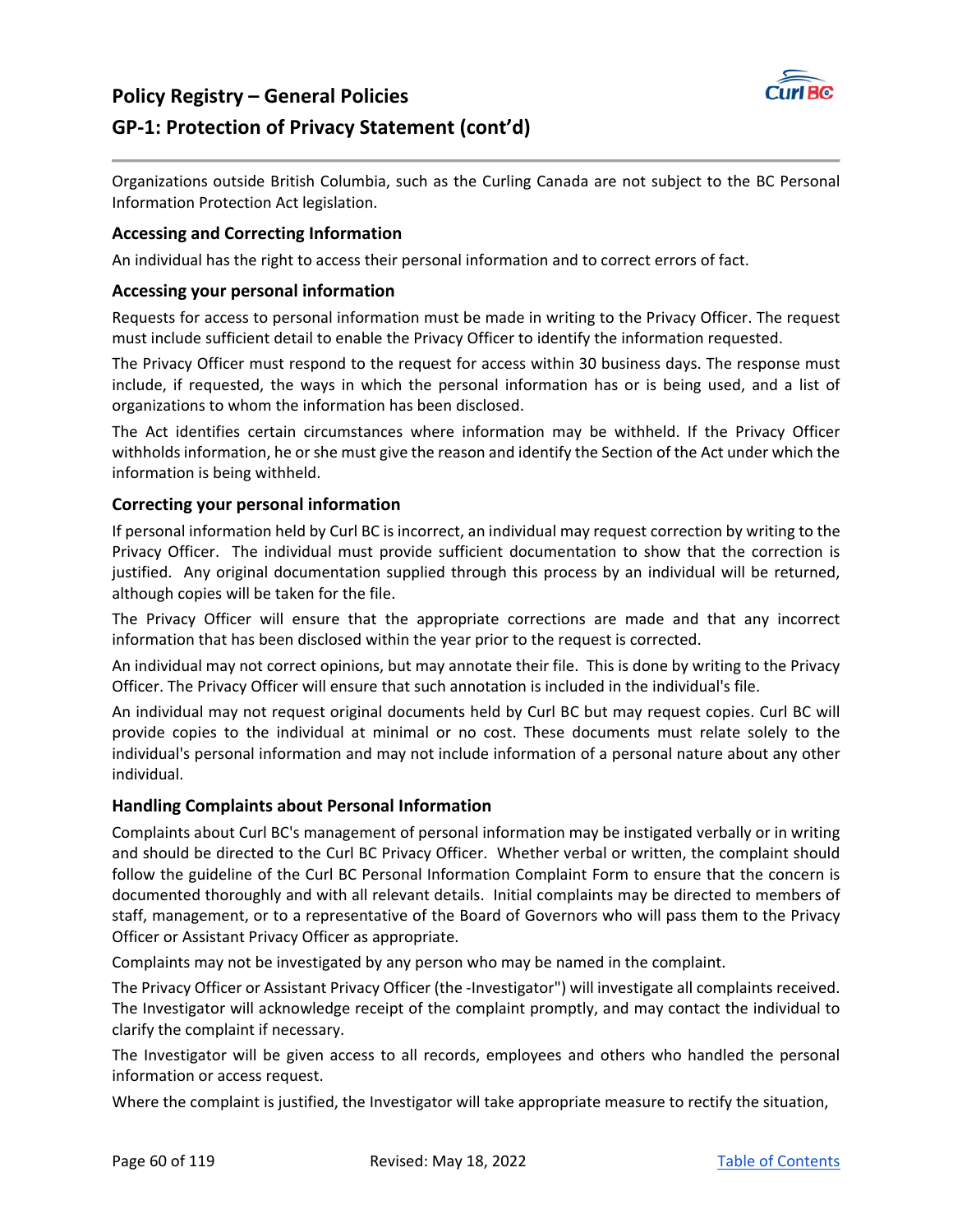## **Policy Registry – General Policies**



### **GP‐1: Protection of Privacy Statement (cont'd)**

including correcting information handling practices and policies where necessary and communicating those changes to relevant staff and volunteers. The Investigator will follow up to verify that the required changes have been implemented.

The Investigator will notify individuals of the results of an investigation clearly and promptly, informing them of relevant steps taken.

The Investigator will record all decisions to ensure consistency in applying the Act.

### **Requesting a review**

Should an individual not be satisfied with the handling of their complaint, the Privacy Officer or Assistant Privacy Officer will inform them of the recourse they have to request a review by the Information and Privacy Commissioner of British Columbia. The Privacy Officer or Assistant Privacy Officer will provide the required contact information to a complainant wishing a review.

### **Security of Personal Information**

Personal information in Curl BC custody or under Curl BC control will be safeguarded with the appropriate level of security, according to whether the information is regarded as -low sensitivity," -medium sensitivity," or ‐high sensitivity." Security measures may include locked file cabinets, restricted access to offices, safety deposit boxes, and for computers: user ids and password‐protected electronic files.

### **Retention of Personal Information**

The Act requires Curl BC to hold personal information for one year. For various legal purposes, Curl BC holds all personal information for a minimum of two years. During that period, an individual has access to his or her personal information through the Privacy Officer and may correct errors of fact or lodge a complaint through Curl BC's standard personal information complaint procedures. Selected personal information may be retained indefinitely. All retained personal information is subject to the rules and regulations of the Act regarding use, security and disclosure.

Personal information may be retained indefinitely in the form of statistics for purposes of research and program and organizational development, and to support and assist partners and associates in their development programs. Personal information may also be retained indefinitely in the form of anonymous anecdotal information for research, training and organizational development.

### **Destruction of Personal Information**

Personal information no longer necessary to the purposes of Curl BC will be destroyed, erased, or rendered anonymous.

Curl BC will periodically clear its files of personal information that no longer needs to be retained. Written records or documentation containing personal information to be destroyed will be shredded or burnt. Computer files containing personal information to be destroyed will be erased, and a file search conducted to ensure that all copies of the information are erased.

Where existing personal information is corrected, updated or replaced, the previous version will be dated and archived in a locked file cabinet for a minimum of one year.

#### **Providing Employment or Personal References**

No member of the Curl BC management and staff or representative of the Curl BC Board of Governors may provide a personal or employment reference for an individual without the consent of the individual. In the absence of consent, Curl BC will only confirm an employment; i.e. ‐yes, that individual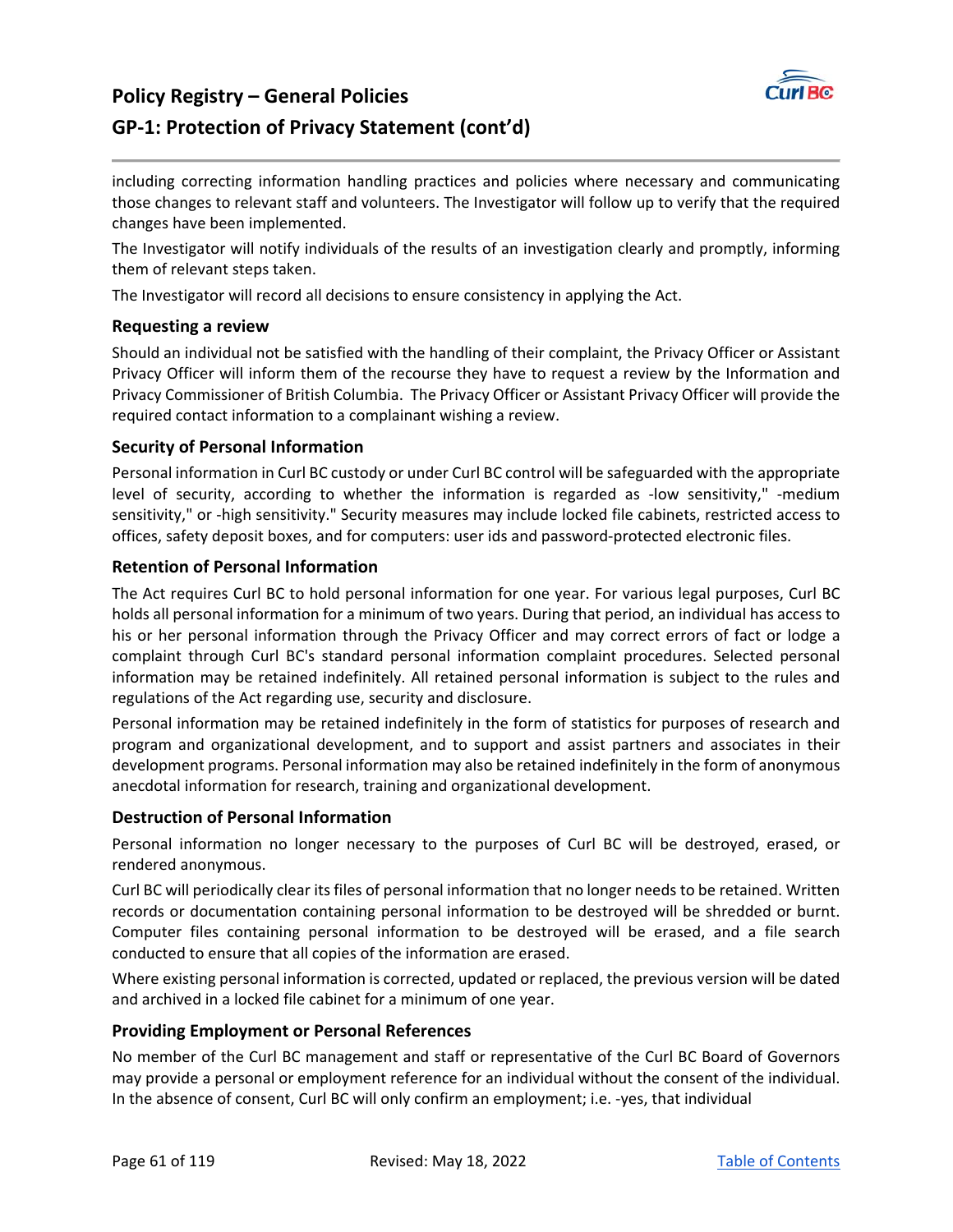

## **Policy Registry – General Policies GP‐1: Protection of Privacy Statement (cont'd)**

worked/volunteered for us" or ‐no, that individual did not work/volunteer for us."

Consent is given by an individual's request to Curl BC for a written reference or for use of a Curl BC representative's name. In the absence of such a request from the individual, Curl BC or one of its representatives must have satisfactory confirmation of consent before providing an employment or personal reference. That confirmation may be a fax of a resume listing Curl BC or its representative as a reference. It is not Curl BC's responsibility to seek consent.

### **Collecting Information without Consent**

According to the Act, Curl BC may collect, use or disclose personal information without the consent of the individual. Curl BC will forgo obtaining consent on the following occasions.

- When collecting or disclosing the information clearly benefits you or is necessary for medical treatment and your consent cannot be obtained in a timely way.
- When the information is needed for a proceeding or an investigation and getting consent might compromise the availability or accuracy of the information.
- When the information is used for journalistic purposes and for no other purpose.
- When the information is collected by observation at a competition or other public event in which the individual voluntarily participates.
- When the information is necessary to determine the individual's suitability to receive an honour or award or be selected for an athletic purpose.
- When the collection of information is required or authorized by law (such as criminal record checks).
- When the information is necessary to facilitate collection of a debt owed to Curl BC.

### **Updating Privacy Policy and Procedures**

The Privacy Officer will be responsible for answering questions about Curl BC's personal information policy and procedures and for remaining current with protection of privacy information posted on the BC Government web site. Curl BC will update its Privacy Policy and Procedures on a regular basis and provide information on changes to its members in a timely way through member communications and/or the Curl BC web site.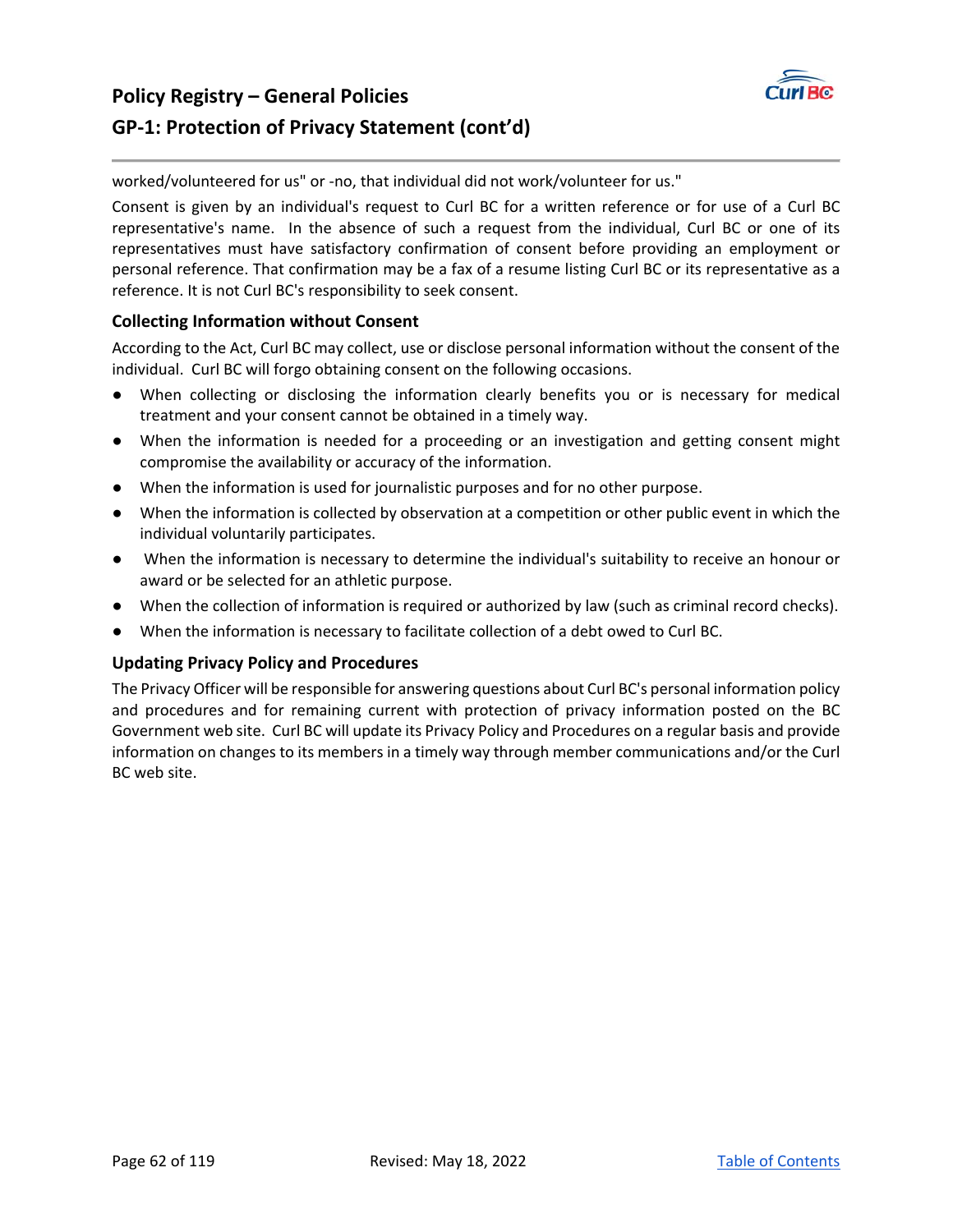

## **GP‐2: Whistleblowing** – policy approved September 13, 2019

The purpose of this Whistleblowing Policy is to encourage and enable Curl BC participants and members of the public to report questionable activity concerning financial or operational matters, pertaining to Curl BC, without fear of reprisal.

Participants have a duty to report any activity which:

- They believe contravenes the law;
- Represents a real or apparent conflict of interest or a breach of a Curl BC policy, including the ethics policy or the policy and guidelines on discrimination and harassment;
- Represents a misuse of Curl BC's funds or assets; or
- Represents a danger to public health, safety, and/ or the environment.

This policy provides direction regarding the process for reporting questionable activity and the treatment of such reports.

### **Rationale**

Curl BC is committed to maintaining a high standard of public trust and confidence from its stakeholders. As a result, Curl BC requires the observation of high standards of business and personal ethics in the conduct of the duties and responsibilities.

All Curl BC participants have an obligation to report questionable activity regarding financial or operational matters, including violations of federal or provincial law, and violations of Curl BC's policies.

### **Applicability**

This Whistleblowing Policy applies to all Curl BC participants at all times, during the course of their work in sport and also during other activities where their conduct may affect the work and sport environment, whether that be at Curl BC offices, at meetings of Curl BC or other entities at Games or at any other location, whether in BC or out‐of‐province.

Curl BC participants include all persons engaged in any paid or volunteer capacity with Curl BC or otherwise under the jurisdiction of Curl BC. Without limiting the reach of this policy, Curl BC participants include:

- 1. Curl BC Governors, officers, members and volunteers;
- 2. Curl BC employees and persons under contract with Curl BC;
- 3. All athletes eligible for nomination to, or forming part of, any team participating in curling competitions over which Curl BC has jurisdiction; and
- 4. All persons working with those teams or athletes, including coaches, medical and paramedical personnel, sport association representatives, and other support persons.

#### **The Whistleblowers**

Concerns should be reported using Curl BC's prescribed procedures for filing reports, though written reports in other forms are permitted. Curl BC may also initiate a written report on behalf of an anonymous Whistleblower when warranted.

#### **It is the policy of the Curl BC:**

1. To treat all reported incidents in a confidential manner and with due care to the extent possible, consistent with the need to conduct an adequate investigation. A Whistleblower may provide a report anonymously. Curl BC will make its best efforts to protect the identity of a Whistleblower;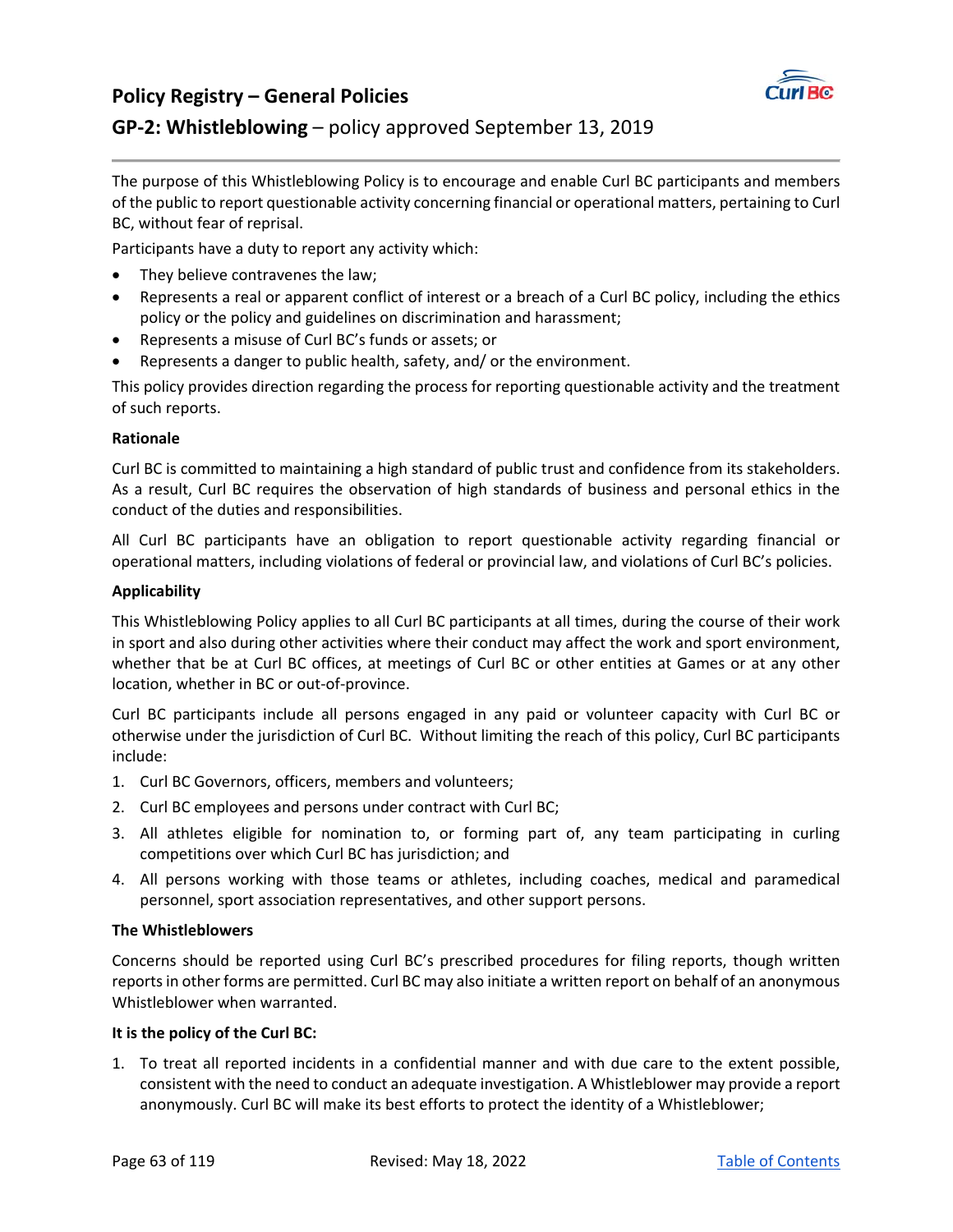

### 2. That all parties to an investigation will be treated fairly.

#### **Reprisals**

It is the policy of Curl BC that any person who reports a concern in good faith will not be subject to reprisal or other adverse consequences as a result of submitting a report.

Any Curl BC participant who retaliates against someone who has reported a concern in good faith will be subject to sanctions. Any participant who is found to be in violation of this policy (e.g. harassment of the Whistleblower) shall be sanctioned.

Any Curl BC participant who has reasonable grounds to believe that a reprisal has been taken against him or her may file a complaint under Curl BC's Harassment Policy and the complaint will be investigated as if the alleged reprisal was a breach of that policy.

None of the protections afforded to a Whistleblower under this policy shall apply to protect a person who intentionally makes false accusations. Curl BC may sanction a participant in such circumstances.

#### **Procedure**

A concern can be reported in confidence using Curl BC's online Whistleblower Reporting Procedure

The Whistleblower report will be sent to the CEO for review and assessment (or to the Board Chair if the report pertains to the CEO).

A Whistleblower report which raises a potential breach pertaining to Curl BC's Harassment Policy will be dealt with in accordance with that Policy.

The CEO will have the authority to retain outside counsel, accountants, investigators and other resources deemed necessary to conduct a full and complete investigation of the concern.

The CEO may also refer a matter to a more appropriate authority (for example: WADA, RCMP, local police).

If wrongdoing is found, appropriate remedial actions will be taken and/or sanctions imposed.

Except when a report is anonymous, the Whistleblower will be advised once the review and/or investigation of a matter has been completed, and if warranted may be provided information about the outcome.

In any year in which a concern has been reported, the CEO will be advised. The CEO will exercise his or her judgment as to whether the Board Chair, needs to be advised. The CEO will advise the Board Chair on a monthly, bi‐annual or annual basis as to how many complaints were received, and if any were founded. Questions relating to this Whistleblowing Policy should be directed to the CEO.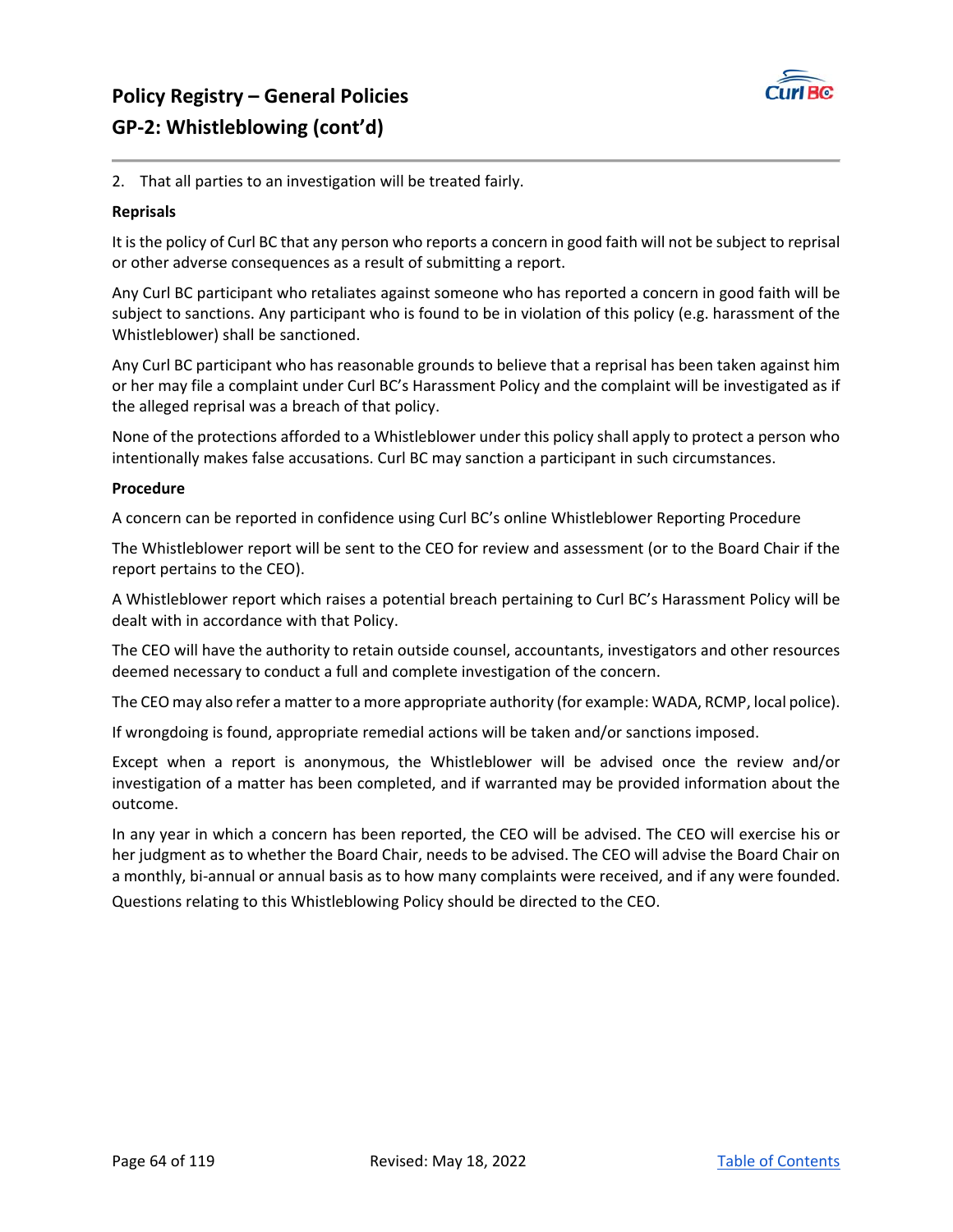

## **The Whistleblower Reporting Procedure**

Curl BC will treat all disclosures in a confidential and sensitive manner. The process has been designed to protect your identity when communicating your concern. This Whistleblower Form allows you the opportunity to provide your name and contact information in confidence as this information may assist us in investigating your concern. Should you not wish to provide your name, reported incidents will still be accepted and investigated if sufficient documentation and evidence is provided to substantiate the claim.

### **Instructions**

Please provide as much detail as possible in either an email or a separate document:

- 1. Please describe the nature of your concern. Include sufficient information for an independent person to understand the concern and to enable further investigation.
- 2. Please provide details with respect to the location and/or date of the incident (e.g. region, event, specific location, department, etc.) and how you became aware of it.
- 3. Please state the full name, title and role of each individual whom you suspect of wrongdoing.
- 4. How many times has this incident taken place (if applicable)?
- 5. How long has this incident been taking place (if applicable)?
- 6. Would you be willing to provide your name and contact information?
	- $\Box$  No. We may not be able to follow up with you.
	- $\Box$  Yes. If yes, please provide your name, email, and telephone number for follow up purposes.
	- **Please note**: This is optional however, as stated in the Curl BC Whistleblower policy, your identity will be kept confidential to the extent possible and treated with due care, consistent with the need to conduct an adequate investigation.

Please return your completed concern, in confidence, to the CEO or if the matter involves the CEO, to the Board Chair.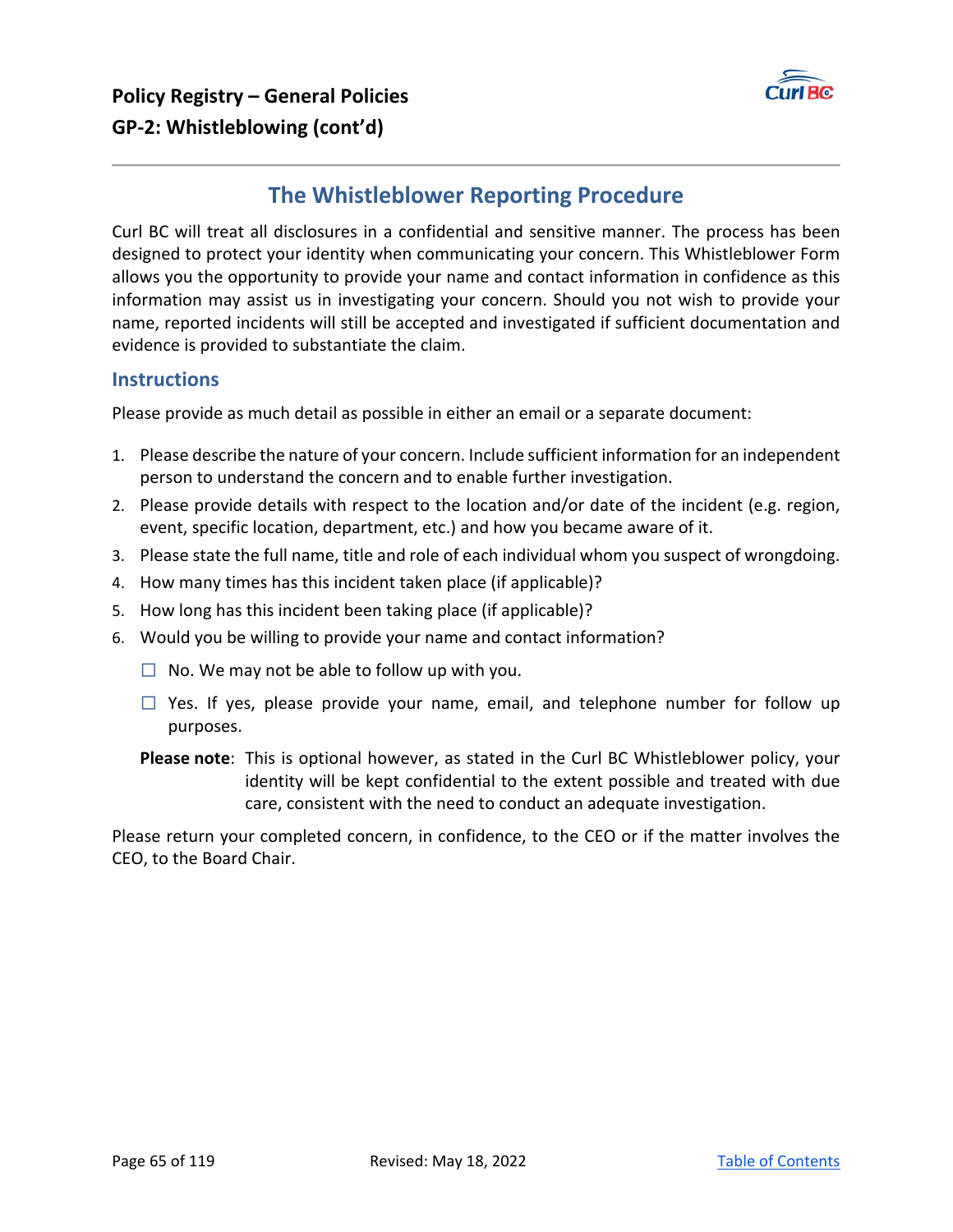### **Policy Registry – General Policies**



### **GP‐3: Equity and Access** – policy approved Sept. 13, 2019

This policy recognizes that diversity is a source of strength and establishes that opportunities to participate in and lead our organization will be provided in a manner that respects the principles of equity and access.

Curl BC is committed to a sport and work environment that provides equitable opportunities and access, and treats all individuals with respect and fairness.

Equity is an organizational value strived for in all aspects of Curl BC. Equity refers to the belief and the practice of treating persons in ways that are fair, equal and just, regardless of their gender, race, ancestry, place of origin, color, citizenship, creed, sexual orientation, physical or mental disability, age, marital status or family status.

Equity does not necessarily mean that every person must be treated exactly the same and it does not require that females and males participate in the same activities. In order to be treated fairly, people may need to be treated differently, including having activities of their own choice provided and administered in a fair and unbiased environment.

Access refers to the design and implementation of programs and services available to everyone who is entitled to them, free of any form of inequity, or any barrier that violates the concepts of fairness and natural justice. Curl BC endeavors to support, encourage and ease participation of under‐represented populations in all facets of curling (including but not limited to competition, administration, coaching, officiating and volunteering).

Curl BC is committed to equal opportunity in employment and all employment related decisions. Curl BC respects the principles of pay equity in relation to paid employees, thereby having equal pay for equal work by either gender. Curl BC is committed to practice family-friendly work practices such as flex-time, harassment policies, pay equity and non‐discriminatory interview techniques.

As a Provincial Sport Organization, Curl BC shall work pro‐actively with provincial and national agencies to identify and eliminate barriers facing women and minorities in sport.

Curl BC will not solicit nor accept sponsorship from companies that discriminate against identified groups.

Any athlete, employee, volunteer, official, board member, parent, committee member, or applicant for employment may appeal any decision of Curl BC if, in his/her belief, that decision does not reflect the principles of equity and access. This appeal is to be reported to the Board Chair, Harassment Officer or the CEO of Curl BC and will follow the Appeals Procedure established by the Curl BC Appeals policy.

This Equity and Access Policy is consistent with and complements the Curl BC Harassment Policy.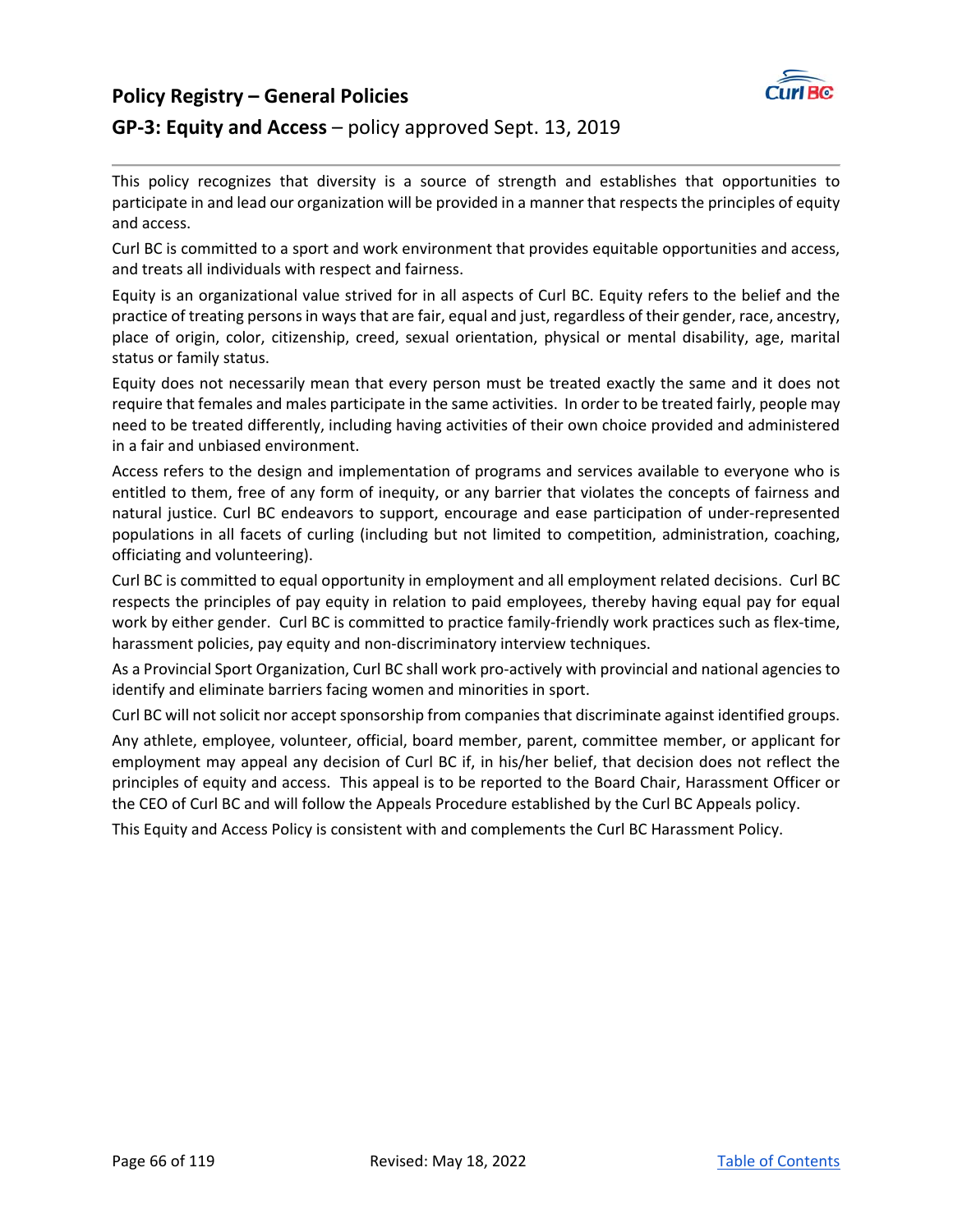

### **Curl BC Social Media Policy**

### **Purpose**

1. The purpose of this policy is to guide Curl BC's curlers, coaches, volunteers and administrators with regard to their interactions online in a manner that reflects Curl BC's mission and values and aligns with Curl BC's Code of Conduct and Ethics.

### **Definitions**

- 2. The following terms have these meanings in this Policy:
	- a. "Social media" The catch-all term that is applied broadly to new computer-mediated communication media including, but not limited to, blogs, YouTube, Facebook, Instagram, Tumblr, Snapchat and Twitter.
	- b. "Case Manager" The person(s) appointed by Curl BC to oversee management and administration of complaints, as applicable.
	- c. "Individuals" As defined in Curl BC's Code of Conduct and Ethics.

#### **Preamble**

3. Curl BC is aware that Individual interaction and communication occurs frequently on social media. Curl BC cautions Individuals that any conduct falling short of the standard of behaviour required by Curl BC's Code of Conduct and Ethics will be subject to the disciplinary sanctions identified within Curl BC's Complaints and Discipline Policy.

### **Application of this Policy**

4. This Policy applies to all Individuals involved with curling in BC as defined in the Definitions.

### **Conduct and Behaviour**

- 5. In accordance with Curl BC's Complaints and Discipline Policy and Code of Conduct and Ethics, the following social media conduct may be considered minor or major infractions at the discretion of the Case Manager:
	- a. Posting a disrespectful, hateful, harmful, disparaging, insulting or otherwise negative comment on a social medium that is directed at an Individual, Curl BC or other individuals or organizations connected with Curl BC including sponsors.
	- b. Posting a picture, altered picture or video on a social medium that is harmful, disrespectful, insulting or otherwise offensive, and that is directed at an Individual, Curl BC or other individuals or organizations connected with Curl BC including sponsors.
	- c. Creating or contributing to a Facebook group, webpage, Instagram account, Twitter feed, blog or online forum devoted solely or in part to promoting negative or disparaging remarks or commentary about Curl BC, its stakeholders or its reputation.
	- d. Any instance of cyber‐bullying or cyber‐harassment between one Individual and another Individual (including a teammate, coach, opponent, volunteer, or official), where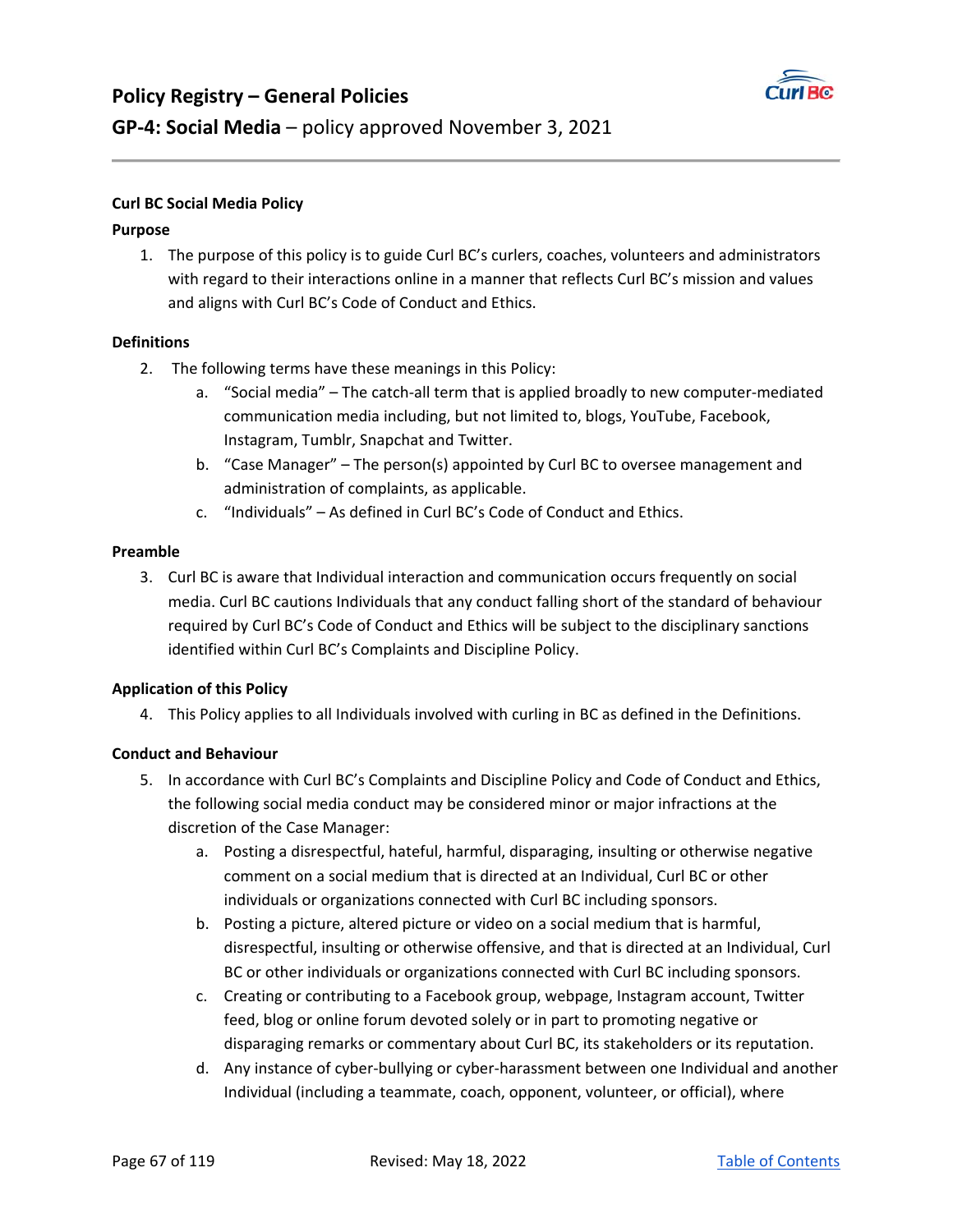

incidents of cyber‐bullying and cyber‐harassment can include, but are not limited to, the following conduct on any social medium, via text-message or via email: regular insults, negative comments, vexatious behaviour, pranks or jokes, threats, posing as another person, spreading rumours or lies or other harmful behaviour.

### **Off‐topic or spam posts**

- 6. The following social media conduct in response to Curl BC posts on social media or in Facebook groups and event pages administered by Curl BC may be considered off‐topic or spam and may be removed.
	- a. Content that contains false claims.
	- b. Content that is wholly unrelated to the post.
	- c. Content advertising something unrelated to the post.

#### **Consequences**

7. All conduct and behaviour occurring on social media may be subject to Curl BC's Complaints and Discipline Policy at the discretion of the Case Manager.

#### **Individuals' Responsibilities**

- 8. Individuals acknowledge that their social media activity may be viewed by anyone, including Curl BC.
- 9. If Curl BC unofficially engages with an Individual in social media (such as by retweeting a tweet or sharing a photo on Facebook), the Individual may, at any time, ask Curl BC to cease this engagement.
- 10. When using social media, an Individual must model appropriate behaviour befitting the Individual's role and status in connection with Curl BC.
- 11. Removing content from social media after it has been posted (either publicly or privately) does not excuse the Individual from being subject to Curl BC's Complaints and Discipline Policy.
- 12. An individual who believes that an Individual's social media activity is inappropriate or may violate Curl BC's policies and procedures should report the matter to Curl BC in the manner outlined by Curl BC's Complaints and Discipline Policy.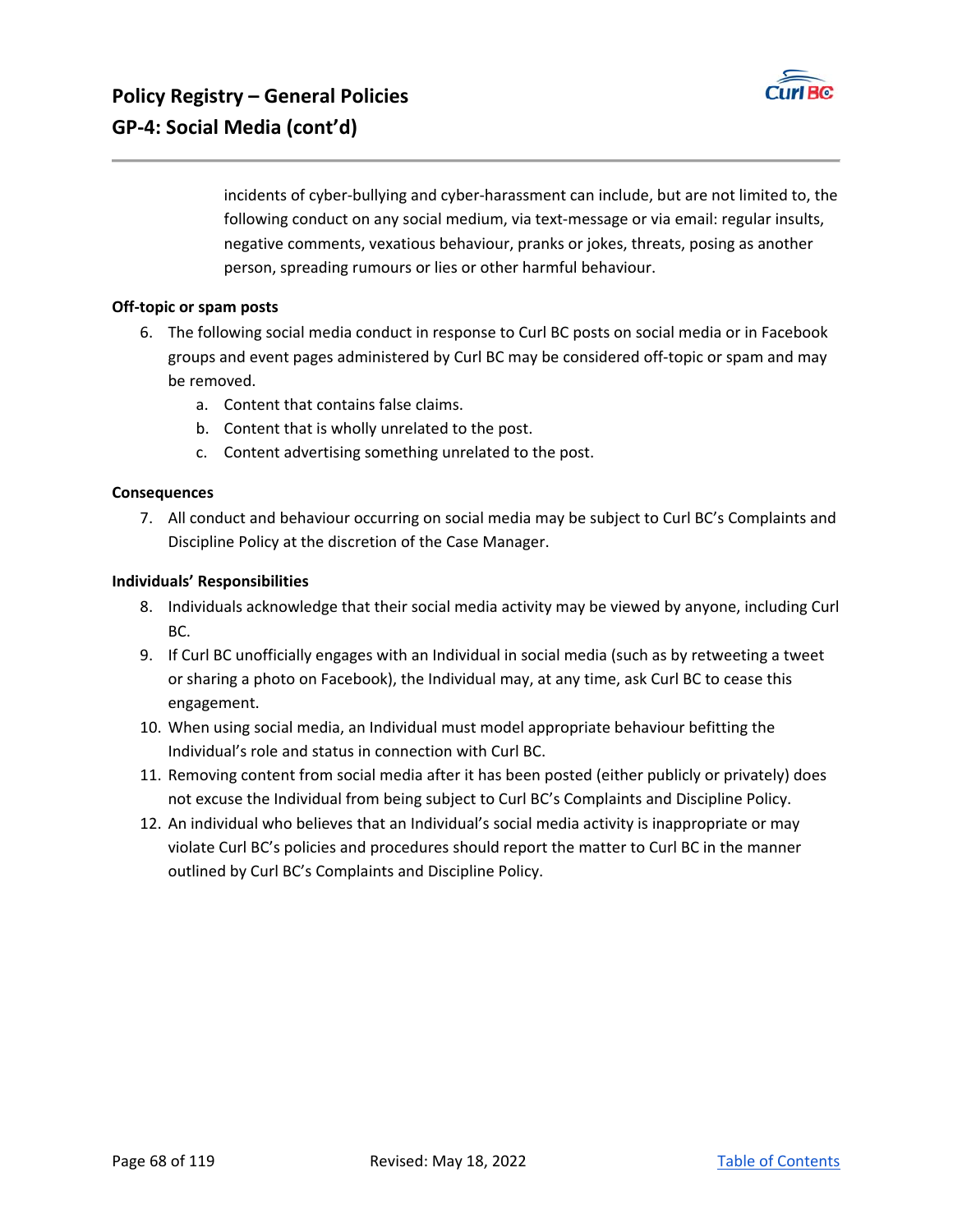

## **Policy Registry –Safe Sport Appendix B – Safe Sport Overview**

Following are Curl BC's Safe Sport policies, enacted to ensure that sport experiences for all participants are enjoyable and free from harm. Sport provides opportunities for people to stay physically and mentally well, to connect with others, and to compete if they wish. Safe sport creates the conditions for a positive experience, and fosters positive behaviours.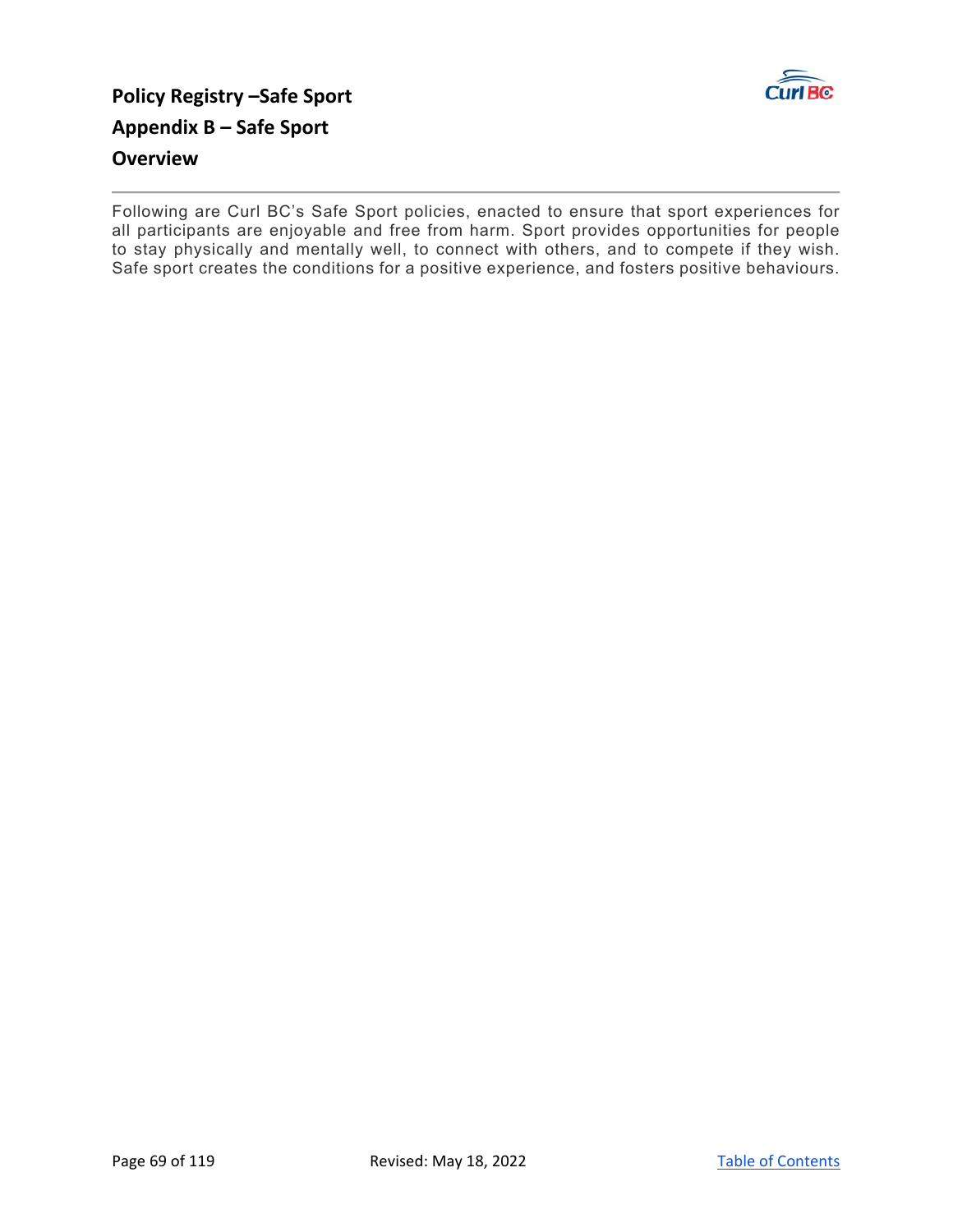### **Policy Registry –Safe Sport**



### **SAFE-1: Code of Conduct and Ethics** – policy approved November 3, 2021

#### **Purpose**

1. Curl BC supports equal opportunity and prohibits maltreatment of all individuals involved with the sport of curling in B.C. Curl BC is committed to providing an environment in which all individuals are treated with respect and fairness. The purpose of this Code is to ensure a safe and positive environment for the conduct of sport (within Curl BC's programs, activities, and events) by setting the standards of appropriate behaviour consistent with Curl BC's core values.

### **Definitions**

- 2. The following terms have these meanings in this Code:
	- a) "*Individuals"* All individual affiliates of member facilities and Individuals or persons employed by, or engaged in activities with Curl BC including, but not limited to, athletes, coaches, convenors, officials, volunteers, managers, administrators, committee members, parents and guardians and spectators at events, and Governors of Curl BC.
	- b) "Maltreatment" a willful act (or acts) by an individual or group of individuals that results in harm or the potential for physical or psychological harm to another individual. **Refer to Appendix A for the detailed description and definition of Maltreatment and its various forms**.
	- c) "*Minor*" any Individual who is under the age of majority at the time and in the jurisdiction where the alleged breach of any Curl BC policy has occurred. Adult Individuals are responsible for knowing the age of a Minor. For the purpose of protection in each Canadian province and territory, the age of a child is defined as follows:
		- a. 16 years old: Newfoundland and Labrador; Saskatchewan; Northwest Territories; Nunavut
		- b. 18 years old: Prince Edward Island; Quebec; Ontario; Manitoba; Alberta;
		- c. 19 years old: Nova Scotia; New Brunswick; British Columbia; Yukon.
	- d) "*Person in Authority*" Any Individual who holds a position of authority within Curl BC including, but not limited to, coaches, instructors, officials, managers, support personnel, chaperones, Committee members, Directors and Governors.
	- e) "*Workplace*" ‐ Any place where business or work‐related activities are conducted. Workplaces include but are not limited to Curl BC's office, work‐related social functions, work assignments outside of Curl BC's offices, work‐related travel, the training and competition environment, and work‐related conferences or training sessions.

#### **Application**

- 3. This Code applies to Individuals' conduct during Curl BC's business, activities, and events including, but not limited to, competitions, practices, courses, training camps, travel associated with Curl BC's activities, Curl BC's office environment, and any meetings.
- 4. This Code also applies to Individuals active in the sport of curling or who have retired from the sport of curling where any claim regarding a potential breach of this Code occurred when the Individual was active in the sport.
- 5. An Individual who violates this Code may be subject to sanctions pursuant to Curl BC's Complaints and *Discipline Policy*. In addition to facing possible sanction*,* an Individual who violates this Code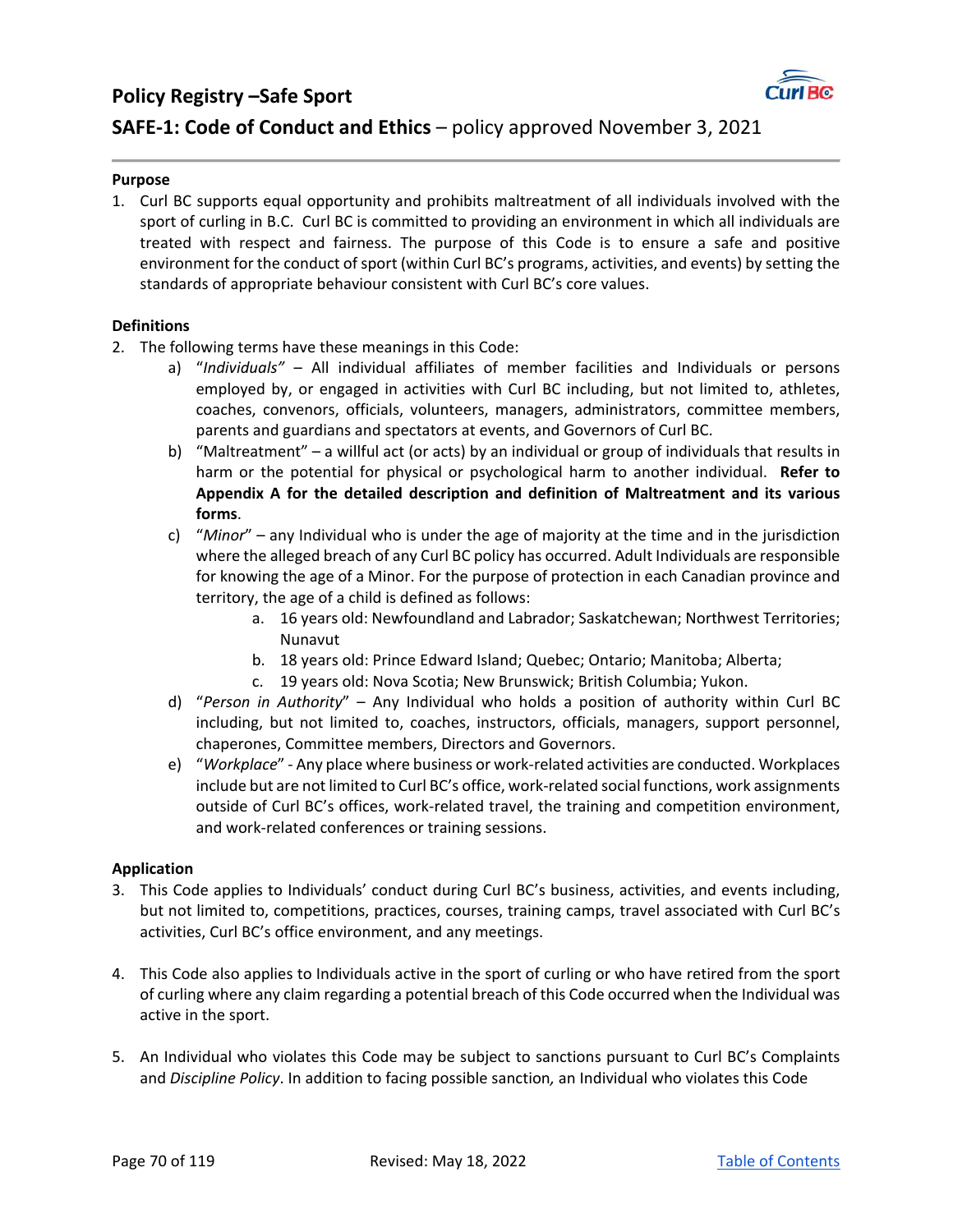

## **Policy Registry –Safe Sport SAFE‐1: Code of Conduct and Ethics (cont'd)**

- 6. during a competition may be ejected from the competition or the playing area. The official may delay the competition until the Individual complies with the ejection.
- 7. An employee of Curl BC found to have engaged in acts of maltreatment against any other employee, worker, contractor, member, customer, supplier, client or other third-party during business hours, or at any event of Curl BC, will be subject to appropriate disciplinary action subject to the terms of any of Curl BC's relevant and applicable policies as well as the employee's Employment Agreement (if applicable).
- 8. This Code also applies to Individuals' conduct outside of Curl BC's business, activities, and events when such conduct adversely affects relationships within Curl BC (and its work and sport environment) and is detrimental to the image and reputation of Curl BC. Such applicability will be determined by Curl BC at its sole discretion.

### **Responsibilities**

- 9. Individuals have a responsibility to:
	- a) Maintain and enhance the dignity and self‐esteem of Curl BC's members and other individuals by:
		- i. Treating each other with the highest standards of respect and integrity;
		- ii. Focusing comments or criticism appropriately and avoiding public criticism of athletes, coaches, officials, organizers, volunteers, employees, or members;
		- iii. Consistently demonstrating the spirit of sportsmanship, sport leadership, and ethical conduct;
		- iv. Acting, when appropriate, to correct or prevent practices that are unjustly discriminatory;
		- v. Consistently treating individuals fairly and reasonably; and
		- vi. Ensuring adherence to the rules of the sport and the spirit of those rules.
	- b) Refrain from any behaviour that constitutes any form of Maltreatment.
	- c) Abstain from the non-medical use of drugs or the use of performance-enhancing drugs or methods. More specifically, Curl BC adopts and adheres to the Canadian Anti‐Doping Program. Any infraction under this Program shall be considered an infraction of this Code and may be subject to disciplinary action, and possible sanction, pursuant to Curl BC's *Complaints and Discipline Policy*. Curl BC will respect any penalty enacted pursuant to a breach of the Canadian Anti‐Doping Program, whether imposed by Curl BC or any other sport organization.
	- d) Refrain from associating with any person for the purpose of coaching, training, competition, instruction, administration, management, athletic development, or supervision of the sport, who has incurred an anti-doping rule violation and is serving a sanction involving a period of ineligibility imposed pursuant to the Canadian Anti‐Doping Program and/or the World Anti‐ Doping Code and recognized by the Canadian Centre for Ethics in Sport (CCES).
	- e) Refrain from consuming tobacco products, or recreational drugs while participating in Curl BC's programs, activities, competitions, or events.
	- f) In the case of minors, not consume alcohol, tobacco, or cannabis at any competition or event.
	- g) In the case of adults, not consume cannabis in the Workplace or in any situation associated with Curl BC's events (subject to any requirements for accommodation), not consume alcohol during competitions and in situations where minors are present, and take reasonable steps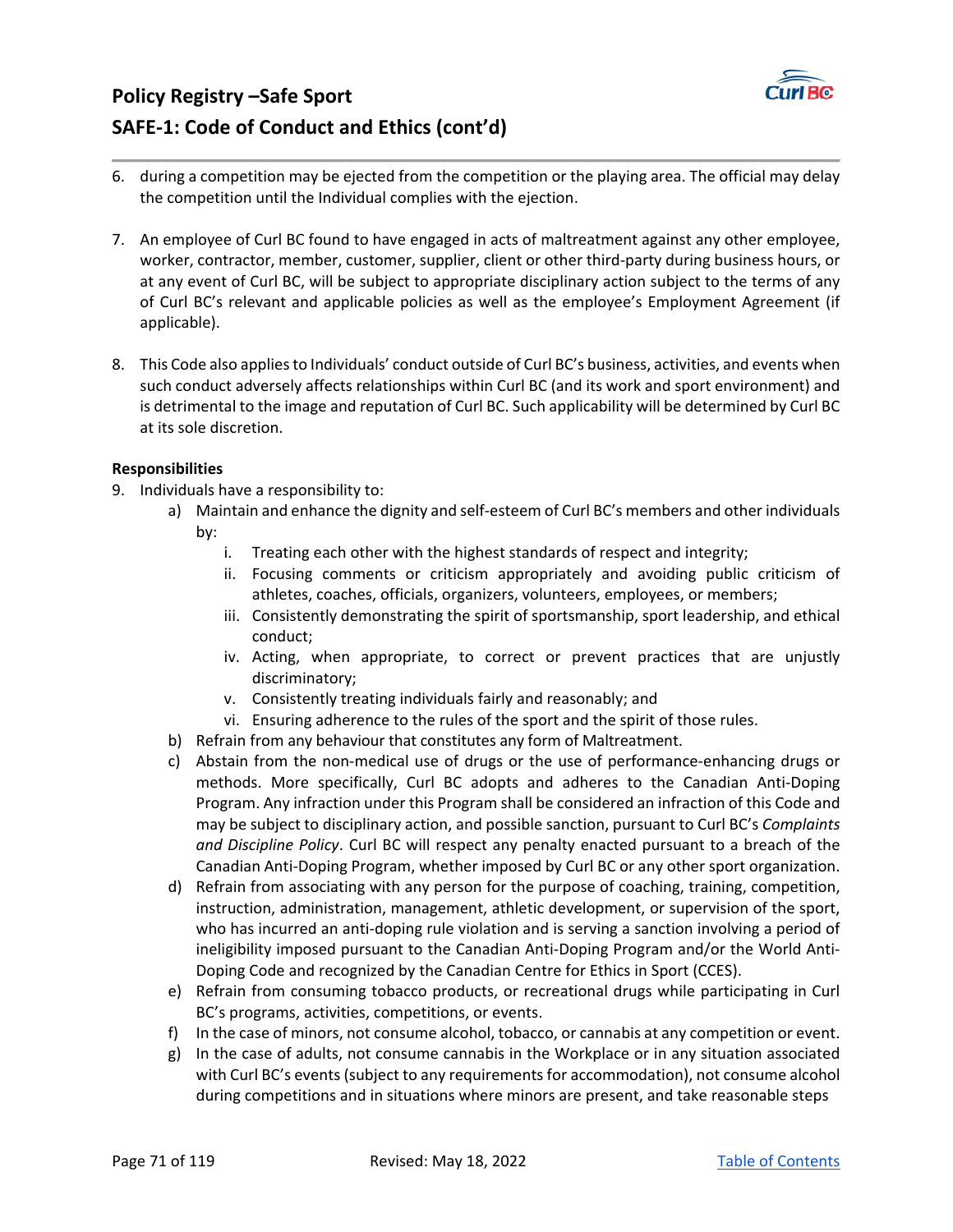

## **Policy Registry –Safe Sport SAFE‐1: Code of Conduct and Ethics (cont'd)**

- h) to manage the responsible consumption of alcohol in adult-oriented social situations associated with Curl BC's events.
- i) Respect the property of others and not wilfully cause damage.
- j) Promote the sport in the most constructive and positive manner possible.
- k) When driving a vehicle with an Individual:
	- i. Not have his or her license suspended;
	- ii. Not be under the influence of alcohol or illegal drugs or substances; and
	- iii. Have valid car insurance.
- l) Adhere to all federal, provincial, municipal and host country laws.
- m) Refrain from engaging in deliberate cheating which is intended to manipulate the outcome of a competition and/or not offer or receive any bribe which is intended to manipulate the outcome of a competition.
- n) Comply, at all times, with Curl BC's bylaws, policies, procedures, and rules and regulations, as adopted and amended from time to time.
- o) Ensure no Individuals are placed in a situation that makes them vulnerable to maltreatment.

### **Governors, Committee Members, and Staff**

- 10. In addition to section 9 above, Curl BC's Board of Governors, committee members and staff will have additional responsibilities to:
	- a) Function primarily as a Governor or committee member or staff member of Curl BC; not as a member of any other member or constituency.
	- b) Act with honesty and integrity and conduct themselves in a manner consistent with the nature and responsibilities of Curl BC's business and the maintenance of individuals' confidence.
	- c) Ensure that Curl BC's financial affairs are conducted in a responsible and transparent manner with due regard for all fiduciary responsibilities.
	- d) Conduct themselves transparently, professionally, lawfully and in good faith in the best interests of Curl BC.
	- e) Be independent, impartial, and not be influenced by self-interest, outside pressure, expectation of reward or fear of criticism.
	- f) Behave with decorum appropriate to both circumstance and position.
	- g) Keep informed about Curl BC's activities, the sport community and general trends in the sectors in which it operates.
	- h) Exercise the degree of care, diligence, and skill required in the performance of their duties pursuant to the laws under which Curl BC is incorporated.
	- i) Respect the confidentiality appropriate to issues of a sensitive nature.
	- j) Respect the decisions of the majority and resign if unable to do so.
	- k) Commit the time to attend meetings and be diligent in preparation for, and participation in, discussions at such meetings.
	- l) Have a thorough knowledge and understanding of all of Curl BC's governing documents.
	- m) Conform to the bylaws and policies approved by Curl BC.

### **Coaches**

11. In addition to section 8 above, coaches have many additional responsibilities. The coach‐athlete relationship is a privileged one and plays a critical role in the personal, sport, and athletic development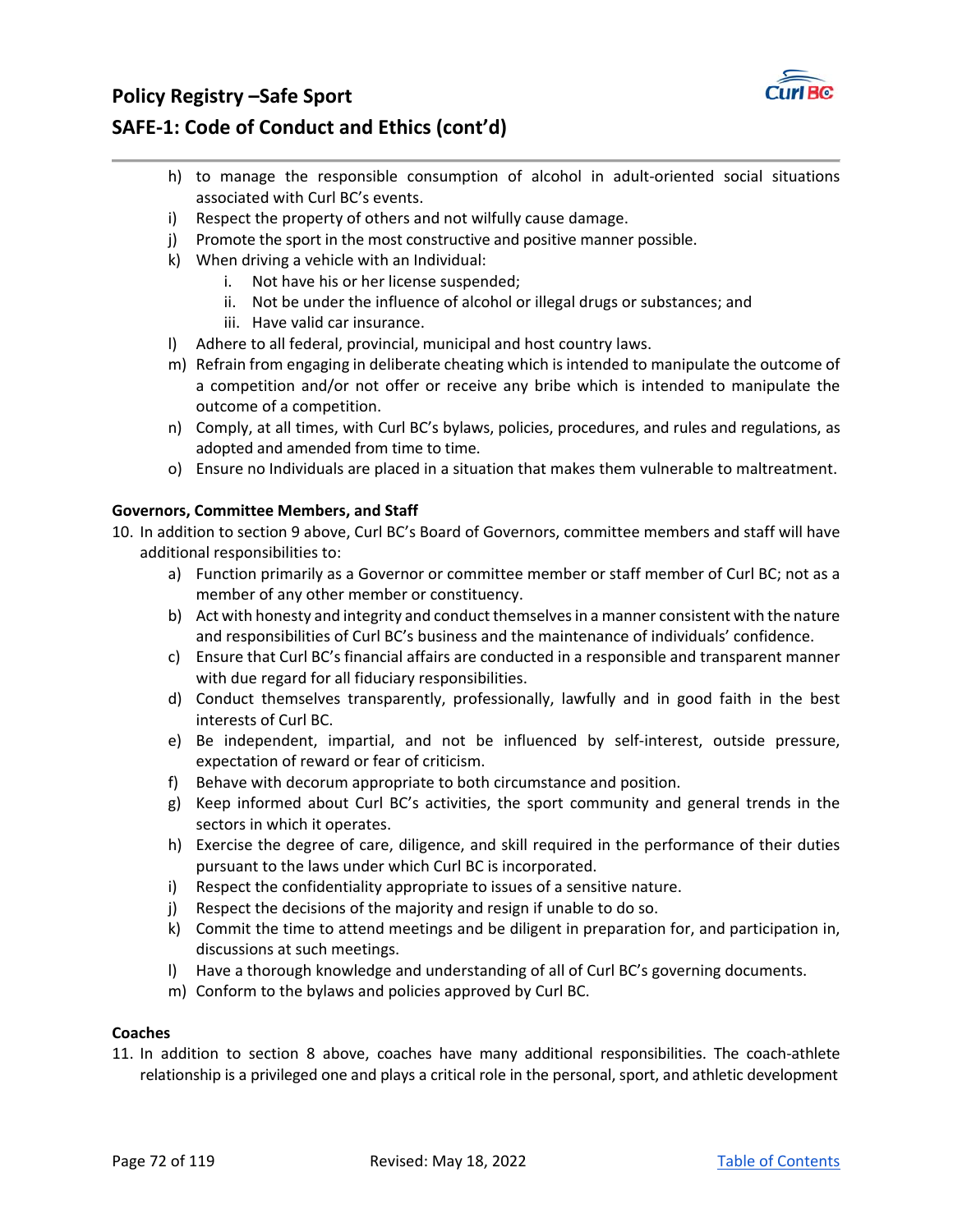

# **Policy Registry –Safe Sport SAFE‐1: Code of Conduct and Ethics (cont'd)**

- 12. of the athlete. Coaches must understand and respect the inherent power imbalance that exists in this relationship and must be extremely careful not to abuse it, consciously or unconsciously. Coaches will:
	- a) Ensure a safe environment by selecting activities and establishing controls that are suitable for the age, experience, ability, and fitness level of the involved athletes.
	- b) Prepare athletes systematically and progressively, using appropriate time frames and monitoring physical and psychological adjustments while refraining from using training methods or techniques that may harm athletes.
	- c) Avoid compromising the present and future health of athletes by communicating and cooperating with sport medicine professionals in the diagnosis, treatment and management of athletes' medical and psychological treatments.
	- d) Support the coaching staff of a training camp, provincial team, or national team should an athlete qualify for participation with one of these programs.
	- e) Accept and promote athletes' personal goals and refer athletes to other coaches and sports specialists as appropriate.
	- f) Provide athletes (and the parents/guardians of minor athletes) with the information necessary to be involved in the decisions that affect the athlete.
	- g) Act in the best interest of the athlete's development as a whole person.
	- h) Comply with Curl BC's *Screening Policy*, if applicable.
	- i) Report to Curl BC any ongoing criminal investigation, conviction or existing bail conditions, including those for violence, child pornography or possession, use, or sale of any illegal substance.
	- j) Under no circumstances provide, promote, or condone the use of drugs (other than properly prescribed medications) or performance‐enhancing substances and, in the case of minors, alcohol, cannabis, and/or tobacco.
	- k) Respect athletes playing with other teams and, in dealings with them, not encroach upon topics or actions which are deemed to be within the realm of 'coaching', unless after first receiving approval from the coaches who are responsible for the athletes.
	- l) Not engage in a sexual relationship with an athlete under the age of majority.
	- m) Disclose any sexual or intimate relationship with an athlete over the age of majority to Curl BC and immediately discontinue any coaching involvement with that athlete if required.
	- n) Recognize the power inherent in the position of coach and respect and promote the rights of all participants in sport. This is accomplished by establishing and following procedures for confidentiality (right to privacy), informed participation and fair and reasonable treatment. Coaches have a special responsibility to respect and promote the rights of participants who are in a vulnerable or dependent position and less able to protect their own rights.
	- o) Dress professionally, neatly and inoffensively.
	- p) Use inoffensive language and take into account the audience being addressed.
	- q) Be aware and, at all times, respectful of Curl BC's Coaching Code of Ethics (see Appendix C).

### **Athletes**

13. In addition to section 8 (above), athletes will have additional responsibilities to:

- a) Report any medical problems in a timely fashion, when such problems may limit their ability to travel, practice, or compete.
- b) Participate and appear on-time and prepared to participate to their best abilities in all competitions, practices, training sessions, camps, tournaments, and events.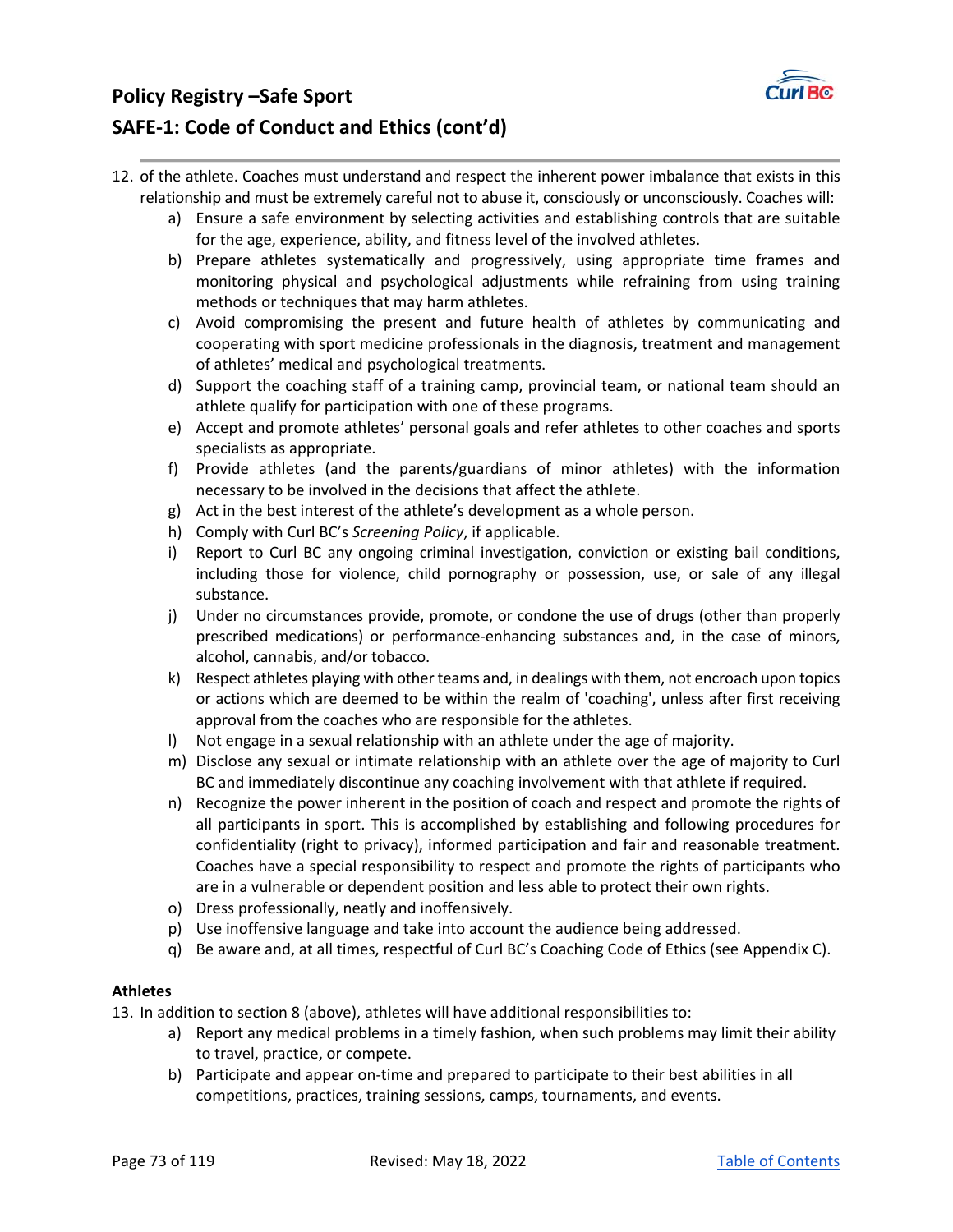

## **SAFE‐1: Code of Conduct and Ethics (cont'd)**

- c) Properly represent themselves and not attempt to participate in a competition for which they are not eligible by reason of age, classification, or other reason.
- d) Adhere to Curl BC's rules and requirements regarding clothing and equipment.
- e) Act in a sportsmanlike manner and not display appearances of violence, foul language or gestures to other athletes, officials, coaches or spectators.
- f) Dress to represent the sport and themselves well and with professionalism.
- g) Act in accordance with Curl BC's policies and procedures and, when applicable, additional rules as outlined by coaches or managers.
- h) Follow Curl BC's Curler's Code of Ethics (see Appendix B) while playing the sport.

#### **Officials**

14. In addition to section 8 (above), officials will have additional responsibilities to:

- a) Maintain and update their knowledge of the rules and rules changes.
- b) Not publicly criticize other officials or any club or association.
- c) Work within the boundaries of their position's description while supporting the work of other officials.
- d) Act as an ambassador of Curl BC by agreeing to enforce and abide by national and provincial rules and regulations.
- e) Take ownership of actions and decisions made while officiating.
- f) Respect the rights, dignity and worth of all Individuals.
- g) Not publicly criticize other officials or any club or association.
- h) Act openly, impartially, professionally, lawfully and in good faith.
- i) Be fair, equitable, considerate, independent, honest and impartial in all dealings with others.
- j) Respect the confidentiality required by issues of a sensitive nature, which may include ejections, defaults, forfeits, discipline processes, appeals and specific information or data about Individuals.
- k) Honour all assignments unless unable to do so by virtue of illness or personal emergency, and in these cases inform the assignor or association at the earliest possible time.
- l) When writing reports, set out the actual facts.
- m) Dress in proper attire for officiating.

#### **Parents/Guardians and Spectators**

15. In addition to section 8 (above), parents/guardians and spectators at events will:

- a) Encourage athletes to compete within the rules and to resolve conflicts without resorting to hostility or violence.
- b) Condemn the use of violence in any form.
- c) Never ridicule a participant for making a mistake during a performance or practice.
- d) Provide positive comments that motivate and encourage participants' continued effort.
- e) Respect the decisions and judgments of officials and encourage athletes to do the same.
- f) Respect the honest efforts, integrity and skills of those who are charged with event management, whether officials, staff members or volunteers.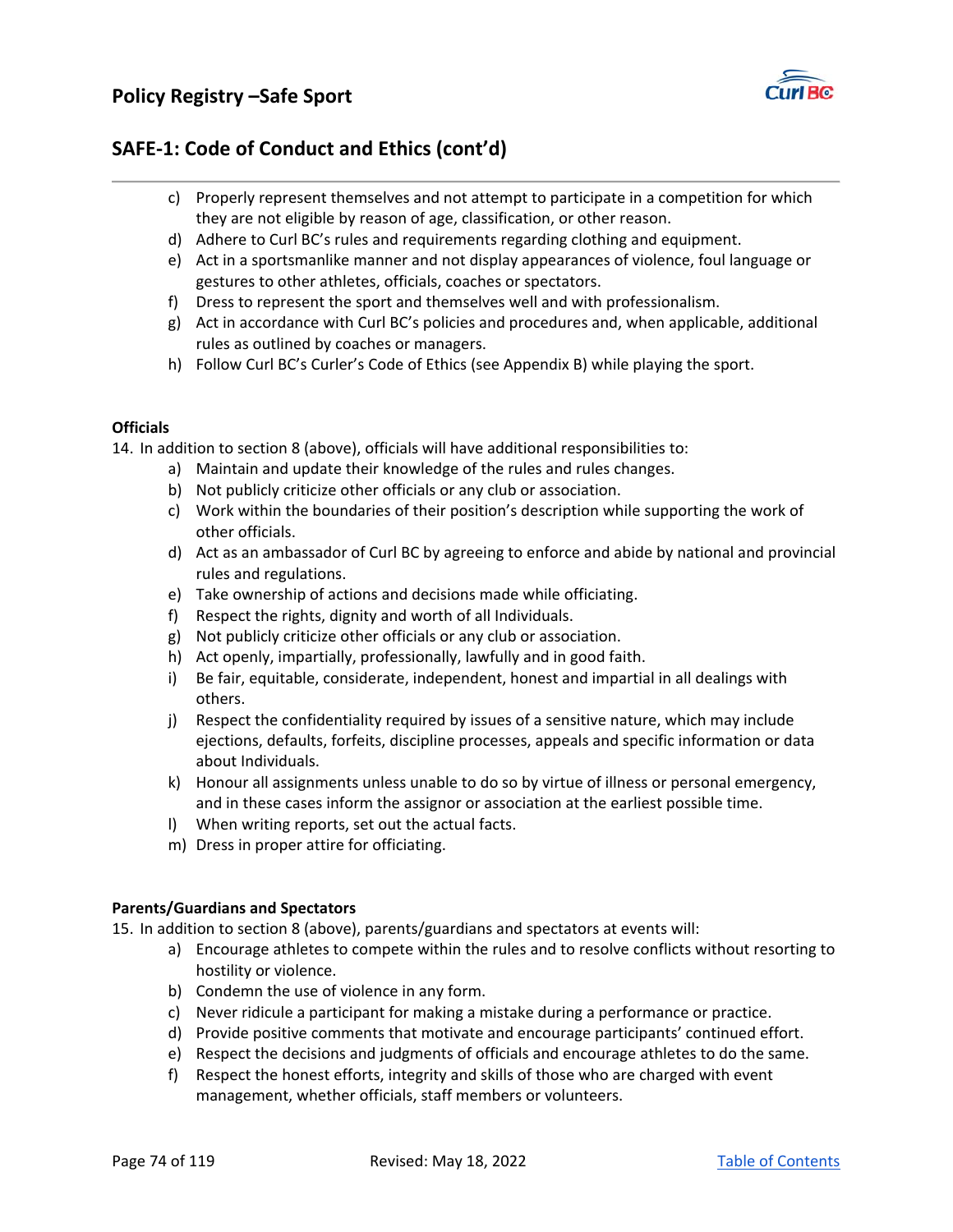

# **Policy Registry –Safe Sport SAFE‐1: Code of Conduct and Ethics (cont'd)**

- g) Support all efforts to remove verbal and physical abuse, coercion, intimidation and sarcasm.
- h) Respect and show appreciation to all competitors and to the coaches, officials and other volunteers.
- i) Not harass competitors, coaches, officials, parents/guardians or other spectators.

## **Appendix A**

## **Definition of Maltreatment and its various forms**

The following terms have these meanings in this Code:

**"***Maltreatment***"** – a willful act (or acts) by an Individual or group of individuals that results in harm or the potential for physical or psychological harm to another Individual, and includes any of the following behaviours or conduct:

- a. **Psychological Maltreatment**: any serious incident (or incidents) of deliberate conduct that has the potential to be harmful to the psychological well‐being of an Individual. Psychological Maltreatment is determined by the objective behaviour, and not whether harm is intended or results from the behaviour. It includes:
	- i. Verbal Acts: verbally assaulting or attacking an Individual, including but not limited to unwarranted personal criticisms; body shaming; derogatory comments related to an Individual's identity (e.g. race, gender identity or expression, ethnicity, Indigenous status, ability/disability); comments that are demeaning, humiliating, belittling, intimidating, insulting or threatening; the use of rumours or false statements about an Individual to diminish their reputation; using confidential sport and non‐sport information inappropriately. Verbal Maltreatment may also occur in online forms.
	- ii. Non-assaultive Physical Acts (no physical contact): physically aggressive behaviours, including but not limited to throwing objects at or in the presence of others without striking another; hitting, striking or punching objects in the presence of others.
	- iii. Acts that Deny Attention or Support: acts that deny attention, lack of support or isolation including but not limited to ignoring psychological needs or socially isolating an Individual repeatedly or for an extended period of time; abandonment of an athlete as punishment for poor performance; arbitrarily or unreasonably denying feedback, training opportunities, support or attention for extended periods of time and/or asking others to do the same.
- b. **Physical Maltreatment:** any incident (or incidents) of deliberate conduct that has the potential to be harmful to the physical well‐being of an Individual. Physical Maltreatment is determined by the objective behaviour, and not whether harm is intended or results from the behaviour. It includes, without limitation:
	- i. Contact behaviours: including, but not limited to, deliberately punching, kicking, beating, biting, striking, strangling or slapping another; deliberately hitting another with objects.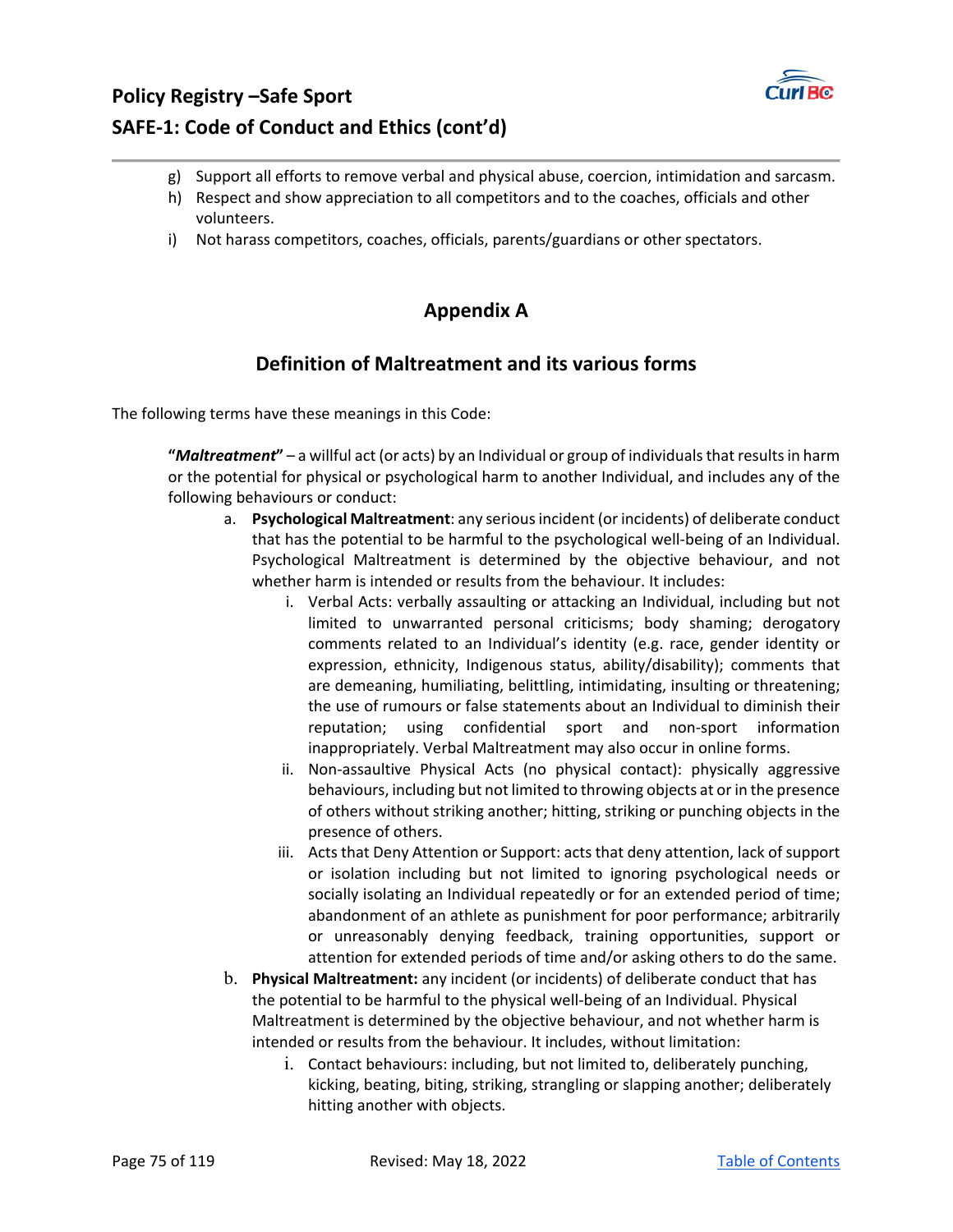

- ii. Non‐contact behaviours: including, but not limited to, isolating an Individual in a confined space; forcing an Individual to assume a painful stance or position for no athletic purpose (e.g., requiring an athlete to kneel on a hard surface); the use of exercise for the purposes of punishment; withholding, recommending against, or denying adequate hydration, nutrition, medical attention or sleep; denying access to a toilet; providing alcohol to an individual under the legal drinking age; providing illegal drugs or non‐ prescribed medications to an Individual; encouraging or knowingly permitting an athlete to return to play prematurely following any injury or after a concussion and without the clearance of a medical professional; encouraging an athlete to perform a skill for which they are known to not be developmentally ready.
- c. **Sexual Maltreatment**, including, but not limited to, any act targeting an Individual's sexuality, gender identity or expression, that is committed, threatened or attempted against that person, and includes, but is not limited to, the Criminal Code Offences of sexual assault, sexual exploitation, sexual interference, invitation to sexual touching, indecent exposure, voyeurism and non‐consensual distribution of sexual/intimate images. Sexual Maltreatment also includes sexual harassment and stalking, cyber harassment, and cyber stalking of a sexual nature.
	- i. Examples of Sexual Maltreatment include, but are not limited to:
		- 1. Any penetration of any part of a person's body, however slight, with any object or body part by a person upon another person, including but not limited to:
			- a. vaginal penetration by a penis, object, tongue, or finger; and
			- b. anal penetration by a penis, object, tongue, or finger.
		- 2. Any intentional touching of a sexual nature of any part of a person's body, however slight, with any object or body part by a person upon another person, including but not limited to:
			- a. kissing;
			- b. intentional touching of the breasts, buttocks, groin or genitals, whether clothed or unclothed, or intentionally touching of another with any of these body parts;
			- c. any contact, no matter how slight, between the mouth of one person and the genitalia of another person;
			- d. making another touch themselves or someone else with or on any of the body parts listed in 2); or
			- e. any intentional touching in a sexualized manner of the relationship, context or situation.
- d. **Neglect:** any incident (or incidents) of lack of reasonable care, inattention to an Individual's needs, nurturing or well‐being, or omissions in care. Neglect is determined by the objective behaviour, but the behaviour must be evaluated with consideration given to the Individual's needs and requirements, not whether harm is intended or results from the behaviour.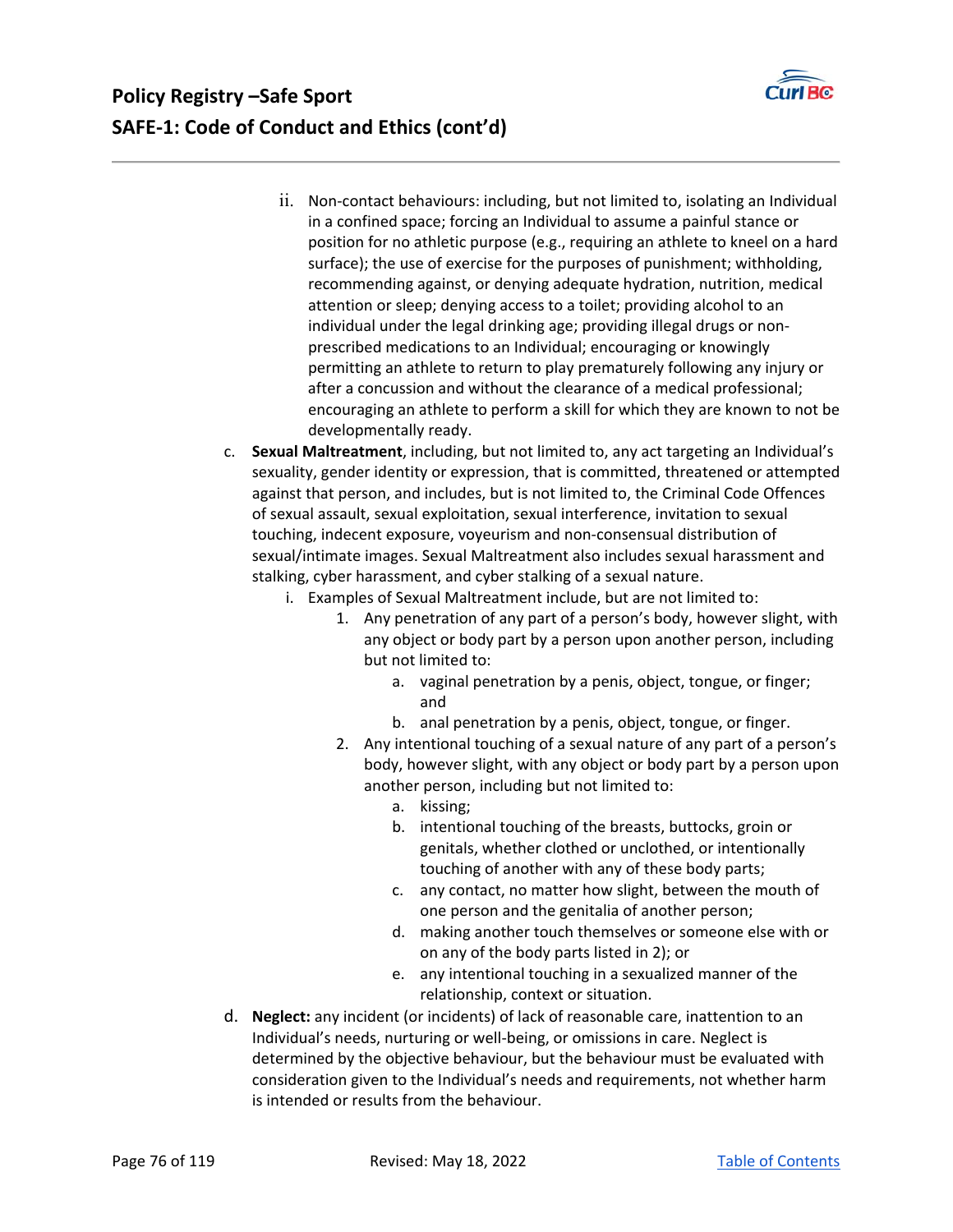

- i. Neglect*,* or acts of omission, include, without limitation, not providing an athlete recovery time and/or treatment for a sport injury; not being aware of and not considering an Individual's physical or intellectual disability; not considering supervision of an athlete during travel, training or competition; not considering the welfare of the athlete when prescribing dieting or other weight control methods (e.g., caliper tests); disregarding the use of Prohibited Substances by an athlete; failure to ensure safety of equipment or environment; allowing an athlete to disregard sport rules, regulations, and standards, subjecting Individuals to the risk of Maltreatment.
- e. **Grooming:** includes, without limitation, deliberate conduct by an Individual to sexualize a relationship with a Minor, and which includes making inappropriate behaviour seem normal and gradually engaging in 'boundary violations' which have been professionally‐identified to Canadian standards (e.g., a degrading remark, a sexual joke, sexualized physical contact; adult participants sharing rooms with a Minor who is not an immediate family member; providing a massage or other purported therapeutic interventions with no specific training or expertise; private social media and text communications; sharing personal photographs; shared use of locker rooms; private meetings; private travel, and providing gifts).

#### **f. Interference with or Manipulation of Process**

- i. An Individual violates the *Code of Conduct and Ethics* by directly or indirectly interfering with a process instituted pursuant to the *Code* or any other Curl BC policy by:
	- 1. falsifying, distorting, or misrepresenting information, the resolution process, or an outcome;
	- 2. destroying or concealing information;
	- 3. attempting to discourage an Individual's proper participation in or use of Curl BC's processes;
	- 4. harassing or intimidating (verbally or physically) any person involved in Curl BC's processes before, during, and/or following any proceedings;
	- 5. publicly disclosing an Individual's identifying information, without the Individual's agreement;
	- 6. failing to comply with any temporary or provisional measure or other final sanction;
	- 7. distributing or otherwise publicizing materials an Individual gains access to during any investigation or hearing, except as required by law or as expressly permitted; or
	- 8. influencing or attempting to influence another Individual to interfere with or manipulate the process.
- g. **Retaliation:** An Individual shall not take an adverse action against any other Individual for making a good faith report of possible Maltreatment or for participating in any process found in Curl BC's policies. Retaliation includes threatening, intimidating, harassing, coercing or any other conduct that would discourage a reasonable person from engaging or participating in Curling BC's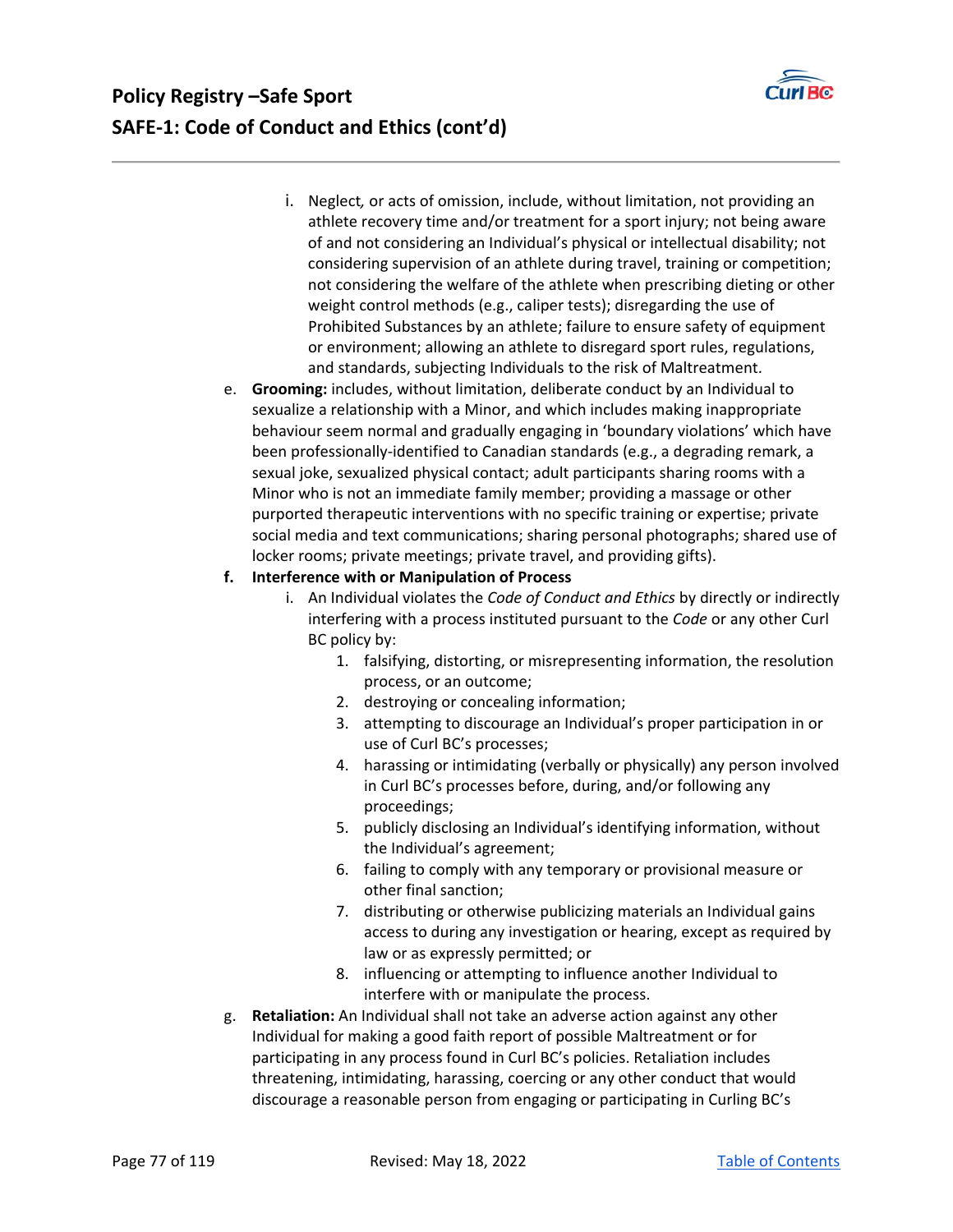

processes. Retaliation after the conclusion of investigation and sanction processes is also prohibited. Retaliation may be present even where there is a finding that no Maltreatment occurred, but does not include good‐faith actions lawfully pursued in response to a report of possible Maltreatment*.* 

### **h. Aiding and abetting:**

- i. any act taken with the purpose of facilitating, promoting, or encouraging the commission of Maltreatment by an Individual. Aiding and abetting also includes, without limitation, knowingly:
	- 1. allowing any Individual who has been suspended or is otherwise ineligible to be in any way associated with sport or to coach or instruct other Individuals;
	- 2. providing any coaching‐related advice or service to an athlete who has been suspended or is otherwise ineligible; and
	- 3. allowing any Individual to violate the terms of their suspension or any other sanctions imposed.
- i. **Failure by an adult Individual to report actual or suspected Maltreatment of a Minor.** This obligation is ongoing and is not satisfied by making an initial report; instead, this obligation includes reporting to Curl BC, on a timely basis, all relevant information that the adult participant is or becomes aware of, and requires making a direct report to Curl BC. Any report shall include the personally identifying information of the potential Minor complainant (to the extent known), and any such information learned at a later date.
- j. **Failure to report inappropriate conduct:** Any Individual who suspects or becomes aware of another Individual's inappropriate conduct, even if it is not defined as Maltreatment, has a duty to report such inappropriate conduct to Curl BC. Individuals in positions of trust and authority who become aware of another Individual's inappropriate conduct have a responsibility for reporting the concern within their organization's policies and procedures.
- k. **Intentionally filing a false allegation**. An allegation is false if the events or conduct reported did not occur and the Individual making the report knows that the events or conduct did not occur. An individual shall not be considered to have filed a false allegation in cases where the allegation cannot be substantiated by supporting evidence but was nevertheless filed in good faith.
- l. **"Child/Youth** *Abuse***"** As adapted from Ecclesiastical's *Guidelines for Developing a Safety & Protection Policy for Children / Youth / Vulnerable Adults* refers to the violence, mistreatment or neglect that a child or adolescent may experience while in the care of someone they depend on or trust. There are many different forms of abuse and a child may be subjected to more than one form:
	- i. **Physical abuse** involves single or repeated instances of deliberately using force against a child in such a way that the child is either injured or is at risk of being injured. Physical abuse includes beating, hitting, shaking, pushing, choking, biting, burning, kicking or assaulting a child with a weapon. It also
	- ii.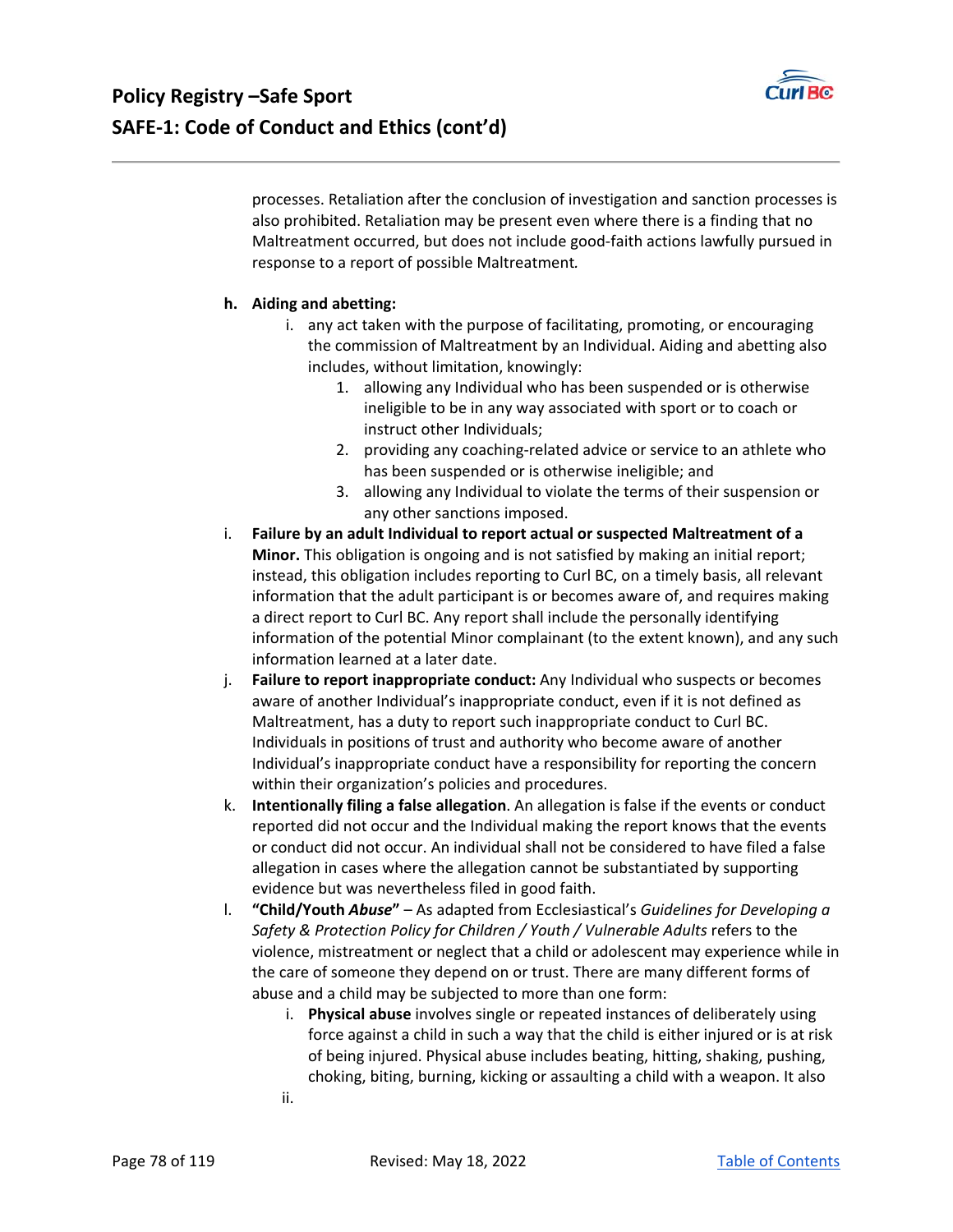

- iii. includes holding a child under water, or any other dangerous or harmful use of force or restraint.
- iv. **Sexual abuse** and exploitation involve using a child for sexual purposes. Examples of child sexual abuse include fondling, inviting a child to touch or be touched sexually, intercourse, rape, incest, sodomy, exhibitionism, or involving a child in prostitution or pornography.
- v. **Neglect** is often chronic, and it usually involves repeated incidents. It involves failing to provide what a child needs for his or her physical, psychological or emotional development and wellbeing. For example, neglect includes failing to provide a dependent child with food, clothing, shelter, cleanliness, medical care, or protection from harm.
- vi. **Emotional abuse** involves harming a child's sense of self‐worth. It includes acts (or omissions) that result in, or place a child at risk of, serious behavioural, cognitive, emotional, or mental health problems. For example, emotional abuse may include aggressive verbal threats, social isolation, intimidation, exploitation, or routinely making unreasonable demands. It also includes exposing the child to violence.
- m. **"Vulnerable Adult Abuse"‐** Abuse of vulnerable adults is often described as a misuse of power and a violation of trust. Abusers may use a number of different tactics to exert power and control over their victims. Abuse may happen once, or it may occur in a repeated and escalating pattern over months or years. The abuse may take many different forms, which may change over time:
	- i. **Psychological abuse** includes attempts to dehumanize or intimidate vulnerable adults. Any verbal or non‐verbal act that reduces their sense of self‐worth or dignity and threatens their psychological and emotional integrity is abuse. This type of abuse may include, for example:
		- 1. Threatening to use violence.
		- 2. Threatening to abandon them.
		- 3. Intentionally frightening them.
		- 4. Making them fear that they will not receive the food or care they need.
		- 5. Lying to them.
		- 6. Failing to check allegations of abuse against them.
	- ii. **Financial abuse** encompasses financial manipulation or exploitation, including theft, fraud, forgery, or extortion. It includes using a vulnerable adult's money or property in a dishonest manner or failing to use a vulnerable adult's assets for their welfare. Abuse occurs any time someone acts without consent in a way that financially or personally benefits one person at the expense of another. This type of abuse against a vulnerable adult may include, for example:
		- 1. Stealing their money, disability cheques, or other possessions.
		- 2. Wrongfully using a Power of Attorney.
		- 3. Failing to pay back borrowed money when asked.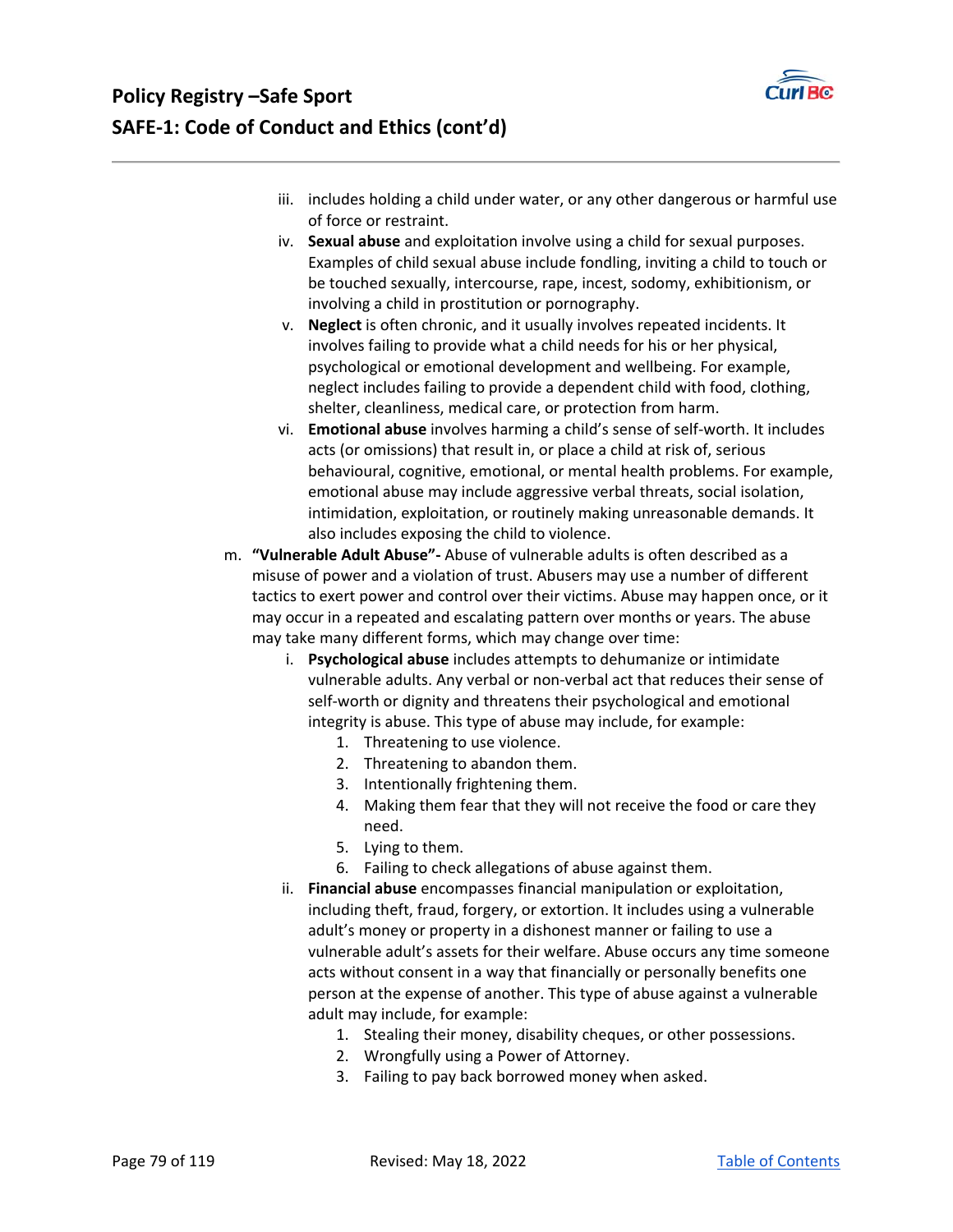

- iii. **Physical abuse** includes any act of violence whether or not it results in physical injury. Intentionally inflicting pain or injury that results in either bodily harm or mental distress is abuse. Physical abuse may include, for example:
	- 1. Beating;
	- 2. Burning or scalding;
	- 3. Pushing or shoving;
	- 4. Hitting or slapping;
	- 5. Rough handling;
	- 6. Tripping; or
	- 7. Spitting
- iv. All forms of sexual abuse are also applicable to vulnerable adults
- n. **"***Discrimination***"** Differential treatment of an individual based on one or more prohibited grounds which include race, citizenship, national or ethnic origin, colour, religion, age, sex, sexual orientation, gender identity or expression, marital status, family status, genetic characteristics, or disability.
- o. **"***Harassment***"** A course of vexatious comment or conduct against an Individual or group, which is known or ought to reasonably be known to be unwelcome. Types of behaviour that constitute Harassment include, but are not limited to:
	- i. Written or verbal abuse, threats, or outbursts;
	- ii. Persistent unwelcome remarks, jokes, comments, innuendo, or taunts;
	- iii. Racial harassment, which is racial slurs, jokes, name calling, or insulting behaviour or terminology that reinforces stereotypes or discounts abilities because of racial or ethnic origin;
	- iv. Leering or other suggestive or obscene gestures;
	- v. Condescending or patronizing behaviour, which is intended to undermine self-esteem, diminish performance or adversely affect working conditions;
	- vi. Practical jokes which endanger a person's safety, or may negatively affect performance;
	- vii. Hazing, which is any form of conduct which exhibits any potentially humiliating, degrading, abusive, or dangerous activity expected of a junior‐ ranking individual by a more senior individual, which does not contribute to either individual's positive development, but is required to be accepted as part of a team or group, regardless of the junior-ranking individual's willingness to participate. This includes, but is not limited to, any activity, no matter how traditional or seemingly benign, that sets apart or alienates any teammate or group member based on class, number of years on the team or with the group, or ability;
	- viii. Unwanted physical contact including, but not limited to, touching, petting, pinching, or kissing;
	- ix. Deliberately excluding or socially isolating a person from a group or team;
	- x. Persistent sexual flirtations, advances, requests, or invitations;
	- xi. Physical or sexual assault;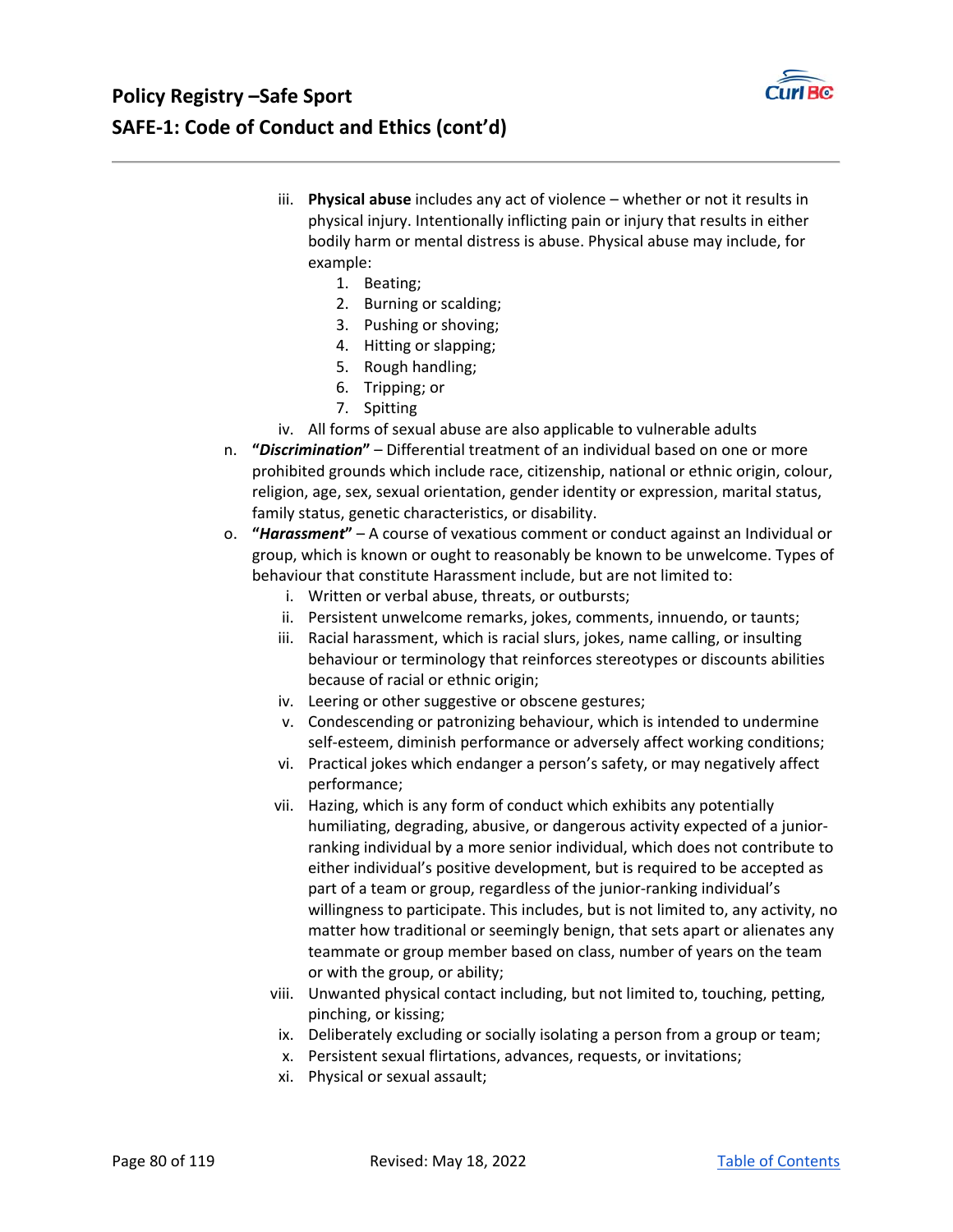

# **Policy Registry –Safe Sport SAFE‐1: Code of Conduct and Ethics (cont'd)**

- xii. Behaviours such as those described above that are not directed towards a specific person or group, but have the same effect of creating a negative or hostile environment; and
- xiii. Retaliation or threats of retaliation against a person who reports harassment to Curl BC.
- p. *"Workplace Harassment"* Vexatious comment or conduct against a worker in a Workplace that is known or ought reasonably to be known to be unwelcome. Workplace Harassment should not be confused with legitimate, reasonable
- q. management actions that are part of the normal work/training function, including measures to correct performance deficiencies, such as placing someone on a performance improvement plan, or imposing discipline for workplace infractions. Types of behaviour that constitute Workplace Harassment include, but are not limited to:
	- i. Bullying;
	- ii. Workplace pranks, vandalism, bullying or hazing;
	- iii. Repeated offensive or intimidating phone calls or emails;
	- iv. Inappropriate sexual touching, advances, suggestions or requests;
	- v. Displaying or circulating offensive pictures, photographs or materials in printed or electronic form;
	- vi. Psychological abuse;
	- vii. Excluding or ignoring someone, including persistent exclusion of a person from work-related social gatherings;
	- viii. Deliberately withholding information that would enable a person to do his or her job, perform or train;
	- ix. Sabotaging someone else's work or performance;
	- x. Gossiping or spreading malicious rumours;
	- xi. Intimidating words or conduct (offensive jokes or innuendos); and
	- xii. Words or actions which are known or should reasonably be known to be offensive, embarrassing, humiliating, or demeaning.
- r. **"***Sexual Harassment***"** A course of vexatious comment or conduct against an Individual because of sex, sexual orientation, gender identify or gender expression, where the course of comment or conduct is known or ought reasonably to be known to be unwelcome; or making a sexual solicitation or advance where the person making the solicitation or advance is in a position to confer, grant or deny a benefit or advance to the Individual and the person knows or ought reasonably to know that the solicitation or advance is unwelcome. Types of behaviour that constitute Sexual Harassment include, but are not limited to:
	- i. Sexist jokes;
	- ii. Threats, punishment, or denial of a benefit for refusing a sexual advance;
	- iii. Offering a benefit in exchange for a sexual favour;
	- iv. Demanding hugs;
	- v. Bragging about sexual ability;
	- vi. Leering (persistent sexual staring);
	- vii. Sexual assault;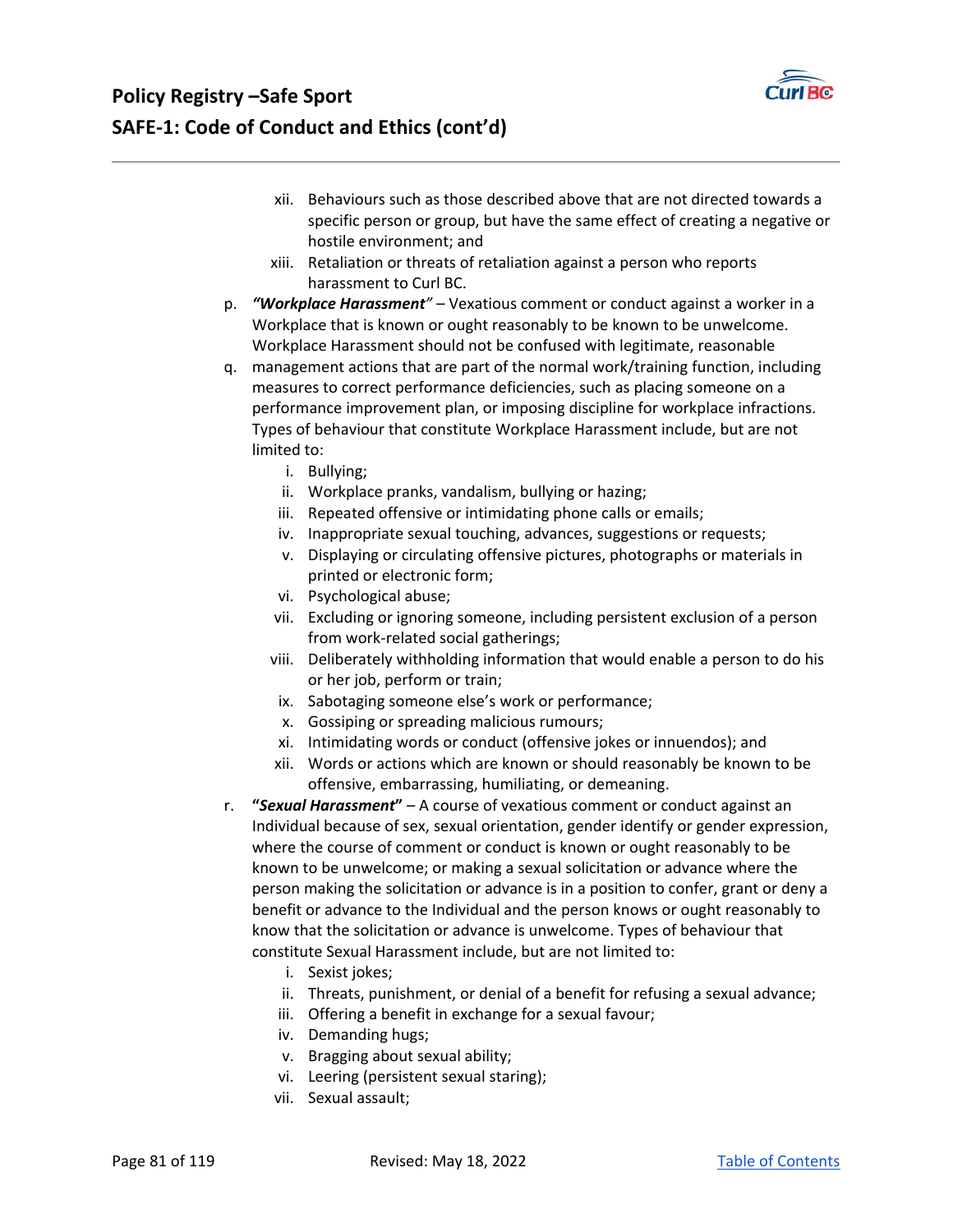

- viii. Display of sexually offensive material;
- ix. Distributing sexually explicit messages or attachments such as pictures or video files;
- x. Sexually degrading words used to describe an Individual;
- xi. Unwelcome inquiries into or comments about an Individual's gender identity or physical appearance;
- xii. Inquiries or comments about an Individual's sex life;
- xiii. Persistent, unwanted attention after a consensual relationship ends;
- xiv. Persistent unwelcome sexual flirtations, advances, or propositions; and xv. Persistent unwanted contact.
- s. **"***Workplace Violence***"** the use of or threat of physical force by a person against a worker in a Workplace that causes or could cause physical injury to the worker; an attempt to exercise physical force against a worker in a Workplace that could cause physical injury to the worker; or a statement or behaviour that it is reasonable for a worker to interpret as a threat to exercise physical force against the worker in a Workplace that could cause physical injury to the worker. Types of behaviour that constitute Workplace Violence include, but are not limited to:
	- i. Verbal or written threats to attack;
	- ii. Sending to or leaving threatening notes or emails;
	- iii. Physically threatening behaviour such as shaking a fist at someone, finger pointing, destroying property, or throwing objects;
	- iv. Wielding a weapon in a Workplace;
	- v. Hitting, pinching or unwanted touching which is not accidental;
	- vi. Dangerous or threatening horseplay;
	- vii. Physical restraint or confinement;
	- viii. Blatant or intentional disregard for the safety or wellbeing of others;
	- ix. Blocking normal movement or physical interference, with or without the use of equipment;
	- x. Sexual violence; and
	- xi. Any attempt to engage in the type of conduct outlined above.

## **Appendix B**

## **Curl BC's**

## **Curlers' Code of Ethics**

- I will play the game with a spirit of good sportsmanship.
- I will conduct myself in an honourable manner both on and off the ice.
- I will never knowingly break a rule, but if I do, I will divulge the breach.
- I will take no action that could be interpreted as an attempt to intimidate or demean my opponents, teammates or umpires.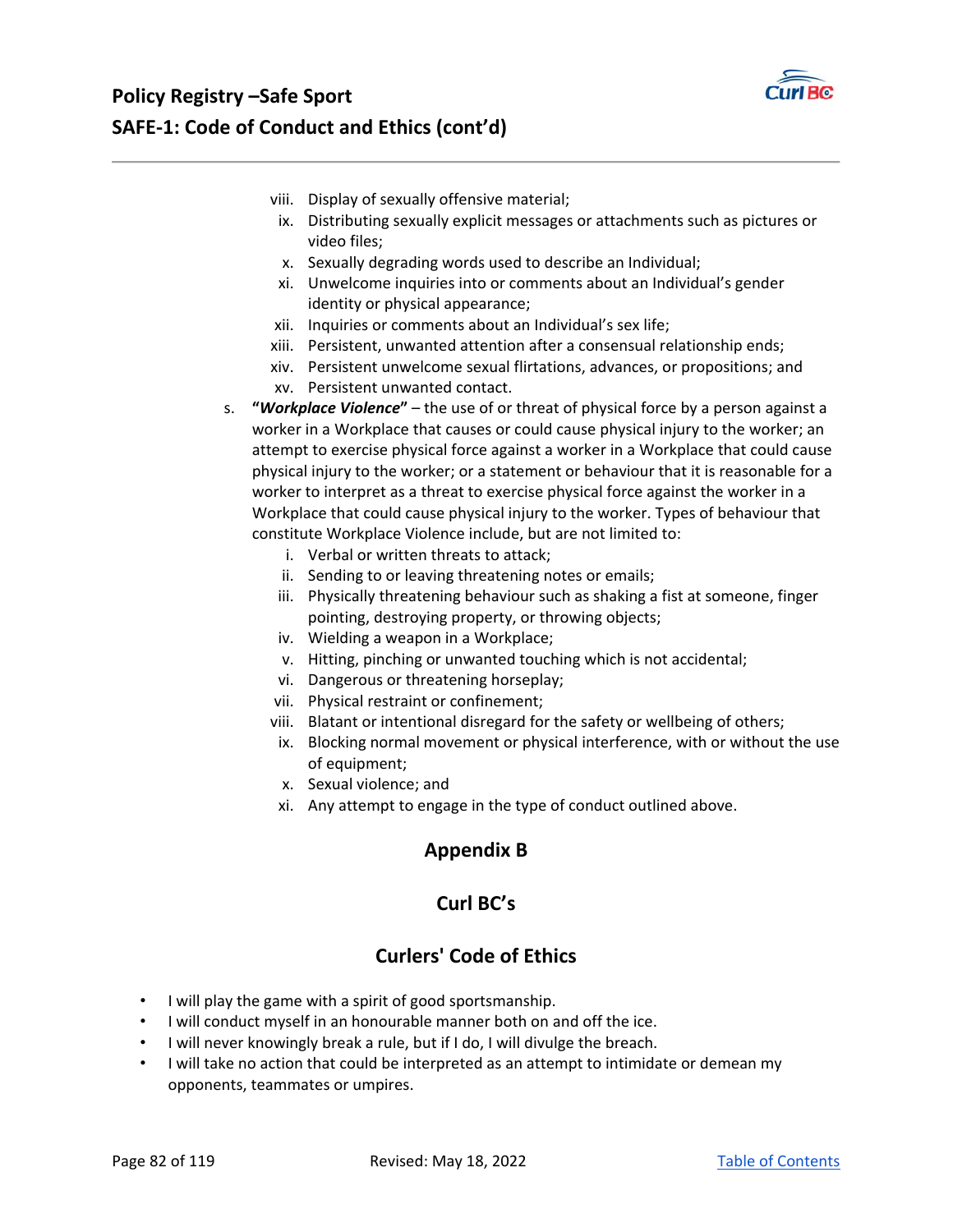

- I will interpret the rules in an impartial manner, always keeping in mind that the purpose of the rules is to ensure that the game is played in an orderly and fair manner.
- I will humbly accept any penalty that the governing body at any level of curling deems appropriate, if I am found in violation of the Code of Ethics or rules of the game.

# **Appendix C**

# **Curl BC's**

# **Coaching Code of Ethics**

- The coach shall act with integrity in performing all duties owed to athletes, the sport, other members of the coaching profession and the public.
- The coach shall strive to be well prepared and current in order that all duties in their discipline are fulfilled with competence.
- The coach shall act in the best interest of the athlete's development as a whole person.
- The coach shall accept both the letter and the spirit of the rules that define and govern the sport.
- The coach shall accept the role of umpires in providing judgment to ensure that competitions are conducted fairly and in accordance with the established rules.
- The coach's conduct toward other coaches shall be characterized by courtesy, good faith and respect.
- The coach shall maintain the highest standards of personal conduct and support the principles of Fair Play.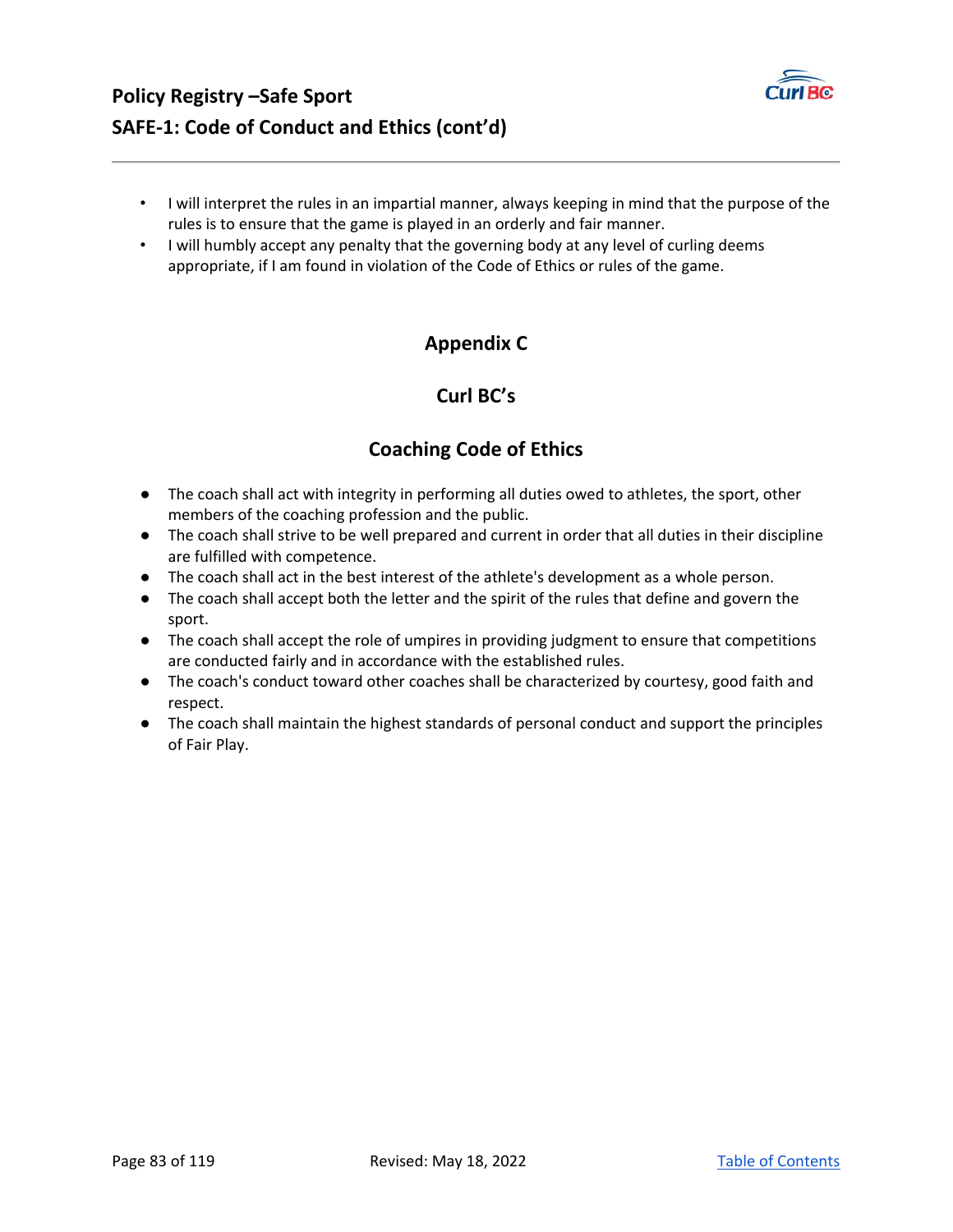

### **Purpose**

**Policy Registry –Safe Sport** 

1. To protect minor athletes and any Person in Authority in potentially vulnerable situations by ensuring more than one adult or individual is present.

### **Definitions**

- 2. The following terms have these meanings in this Policy:
	- a. "Person in Authority" as defined in Curl BC's Code of Conduct and Ethics Policy
	- b. "Individuals" as defined in Curl BC's Code of Conduct and Ethics Policy
	- c. "Minor" as defined in Curl BC's Code of Conduct and Ethics Policy
	- d. "*NCCP*" is the National Coaching Certification Program

### **Application**

3. The Rule of Two Policy will apply to all Individuals, Person in Authority and Minors working on behalf of Curl BC or participating in Curl BC events.

### **Procedures**

- 4. Curl BC recognizes that fully implementing the 'Rule of Two', as described above, may not always be possible in all circumstances. At a minimum, interactions between Individuals, Persons in Authority, and Minor(s) shall respect the following:
	- a. The training environment is to be kept open to observation so that all interactions can be witnessed.
	- b. Private or one-on-one situations shall be avoided unless they are observable or within earshot of another Minor or Individual.
	- c. Minors shall not be in any situation where they are alone with a Person in Authority and without another athlete or screened adult present unless prior written permission is obtained from the Minor's parent or guardian.
- 5. In addition to respecting the minimum requirements described above, the following should be adhered to the maximum extent possible:
	- a. Teams or groups of athletes are to have at least two Persons in Authority with them.
	- b. Mixed gender teams or groups of athletes are to have at least one Person in Authority from each gender.
	- c. Screened parents, guardians, chaperones, or other volunteers are to be available in situations where two Persons in Authority cannot be present.
	- d. As it relates to practices or competitions, the following is strongly recommended:
		- i. If a Minor is the first athlete to arrive, the Minor's parent should remain until another athlete, Person in Authority or screened volunteer arrives.
		- ii. If a Minor would potentially be alone with a Person in Authority following a competition of practice, the Person in Authority shall ask another Person in Authority or Individual to stay until all Minors have been picked up.
	- e. Communication between Persons in Authority and Minors should respect the following: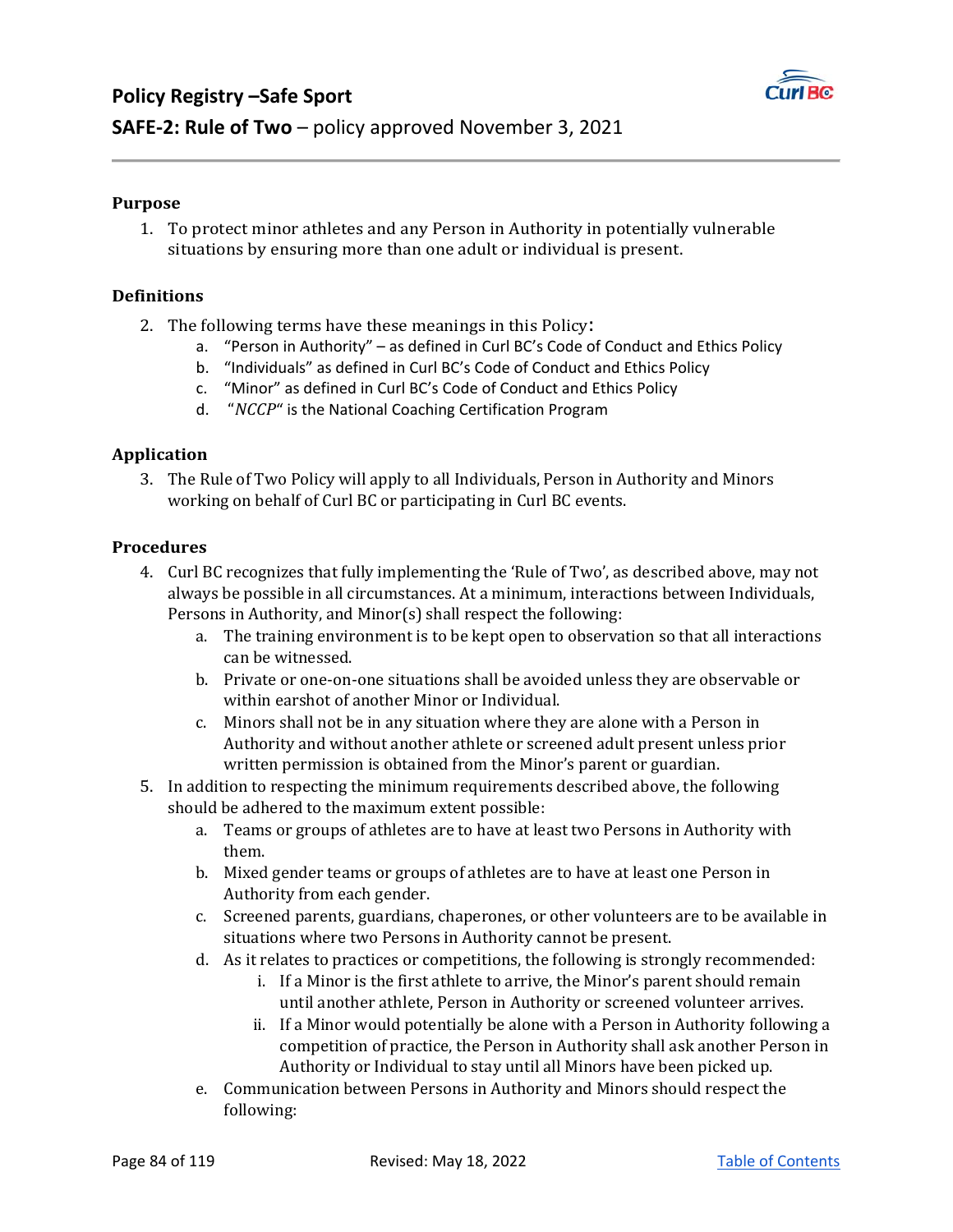

- i. Use group messages, group emails, and/or team pages as the regular method of communication.
- ii. Only send personal texts and direct messages to individual Minors for communicating information related to team issues and activities (nonpersonal information). Any such texts, messages, or emails shall be professional in tone.
- iii. No personal texts are to be sent; however, if this is necessary, it should include one other Person in Authority or adult.
- iv. Parents or guardians of Minors may request their child not be contacted by a Person in Authority using any form of electronic communication or that certain information about their child may not be distributed in any form of electronic communication.
- v. All communication shall be between the hours of 7:00am and 11:00pm unless extenuating circumstances justify otherwise.
- vi. Communication concerning drugs or alcohol use (unless regarding its prohibition) is not permitted.
- vii. No sexually explicit language or imagery or sexually oriented conversation is permitted; nor shall such items be communicated by any medium.
- viii. Persons in Authority are not permitted to ask Minors to keep a secret for them.
- ix. A Person in Authority should not become overly-involved in a Minor's personal life.
- f. Any travel involving Persons in Authority and Minors shall respect the following:
	- i. Teams or groups of Minors shall always have at least two Persons in Authority with them.
	- ii. For mixed gender teams or groups of athletes, there will be at least two Persons in Authority, one male and one female.
	- iii. Screened parents or other volunteers will be available in situations when two Persons in Authority cannot be present.
	- iv. No Person in Authority shall drive a vehicle with a Minor alone unless the Person in Authority is the athlete's parent or guardian. If this cannot be avoided, the athlete shall ride in the back seat.
	- v. A Person in Authority shall not share a room or be alone in a hotel room with an athlete unless the Person in Authority is the athlete's parent or guardian.
	- vi. Room or bed checks during overnight stays shall be done by two Persons in Authority.
	- vii. For overnight travel when athletes must share a hotel room, roommates will be age-appropriate (e.g., within two years of age of one another) and of the same gender identity.
- g. The following shall apply to all locker rooms, changing areas, and meeting rooms:
	- i. Interactions (i.e. conversation) between Persons in Authority and Minors should not occur in any room where there is a reasonable expectation of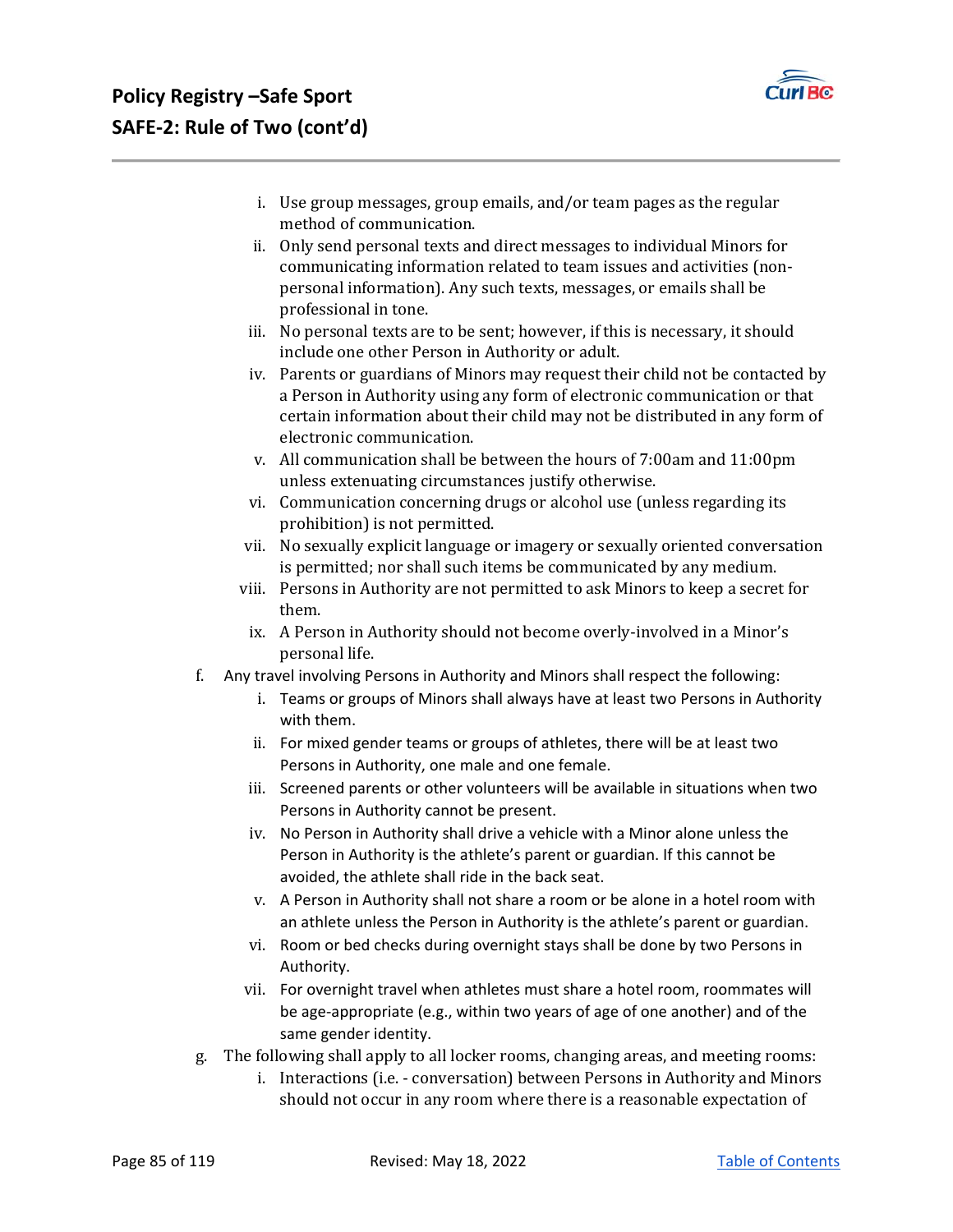

- ii. personal (individual) privacy such as a locker room, restroom, or changing area.
- iii. If Persons in Authority are not present in the locker room or changing area, or if they are not permitted to be present, they should still be available outside the locker room or changing area and be able to enter the room if required, including but not limited to an emergency.
- h. Any photograph or video involving athletes shall respect the following:
	- i. Photographs and video may only be taken in public view, must observe generally accepted standards of decency, and be both appropriate for and in the best interest of the athlete.
	- ii. The use of recording devices of any kind in rooms where there is a reasonable expectation of privacy is strictly prohibited.
	- iii. Examples of photos that shall be edited or deleted include:
		- 1. Images with misplaced apparel or where undergarments are showing.
		- 2. Suggestive or provocative poses.
		- 3. Embarrassing images.
	- iv. If any photographs or videos will be used on any form of public media, an Image Consent Form (**Appendix A – Image Consent Form**) shall be completed before any images are taken and used.
- i. It is recognized that some physical contact between Persons in Authority and athletes may be necessary for various reasons including, but not limited to, teaching a skill or tending to an injury. Any physical contact shall respect the following:
	- i. Unless it is otherwise not possible because of serious injury or other justifiable circumstance, a Person in Authority shall always clarify with an athlete where and why any physical contact will occur prior to the contact occurring. The Person in Authority shall make clear that they are requesting to touch the athlete and not requiring physical contact.
	- ii. Infrequent, non-intentional physical contact during a training session is permitted.
	- iii. Making amends, such as an apology or explanation, is encouraged to further help educate athletes on the difference between appropriate and inappropriate contact.
	- iv. Hugs lasting longer than five (5) seconds, cuddling, physical horseplay, and physical contact initiated by the Person in Authority is not permitted. It is recognized that some athletes may initiate hugging or other physical contact with a Person in Authority for various reasons (e.g., such as crying or celebrating after a performance), but this physical contact should always be limited to circumstances where the Person in Authority believes it is in the best interest of the athlete and when it occurs in an open and observable environment.

#### **Enforcement**

6. Any alleged violations of this *Rule of Two Policy* shall be addressed pursuant to Curl BC's *Complaints and Discipline Policy*.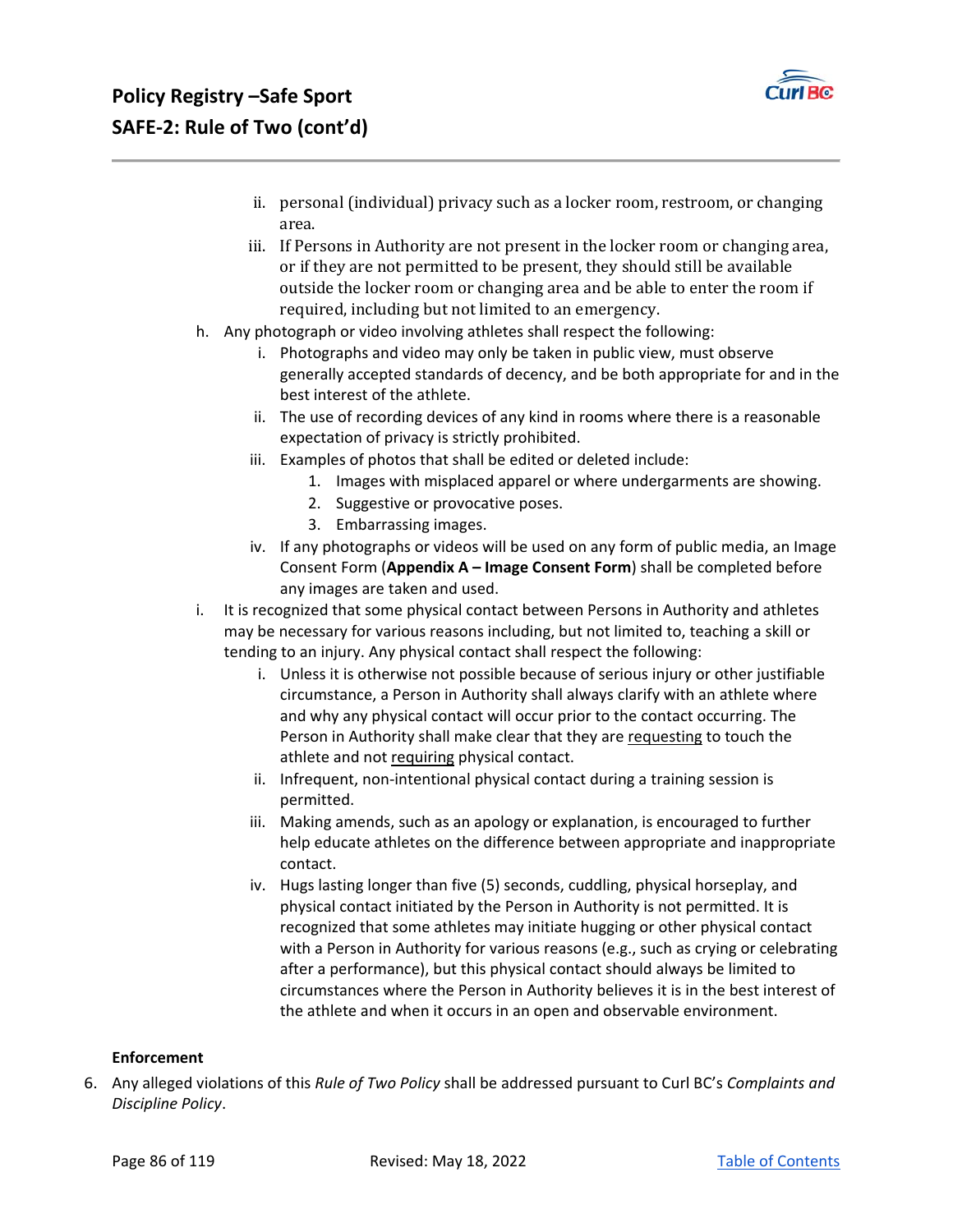

### **Purpose**

1. Curl BC understands that screening individuals who deliver programs and services is a vital part of providing a safe sporting environment. Curl BC relies on the efforts of individuals to support our mandate and provide services. Not all positions pose a risk of harm to Curl BC or to its participants and therefore individuals will be screened with different screening tools as determined by Curl BC. This policy sets out the process involved where screening is required.

### **Definitions**

- 2. The following terms have these meanings in this Policy:
	- a) "*Criminal Record Check (CRC)*" A search of the RCMP Canadian Police Information Centre (CPIC) system for adult convictions.
	- b) "*Vulnerable Sector Check (VSC)*" a detailed check that includes a search of the RCMP Canadian Police Information Centre (CPIC) system, local police information, and the Pardoned Sex Offender database.
	- c) Criminal Records Review Program (the "CRRP") service provided by the Government of British Columbia to facilitate individual applications for criminal records.
	- d) "Individuals"- includes employees, volunteers, or contractors whose position is one of trust or authority or interaction with minors and vulnerable adults. Personnel may include, but is not limited to Curl BC staff, Board of Governors, Coach Developers, Course Conductors, Coaches, Chaperones, and Officials.
	- e) "Screening Officer" A designated individual who will be responsible for receiving, reviewing, and recording all CRC's, SDF's, and SRF's and determining whether a Relevant Offence is revealed. For Curl BC, the Screening Officer is the Member Services Manager.
	- f) "Screening Disclosure Form (SDF)"- Screening tool to be completed by Individuals identified in the Application section of this policy and includes the form attached to this policy or other documents approved by Curl BC.

### **Application**

- 3. The following individuals (separated into two "designated" categories) are subject to screening in the application of this policy.
	- a) Level 1 Individuals include:
		- i. Regional and Provincial coaches.
		- ii. Team and Individual Chaperones.
		- iii. Volunteers and contractors responsible for the delivery of Curl BC events.
	- b) Level 2 Individuals include:
		- i. Curl BC Employees.
		- ii. Curl BC Board of Governors.
		- iii. Curl BC High Performance Program Coaches.
		- iv. Curl BC Camps Coaches.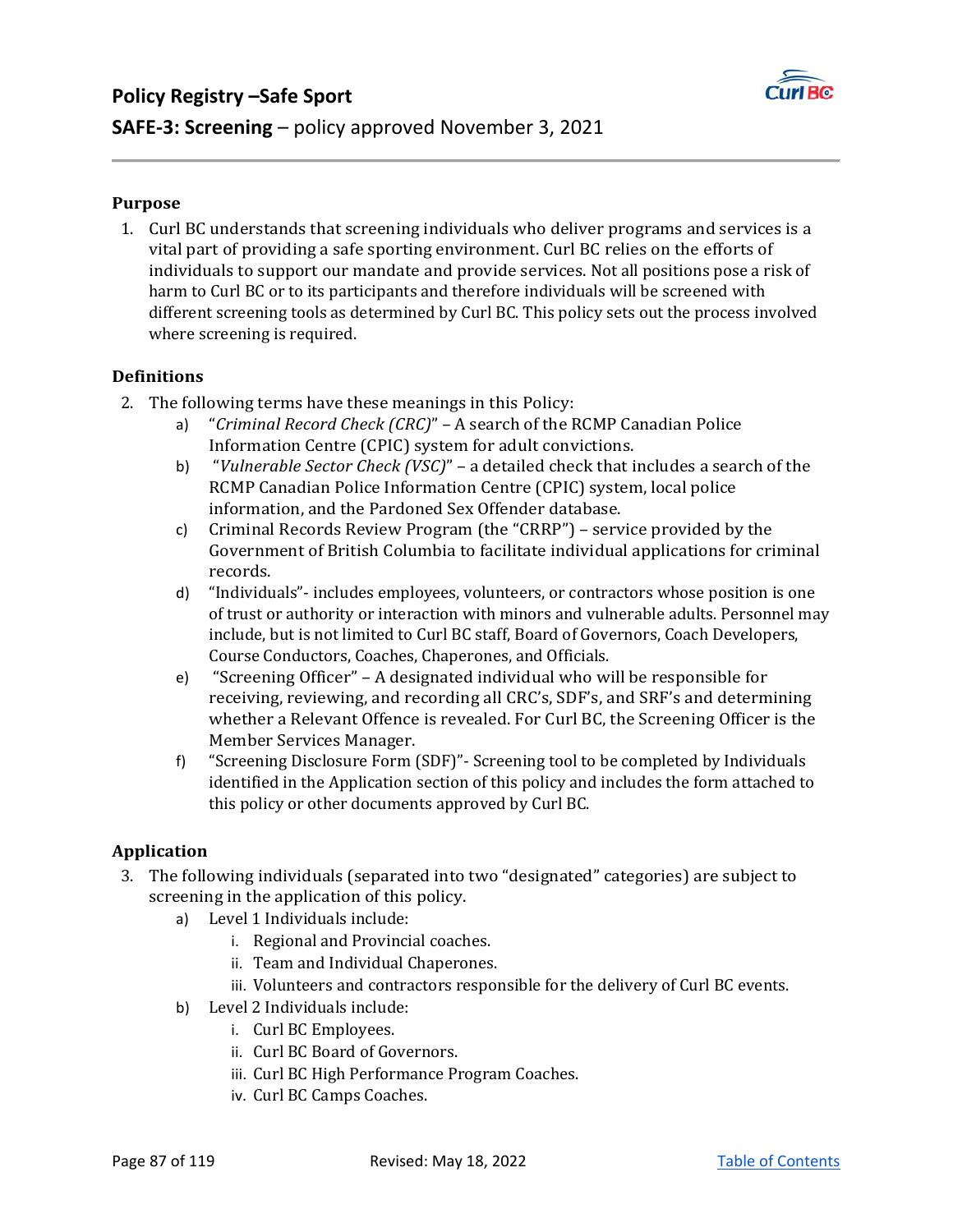

- v. Educational Course Conductors, Facilitators, and Evaluators.
- vi. Chief Umpires and Deputy Umpires.

### **Screening Procedures**

- 4. All Level 2 individuals are required to submit a valid CRC and SDF prior to being confirmed for the position.
- 5. All level 1 individuals are required to submit a valid CRC prior to participating in Curl BC sanctioned events.
- 6. If a Level 2 individual already employed with or volunteering for Curl BC did not complete a CRC and SDF upon initial application, a CRC and SDF will be required upon request.
- 7. Level 2 individuals will complete a SDF every five (5) years;
	- a) unless a SDF is required upon request.
	- b) unless there is a change to the information in section 1,2, or 3 of the SDF since the submission of the original document. In this case, a new SDF will be submitted immediately for review.
- 8. Failure to participate in the screening process will result in the individual's ineligibility or ability to undertake the position sought.
- 9. Individuals applying for positions, other than permanent staff positions, Board of Governor, Educational Course Conductors, Facilitators, Evaluators, Chief Umpires, and Deputy Umpires, with Curl BC shall pay for their own CRC, if applicable.
- 10. Individuals who are volunteering or employed with other organizations can also share the results of their previously completed criminal record checks that are dated within the last 12 months.
- 11. A CRC must be renewed every five (5) years from the date of the last Criminal Record Check, or upon request.
- 12. Curl BC may request that an individual provide a CRC for consideration at any time.
- 13. Curl BC understands that there may be delays in receiving the results of a CRC and/or VSC. At its discretion, Curl BC may permit the individual to participate in the role during the delay. Curl BC may withdraw this permission at any time and for any reason.
- 14. If a person provides falsified, misleading, or incomplete information, the person will immediately be removed from their position and may be subject to further discipline in accordance with Curl BC's Complaints and Discipline Policy.

### **How to Obtain a CRC or VSC**

CURL BC has enrolled with the CRRP to screen its volunteers through the CRRP's online service.

- 15. Individuals who must complete a CRC and/or a VSC can do so here: https://www.curlbc.ca/resources/criminal-record-checks/.
- 16. Results of the CRC and/or VSC completed through the CRRP online service will be sent via email to Curl BC and attention of the Member Services Manager.
- 17. Individuals may also obtain a CRC and/or VSC by requesting the Screening Officer to provide a letter to take with them to their local RCMP detachment or local police station.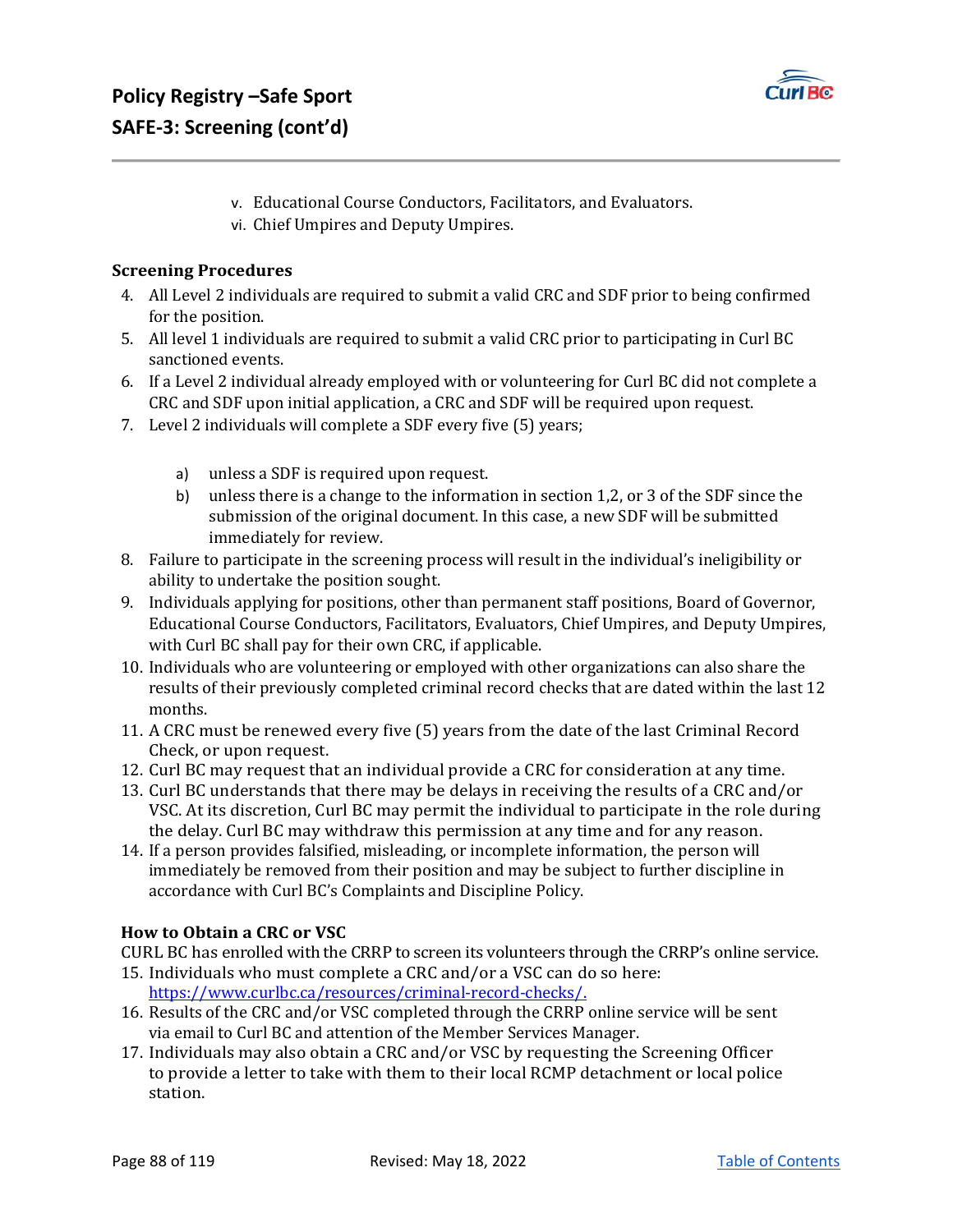

a) The RCMP and/or local police department may require individuals to provide fingerprints if the CRC and/or the VSC indicates a positive match with the individual's name, gender, and/or birth date.

### **Relevant Offences**

- 18. Curl BC will not knowingly place a person who has a conviction for a relevant offence in one of its designated categories.
- 19. For the purposes of this policy, guidelines and examples of a relevant offence is any of the following:
	- a) If imposed in the last five years:
		- i. Any offence involving the use of a motor vehicle, including, but not limited to, impaired driving.
		- ii. Any violation for trafficking and/or possession of drugs and/or narcotics.
		- iii. Any offence involving conduct against public morals.
	- b) If imposed in the last ten years:
		- i. Any crime of violence including, but not limited to, all forms of assault.
		- ii. Any offence involving a minor or minors.
	- c) If imposed at any time:
		- i. Any offence involving the possession, distribution, or sale of child-related pornography.
		- ii. Any sexual offence involving a minor or minors.
		- iii. Any offence involving theft or fraud.
- 20. If a governor or employee of Curl BC is charged with, or convicted of, an offence, that person must report the charge or conviction to Curl BC within 24 hours. Curl BC must request that the charged or convicted person obtain a new CRC and determine if that person is suitable to continue carrying out their duties.
- 21. An individual's conviction of any Criminal Code offences may result in expulsion from Curl BC and/or termination from any designated positions, program, activity, or event upon the sole discretion of Curl BC.

### **Screening Officer**

- 22. The designated Screening Officer is responsible for reviewing all CRC's and SDF's and making decisions regarding the appropriateness of the individuals filling positions within Curl BC and whether or not such individuals will assume the position.
- 23. A satisfactory CRC is either:
	- a) Confirmation from the police that no criminal record exists or;
	- b) That any existing convictions are not relevant to the position, as determined by the Screening Officer.
- 24. Where the Screening Officer is of the opinion that, notwithstanding a conviction for a relevant offence, a person can occupy a position without adversely affecting the safety of others, the Screening Officer may approve a person's placement.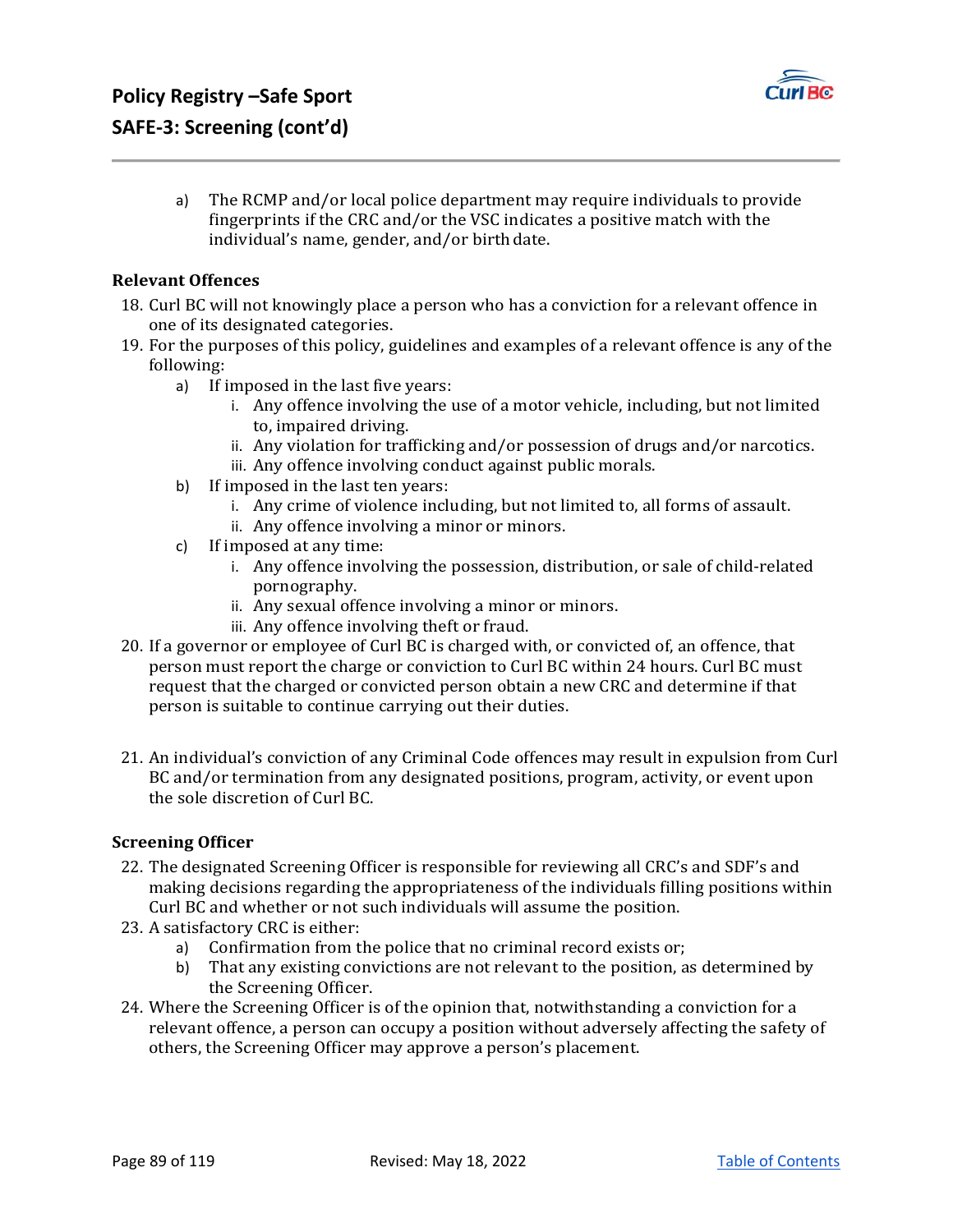

### **Records**

- 25. All records will be maintained in a confidential manner conforming to the British Columbia Personal Information Protection Act and will not be disclosed to others except as required by law, or for use in legal, quasi-legal, or disciplinary proceedings.
- 26. The records kept by **CURL BC** as part of the screening process include, but are not limited to:
	- a) An individual's Vulnerable Sector Check (for a period of five years).
	- b) An individual's Criminal Record Check (for a period of five years).
	- c) An individual's Screening Disclosure Form (for a period of five years).
	- d) An individual's Screening Renewal Form (for a period of one year).
	- e) Records of any discipline applied to any individual by **CURL BC** or by another sport organization.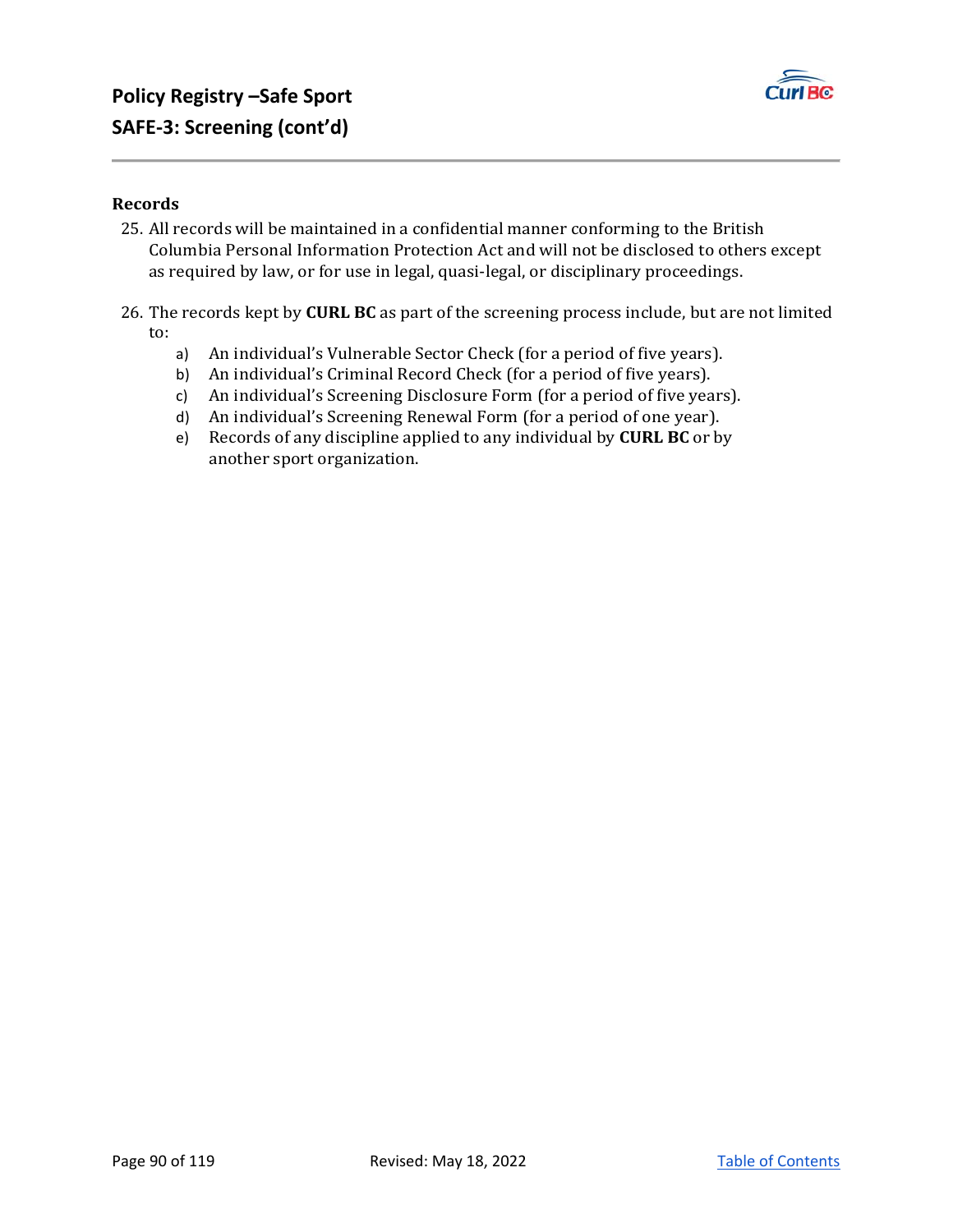

### **Appendix A – Screening Disclosure Form**

| First                                                  |                | Middle                                                                                                                                                                                                                         | Last   |
|--------------------------------------------------------|----------------|--------------------------------------------------------------------------------------------------------------------------------------------------------------------------------------------------------------------------------|--------|
|                                                        |                |                                                                                                                                                                                                                                |        |
| <b>CURRENT PERMANENT ADDRESS:</b>                      |                |                                                                                                                                                                                                                                |        |
| Street                                                 | City           | Province                                                                                                                                                                                                                       | Postal |
|                                                        |                |                                                                                                                                                                                                                                |        |
|                                                        | Month/Day/Year |                                                                                                                                                                                                                                |        |
|                                                        |                |                                                                                                                                                                                                                                |        |
| loss of volunteer responsibilities or other privileges |                | Note: Failure to disclose truthful information below may be considered an intentional omission and the<br>1. Do you have a criminal record? If so, please complete the following                                               |        |
|                                                        |                | information for each conviction. Attach additional pages as                                                                                                                                                                    |        |
| necessary.                                             |                | Name or Type of Offense: Name of Type of Offense:                                                                                                                                                                              |        |
|                                                        |                |                                                                                                                                                                                                                                |        |
|                                                        |                | Year Convicted: New York and Separate and Separate and Separate and Separate and Separate and Separate and Separate and Separate and Separate and Separate and Separate and Separate and Separate and Separate and Separate an |        |
|                                                        |                |                                                                                                                                                                                                                                |        |

**by an independent body (e.g., private tribunal, government agency, etc.) or dismissed from a coaching or volunteer position? If so, please complete the following information for each disciplinary action or sanction. Attach additional pages as necessary.**

Name of disciplining or sanctioning body: \_\_\_\_\_\_\_\_\_\_\_\_\_\_\_\_\_\_\_\_\_\_\_\_\_\_\_\_\_\_\_\_\_\_\_\_\_\_\_\_\_\_\_\_\_\_\_\_\_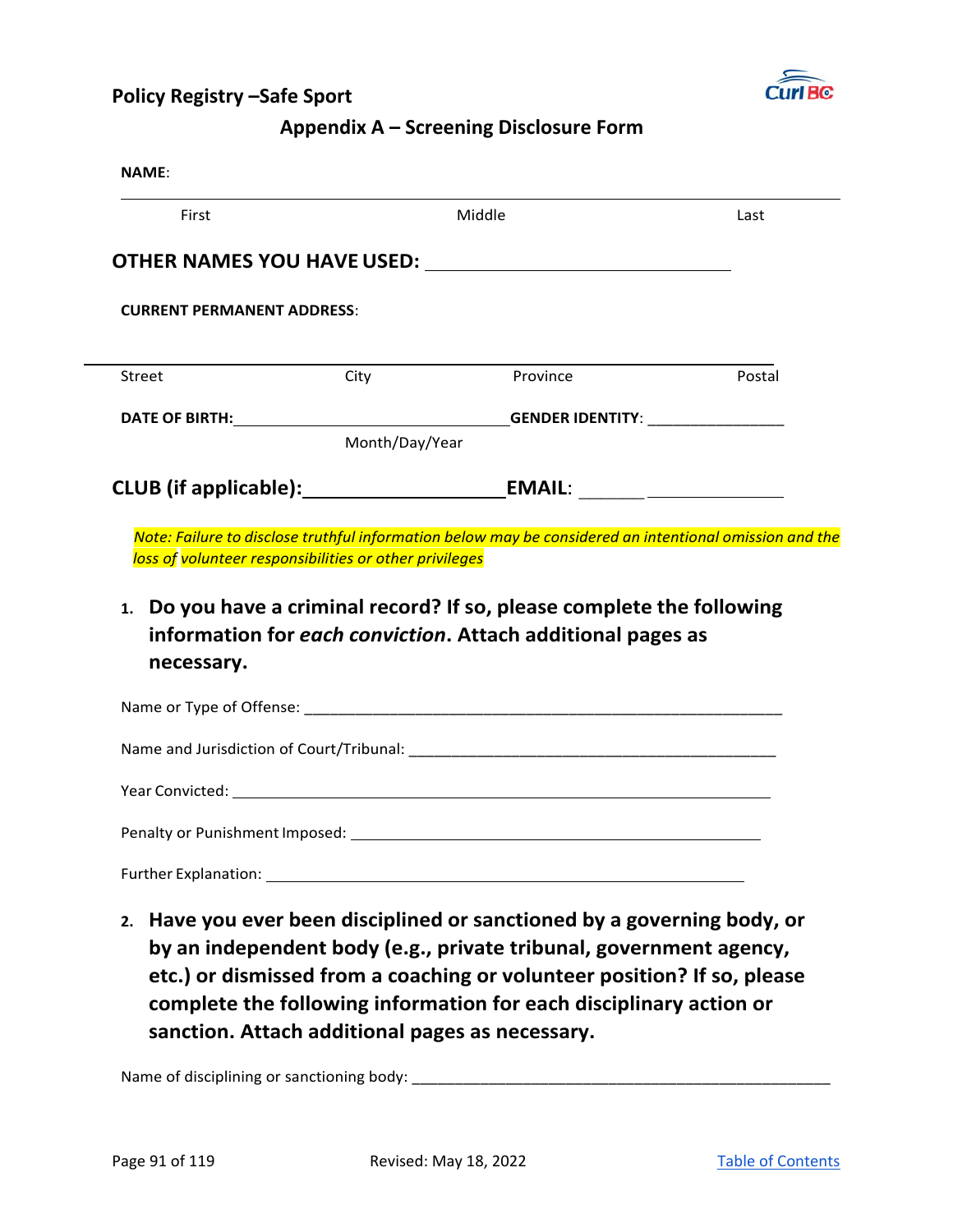

Date of discipline, sanction or dismissal:

Reasons for discipline, sanction or dismissal:

Penalty or Punishment Imposed: \_\_\_\_\_\_

Further Explanation:

**3. Are criminal charges or any other sanctions, including those from a sport body, private tribunal or government agency, currently pending or threatened against you? If so, please complete the following information for each pending charge or sanction. Attach additional pages as necessary.**

| Name and Jurisdiction of Court/Tribunal: Law and American control of Court and American control of the United States |
|----------------------------------------------------------------------------------------------------------------------|
|                                                                                                                      |
|                                                                                                                      |

### **PRIVACY STATEMENT**

By completing and submitting this Screening Disclosure Form, I consent and authorize **CURL BC** to collect, use and disclose my personal information, including all information provided on the Screening Disclosure Form as well as my Criminal Record Check and/or Vulnerable Sector Check (when permitted by law) for the purposes of screening, implementation of **CURL BC**'s *Screening Policy*, administering membership services, and communicating with National Sport Organizations, Provincial Sport Organizations, Sport Clubs, and other organizations involved in the governance of sport. **CURL BC** does not distribute personal information for commercial purposes.

### **CERTIFICATION**

I hereby certify that the information contained in this Screening Disclosure Form is accurate, correct, truthful and complete.

I further certify that I will immediately inform **CURL BC** of any changes in circumstances that would alter my original responses to this Screening Disclosure Form. Failure to do so may result in the withdrawal of volunteer responsibilities or other privileges and/or disciplinary action.

| <b>NAME</b> (print): |  | DATE: |
|----------------------|--|-------|
|----------------------|--|-------|

| DATE: |  |
|-------|--|
|       |  |

| <b>SIGNATURE:</b> |  |
|-------------------|--|
|                   |  |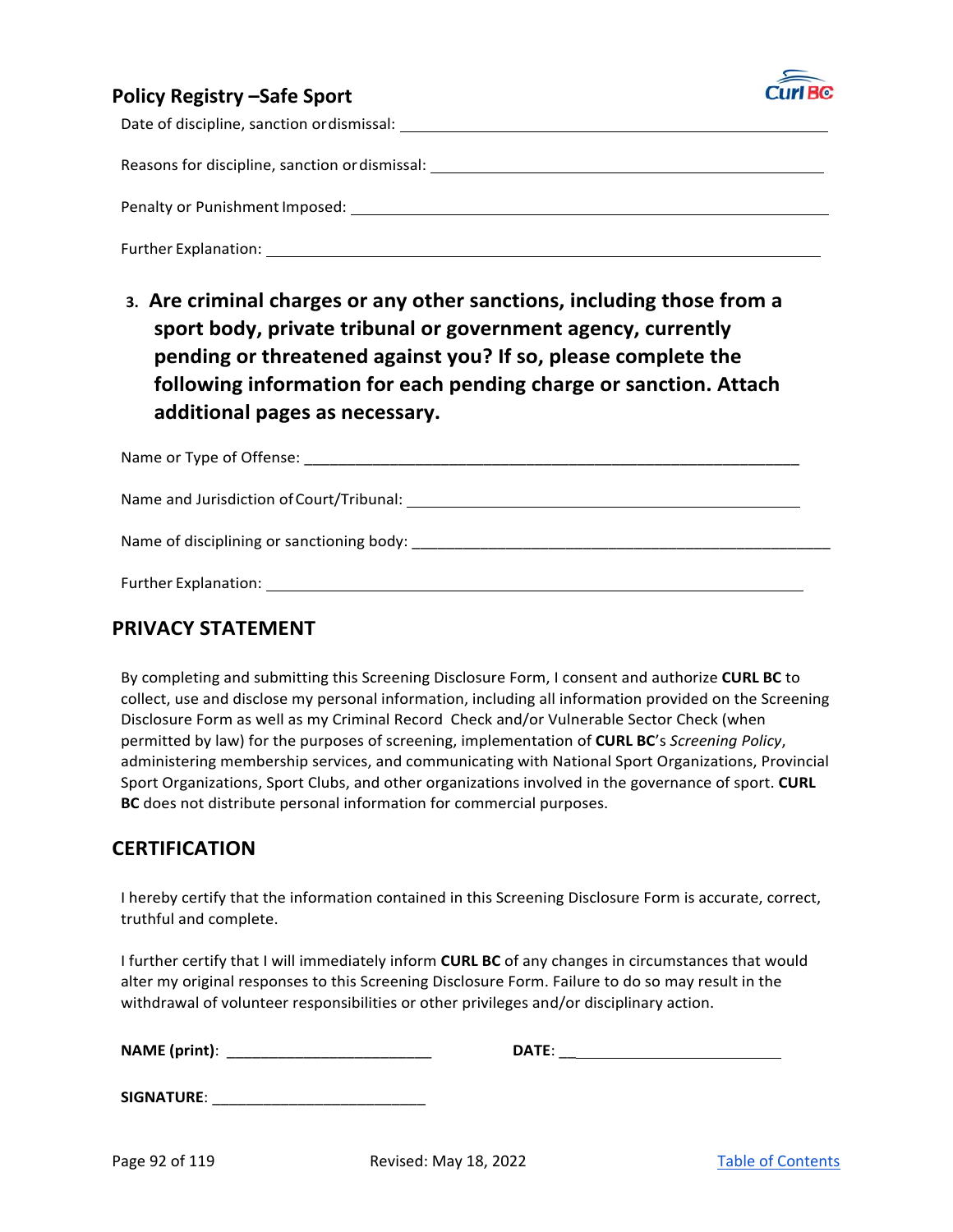

**SAFE-4: Concussion Policy & Return to Play** – policy approved November 3, 2021

### **Purpose**

- 1. Curl BC is committed to ensuring the safety of Individuals in its activities. Curl BC recognizes the increased awareness of concussions and their long-term effects, and believes that prevention is the best practice to protecting the health and safety of individuals in the sport of curling.
- 2. This Policy describes the 4R's associated with a safe return to curling following a concussion which call for:
	- a. Recognition of the signs and symptoms,
	- b. Removal from play for assessment and care,
	- c. Referral to a licensed healthcare professional (per protocol) and
	- d. Return to play (when cleared to do so as per protocol).

### **Definitions**

- 3. The following terms in this Policy are defined in Curl BC's Code of Conduct and Ethics Policy
	- e. "Person in Authority",
	- f. "Individuals", and
	- g. "Minor".

### **Application**

4. The Concussion Policy will apply to all Individuals engaged in Curl BC sanctioned events and activities.

### **Recognition of Concussion Signs and Symptoms**

5. Individuals should have concussion awareness training built into their respective training programs so they are comfortable with recognizing signs and symptoms of concussion as set out in **Appendix A** 

### **Removal from Sport Protocol**

- 6. In the event of a suspected concussion, regardless of whether the concussion or suspected concussion was obtained during the activity or event, where there are observable signs of a concussion, symptoms of a concussion, or a failure to correctly answer memory questions, the Individual must be immediately removed from the activity by a Person in Authority.
- 7. After removal from participation, the following actions are to be taken:
	- a. The Person in Authority who removed the Individual must call 9-1-1:
		- i. If there is an observed emergency; or
		- ii. Severe signs of symptoms are present and observable.
	- b. The removal of the individual will be documented
		- i. Appendix B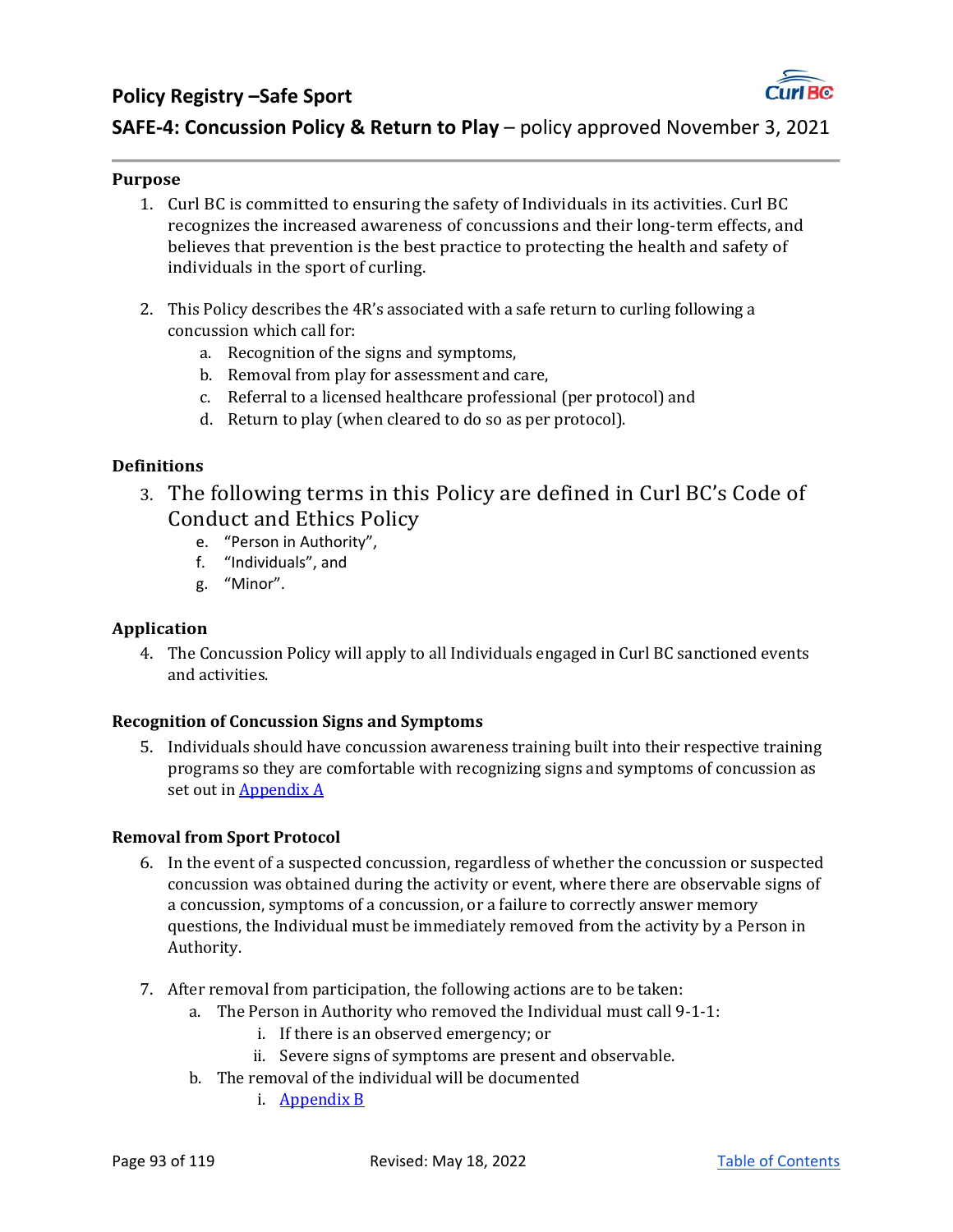

- c. The Person in Authority will inform the parent, guardian, or chaperone of the **suspected concussion** if the Individual is a Minor, and if the Individual is required to undergo a medical assessment by a licensed healthcare professional before the Individual will be permitted to return to play.
- d. The Person in Authority will remind the Individual, and the Individuals parent, guardian, or chaperone as applicable, of Curl BC's Return to Play protocol as described in this Policy.
	- i. Appendix C
- e. An Individual who has been removed from play due to a **suspected concussion** must NOT return to the activity until the Individual has been assessed medically by a licensed healthcare professional.
	- i. It is preferable the assessment occurs by a healthcare professional who is familiar with the following Concussion Assessment tools:
		- 1. Sport Concussion Assessment Tool-5<sup>th</sup> Edition (SCAT5), for individuals over the age of 12.
		- 2. Child SCAT5, for Individuals aged 5-12 years old.
	- ii. An assessment must occur, even if the symptoms of the concussion seem to be resolved.
- 8. Individuals who have a **suspected concussion** and are removed from the activity are to:
	- a. Be isolated in a dark room or area with sensory stimulus reduced,
	- b. Be monitored (not left alone) while symptoms persist,
	- c. Have any cognitive, emotional, or physical changes documented,
	- d. Not consume alcohol,
	- e. Not consume or use any recreational and/or prescription drugs,
	- f. Not be sent home by themselves, or
	- g. Not drive a motor vehicle until cleared to do so by a medical professional.

### **Referral to a licensed healthcare professional**

9. An Individual with a **suspected concussion** should be evaluated by a licensed healthcare professional. A comprehensive neurological assessment of the Individual should be conducted to determine the Individual's clinical status, and potential for neuroimaging scans.

### **Return to Play**

- 10. The Individual removed from play must NOT return to training, practice, competition, or other activities until the Individual, or the parent, guardian, or chaperone of a Minor, provides confirmation to the Person in Authority that the Individual:
	- a. Has undergone a medical assessment by a licensed healthcare professional and has NOT been diagnosed with a concussion;
	- b. Has been medically cleared to return to training, practice, competition, or other activities by a licensed healthcare professional
- 11. If the Individual has been diagnosed with a concussion:
	- a. The Individual must proceed through the graduated Return to Play steps.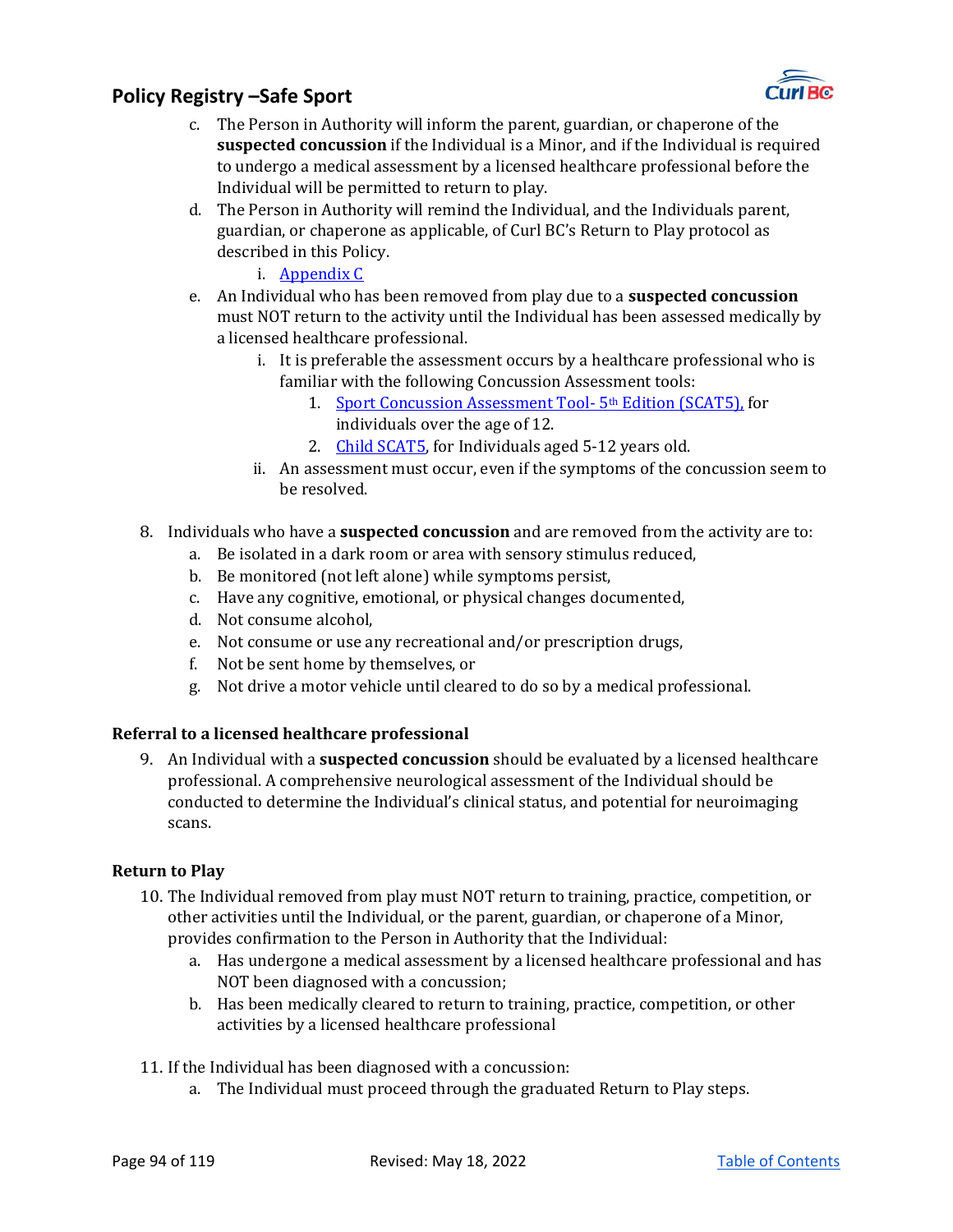

- b. The Individual's Return to Play strategy should be guided and approved by their healthcare professional with regular consultations throughout the process as outlined in APPENDIX C
- c. An Individual, or Minor's parent, guardian, or chaperone, must share the medical advice or recommendations they receive with the Person in Authority before being permitted to return to training, practice, competition, or other activity through the graduated Return to Play steps, if any.
- d. The Person in Authority must inform the Individual, or the Minor's parent, guardian, or chaperone, of the importance of disclosing the diagnosis to other applicable organizations including, but not limited to:
	- i. Other sport organization(s)
	- ii. School
	- iii. Work
- e. The Individual, or Minor's parent, guardian, or chaperone, must disclose if the Individual has been diagnosed with a Concussion during an activity outside of curling activities, and communicate the diagnosis to the Person in Authority.
- 12. The Individual, or Minor's parent/guardian/chaperone, must provide Curl BC with a medical clearance form, signed by the healthcare professional, following Stage 5 and Stage 6 *\*Table 1 Return to Play Protocol.*
- 13. Curl BC will record, and keep a record, of the Individual's progression through the graduated Return to Sport steps until the Individual, or a Minor's parent/guardian/chaperone, has provided confirmation of medical clearance to the Person in Authority.

### **Risk Reduction and Prevention**

- 14. For all of its programs and events, Curl BC mandates the use of well-fitting, properly worn helmets, CSA or designed specifically for the sport of curling for all Individuals under the age of 12.
- 15. Curl BC strongly recommends that Individuals in Learn to Curl Programs wear protective head gear on the ice, as recommended by Curling Canada Helmet Use Recommendations:
	- a. This includes anyone aged 12 and older, and, especially,
	- b. Vulnerable Individuals that are considered so due to inexperience, identified health conditions, having had prior concussions, etc.
- 16. Curl BC recognizes that knowing an Individual's Sport Related Concussion (SRC) history can aid in the development of concussion management and the Return to Sport Protocol. The clinical history should include information about all previous head, face, or cervical spine injuries. Curl BC encourages Individuals to make coaches and other stakeholders aware of relevant individual histories.

### **Non‐Compliance**

17. Failure to abide by any of the protocols and/or guidelines contained within this policy may result in disciplinary action in accordance with *Curl BC's Complaints and Discipline Policy*.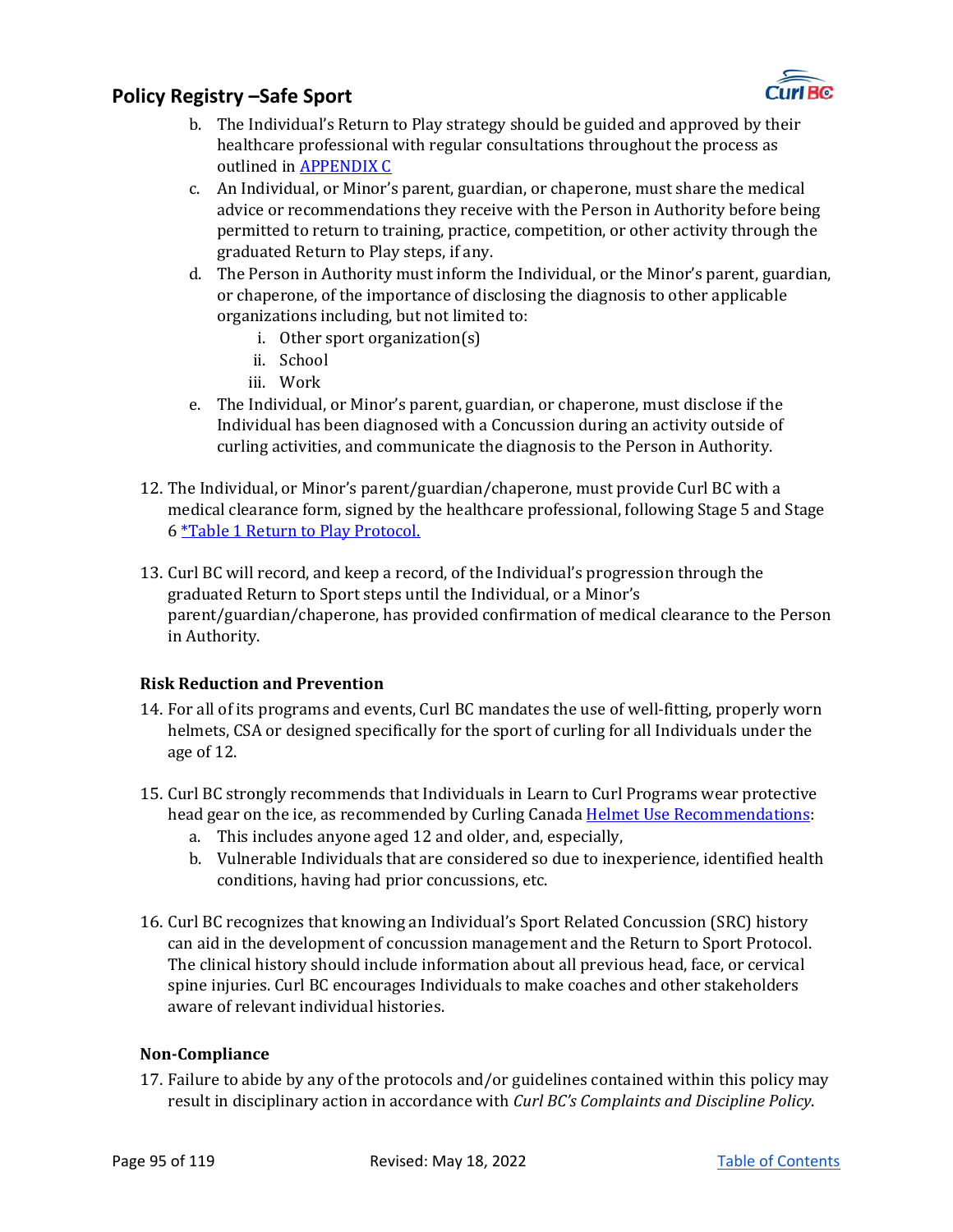

### **Liability**

18. Curl BC shall not be liable for any Individual's use or interpretation of this Policy. Further, none of Curl BC's Persons in Authority or Individuals involved in any way in the administration of this Policy shall be liable to any other Individual in any way, in relation to any lawful acts or omissions committed in the honest application, administration, and/or enforcement of this Policy.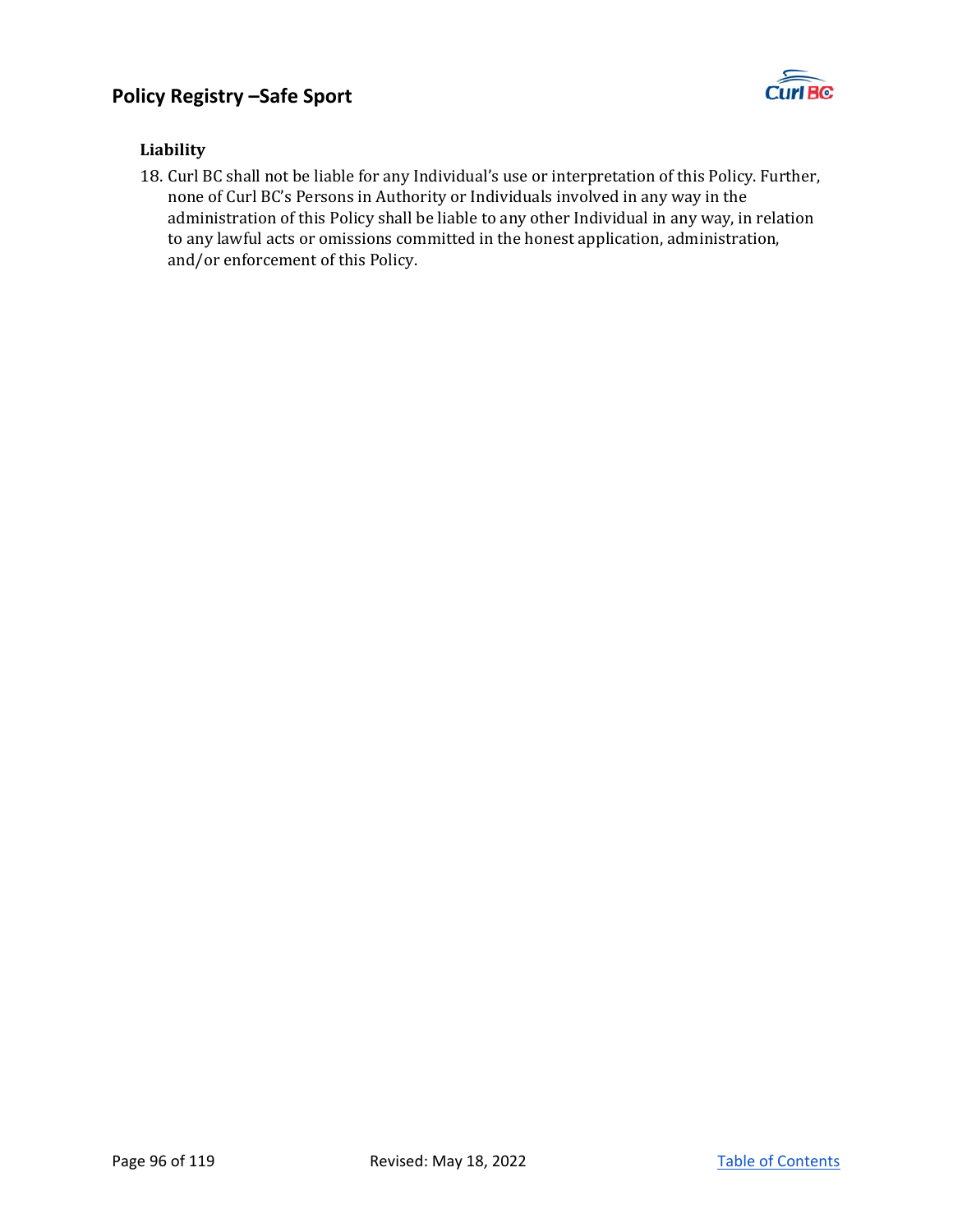

## **APPENDIX A – RECOGNIZING CONCUSSION SIGNS AND SYMPTOMS**

It is important that Individuals (including curling club staff, volunteers, parents and event management personnel) are familiar with and have training in recognizing concussion signs and symptoms including the following:

- 1. **Severe signs** of a concussion include:
	- a. Neck pain or tenderness,
	- b. Double vision,
	- c. Weakness or tingling/burning in arms or legs,
	- d. Severe or increasing headache,
	- e. Seizure or convulsion,
	- f. Loss of consciousness,
	- g. Deteriorating conscious state,
	- h. Vomiting more than once,
	- i. Increasingly restless, agitated and combative, or
	- j. Increased confusion.
- 2. **Observable signs** indicating a possible concussion include:
	- a. Lying motionless on the playing surface,
	- b. Slow to get up after a direct or indirect hit to the head,
	- c. Disorientation or confusion/ inability to respond appropriately to questions,
	- d. Blank or vacant look,
	- e. Balance or gait difficulties, absence of regular motor coordination, stumbling and slow labored movements, or
	- f. Facial injury after head trauma.
- 3. **Symptoms** following a concussion may include:
	- a. Headache or "pressure in the head",
	- b. Balance problems or dizziness,
	- c. Nausea or vomiting,
	- d. Drowsiness, fatigue, or low energy,
	- e. Blurred vision,
	- f. Sensitivity to light or noise,
	- g. More emotional or irritable,
	- h. "Don't feel right",
	- i. Sadness, nervousness, or anxiousness,
	- j. Neck pain,
	- k. Difficulty remembering and concentrating, or
	- l. Feeling slowed down or "in a fog".
- 4. **Failure** to correctly answer ANY of the following **memory questions** may suggest a concussion:
	- a. What venue are we at today?
	- b. Where was your last major competition?
	- c. What day is it?
	- d. What event are you participating in?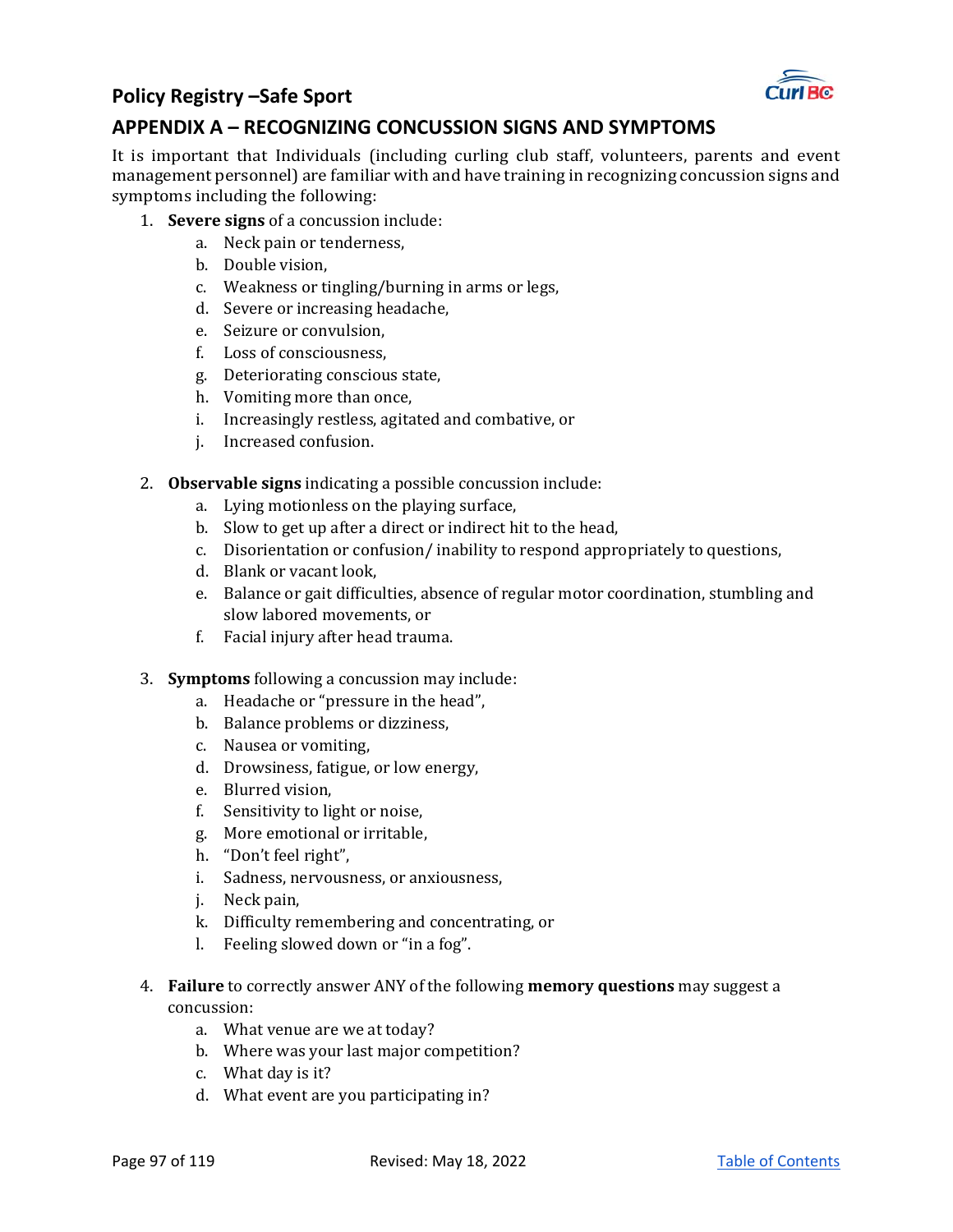

# **Policy Registry –Safe Sport APPENDIX B ‐ SAMPLE ACCIDENT REPORT FORM**

Date of Report (DD/MM/YY): \_\_\_\_\_\_\_/\_\_\_\_\_\_\_\_\_/\_\_\_\_\_\_\_\_\_

### **INDIVIDUAL INFORMATION (INJURED PERSON)**

| LAST                                                                                                                                                    | NAME:                                                               | <b>FIRST NAME:</b>                                    |           |                         |
|---------------------------------------------------------------------------------------------------------------------------------------------------------|---------------------------------------------------------------------|-------------------------------------------------------|-----------|-------------------------|
| ADDRESS:<br><b>STREET</b>                                                                                                                               |                                                                     | CITY:                                                 |           |                         |
| <b>POSTAL</b>                                                                                                                                           | CODE:                                                               | PHONE: (                                              | $\lambda$ |                         |
| E-MAIL:                                                                                                                                                 |                                                                     | AGE:                                                  |           |                         |
| SEX: ____M ____F                                                                                                                                        |                                                                     |                                                       |           | dd / mm / yyyy          |
| KNOWN MEDICAL CONDITIONS/ALLERGIES:                                                                                                                     |                                                                     |                                                       |           |                         |
| <b>INCIDENT INFORMATION</b>                                                                                                                             |                                                                     |                                                       |           |                         |
| DATE & TIME OF INCIDENT:                                                                                                                                |                                                                     | TIME OF FIRST TIME OF MEDICAL<br><b>INTERVENTION:</b> |           | <b>SUPPORT ARRIVAL:</b> |
| dd<br>mm yyyy                                                                                                                                           | $\frac{1}{2}$ and $\frac{1}{2}$ . The set of $\frac{1}{2}$<br>AM/PM | AM/PM                                                 |           | AM/PM                   |
| PERSON IN AUTHORITY - DESCRIBE THE INCIDENT: (what took place, where it took<br>place, what were the signs and symptoms of the injured person)          |                                                                     |                                                       |           |                         |
|                                                                                                                                                         |                                                                     |                                                       |           |                         |
|                                                                                                                                                         |                                                                     |                                                       |           |                         |
| <b>INJURED INDIVIDUAL - DESCRIBE THE INCIDENT:</b> (see above)                                                                                          |                                                                     |                                                       |           |                         |
|                                                                                                                                                         |                                                                     |                                                       |           |                         |
|                                                                                                                                                         |                                                                     |                                                       |           |                         |
|                                                                                                                                                         |                                                                     |                                                       |           |                         |
| <b>EVENT and CONDITIONS:</b> (what was the event during which the incident took place,<br>location of incident, surface quality, light, weather, etc.): |                                                                     |                                                       |           |                         |
|                                                                                                                                                         |                                                                     |                                                       |           |                         |
|                                                                                                                                                         |                                                                     |                                                       |           |                         |
| <b>ACTIONS TAKEN/INTERVENTION:</b>                                                                                                                      |                                                                     |                                                       |           |                         |
|                                                                                                                                                         |                                                                     |                                                       |           |                         |
|                                                                                                                                                         |                                                                     |                                                       |           |                         |
|                                                                                                                                                         |                                                                     |                                                       |           |                         |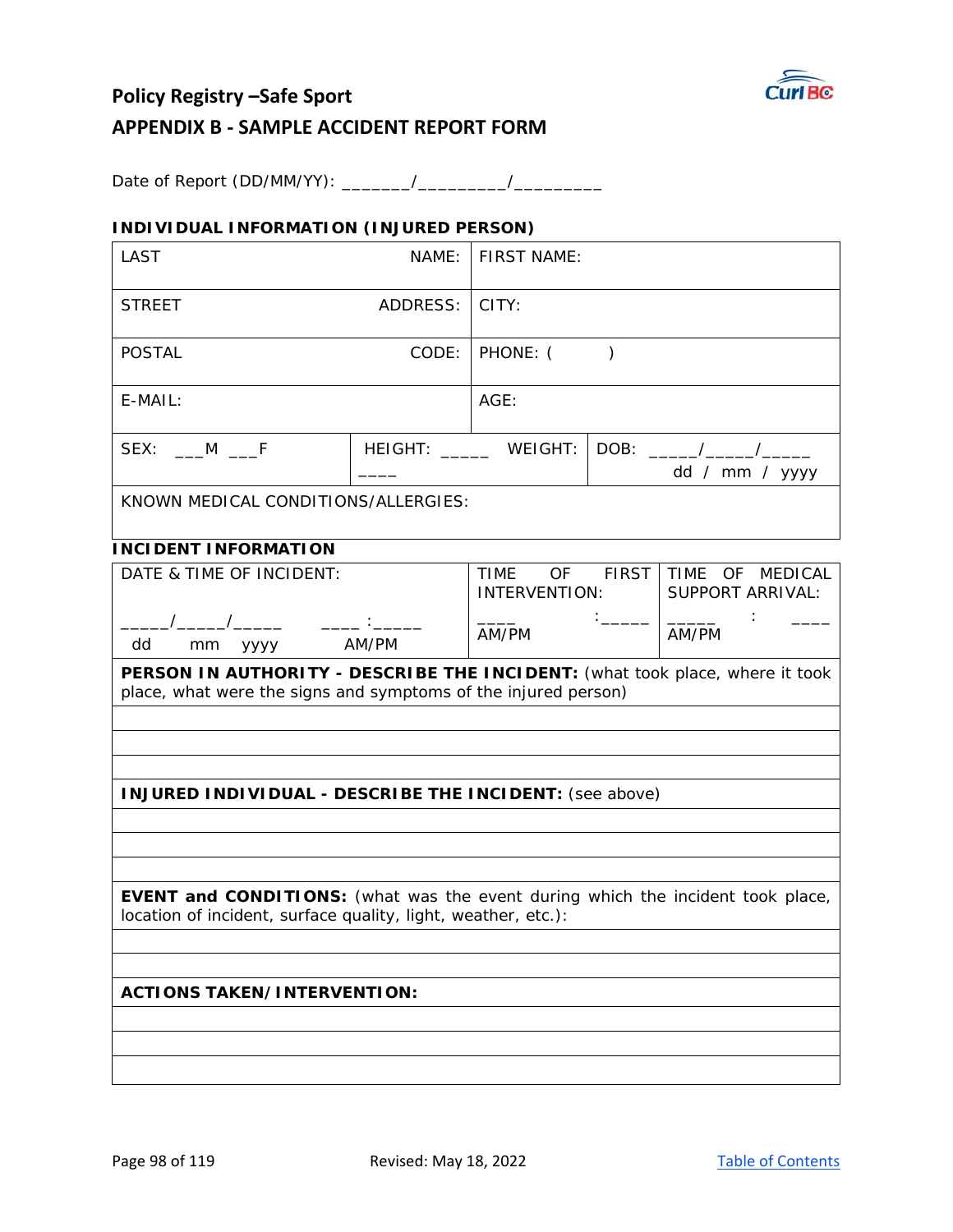



After treatment, the injured person was (\*Participant cannot return to play if concussion suspected):

Sent home Sent to hospital/a clinic Returned to activity\*

**OVER** 

### **Sample Accident Report Form (cont'd)**

### **PERSON IN AUTHORITY INFORMATION**

| LAST NAME:                                                       | <b>FIRST NAME:</b>                   |  |
|------------------------------------------------------------------|--------------------------------------|--|
| STREET ADDRESS:                                                  | CITY:                                |  |
| POSTAL CODE:                                                     | PHONE: (<br>$\overline{\phantom{a}}$ |  |
| E-MAIL:                                                          | AGE:                                 |  |
| ROLE (Coach, assistant, parent, official, bystander, therapist): |                                      |  |

**WITNESS INFORMATION** (someone who observed the incident and the response, not the charge person)

| LAST NAME:             | FIRST NAME: |
|------------------------|-------------|
| <b>STREET ADDRESS:</b> | CITY:       |
| POSTAL CODE:           | PHONE: ()   |
| E-MAIL:                | $AGE$ :     |

### **OTHER COMMENTS OR REMARKS**

| __________________ |  |  |
|--------------------|--|--|

### **FORM COMPLETED BY:**

**PRINT NAME:**\_\_\_\_\_\_\_\_\_\_\_\_\_\_\_\_\_\_\_ **SIGNATURE:**\_\_\_\_\_\_\_\_\_\_\_\_\_\_\_\_\_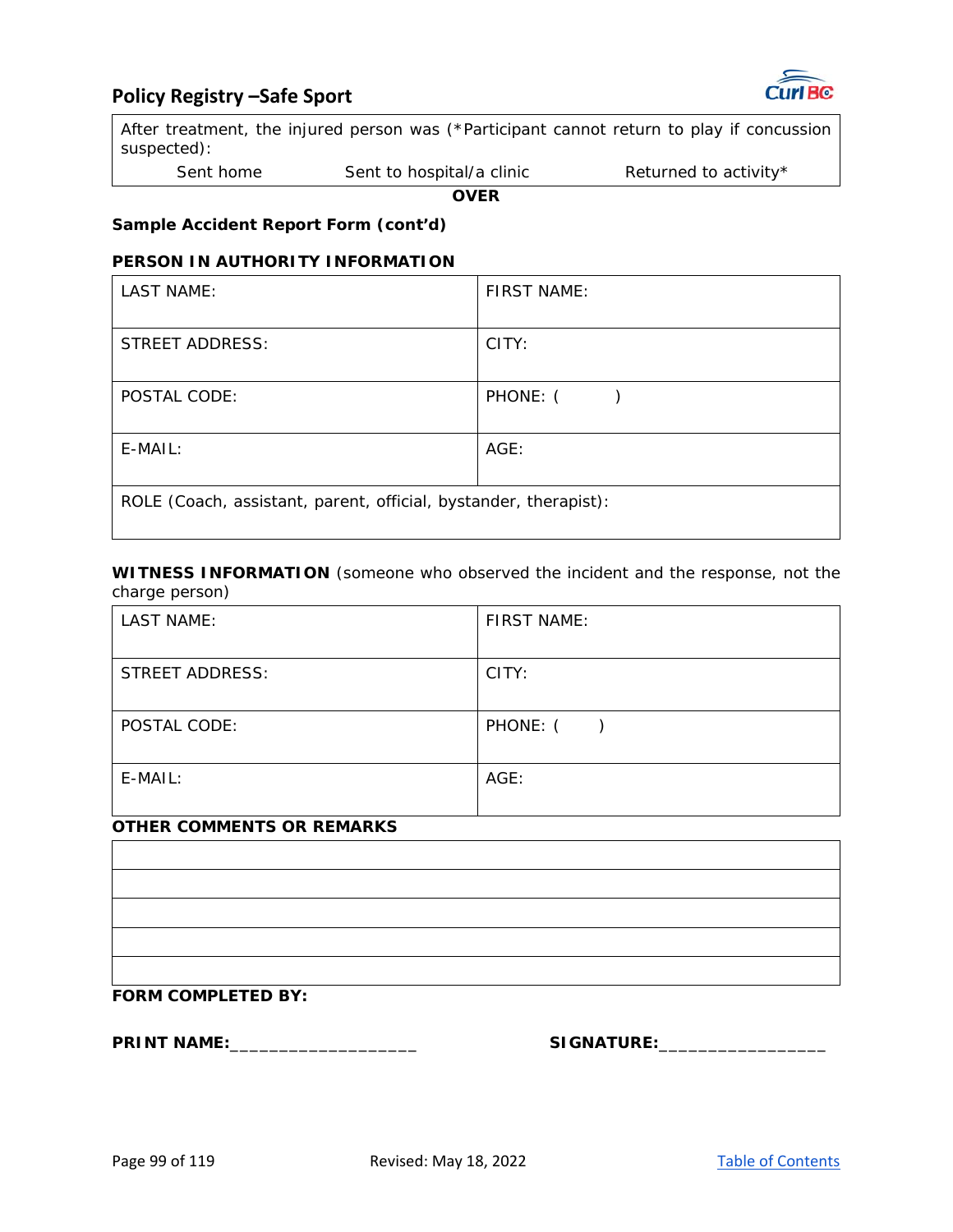

# **Policy Registry –Safe Sport APPENDIX C ‐ Curl BC Return to Play Protocol**

The Individuals Return to Play strategy should be guided and approved by a licensed healthcare professional with regular consultations throughout the process.

#### **Rest and Rehabilitation**

- 1. Individuals with a diagnosed Sport Related Concussion (SRC) should rest during the acute phase (24‐ 48 hours) but can gradually and progressively become more active so long as activity does not worsen the Individual's symptoms. Individuals should avoid vigorous exertion.
- 2. Individuals must consider the diverse symptoms and problems that are associated with SRCs. Rehabilitation programs that involve controlled parameters below the threshold of peak performance should be considered.

#### **Refer**

3. Individuals who display persistent post‐concussion symptoms (i.e., symptoms beyond the expected timeline for recovery – 10‐14 days for adults and 4 weeks for children) should be referred to physicians with experience handling SRCs.

#### **Recovery and Return to Play**

- 4. SRCs have large adverse effects on cognitive functioning and balance during the first 24‐72 hours after injury. For *most* Individuals, these cognitive defects, balance and symptoms improve rapidly during the first two weeks after injury. An important predictor of slower recovery from an SRC is the severity of the Individual's initial symptoms following the first few days after the injury.
- 5. The table below represents a recommended graduated return to play for most Individuals, in particular, for those that did not experience high severity of initial symptoms following the first few days after the injury.

| <b>Stage</b> | Aim                         | <b>Activity</b>                                                                                                                                                                                                                                                              | <b>Stage Goal</b>                                   |
|--------------|-----------------------------|------------------------------------------------------------------------------------------------------------------------------------------------------------------------------------------------------------------------------------------------------------------------------|-----------------------------------------------------|
|              | Symptom-limited<br>activity | Daily activities that do not provoke symptoms                                                                                                                                                                                                                                | Gradual reintroduction of<br>work/school activities |
| 2            | Light aerobic exercise      | Walking or stationary cycling at slow to medium pace.<br>No resistance training.<br>Light intensity walking or stationary cycling for<br>15-20 minutes at sub-symptom threshold<br>intensity                                                                                 | Increase heart rate                                 |
| 3            | Sport-specific<br>exercise  | Running drills. No head impact activities<br>Low intensity participation like throwing rocks.<br>$\overline{\phantom{a}}$<br>The environment should be managed so as to<br>٠<br>ensure the participant is at minimum risk of<br>falling or colliding with other Individuals. | Add movement                                        |

#### **Table 1: Return to Play Strategy (provided by Curling Canada and Parachute Canada)**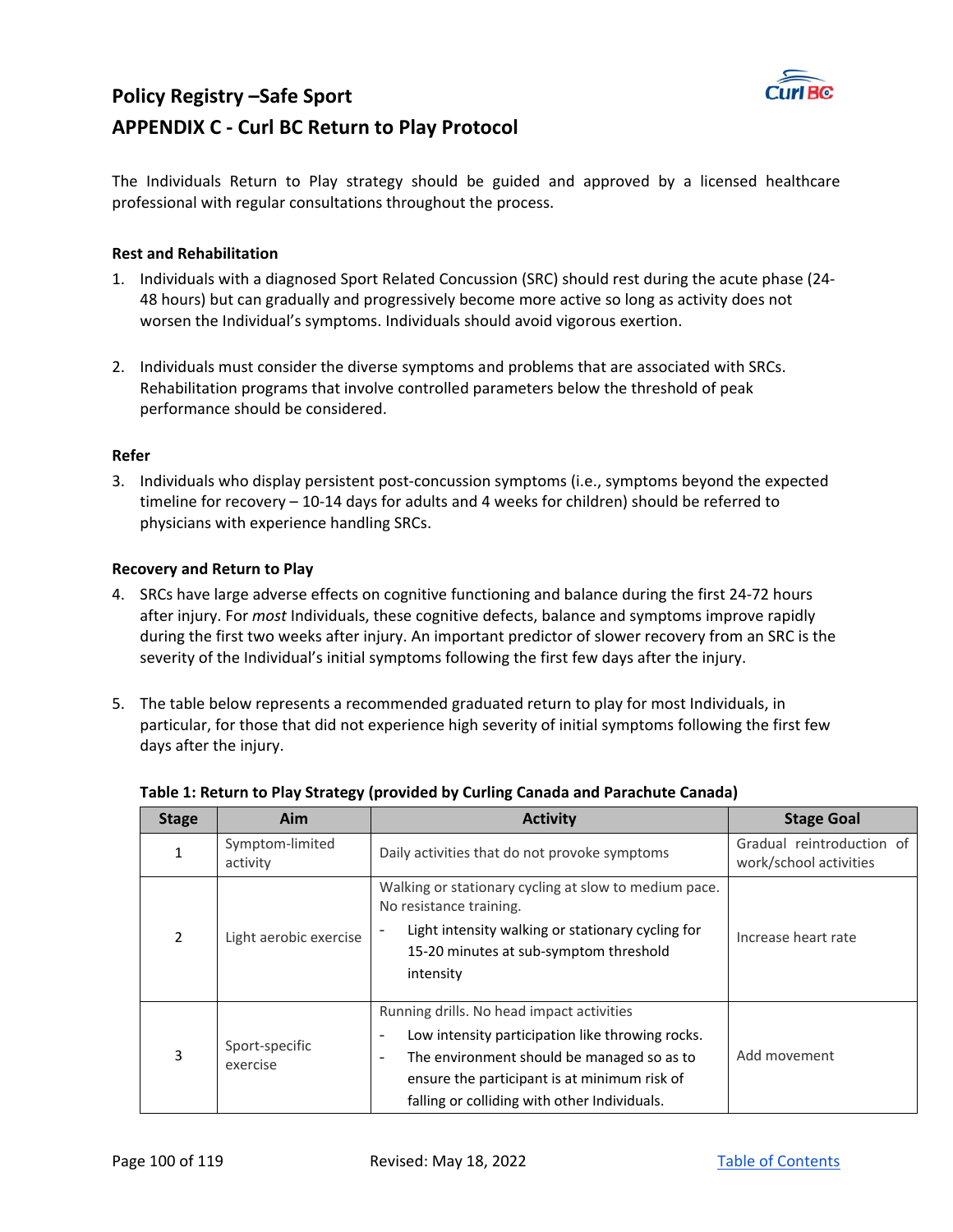

|   |                                | The participant may also attempt basic balance<br>-<br>drills.                                               |                                                                            |
|---|--------------------------------|--------------------------------------------------------------------------------------------------------------|----------------------------------------------------------------------------|
| 4 | Non-contact training<br>drills | Increase intensity, difficulty and duration of training<br>drills. May start progressive resistance training | Exercise, coordination and<br>increased thinking                           |
|   | Full practice                  | Following medical clearance, participate in normal<br>training activities                                    | Restore confidence<br>and<br>assess functional skills by<br>coaching staff |
| 6 | Return to play                 | Normal participation                                                                                         |                                                                            |

- 6. An initial period of 24‐48 hours of both physical rest and cognitive rest is recommended before beginning the Return to Play strategy.
- 7. There should be at least 24 hours (or longer) for each step. If symptoms reoccur or worsen, the Participant should go back to the previous step.
- 8. Resistance training should only be added in the later stages (Stage 3 or Stage 4).
- 9. If symptoms persist, the Participant should return to see a physician.
- 10. The Participant must provide Curl BC with a medical clearance form, signed by a physician, following Stage 5 and before proceeding to Stage 6.

#### **Reconsider**

- 11. The 2017 Concussion in Sport Group (CISG) considered whether certain populations (children, adolescents, and elite athletes) should have SRCs managed differently.
- 12. It was determined that all Individuals, regardless of competition level, should be managed using the same SRC management principles.
- 13. Adolescents (13 to 18 years old) and children (5 to 12 years old) should be managed differently. SRC symptoms in children persist for up to four weeks. More research was recommended for how these groups should be managed differently, but the CISG recommended that children and adolescents should first follow a Return to School strategy before they take part in a Return to Play strategy. A Return to School strategy is described below.

| <b>Stage</b> | Aim                                                                      | <b>Activity</b>                                                                                                                                                                               | <b>Stage Goal</b>                          |
|--------------|--------------------------------------------------------------------------|-----------------------------------------------------------------------------------------------------------------------------------------------------------------------------------------------|--------------------------------------------|
|              | activities<br>Daily<br>at<br>home that do not give<br>the child symptoms | Typical activities of the child during the day as<br>long as they do not increase symptoms (e.g.,<br>reading, texting, screen time). Start with 5-<br>15 min at a time and gradually build up | Gradual return to typical activities       |
|              | School activities                                                        | reading or<br>cognitive<br>Homework,<br>other<br>activities outside of the classroom                                                                                                          | cognitive<br>Increase tolerance to<br>work |

#### **Table 2‐ Return to School Strategy**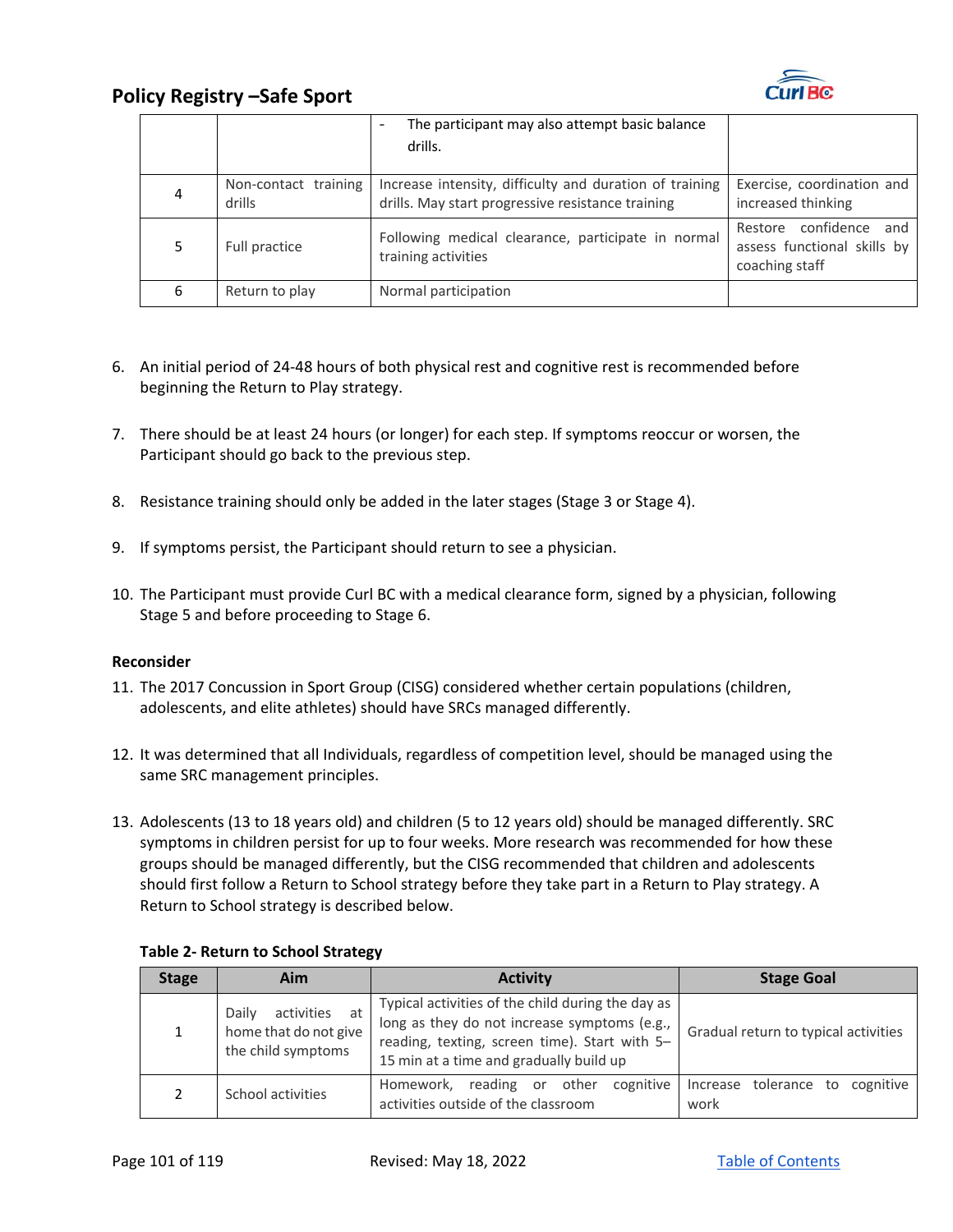

|   | Return to school part-<br>time | Gradual introduction of schoolwork. May need<br>to start with a partial school day or with<br>increased breaks during the day | Increase academic activities       |
|---|--------------------------------|-------------------------------------------------------------------------------------------------------------------------------|------------------------------------|
| 4 | Return to school full          | Gradually progress school activities until a full                                                                             | Return to full academic activities |
|   | time                           | day can be tolerated                                                                                                          | and catch up on missed work        |

### **Residual Effects**

14. Individuals should be alert for potential long-term problems such as cognitive impairment and depression. The potential for developing chronic traumatic encephalopathy (CTE) should also be a consideration, although the CISG stated that "*a cause‐and‐effect relationship has not yet been demonstrated between CTE and SRCs or exposure to contact sports. As such, the notion that repeated concussion or sub‐concussive impacts cause CTE remains unknown*.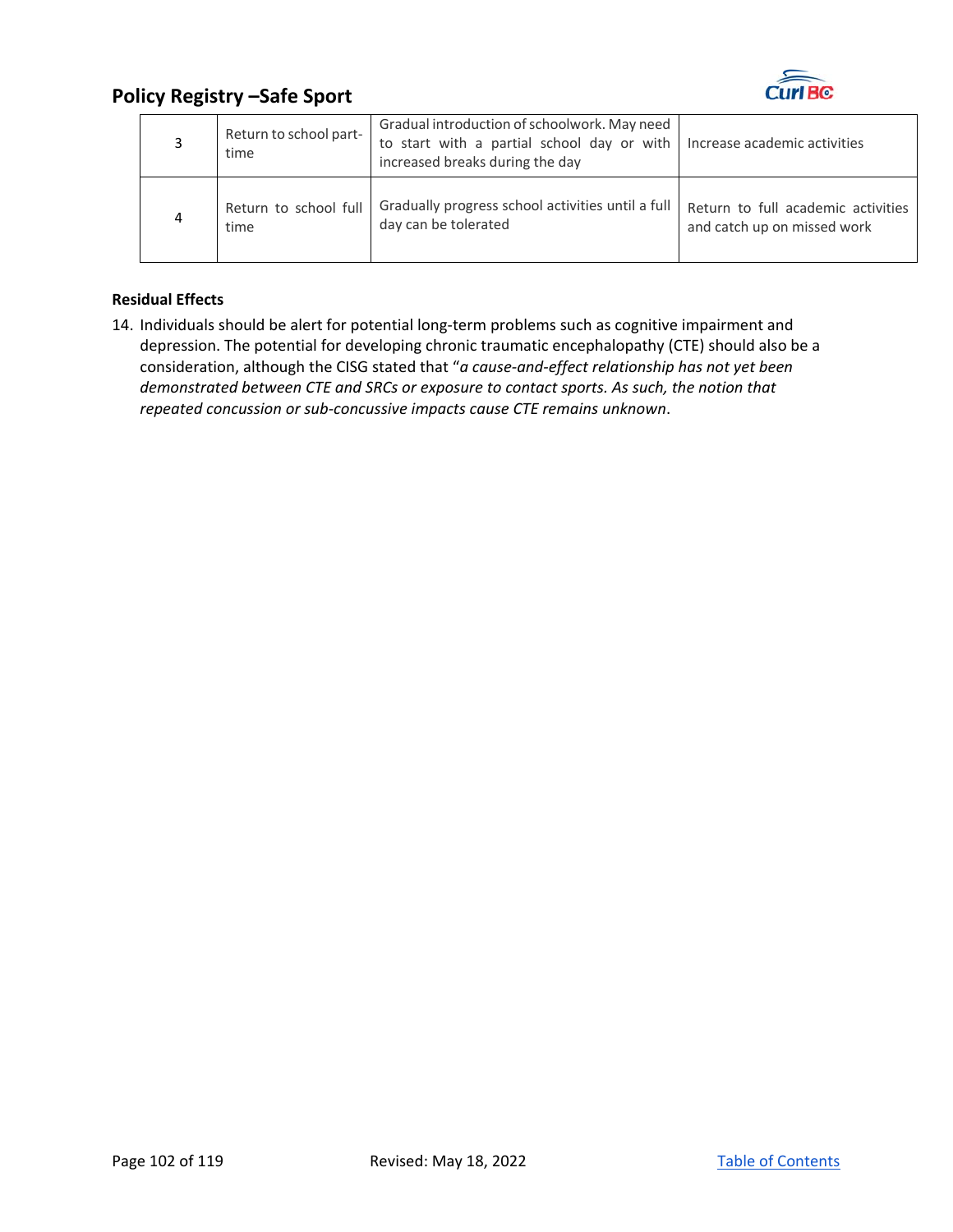

## **SAFE‐5: Complaints and Discipline** – policy approved November 3, 2021

### **Purpose**

1. Individuals are expected to comply with all Curl BC policies, rules, regulations and the Code of Conduct and Ethics. Non-compliance may result in sanctions pursuant to this policy. This policy sets out the process that Curl BC uses to address any complaints and disciplinary matters.

### **Definitions**

- 2. The following terms have these meanings in this Policy:
	- a) "*Case Manager*" The CEO will be appointed as Curl BC's first point‐of contact for administering all complaints under the *Complaints and Discipline Policy.* The CEO may, in turn, appoint a qualified Case Manager who has no significant relationship with the affected parties, no involvement with the incident which is the subject of the complaint and be without any other actual or reasonably perceived bias or conflict. In the event that the CEO is considered a respondent in any complaint, the Board Chair will appoint the Case Manager.
	- b) "*Individuals"* As defined in the Code of Conduct and Ethics policy.
	- c) "Complainant" A person who makes a formal complaint to Curl BC that they have been harmed by an individual affiliated with Curl BC.
	- d) "*Respondent*" A person, group or organization against whom a complaint has been made.
	- e) "Parties" As defined in the Dispute Resolution policy.

### **Application**

- 3. This Policy applies to all Individuals of Curl BC.
- 4. This Policy applies to matters that may arise during Curl BC's business activities and events including, but not limited to: competitions, practices, team selections, training camps, travel associated with Curl BC activities and any meetings.
- 5. This Policy applies to Individuals' conduct outside of Curl BC's business, activities and events when such conduct adversely affects relationships within Curl BC, its work and sport environment, is detrimental to the image and reputation of Curl BC or upon the acceptance of Curl BC. Applicability will be determined by Curl BC at its sole discretion.
- 6. This Policy does not prevent immediate discipline or sanction from being applied as reasonably required. Further discipline may be applied according to this Policy. Any infractions or complaints occurring within competition will be dealt with by the procedures specific to the competition, if applicable. In such situations, disciplinary sanctions will be for the duration of the competition, training, activity or event only.
- 7. An employee of Curl BC who is a Respondent will be subject to appropriate disciplinary action in accordance with any of Curl BC's applicable policies, as well as the employee's Employment Agreement, if applicable. Violations may result in a warning, reprimand, restrictions, suspension, or other disciplinary actions up to and including termination of employment.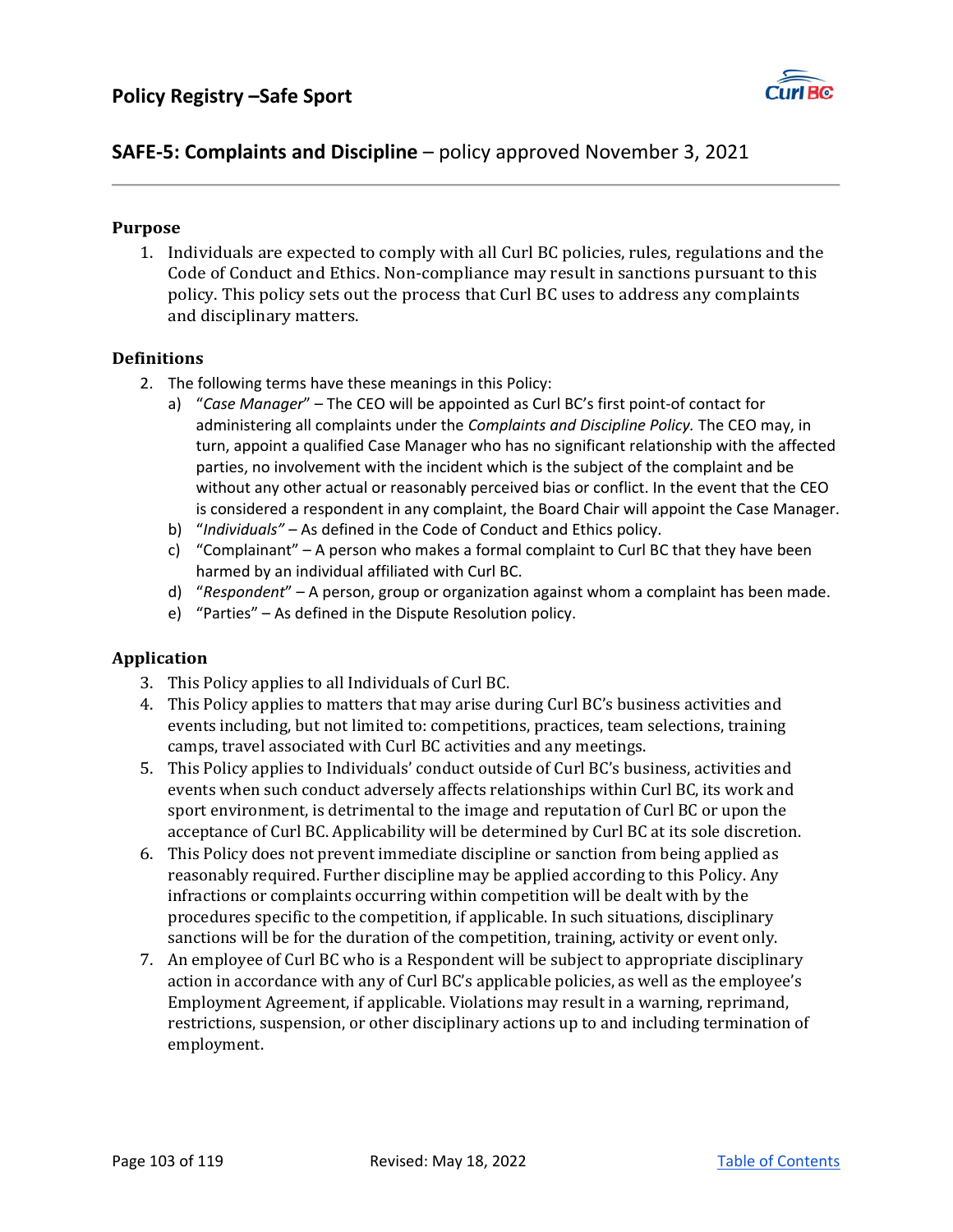

#### **Alignment**

- 8. Curl BC recognizes that an Individual may be registered with another Member Association (MA). Curl BC requests that MAs share discipline decisions involving the Individual to Curl BC. Curl BC may, at its sole discretion, take further action.
- 9. Curl BC recognizes that an Individual may be registered with multiple Member Facilities. Curl BC requests that Member Facilities share discipline decisions involving individual affiliates to Curl BC. Curl BC may, at its sole discretion, take further action.
- 10. If Curl BC decides to take further action upon becoming aware of an Individual who has been disciplined by a MA, Member Facility, and/or Curling Canada, the Individual will be the Respondent to a complaint initiated under the terms of this Policy. Curl BC may act as the Complainant if the original Complainant is unwilling or unavailable to participate in this process.
- 11. The Case Manager will review and consider the decision by the MA and/or Member Facility when deciding on the complaint in accordance with the terms of this Policy.

#### **Adult Representative**

- 12. Complaints may be brought for or against an Individual who is a minor. Minors must have a parent, guardian, and/or another adult serve as their representative during this process.
- 13. Communication from the Case Manager must be directed to the minor's representative.
- 14. A minor is not required to attend an oral hearing, if held.

#### **Complaint Initiation Process**

- 15. Any Individual may report an incident or complaint to Curl BC's CEO in writing, within fourteen (14) days of the alleged incident, although this timeline can be waived or extended at the Case Manager's discretion.
	- a. The Complaint must include the following information:
		- i. Full Name(s) and contact information of the Complainant(s).
		- ii. Full Name(s) and contact information of the Respondent(s), if known.
- 16. Curl BC may, in its sole discretion, act as the Complainant and initiate the complaint process under the terms of this Policy. In such cases, Curl BC will identify an individual representative of the organization.
- 17. Upon receiving report of an incident or a complaint, the CEO may, with sole discretion and depending on the nature of the issue, refer the complaint to a Case Manager. The CEO's decision to refer the matter to a Case Manager is not subject to appeal.
- 18. When determining whether to appoint a Case Manager, the CEO has the discretion to determine which process should be followed to manage the complaint matter and may use the following examples as a general guideline. The CEO may also assign the process determination to the Case Manager.
	- a. Alternative Dispute Resolution (ADR) see GP ? Dispute Resolution Policy. This approach may be requested directly by the CEO or by a Case Manager, if appointed.
	- b. Process #1 the Complaint alleges the following incidents:
		- i. Disrespectful, abusive, racist, or sexist comments or behavior,
		- ii. Disrespectful conduct,
		- iii. Minor incidents of violence (for example, tripping, pushing, elbowing),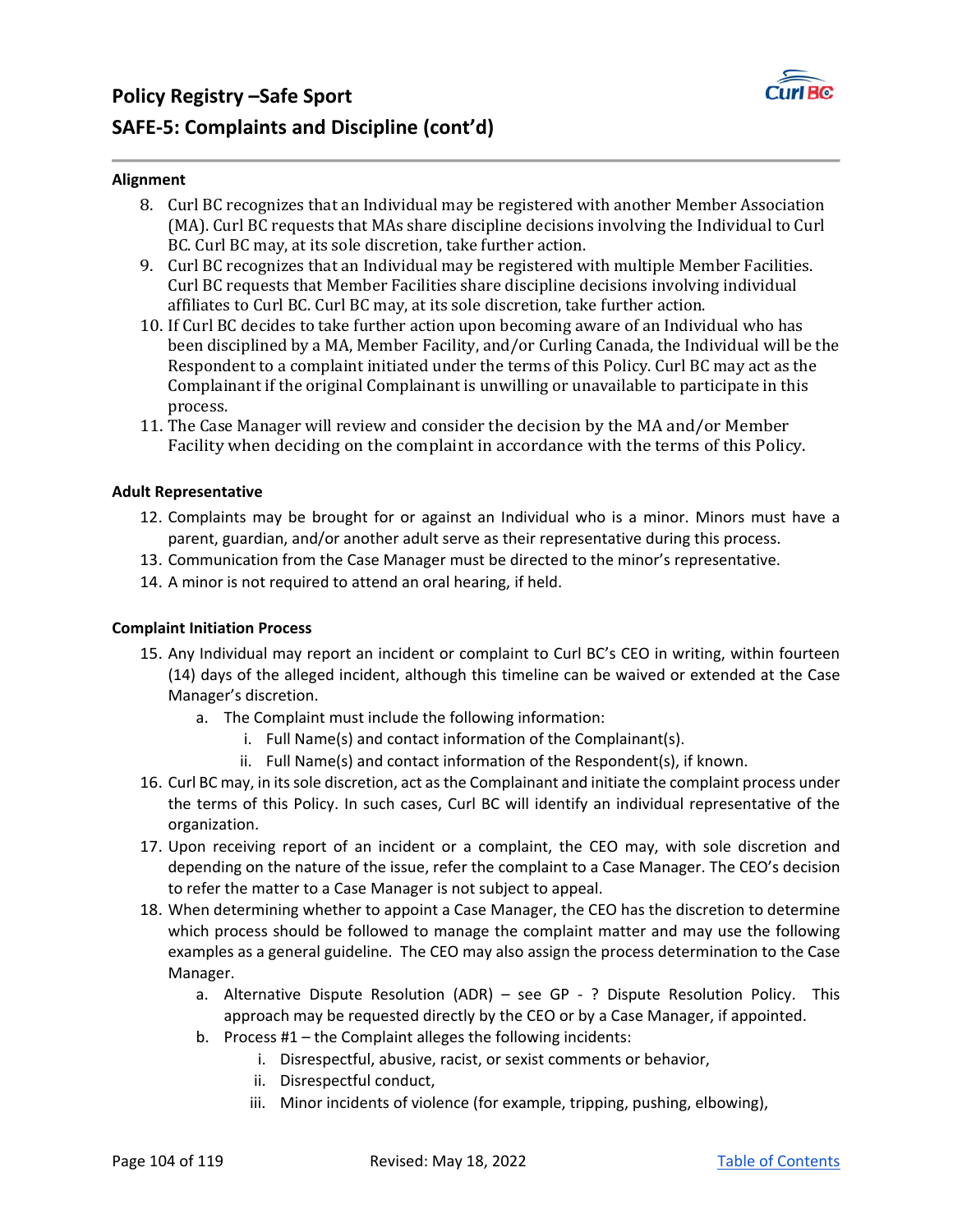

# **Policy Registry –Safe Sport SAFE‐5: Complaints and Discipline (cont'd)**

- iv. Conduct contrary to values of Curl BC,
- v. Non‐Compliance with Curl BC's policies, procedures, rules or regulations, or
- vi. Minor violations of Curl BC's *Code of Conduct and Ethics.*
- c. Process #2 the Complaint alleges the following incidents:
	- i. Repeated minor incidents,
	- ii. Any incident of hazing.
	- iii. Behaviour that constitutes harassment, sexual harassment or sexual misconduct,
	- iv. Major incidents of violence (for example, fighting, attacking, sucker punching),
	- v. Pranks, jokes or other activities that endanger the safety of others,
	- vi. Conduct that intentionally interferes with a competition or with an athlete's preparation for a competition,
	- vii. Conduct that intentionally damages Curl BC's image, credibility or reputation,
	- viii. Consistent disregard for Curl BC's bylaws, policies, rules and regulations,
	- ix. Major repeated violations of Curl BC's *Code of Conduct and Ethics,*
	- x. Intentionally damaging Curl BC's property or improperly handling Curl BC's monies,
	- xi. Abusive use of alcohol, any use or possession of alcohol by minors or use or possession of illicit drugs and narcotics,
	- xii. Any possession or use of banned performance enhancing drugs or methods, or
	- xiii. A conviction for any *Criminal Code* offense.
- 19. The CEO or the Case Manager may determine the alleged incident contains an element of maltreatment. In this case, either may appoint an Investigations Officer in accordance with Curl BC's Investigation of Reported Maltreatment Policy. Curl BC and the designated investigator will have additional responsibilities as described in that Policy.

#### **Complaint Management ‐ Process #1:**

#### *Procedures*

*20.* The CEO or appointed Case Manager will review the submission(s) and determine whether the complaint or incident should be handled under Process #1 or Process #2. A decision to proceed under Process #1 means no further evaluation of the complaint is required, the complaint or offense is verified, and appropriate sanction(s) will be considered and applied.

#### *Sanctions*

- 21. Following the determination that the complaint or incident should be handled under Process #1, the CEO or Case Manager will determine one or more of the following sanctions:
	- a. Verbal or written reprimand,
	- b. Verbal or written apology,
	- c. Service or other contribution to Curl BC,
	- d. Removal of certain privileges,
	- e. Suspension from certain teams, events, and/or activities,
	- f. Suspension from all or some of Curl BC's activities for a designated period or
	- g. Any other reasonable sanction considered appropriate relative to the offense.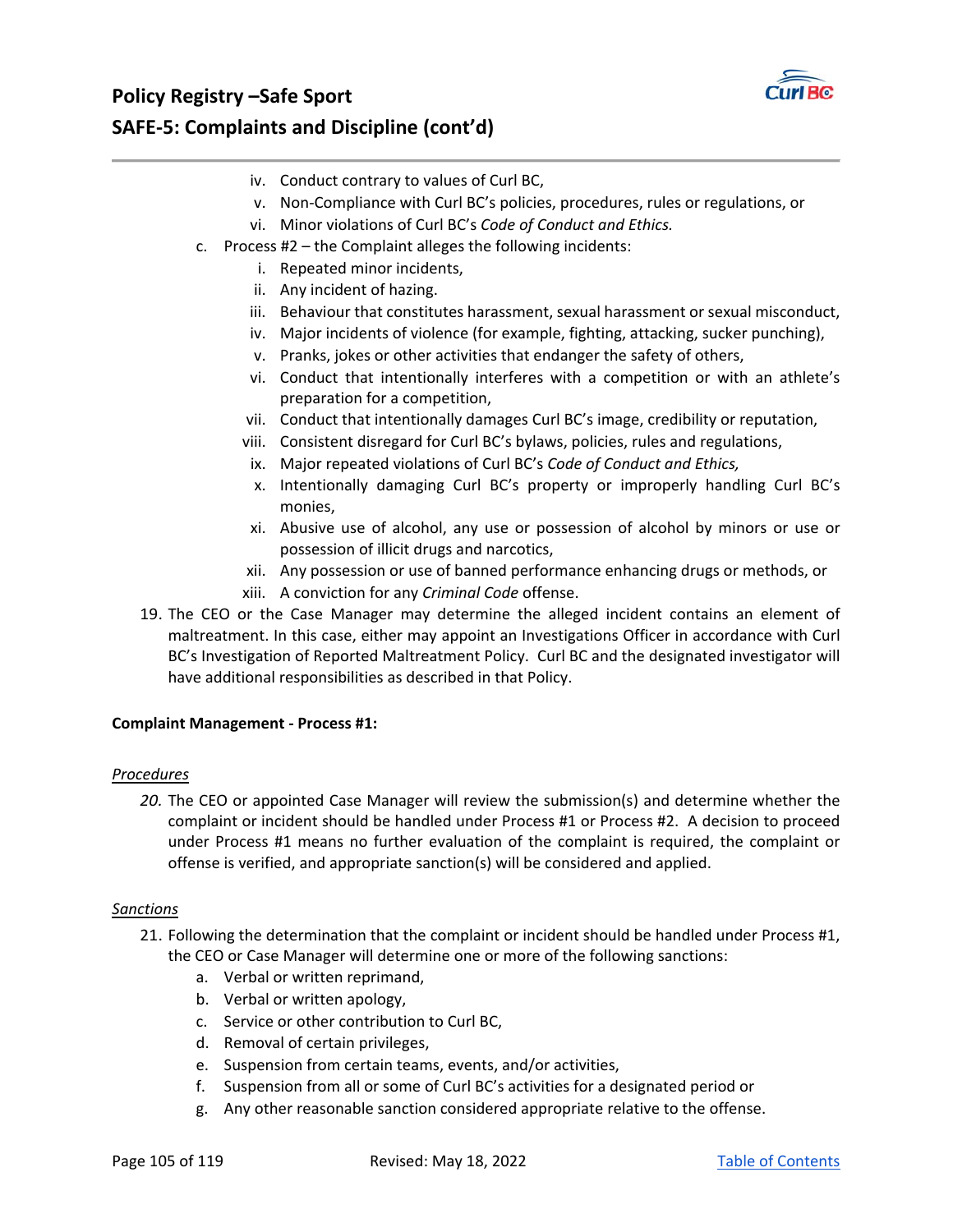

# **Policy Registry –Safe Sport SAFE‐5: Complaints and Discipline (cont'd)**

- 22. The Case Manager will inform the Respondent of the sanction, which will take effect immediately.
- 23. Records of all sanctions will be maintained by Curl BC.

### *Request for Reconsideration*

- 24. The decision, including any sanction, may not be appealed until the completion of a request for reconsideration. The Respondent may contest the decision by submitting a Request for Reconsideration to the CEO of Curl BC within seven (7) days of receiving the decision. In the Request for Reconsideration, the Respondent must indicate:
	- a. Why the decision, including any sanction, is inappropriate,
	- b. All evidence to support the Respondent's position and
	- c. What penalty or sanction (if any) would be appropriate.
- 25. Upon receiving a Request for Reconsideration, the CEO may accept or reject the Respondent's position as to an appropriate sanction.
- 26. Should the CEO accept the Respondent's position as to an appropriate sanction, that sanction will take effect immediately.
- 27. Should the CEO not accept the Respondent's position as to an appropriate sanction, the Respondent has a choice to either accept the decision and comply with the sanction or to request that the case be advanced or elevated to Process #2 and, if so, the case will be re‐assessed and managed under the process set out in the corresponding policy section.

### **Complaint Management ‐ Process #2:**

### *Procedures*

- 28. Invoking the procedure of Process #2, the CEO will normally engage a Case Manager.
- 29. If the Case Manager determines the complaint is:
	- a. Frivolous or outside the jurisdiction of this Policy, the complaint will be dismissed.
	- b. Not frivolous and within the jurisdiction of this Policy, the Case Manager will notify the CEO and all Parties involved that the complaint has been reviewed and will move forward. The Case Manager will also advise all Parties as to what the next steps in the process will be.
- 30. The Case Manager's decision to proceed with or to dismiss the complaint may not be appealed.
- 31. The Case Manager will establish and adhere to timelines that ensure procedural fairness and that the matter is heard in a timely fashion.
- 32. After notifying the Parties that the complaint will proceed, the Case Manager may still propose using Curl BC's *Dispute Resolution Policy* (and the ADR process indicated within it) to resolve the dispute. If the dispute is not resolved through this alternative process, or if the parties refuse to use the *Dispute Resolution Policy*, the Case Manager will proceed to hear the complaint.
- 33. The Case Manager will then decide the format under which the complaint will be heard. This decision may not be appealed. The format of the hearing may be:
	- a. An in‐person oral hearing,
	- b. An oral hearing by telephone or other communication medium,
	- c. A hearing based on review of documentary evidence submitted in advance of the hearing or
	- d. A combination of the methods listed above.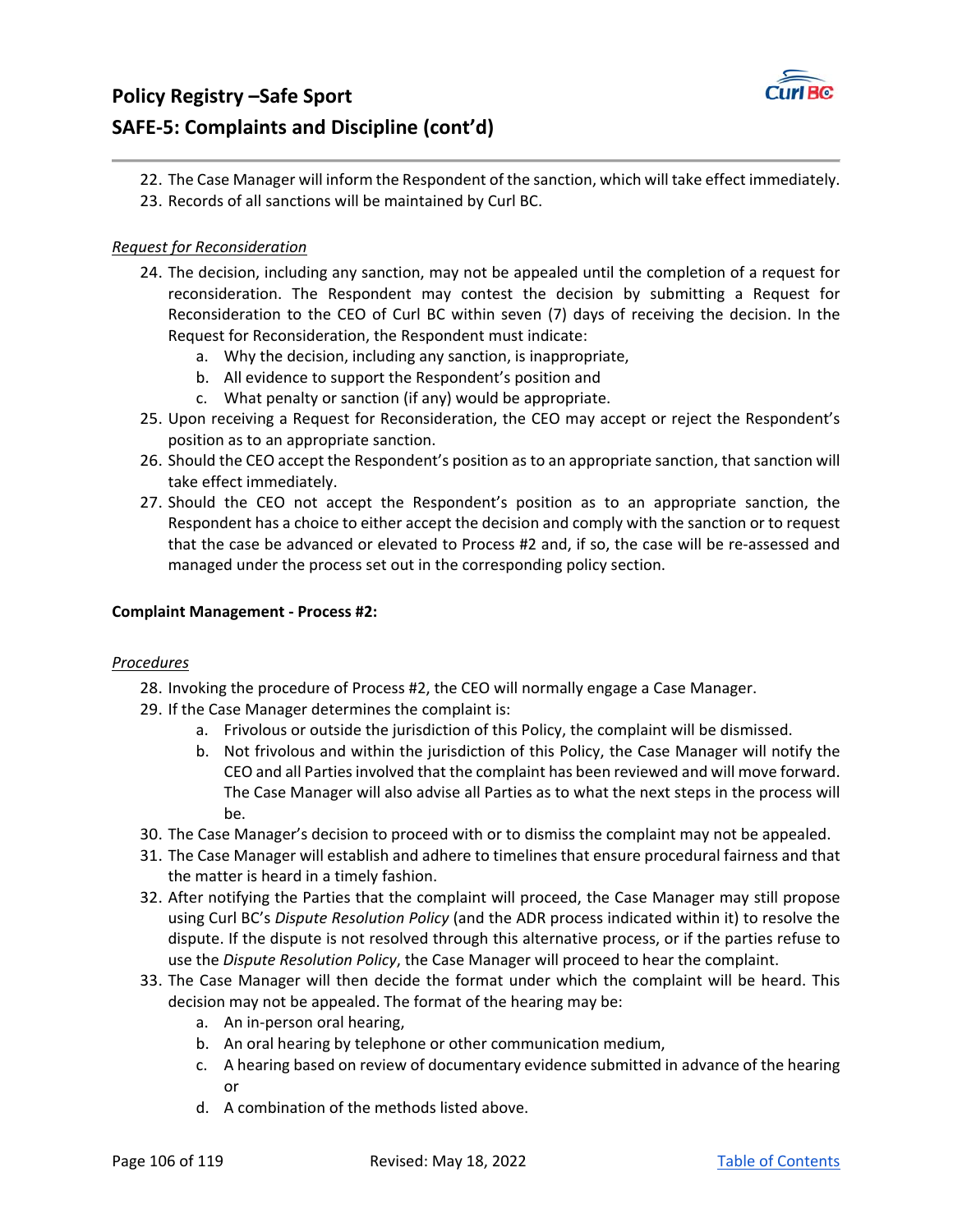

# **Policy Registry –Safe Sport SAFE‐5: Complaints and Discipline (cont'd)**

- 34. The hearing will be governed by the procedures the Case Manager deems appropriate in the circumstances, provided that:
	- a. The Parties will be given appropriate notice of the day, time, and place of the hearing, in the case of an oral in-person hearing or an oral hearing by telephone or other communication medium,
	- b. Copies of any written documents which the parties wish to have the Case Manager consider will be provided to all Parties in advance of the hearing,
	- c. The Parties may engage a representative, advisor, or legal counsel at their own expense,
	- d. The Case Manager may request that any other individual participate and give evidence at the hearing, and
	- e. The Case Manager may allow any oral evidence, documentation or thing relevant to the subject matter of the complaint but may exclude such evidence that is unduly repetitious and shall place such weight on the evidence as is deemed appropriate.
- 35. If the Respondent acknowledges the facts of the incident and takes responsibility for his or her part, the Respondent may waive the hearing, in which case the Case Manager will determine the appropriate sanction. The Case Manager may still hold a hearing for the purpose of determining an appropriate sanction.
- 36. The hearing will proceed even if a Party chooses not to participate in the hearing.
- 37. If a decision may affect another party to the extent that the other party would have recourse to a complaint or an appeal in their own right, that party will be added to the current complaint and will be bound by the decision reached.
- 38. In fulfilling its duties, the Case Manager may obtain independent advice.

### *Decision*

39. After hearing and/or reviewing the matter, the Case Manager will determine whether the complaint is substantiated and, if so, the sanction(s) to be imposed. Within fourteen (14) days of the hearing's conclusion, the Case Manager's written decision, with reasons, will be distributed to all Parties and Curl BC.

### *Sanctions*

- 40. The Case Manager may apply one or more of the following sanctions:
	- a. Verbal or written reprimand,
	- b. Verbal or written apology,
	- c. Service or other contribution to Curl BC,
	- d. Removal of certain privileges,
	- e. Suspension from certain teams, events, and/or activities,
	- f. Suspension from all or some of Curl BC's activities for a designated period,
	- g. Payment of the cost of repairs for property damage,
	- h. Suspension of funding from Curl BC or from other sources,
	- i. Expulsion from Curl BC or
	- j. Any other reasonable sanction considered appropriate relative to the offense.
- 41. Unless the Case Manager decides otherwise, any disciplinary sanctions will begin immediately, notwithstanding an appeal. Failure to comply with a sanction as determined by the Case Manager will result in an automatic suspension until such time as compliance occurs.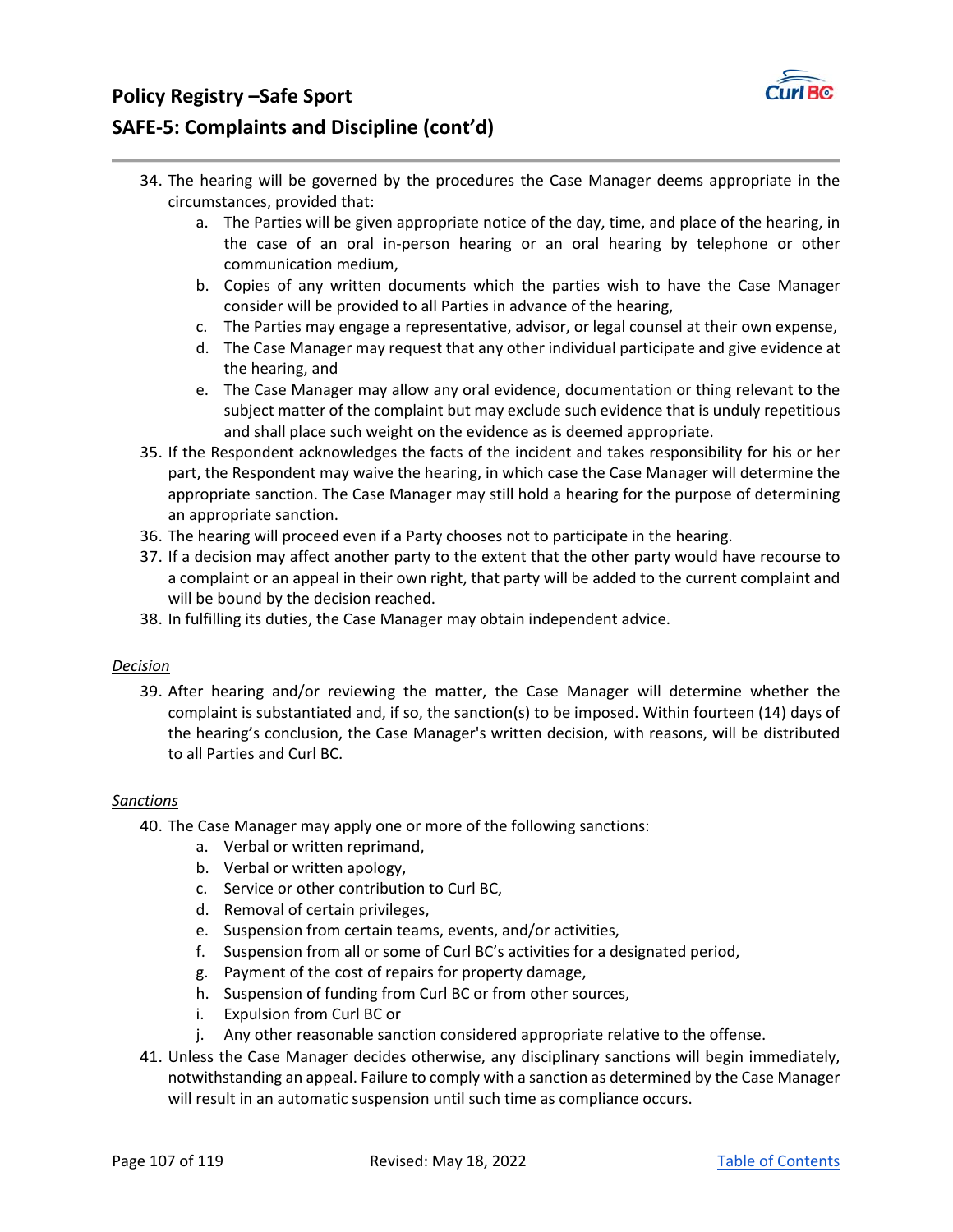

42. Records of all decisions will be maintained by Curl BC.

### *Appeals*

43. The decision of the Case Manager may be appealed in accordance with Curl BC's *Appeals Policy*.

### *Suspension pending a Hearing*

44. The CEO may, at his or her sole discretion, determine that an alleged incident is of such seriousness as to warrant suspension of an Individual pending completion of a criminal process, a hearing, or a decision of the Case Manager.

### *Criminal Convictions*

- 45. An Individual's conviction for a *Criminal Code* offense shall be deemed a substantiated complaint under this Policy and may result in expulsion from Curl BC. *Criminal Code (by Summary Conviction or Indictment)* offences may include, but are not limited to:
	- a. Any child pornography offences,
	- b. Any sexual offences,
	- c. Any offence of physical violence,
	- d. Any offence of Assault or
	- e. Any offence involving trafficking of illegal drugs.

### **Confidentiality**

46. The complaints and discipline process is confidential and involves only the CEO, the identified Parties, the Case Manager and any independent advisors to the Case Manager. Until a decision is released, none of the Parties will disclose confidential information relating to the discipline or complaint to any person not involved or authorized by this Policy in the proceedings.

### **Timelines**

47. If the circumstances of the complaint are such that adhering to the timelines outlined by this Policy will not allow a timely resolution to the complaint, the Case Manager may direct that these timelines be revised.

### **Records and Distribution of Decisions**

- 48. Other individuals or organizations, including, but not limited to, National Sport Organizations, Provincial/Territorial Sport Organizations, Member Facilities, Local Sport Organizations, Affiliated Associations, Affiliated Curlers, etc., may be advised of any decisions rendered in accordance with this Policy, as determined by the Case Manager.
- 49. The CEO shall be responsible for ensuring all records required to be kept under this policy, including Case Manager's reports, are kept in confidence.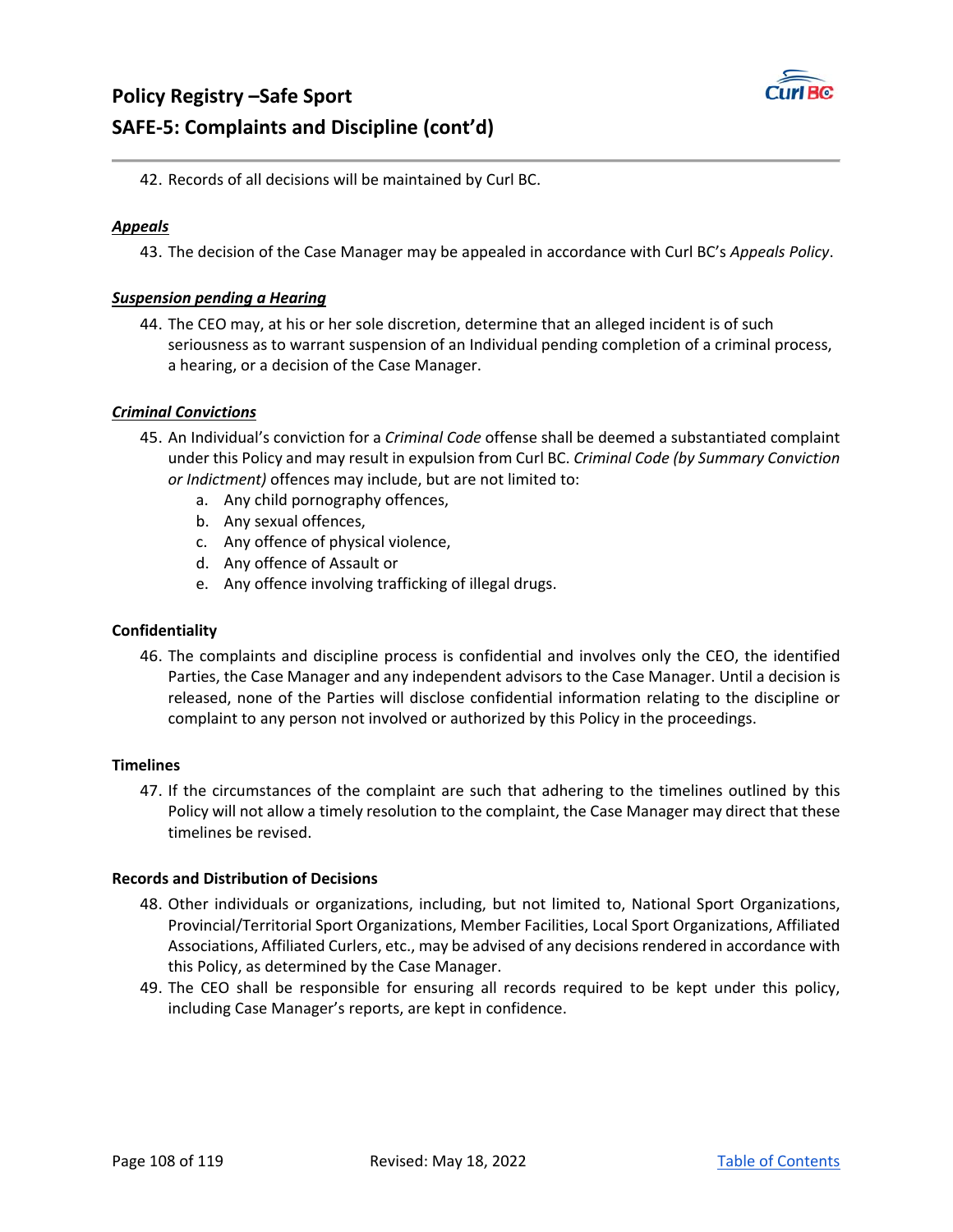

## **Purpose**

1. This policy serves to encourage and provide appropriate procedure around the use of an alternative method for resolving conflicts or disputes and avoiding a complex case management process.

# **Principles**

- 2. Curl BC supports the principles of Alternative Dispute Resolution (ADR) and is committed to the techniques of negotiation, facilitation, and mediation as effective ways to resolve disputes. ADR also avoids the uncertainty, costs, and other negative effects associated with lengthy appeals, complaints and litigation.
- 3. Curl BC encourages all Individuals to communicate openly, collaborate and use problemsolving negotiation techniques to resolve their differences. Curl BC believes that negotiated settlements are usually preferable to outcomes resolved through other dispute resolution techniques. Negotiated resolutions to disputes with and among Individuals are strongly encouraged.

### **Definitions**

- 4. "*Alternative Dispute Resolution (ADR*)" means any procedure, agreed to by the parties of a dispute, in which they use the services of a neutral party to assist them in reaching agreement and avoiding litigation.
- 5. "*Parties*"- Claimant and Respondent who cannot resolve a dispute along with an impartial third-party mediator.
- 6. "*Individuals*" as defined in the Code of Conduct & Ethics policy

# **Application**

- 7. This Policy applies to all Individuals of Curl BC.
- 8. Opportunities for ADR may be pursued at any point in a dispute when all parties to the dispute agree that such a course of action would be mutually beneficial.

### **Facilitation and Mediation**

- 9. Upon receipt of a complaint and preliminary consideration of approach to case management, the CEO of Curl BC or, if appointed, a Case Manager may decide to pursue ADR.
- 10. The CEO or the Case Manager will then advance a request to the parties to consider ADR methods to resolve the dispute.
- 11. If all parties agree to ADR or mediation, the Case Manager may:
	- a. refer the ADR process to a resolution facilitator of the viaSport Sport Law Connect Program (SLCP) or, alternatively
	- b. appoint a mediator or facilitator, acceptable to all parties, to conduct the process.
- 12. The mediator or facilitator shall decide the format under which the dispute resolution process shall be mediated or facilitated and shall specify a deadline before which parties must reach a negotiated settlement.
- 13. Should a negotiated settlement be reached, the settlement agreement shall be reported to, and approved by Curl BC. Any actions that are to take place as a result of the settlement shall be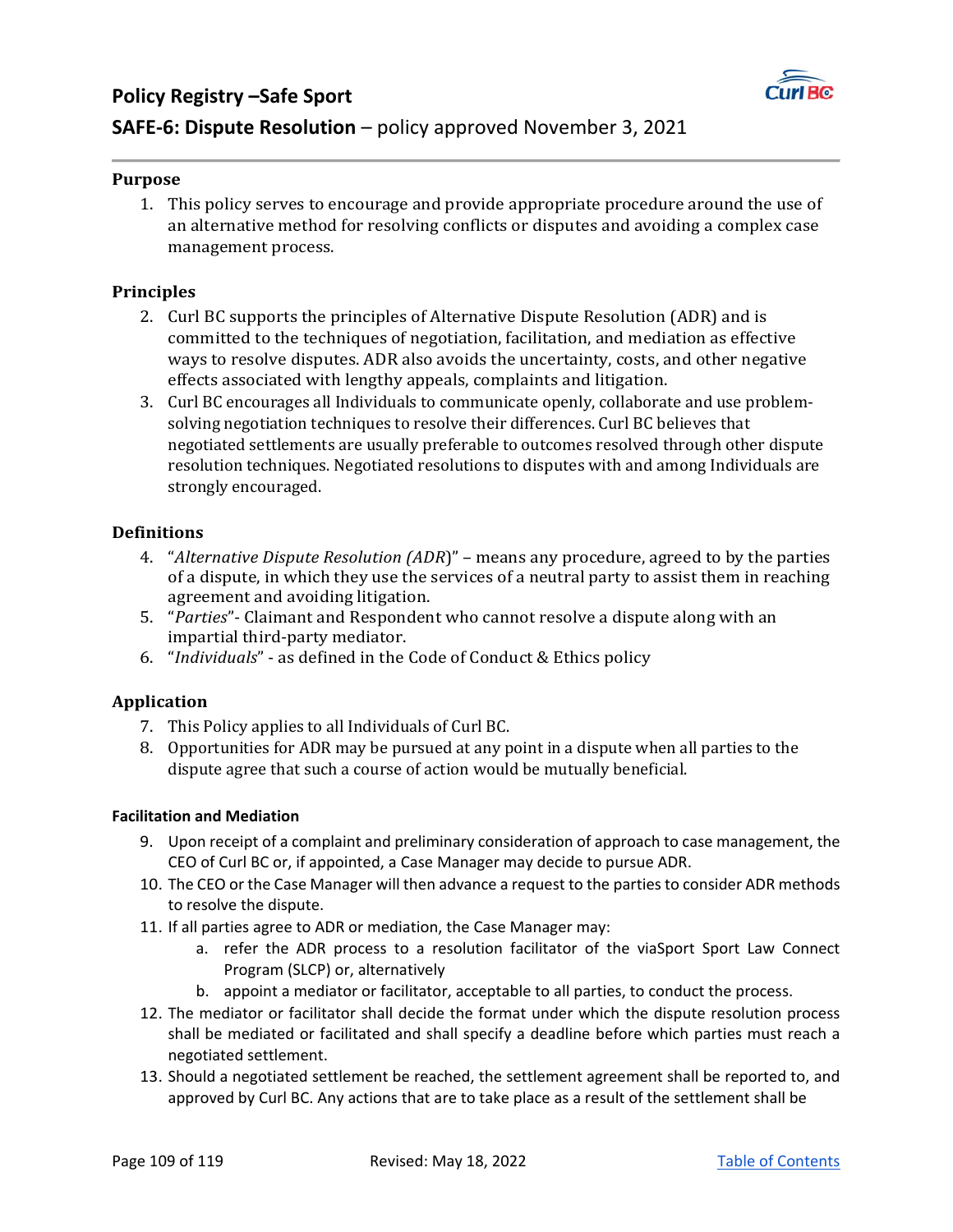

- 14. enacted on the timelines specified by the negotiated settlement.
- 15. Should a negotiated settlement not be reached by the deadline specified by the mediator or facilitator at the start of the process, or if the parties to the dispute do not agree to ADR, the dispute shall be considered under the appropriate section of the Complaints and Discipline Policy or Appeal Policy, as applicable.

# **Final and Binding**

16. Any negotiated settlement will be binding on the parties. Negotiated settlements may not be appealed.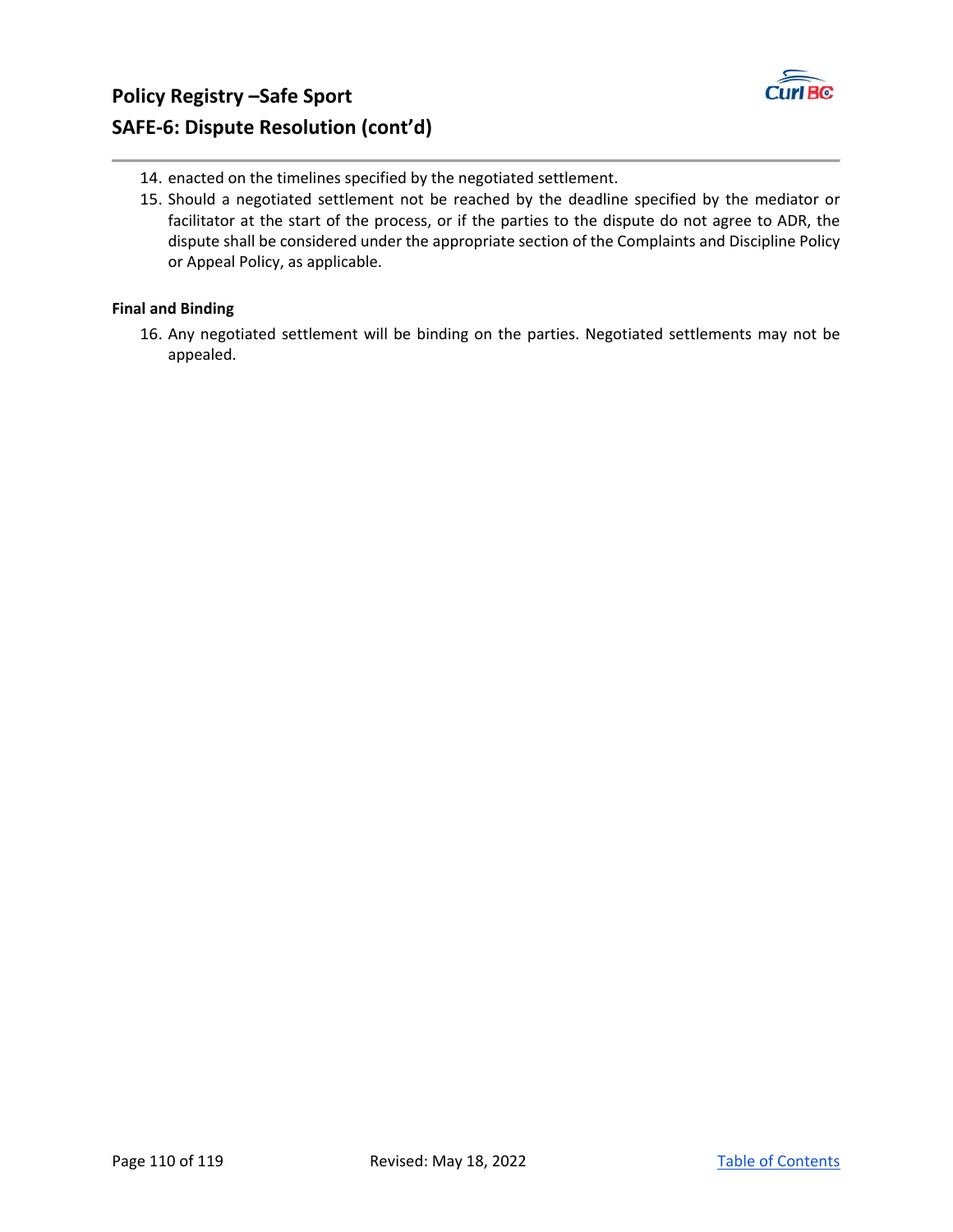

# **SAFE‐7: Appeals** – policy approved November 3, 2021

### **Purpose**

1. Curl BC provides any individual or group of Individuals affected by a decision of Curl BC with a fair, affordable and expedient process to appeals. This Policy may be used to appeal decisions made through the process outlined in Curl BC's *Complaints and Discipline Policy*.

### **Definitions**

- 2. The following terms have these meanings in this Policy:
	- a. "Individual" as defined by Curl BC's Code of Conduct and Ethics Policy.
	- b. "Appellant" refers to the member or individual appealing a decision.
	- c. "Respondent" refers to the body whose decision is being appealed.
	- d. "Days" shall mean total days, irrespective of intervening weekends or holidays.

### **Application**

- 3. This Policy applies to all Individuals and to Member Clubs.
- 4. Any Individual who is directly affected by a Curl BC decision shall have the right to appeal that decision provided there are sufficient grounds for the appeal under the 'Grounds for Appeal' section of this Policy.
- 5. This Policy will apply to decisions relating to:
	- a. Eligibility
	- b. Selection
	- c. Conflict of Interest
	- d. Discipline
	- e. Membership
	- f. Other, if determined applicable by Curl BC
- 6. This Policy shall not apply to matters relating to:
	- a. Employment
	- b. Infractions for doping offenses
	- c. The rules of the sport
	- d. Selection criteria, quotas, policies, and procedures established by entities other than Curl BC
	- e. Substance, content and establishment of team selection criteria
	- f. Volunteer and/or Coach appointments and the withdrawal or termination of those appointments
	- g. Budgeting and budget implementation
	- h. Curl BC's operational structure and committee appointments
	- i. Decisions or discipline arising within the business, activities, or events organized by entities other than Curl BC
		- i. Appeals of these decisions shall be dealt with pursuant to the policies of those other entities unless requested and accepted by Curl BC at its sole discretion.
	- j. Commercial matters for which another appeals process exists under a contract or applicable law
	- k. Decisions made under this Policy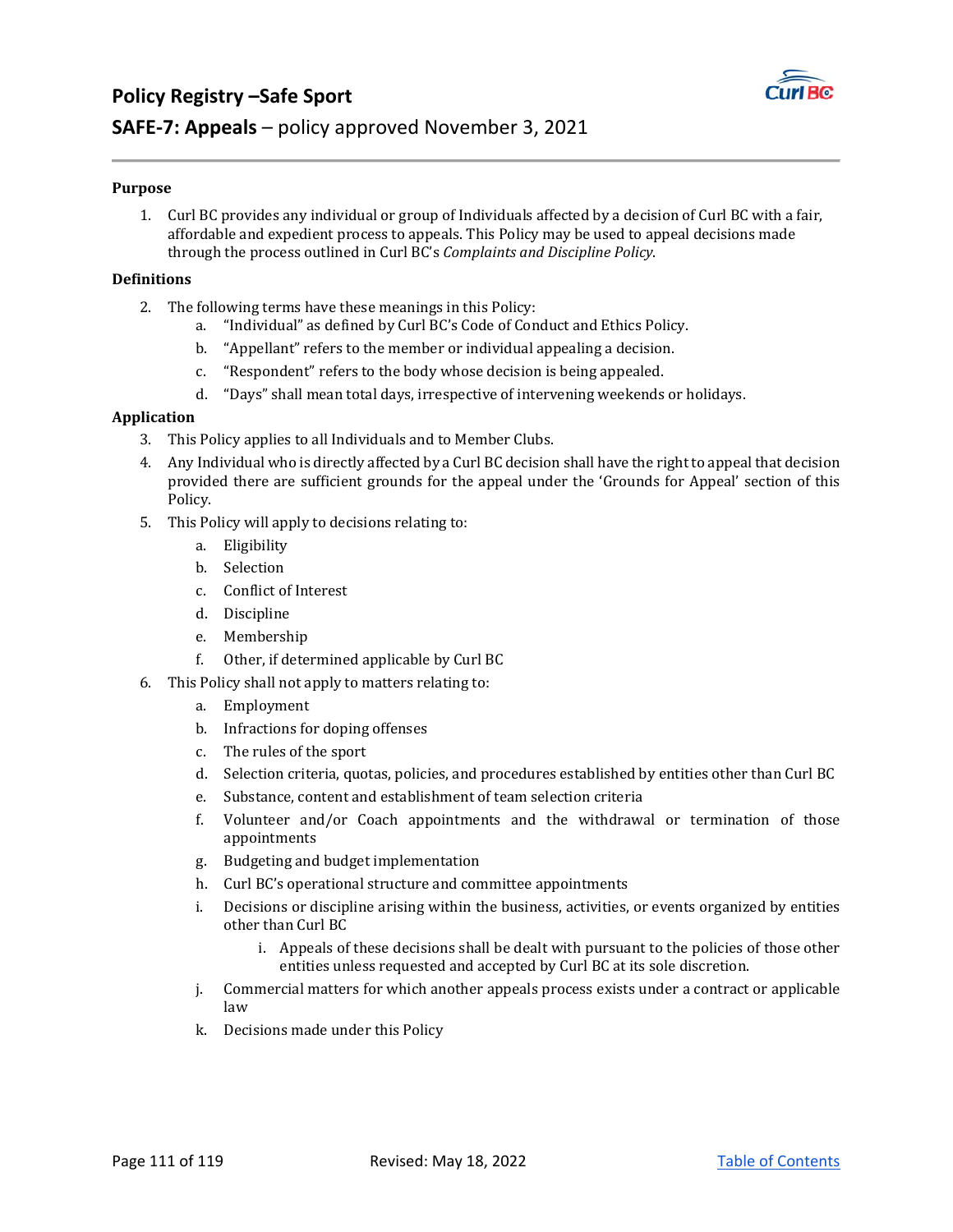

### **Timing of Appeal**

- 7. Individuals who wish to appeal a decision shall have ten (10) days from the date on which they received the decision to submit a Notice of Appeal in writing to the Board Chair of Curl BC indicating their intention to appeal.
- 8. A Notice of Appeal shall contain the following information:
	- a. Appellant's name and address
	- b. Appellant's status (athlete, coach, volunteer, etc.)
	- c. Date the appellant was advised of the decision being appealed
	- d. Name of the Respondent and any affected parties, when known to the Appellant
	- e. A copy of the decision being appealed, or description of the decision if a written document is not available
	- f. Grounds for the appeal, pursuant to section 7 of this Policy
	- g. Detailed reasons for the appeal
	- h. All evidence that supports these grounds
	- i. Requested remedy or remedies
	- j. Date of notice of appeal and signature of Appellant

#### **Grounds for Appeal**

- 9. A decision cannot be appealed on its merits alone. An appeal may be heard only if there are sufficient grounds for the appeal. Sufficient grounds include one or more of the following actions by the Respondent:
	- a. Making a decision that was outside of their authority or jurisdiction, as set out in Curl BC's governing documents.
	- b. Failing to follow procedures as laid out in the bylaws or approved policies of Curl BC.
	- c. Making a decision that was influenced by bias, where bias is defined as a lack of neutrality to such an extent that the decision-maker has appeared unable to consider other views.
	- d. Failing to consider relevant or considering irrelevant information in making the decision.
	- e. Making a decision that was unreasonable.
	- f. Exercising discretion for an improper purpose.

#### **Appeals Panel**

- 10. Within five (5) days of receiving the Notice of Appeal, the Board Chair or the Board Chair's delegate shall appoint an Appeals Panel (the "Panel") as follows:
	- a. The Panel shall be comprised of three individuals.
	- b. The Panel members shall:
		- i. have no significant relationship with the affected parties,
		- ii. have not been involved with the decision being appealed and
		- iii. be without any other actual or perceived bias or conflict.
	- c. One of the Panel's members shall be from among the Appellant's peers.
	- d. The Appellant shall be given the opportunity to recommend the peers that might be approached to sit as a member of the Panel.
	- e. Should the Appellant not recommend any peers as potential Panel members, as set out in (d) above within five (5) days, the Board Chair shall proceed to appoint all members of the Panel including the peer.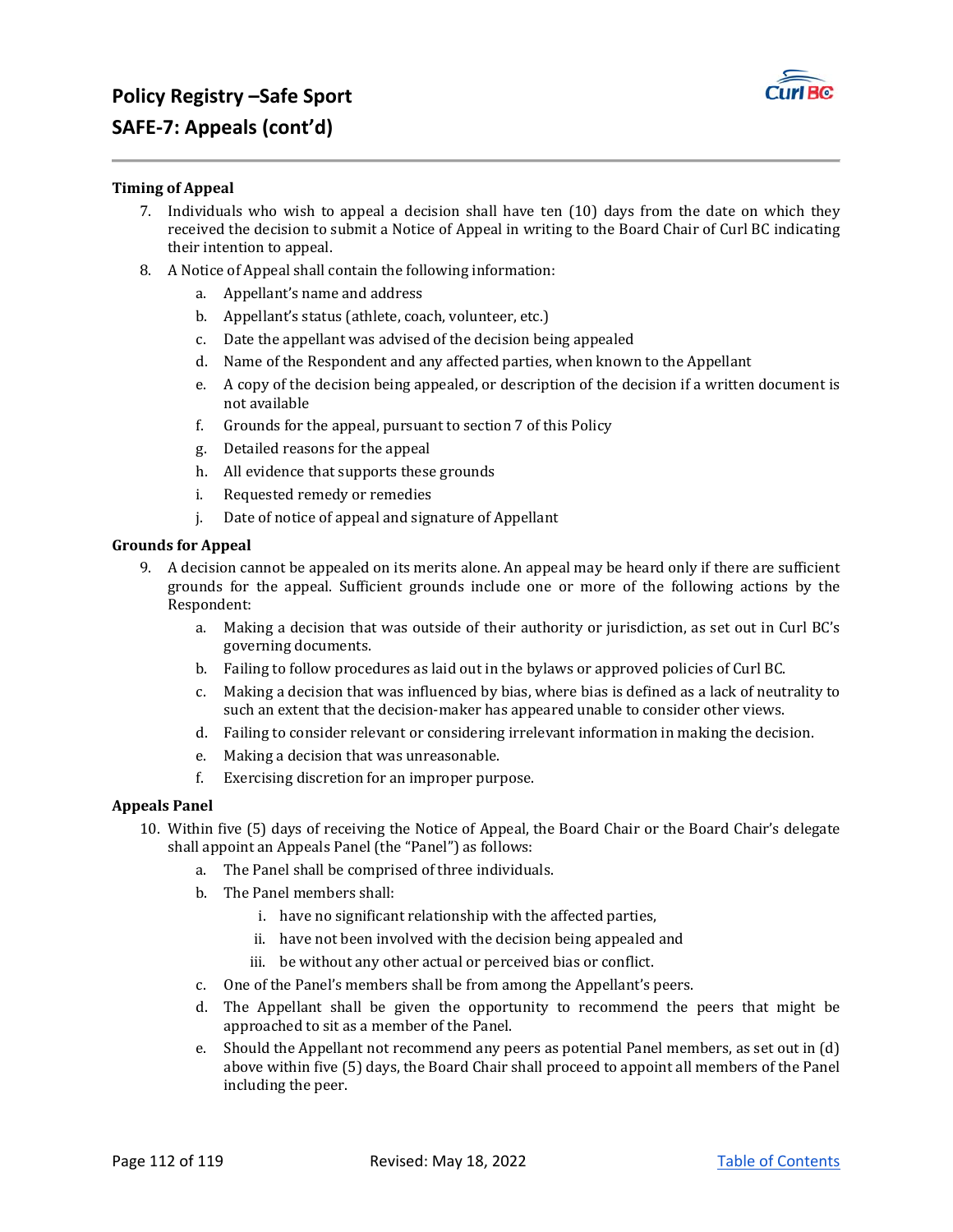

f. The Panel members shall determine which panelist will chair and advise Curl BC of this decision.

### **Screening of Appeal**

- 11. Should the appeal not be resolved by using Curl BC's *Dispute Resolution Policy* or through resolution facilitation with the Sport Law Connect Program, the Panel will have the following responsibilities:
	- a. Determine if the appeal falls under this Policy
	- b. Determine if the appeal was submitted in a timely manner
	- c. Decide whether there are sufficient grounds for the appeal
	- d. Follow up in accordance with one of the following two screening steps:
		- i. If the appeal is denied on the basis of insufficient grounds, the Appellant shall be so notified of this decision in writing, with reasons included. This decision is at the sole discretion of the Panel and may not be appealed.
		- ii. If the Panel is satisfied there are sufficient grounds for an appeal, the Procedures for the Appeal will be followed.

## **Procedure for the Appeal**

- 12. The Board Chair or Panel Chair will notify the Parties that the Appeal will be heard.
- 13. The format of the hearing may be by oral in-person hearing, an oral hearing using technology, a hearing based on a review of documentary evidence submitted in advance or a combination of these methods.
- 14. The hearing will be governed by the procedures that the Board Chair and Panel deem appropriate in the circumstances, provided that:
	- a. The appeal hearing shall be held within twenty-one (21) days of the Panel's appointment.
	- b. The Appellant, Respondent and Affected Parties shall be given fourteen (14) days written notice of the date, time and place of the appeal hearing.
	- c. Any of the parties may be accompanied by a representative or advisor, including legal counsel, and shall be responsible for the costs of such representative or advisor.
	- d. The Panel may request that any other individuals participate in the appeal.
	- e. Copies of any written documents which any of the parties would like the Panel to consider shall be provided to the Panel, and to all other parties, at least five (5) days in advance of the hearing.
	- f. All three Panel members shall constitute a quorum.
	- g. The decision to reject or uphold the appeal shall be by majority vote, and the Chairperson carries one vote.
	- h. In the event that one of the Panel's members is unable or unwilling to continue with the appeal, the matter shall be concluded by the remaining two Panel members. Ties in the decision making (if any), are to be broken by decision of the Chair.
	- i. Unless otherwise agreed by the parties, there shall be no communication between Panel members and the parties except in the presence of, or by copy to, the other parties.
- 15. In fulfilling its duties, the Panel may obtain independent advice.

### **Appeal Decision**

- 16. The Panel shall issue its decision, in writing and with reasons within seven (7) days of concluding the appeal. In making its decision, the Panel shall have no greater authority than that of the original decision-maker. The Panel may decide to:
	- a. Reject the appeal and confirm the decision being applied.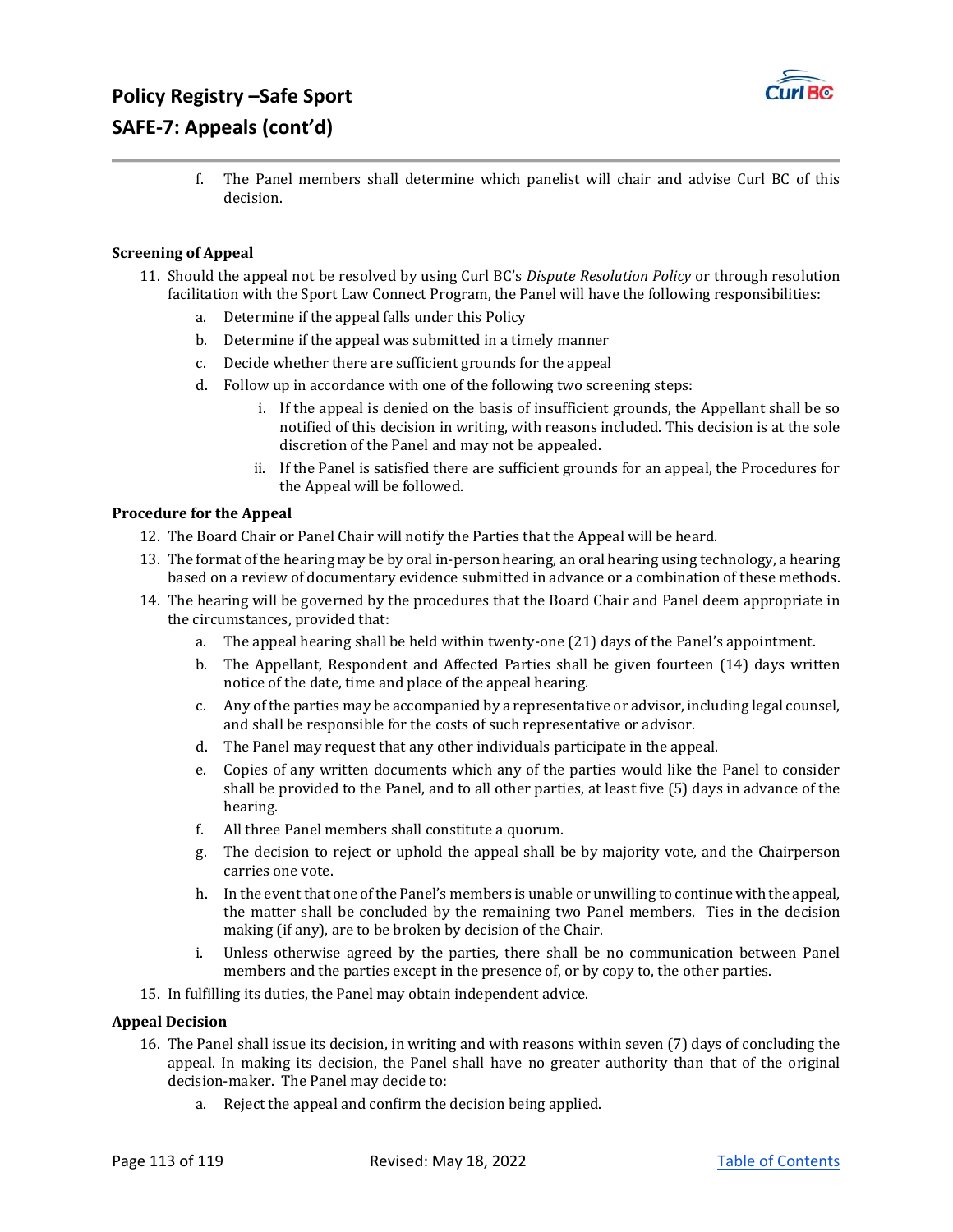

- b. Uphold the appeal and refer the matter back to the initial decision-maker for a new decision.
- c. Uphold the appeal and vary the decision.
- d. Determine how costs of the appeal shall be allocated, if at all.
- 17. A copy of the Panel's decision shall be provided to each of the Parties and to the Board Chair.

### **Timelines**

18. The policy prescribed timeline to conclusion of the appeal process is expected to be routinely adhered to; however, if circumstances are such that a more timely response is needed, this will be indicated by the Panel to the Board Chair along with an abridged timeline. Upon agreement of the Board Chair, all parties will be apprised of the shortened timeline accordingly. On the other hand, if the Panel finds that the prescribed timeline is insufficient to fully address the appeal, the Panel may request a timeline extension through the Board Chair. In this case and on approval, the Board Chair will advise all parties of the extended timeline.

#### **Confidentiality**

19. The appeals process is confidential and involves only the Parties, the Board Chair, the Panel, and any independent advisors to the Panel. Once initiated and until a decision is released, none of the Parties will disclose any confidential information to any individual not involved in the proceedings.

#### **Final and Binding**

- 20. This Policy shall be governed and construed in accordance with the laws of the Province of British Columbia.
- 21. No action or legal proceeding shall be commenced against Curl BC in respect of a dispute, unless Curl BC has refused or failed to abide by the provisions for appeal and/or arbitration of the dispute, as set out in this Policy.

### **Review** and **Approval**

22. This Policy shall be reviewed by Curl BC periodically as required.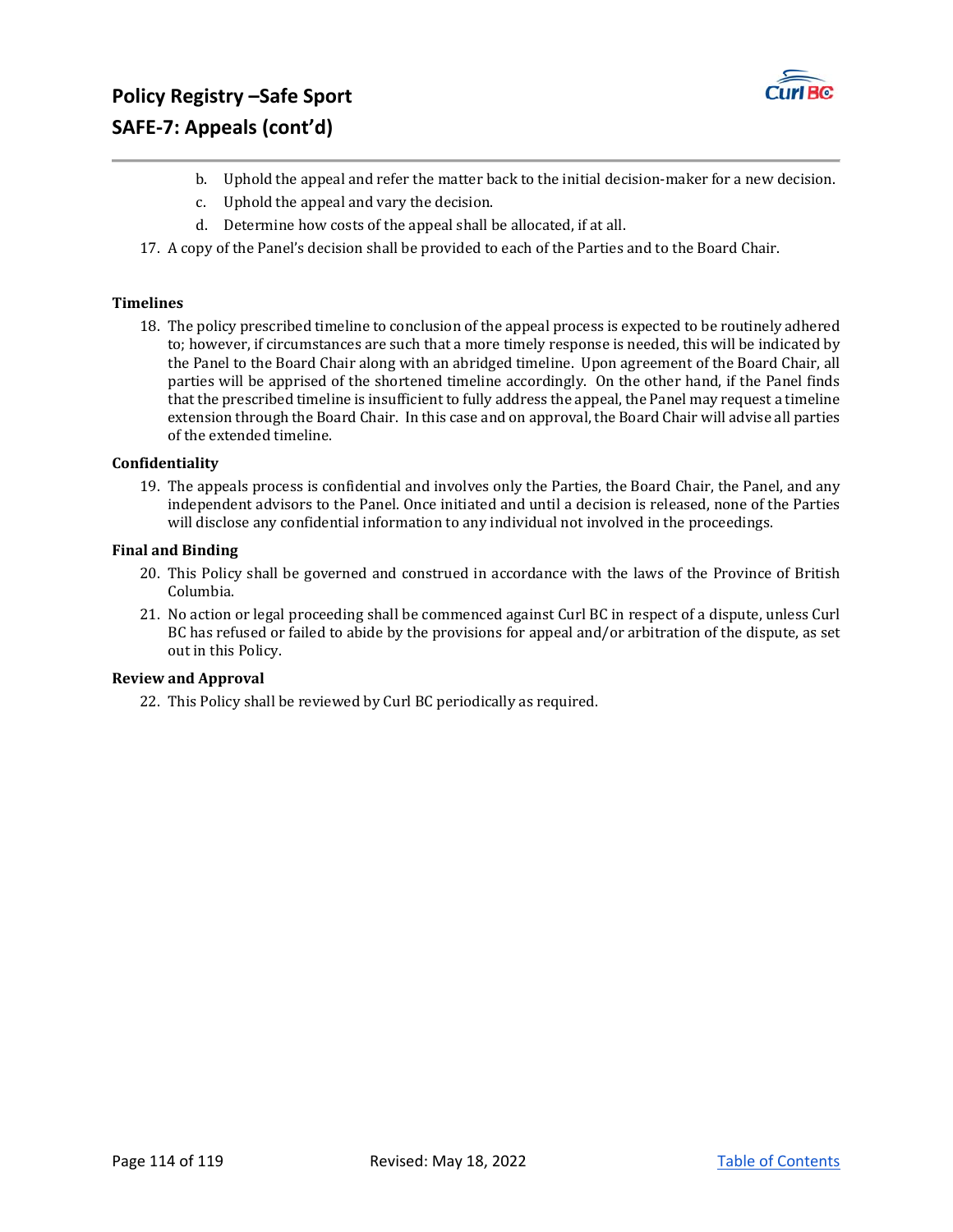# **Policy Registry –Safe Sport**



# **SAFE‐8: Investigation of Maltreatment** – policy approved November 3, 2021

### **Purpose**

1. The purpose of this policy is to describe Curl BC's approach to investigation of reported Maltreatment.

## **Definitions**

- 2. The following terms have these meanings in this Policy:
	- a. "*Case Manager*" as defined in Curl BC's Complaints and Discipline policy.
	- b. *"Investigation Officer"* an individual appointed by Curl BC to investigate a maltreatment complaint as provided in this policy.
	- c. "*Individuals*" as defined in Curl BC's Complaints and Discipline policy.
- 3. The following forms of Maltreatment have meanings as defined in Curl BC's *Code of Conduct and Ethics*:
	- a. Harassment
	- b. Discrimination
	- c. Workplace Harassment
	- d. Sexual Harassment
	- e. Workplace Violence
	- f. Abuse

# **Determination and Disclosure**

- 4. When a complaint is submitted in accordance with Curl BC's Complaints and Discipline Policy, the CEO or the Case Manager will determine if such a complaint is related to an instance of Maltreatment.
- 5. Curl BC will adhere to all disclosures and reporting responsibilities required by any government entity, local police force or child protection agency. If abuse of a child is suspected or disclosed, reporting to the appropriate authorities is mandatory. It must be reported to the police and/or the Child Protection Branch of the Minister of Children and Family Development.

### **Investigation**

- 6. Complaints that are confirmed to involve Maltreatment will continue to be addressed by the process(es) described in the *Complaints and Discipline Policy*. However, the Case Manager may appoint an Investigation Officer to investigate the allegations.
- 7. If an Investigation Officer is appointed, the Investigation Officer must not be in a conflict-of-interest situation and should have no connection to either party.
- 8. The investigation may take any form as decided by the Case Manager or, if appointed, the Investigation Officer, guided by any applicable Federal and/or Provincial legislation. The investigation process may include but is not limited to:
	- a. Complainant interviews.
	- b. Complainant's witnesses' interviews.
	- c. Statement of the Complainant
	- d. Statement of Complainant delivered to the Respondent.
	- e. Respondent interviews.
	- f. Respondent's witnesses' interviews.
	- g. Statement of Respondent
	- h. Statement of Respondent delivered to the Complainant, and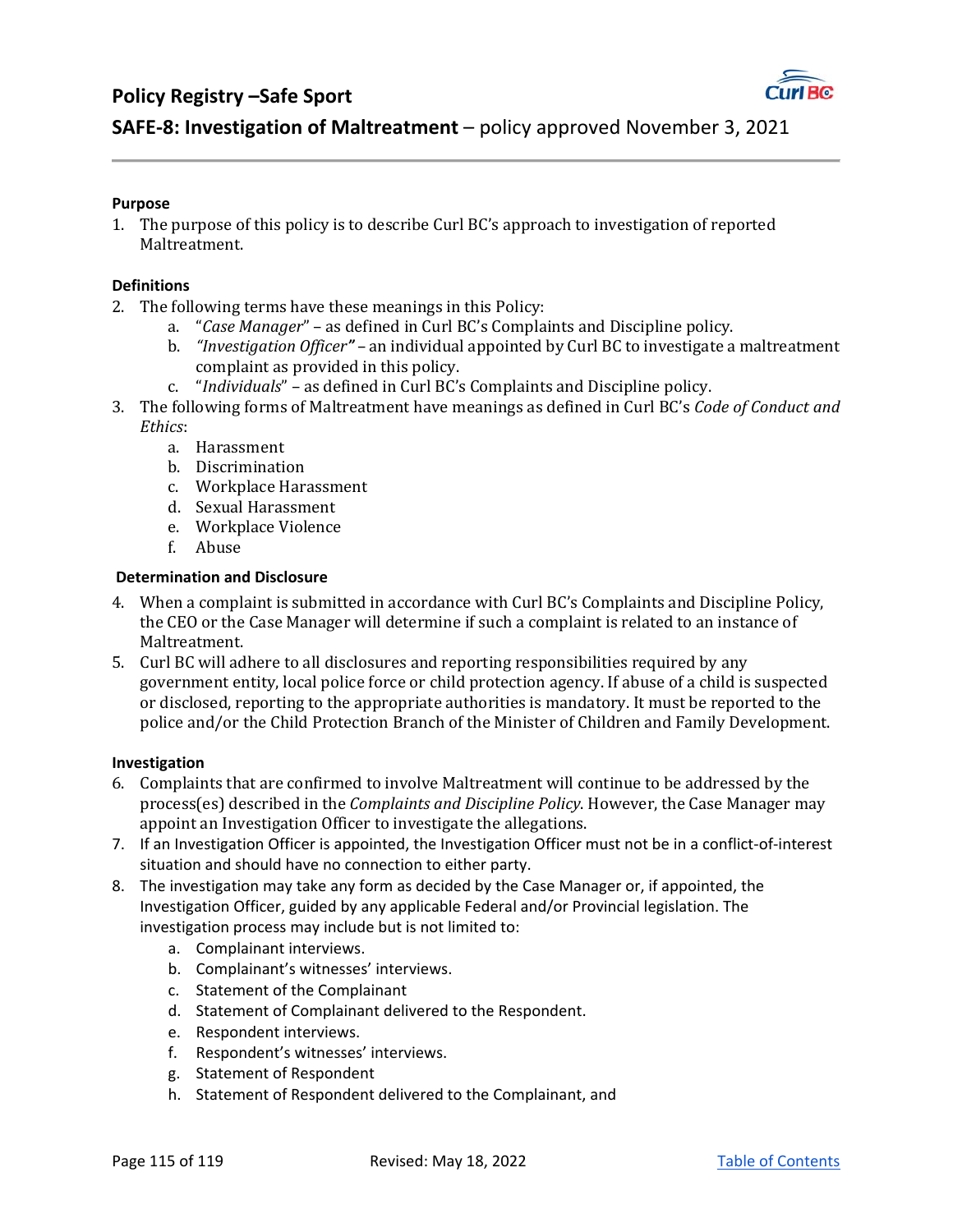

# **Policy Registry –Safe Sport SAFE‐8: Investigation of Maltreatment (cont'd)**

i. Other related information, analysis or reporting gathered by the Investigation Officer.

# **Investigation Reporting**

- 9. In accordance with the timelines determined by the Case Manager, either the Case Manager or the designated Investigation Officer will prepare a report for submission to Curl BC and the respective parties.
- 10. The Investigation Report should include:
	- a. Summary of evidence from the parties including, if applicable, statements of facts.
	- b. Determination of whether or not an incident occurred that constitutes Maltreatment as defined in Curl BC's *Code of Conduct and Ethics.*
		- i. Provide recommendations for resolution which may include disciplinary actions if a violation is confirmed.
		- ii. If a complaint is rejected, provide recommendations to dismiss the complaint.
- 11. The Investigation Report will be provided to Curl BC and to both parties. The provision of the Investigation Report is conditional on the parties not distributing the Report to any third party without the written permission of Curl BC.
- 12. Should the Case Manager or their designated Investigation Officer find that there are possible instances of offence under the *Criminal Code*, particularly related to Criminal Harassment (or Stalking), Uttering Threats, Assault, Sexual Interference, or Sexual Exploitation, they shall advise the Complainant to refer the matter to police. They will further inform Curl BC that the matter should be directed to the police.
- 13. The Case Manager or designated Investigation Officer must also inform Curl BC of any findings of possible criminal activity. Curl BC may decide whether to report such findings to police, but is required to inform police if there are findings related to the trafficking of drugs or related materials, any sexual crime involving minors, fraud against Curl BC or other offences where the lack of reporting would bring Curl BC's reputation into disrepute.
- 14. Along with the Investigation Officer's report (if an Officer has been assigned), the Case Manager shall consider submissions from the parties and make a determination as to whether the Respondent committed acts of Maltreatment pursuant to Curl BC's *Code of Conduct and Ethics Policy.*
	- *a.* If it is determined that the Respondent committed an act or acts of Maltreatment, applicable disciplinary sanctions, singularly or in combination, will be made pursuant to section 39 of Curl BC's *Complaints and Discipline Policy* and may include any recommendations from the Investigations Officer (if one was assigned).
	- *b.* If it is determined that the Respondent did not commit an act or acts of Maltreatment, the complaint shall be dismissed
- 15. All Parties can expect to receive a written decision of the Case Manager within fourteen (14) days of the circulation of the investigation report, in accordance with Curl BC's Complaints and Discipline Policy.

# **False Allegations**

16. An individual who submits allegations that are determined to be false or without merit may be subject to a complaint pursuant to Curl BC's *Complaints and Discipline Policy*. In such circumstances, Curl BC or the individual against whom the false allegations were submitted may act as the Complainant.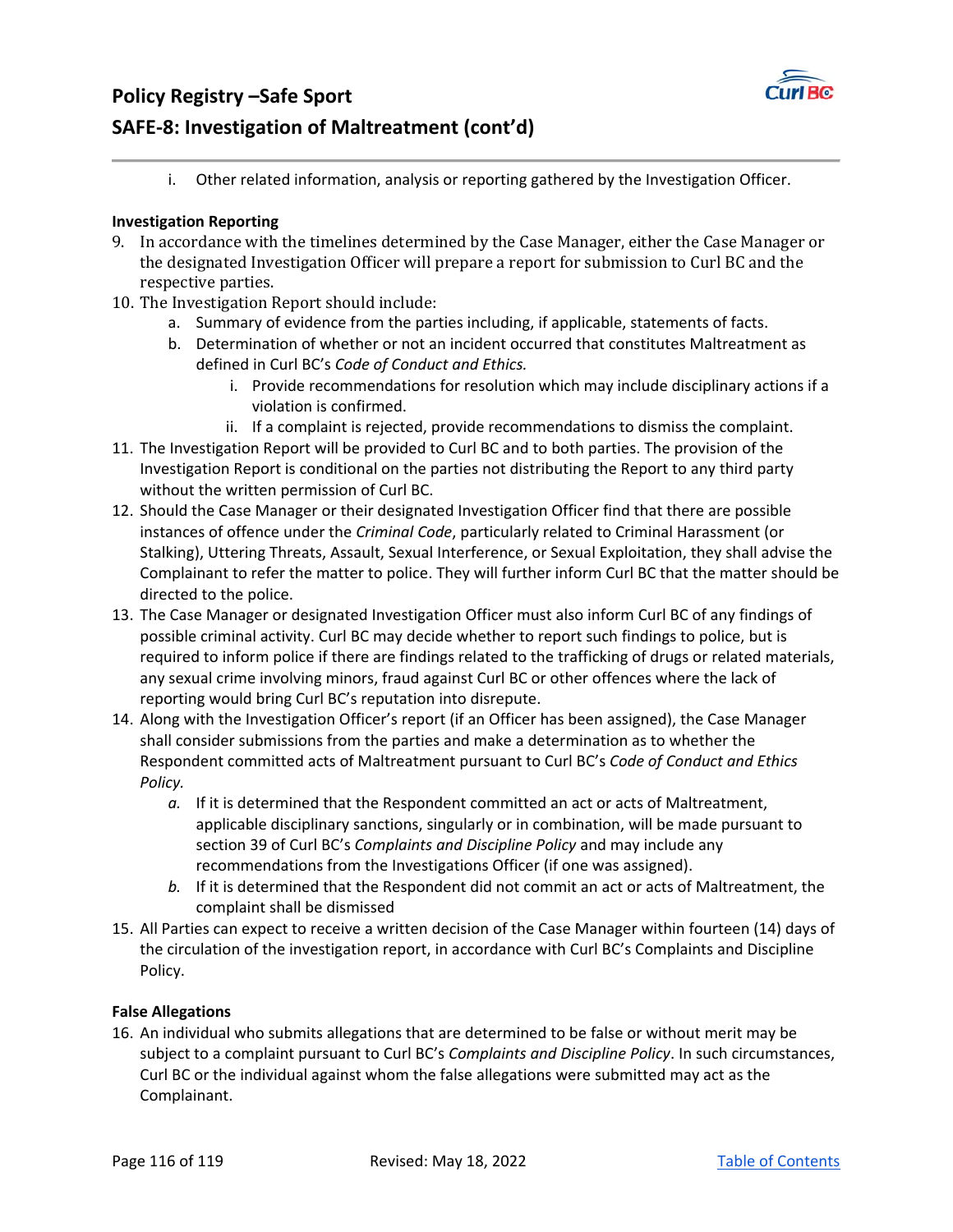



# **Confidentiality**

- 17. The information obtained about an incident or complaint (including identifying information about any individuals involved) will remain confidential, unless disclosure is necessary for the purpose of investigating or taking corrective action or is otherwise required by law.
- 18. The Case Manager, and Investigation Officer if one has been assigned, will make every effort to preserve the confidentiality of the complainant, respondent, and any other party. However, Curl BC recognizes that maintaining anonymity of any party may be difficult for the Case Manager or an assigned Investigation Officer during the investigation.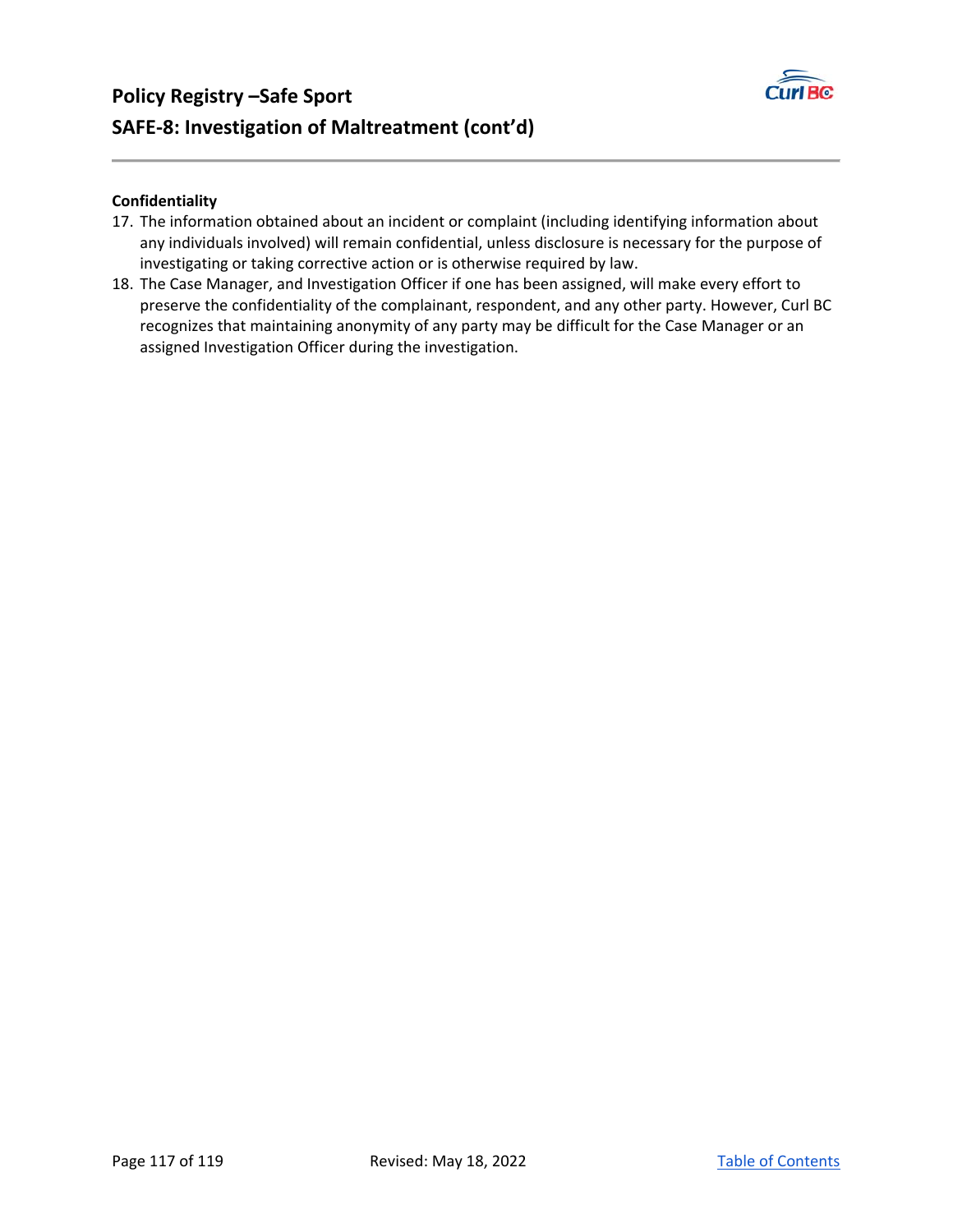

# **SAFE‐9: Curl BC Reciprocation Policy** – policy approved April 21, 2022

## **Purpose**

1. The purpose of this Policy is to ensure alignment with national SafeSport direction and to provide a consistent and effective approach to recognition and enforcement of all "serious" disciplinary sanctions applied by Curl BC, Clubs in Curl BC's jurisdiction, Curling Canada, or by other Provincial and Territorial Member Associations of Curling Canada.

### **Definitions**

- 2. The following terms have meaning in this and other Curl BC SafeSport policies:
	- a) "*Individuals* "- All individual affiliates of member facilities and Individuals or persons employed by, or engaged in activities with Curl BC including, but not limited to, athletes, coaches, convenors, officials, volunteers, managers, administrators, committee members, parents and guardians and spectators at events, and Governors of Curl BC.
	- **b)** *"Serious"* Serious, as it applies to this policy, the sport of curling and, also, to Curl BC's SafeSport policies, is defined as the level of a safety related Maltreatment offence that exhibits one or more of the prohibited behaviours that clearly demonstrate, and have been confirmed to have, demonstrated lack of "reasonable" care (i.e. ‐ complete neglect), physical injury, or psychological injury. For a complete definition and understanding of Maltreatment in sport, refer to Curl BC's Code of Conduct.

# **Application**

- 3. This Policy applies to Curl BC and, to the extent indicated in the responsibilities section of this policy, to its affiliated Clubs in the conduct of operations, curling activities, events or programming undertaken by or under the direction of Curl BC or by those affiliated Clubs.
- 4. This policy also has implications for, and indirect application to, individuals who may have had disciplinary actions applied by Curl BC or its affiliated (member) Clubs.

# **Responsibilities**

- 5. Curl BC will:
	- a) Provide copies of serious discipline and appeal decisions involving individuals in the BC jurisdiction to Curling Canada and to the Club(s) affected or impacted by the decision,
	- b) Recognize and enforce any decision made against an individual by Curling Canada, another Member Association, or a Club. For example, Curl BC will respect the suspension of an